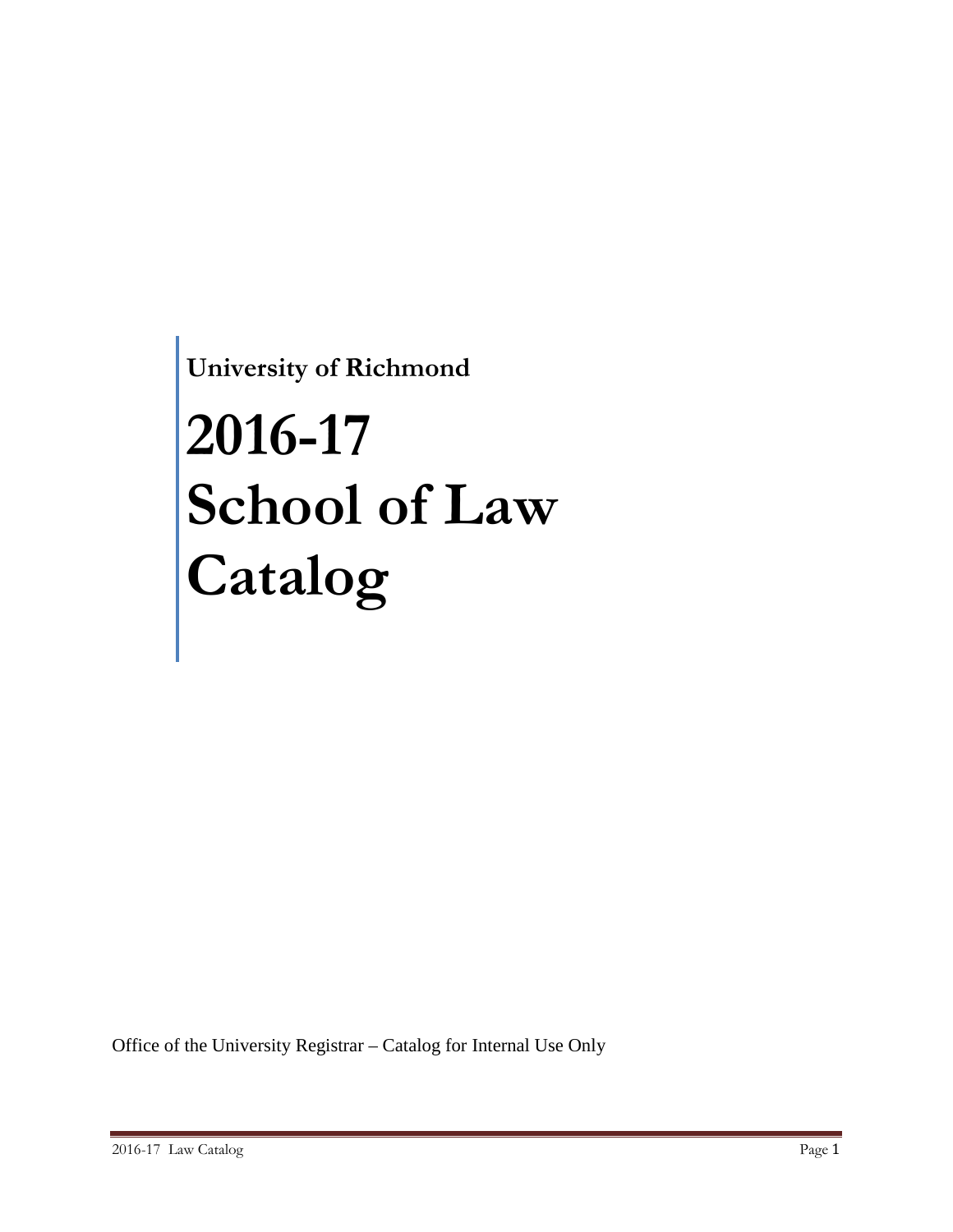# Disclaimer

This course catalog provides listings for the School of Law. The requirements in this catalog apply to students entering the University of Richmond School of Law in the 2016-17 academic year. To obtain catalogs from previous years and other schools at the University, contact the Office of the University Registrar.

*The contents of this catalog represent the most current information available at the time of publication. However, during the period of time covered by this catalog, it is reasonable to expect changes to be made with respect to this information without prior notice. The course offerings and requirements of the University of Richmond are under continual examination and revision. Thus, the provisions of this catalog are not to be regarded as an irrevocable contract between the University and the student.*

#### Non-Discrimination Policy

The University of Richmond prohibits discrimination and harassment against applicants, students, faculty or staff on the basis of race, religion, national or ethnic origin, age, sex, sexual orientation, gender identity, gender expression, disability, status as a veteran or any classification protected by local, state or federal law. Copies of the complete "Harassment and Discrimination Policy (including Sexual Harassment)" are included in student handbooks, faculty handbooks and in the published guidelines for University of Richmond support staff. Copies are also available at the dean's office of each college and school and the Department of Human Resource Services. For further information, students should contact the dean of their school or residential college; staff should contact the director of Human Resource Services; and faculty should contact the dean of their school. Any inquiries regarding the University's policies in these areas should be directed to the Office of the Vice President for Student Development, University of Richmond, Virginia 23173. Telephone: (804) 289-8032.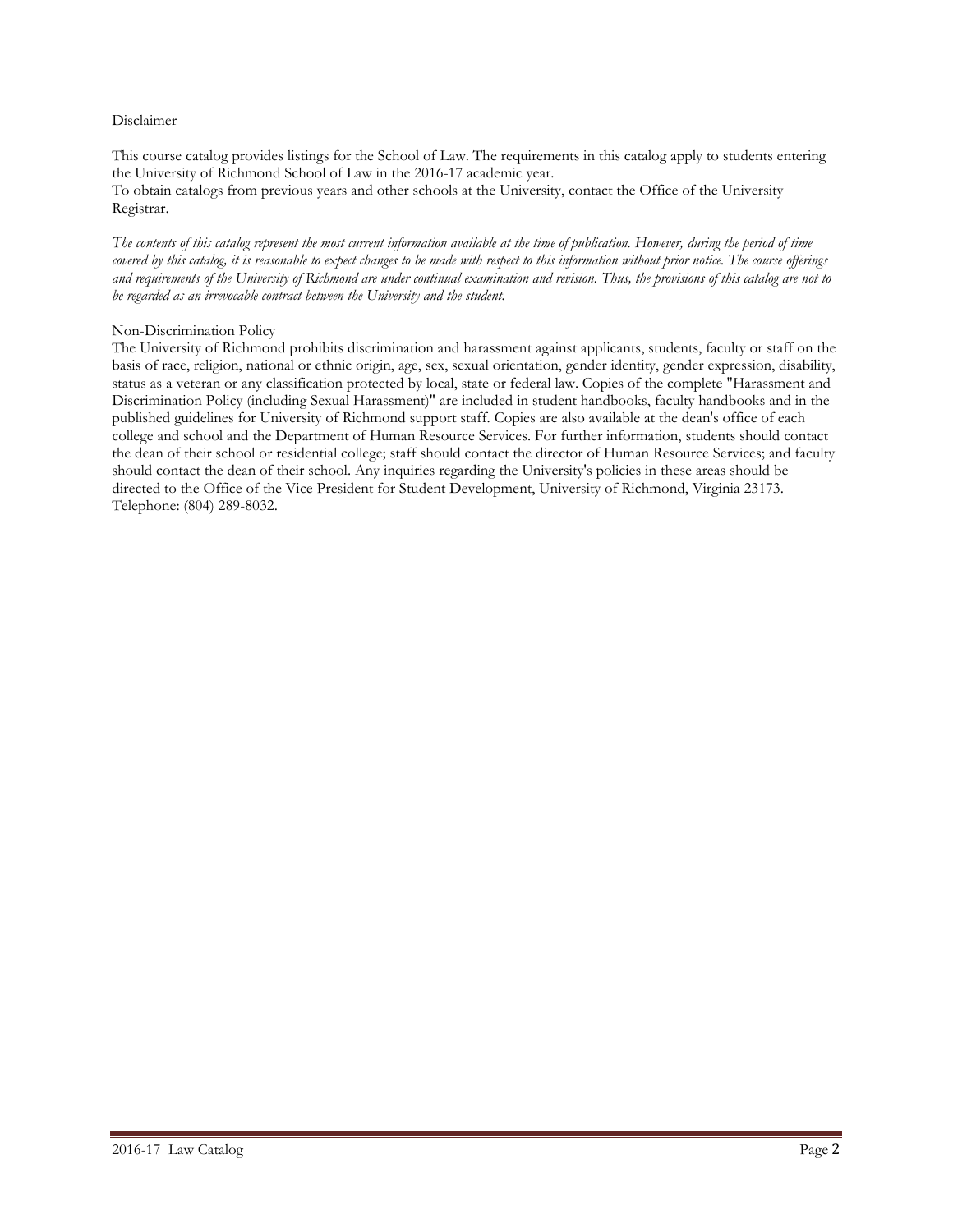# **Table of Contents**

| -6  |
|-----|
| - 8 |
| -8  |
| -15 |
| 28  |
| -30 |
| -40 |
| -42 |
| 47  |
| -49 |
|     |
|     |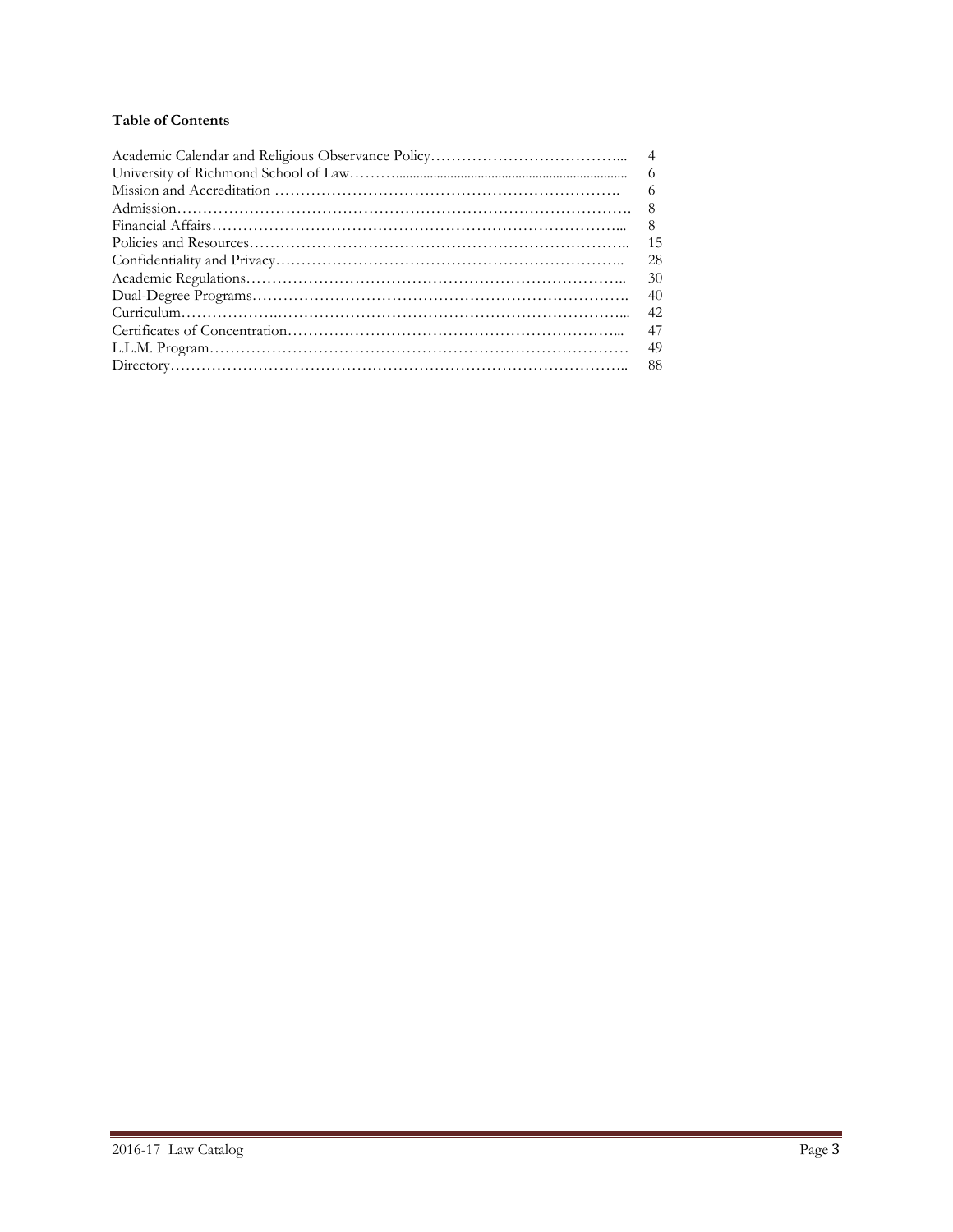#### **Academic Calendar 2016-17**

#### **Fall Semester 2016**

Classes begin - Monday, August 22, 2016 Labor Day (classes meet) - Monday, September 5, 2016 Last day to file for May/August graduation - Friday, September 30, 2016 Fall break begins after last class (1L and 3L) - Friday, October 7, 2016 Lawyering Skills Workshop (2L) - Friday, October 7, 2016 through Tuesday, October 11, 2016 Classes resume - Wednesday, October 12, 2016 Thanksgiving break begins after classes - Tuesday, November 22, 2016 Classes resume - Monday, November 28, 2016 Fall term examination period - Monday, December 5, 2016 through Friday, December 16, 2016 Fall term ends - Friday, December 16, 2016 Fall diploma date - Wednesday, January 18, 2017

#### **Spring Semester 2017**

Registration - Saturday, April 23, 2016 through Sunday, January 8, 2017 Classes begin - Monday, January 9, 2017 Last day to file for December graduation - Friday, February 3, 2017 Spring break begins after classes - Friday, March 3, 2017 Classes resume - Monday, March 13, 2017 Spring term examination period - Monday, April 24, 2017 through Friday, May 5, 2017 Spring term ends - Friday, May 5, 2017 Spring Commencement - Saturday, May 6, 2017 Baccalaureate Service - Sunday, May 7, 2017

#### **University of Richmond Religious Observance Calendar**

The University is a secular institution that values a diversity of religious expression. The University is also an active community with a wide range of personal commitments and academic and extracurricular activities.

Planning for academic and extracurricular activities should be done with sensitivity to the diverse religious commitments of the community and an awareness of religious holidays. Scheduling large-scale, one-time academic or extra-curricular events on a religious holiday should be avoided whenever possible.

Any student may be excused from class or other assignments because of religious observance. A student who will miss an academic obligation because of religious observance is responsible for contacting his or her professor within the first two weeks of the semester. The student is responsible for completing missed work in a timely manner.

Faculty are expected to be mindful of potential conflicts with religious observances and should make reasonable accommodations when students' religious practices conflict with their academic responsibilities.

The religious observance calendar is meant to serve as a scheduling guide. It lists significant holidays from the five largest global faith traditions. However, it is not comprehensive and students may choose to observe a holiday not included on the calendar.

The holidays listed are those which occur during the academic year when the University is open.

Buddhist 2016-17 Buddha's Enlightenment Day - Thursday, December 8, 2016 Buddha's Birthday - Saturday, April 8, 2017

Christian 2016-17 Ash Wednesday - Wednesday, March 1, 2017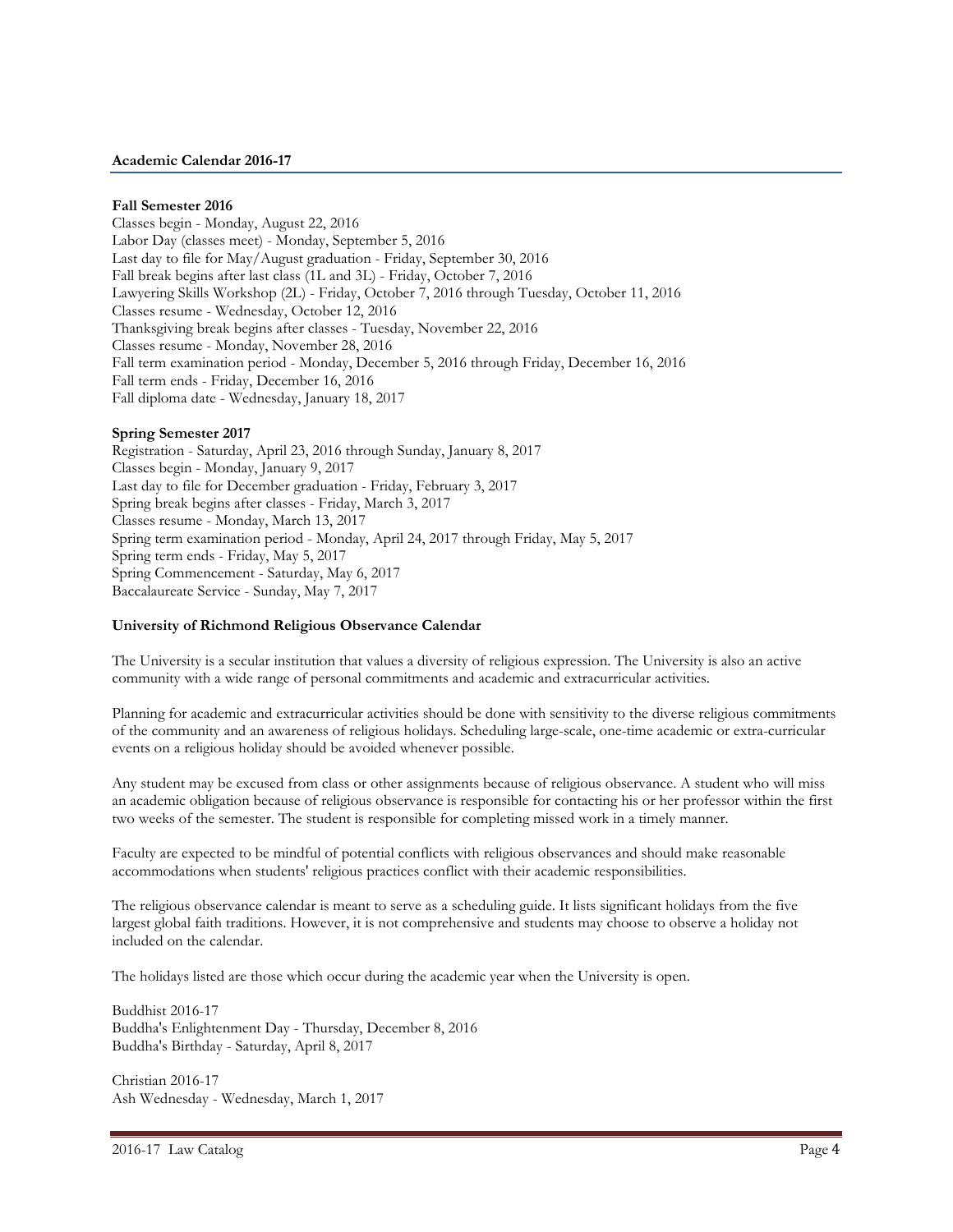Good Friday - Friday, April 14, 2017 Easter - Sunday, April 16, 2017

Eastern Orthodox 2016-17 Christmas - Saturday, January 7, 2017 Good Friday - Friday, April 14, 2017 Easter - Sunday, April 16, 2017

Jewish - 2016-17 Rosh Hashanah - Monday, October 3, 2016 Yom Kippur - Wednesday, October 12, 2016 First day of Sukkot - Monday, October 17, 2016 First day of Passover - Tuesday, April 11, 2017

Muslim - 2016-17 Eid al-Fitr - Tuesday, July 5, 2016 Eid al-Adha - Sunday, September 11, 2016 Ashura - Tuesday, October 11, 2016

Hindu 2016-17 Diwali - Sunday, October 30, 2016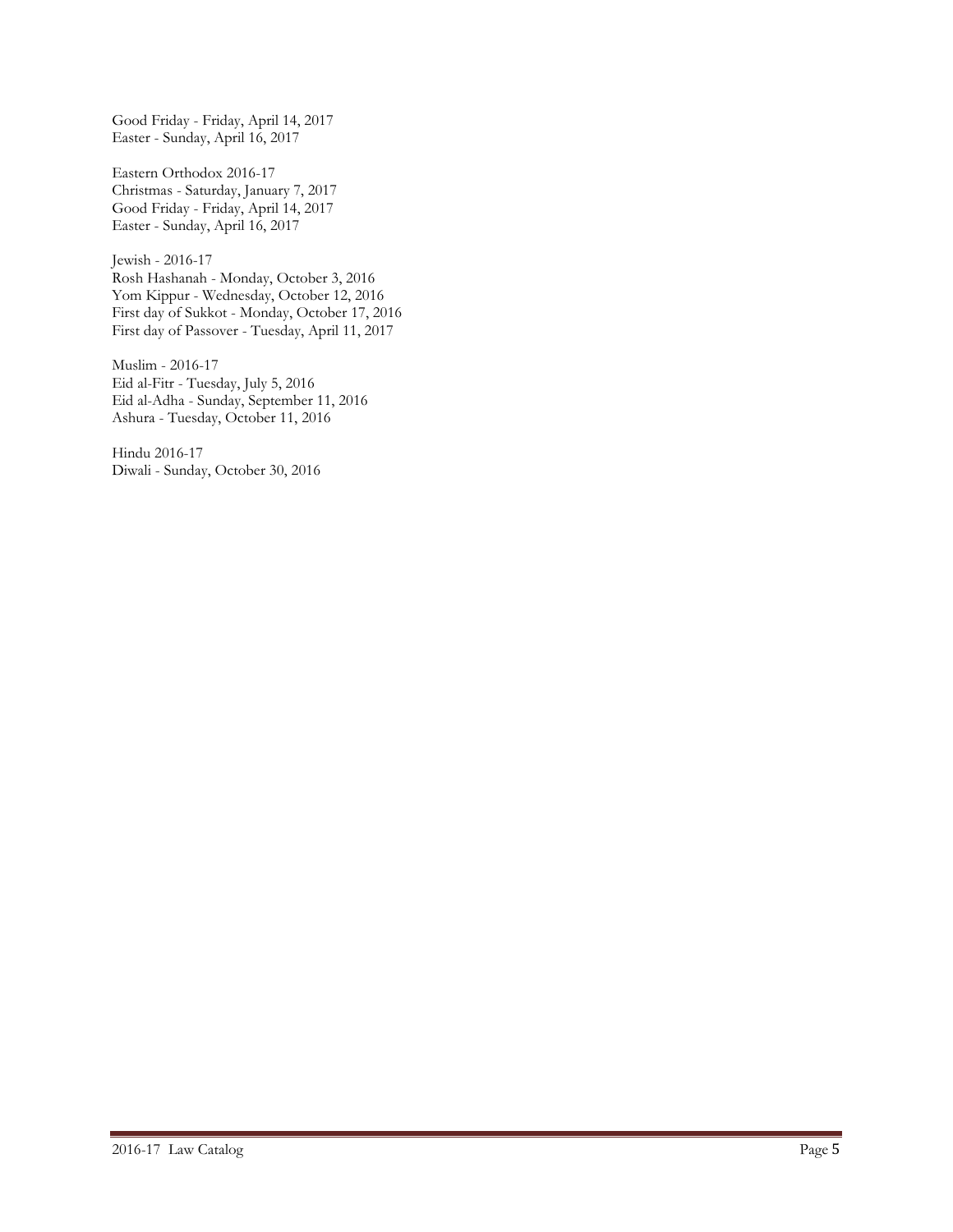# **University of Richmond School of Law**

The University of Richmond School of Law is committed to excellence in teaching, scholarship, and service. It educates lawyers to think critically, act ethically, advocate zealously, serve compassionately, and advance the broader social good of their communities. It produces knowledge that expands the understanding of law and contributes to the improvement of legal systems. And it cultivates and models a genuinely collegial community marked by inclusivity, civility, engagement, and concern for others and the greater good.

# **Mission and Accreditation**

#### **University of Richmond Mission Statement**

The mission of the University of Richmond is to sustain a collaborative learning and research community that supports the personal development of its members and the creation of new knowledge. A Richmond education prepares students to live lives of purpose, thoughtful inquiry, and responsible leadership in a global and pluralistic society.

#### **Organization and Accreditation**

Five academic schools and two coordinate colleges form the University of Richmond, with authority and responsibility vested legally in the Board of Trustees and the president of the University. The several colleges and schools award no degrees individually, but all degrees for work done in any one of them are conferred by the University of Richmond.

The University enrolls approximately 2,900 full-time undergraduates, 92 percent of whom live on campus; 600 full-time law and graduate students; and 1,300 part-time students, largely from Richmond and the surrounding community.

# **SACSCOC Accreditation**

The University of Richmond is accredited by the Commission on Colleges of the Southern Association of Colleges and Schools to award associate, baccalaureate, masters, and juris doctor degrees. Contact SACSCOC at 1866 Southern Lane, Decatur, Georgia 30033-4097 or call 404-679-4500 for questions about the accreditation of the University of Richmond.

To request a copy of our letter of accreditation, contact: Office of Institutional Effectiveness, 28 Westhampton Way, University of Richmond, VA 23173; Phone: (804) 484-1595; FAX (804) 484-1596.

# **AACSB Accreditation**

The Robins School of Business is fully accredited at the undergraduate and graduate levels in Business and Accounting by the Association for the Advancement of Collegiate Schools of Business International (AACSB).

#### **ABA Accreditation**

The T.C. Williams School of Law is fully accredited by the recognized standardizing agencies in the United States. It is a member of the Association of American Law Schools; it is on the approved lists of the American Bar Association and the Virginia State Board of Bar Examiners; and its Juris Doctor degree is fully accredited by the Regents of the University of the State of New York. Although each state has its own requirements for admission to the bar, a law degree from the School of Law qualifies the holder to seek admission to the bar in any state in the nation and in the District of Columbia. Additional information about accreditation may be found at abanet.org/legaled/resources/contactus.html.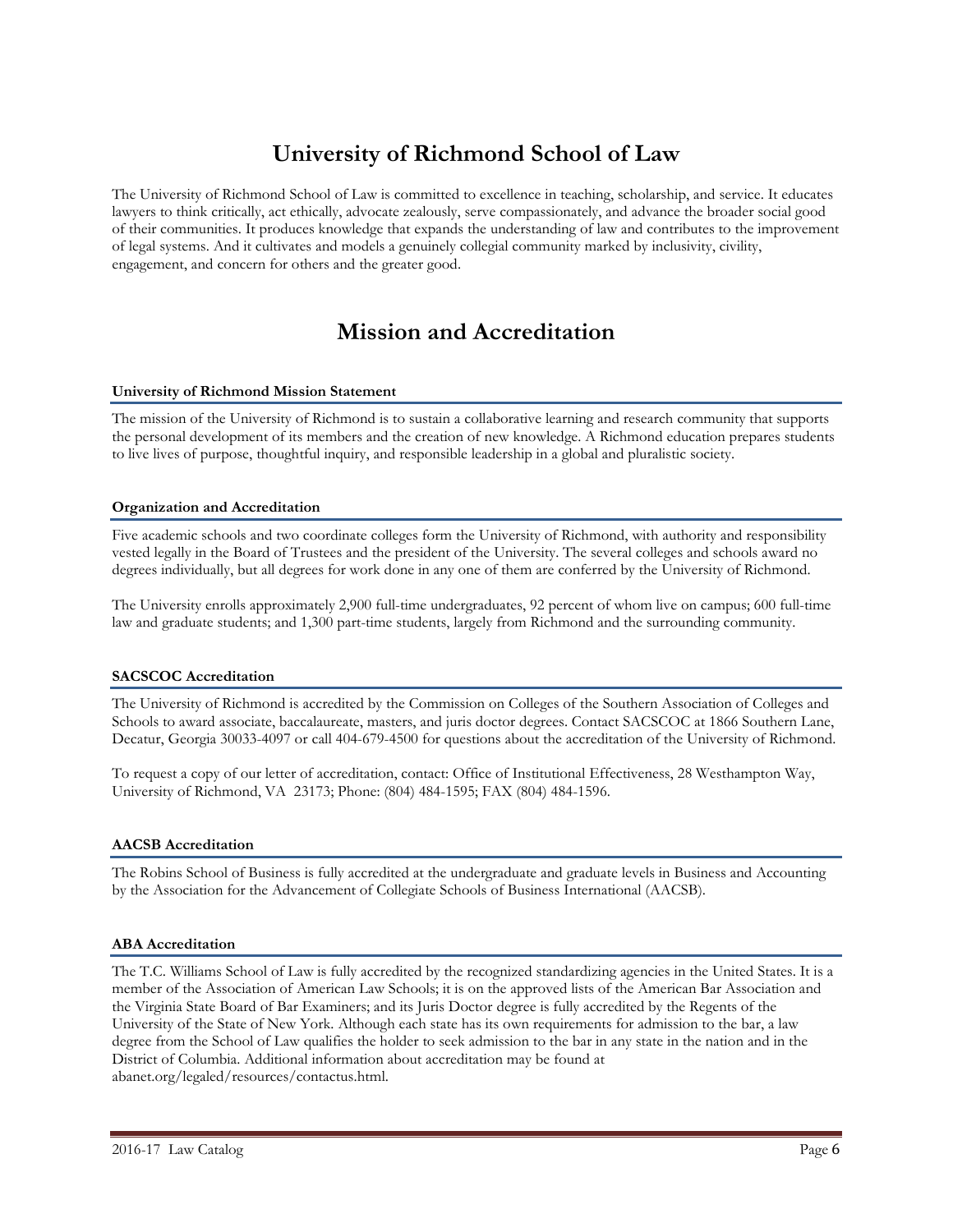#### **Virginia State Board of Education Certification**

The University also is approved by the Virginia State Board of Education to offer teacher licensure programs.

#### **Teacher Education Accreditation Council Accreditation**

The University of Richmond's undergraduate teacher preparation programs and the graduate certificate in teacher licensure program are accredited by the Teacher Education Accreditation Council.

#### **American Chemical Society Accreditation**

The University of Richmond's chemistry program is accredited by the American Chemical Society.

#### **Environment and History**

The University of Richmond campus consists of about 50 major buildings of Collegiate Gothic architectural style set amid 350 acres of lawns, lake, and woodlands. The beautiful and harmonious setting has been recognized nationally by college guides. Richmond's history began almost two centuries ago with Richmond College, founded in 1830 by Virginia Baptists as a college of liberal arts and sciences for men. Around this nucleus were established the School of Law (1870); Westhampton College, a college of liberal arts and sciences for women (1914); the Graduate School of Arts and Sciences, for advanced study in the liberal arts and sciences (1921); the E. Claiborne Robins School of Business, for undergraduate and graduate study in business (1949); University College, now known as the School of Professional and Continuing Studies, for evening, summer, and continuing education (1962); and the Jepson School of Leadership Studies, the first school of leadership studies in the United States (1992). In 1992, the academic missions of Richmond College and Westhampton College were combined in a separate school, the School of Arts and Sciences. Richmond College and Westhampton College are the coordinate colleges for men and women respectively, providing special programming and leadership opportunities in student life.

The law school was established within the college in 1870. In 1890 the family of the late T.C. Williams, who had been a devoted and valued trustee, donated \$25,000 as the nucleus of an endowment for the law school. In recognition of this gift, the school was named the T.C. Williams School of Law. At various times the school has received further generous gifts from members of Mr. Williams' family. A substantial gift came through a bequest from T.C. Williams Jr. who, like his father, was long a trustee of Richmond College, and for 20 years was the chairman of the Executive Committee of the Board of Trustees. The largest gift was received in 1952 by bequest from A.D. Williams, another son of T.C. Williams. In 1976, George E. Allen Jr., Ashby B. Allen, and Wilbur C. Allen provided the initial endowment for the school's first chair, the George E. Allen Chair. For a number of years, this endowment brought to the law school outstanding scholars, lawyers, and judges in a variety of fields, as visiting professors teaching in the annual Allen Chair Seminar. As a result of recent additions to the endowment by members of the Allen family, the Allen Chair became a full-time position on the law school faculty in 1998. Former Dean Rodney A. Smolla was the first full-time holder of the Allen Chair. Through a \$2 million pledge from Russell C. Williams, L '84, the law school has established its second chair, the Williams Chair. Williams, who practiced law in Richmond in the 1980s and 1990s, and who worked in the Virginia attorney general's office, is vice president of Hanover Shoe Farms in Hanover, Pa., which breeds horses for harness racing. The Williams Professor focuses on fundamental subjects such as torts, contracts, and civil procedure. Carl Tobias is the first full-time holder of the Williams Chair.

The University of Richmond School of Law is an integral part of the University of Richmond. The University Senate, on which sit representatives of all the faculties, provides for intercollegiate cooperation. The degrees in law are conferred by the corporation of the University of Richmond. While possessing a proud tradition, the law school continues to keep pace with the changing methods of legal education in order to prepare its graduates for the practice of law in today's society.

#### **Location**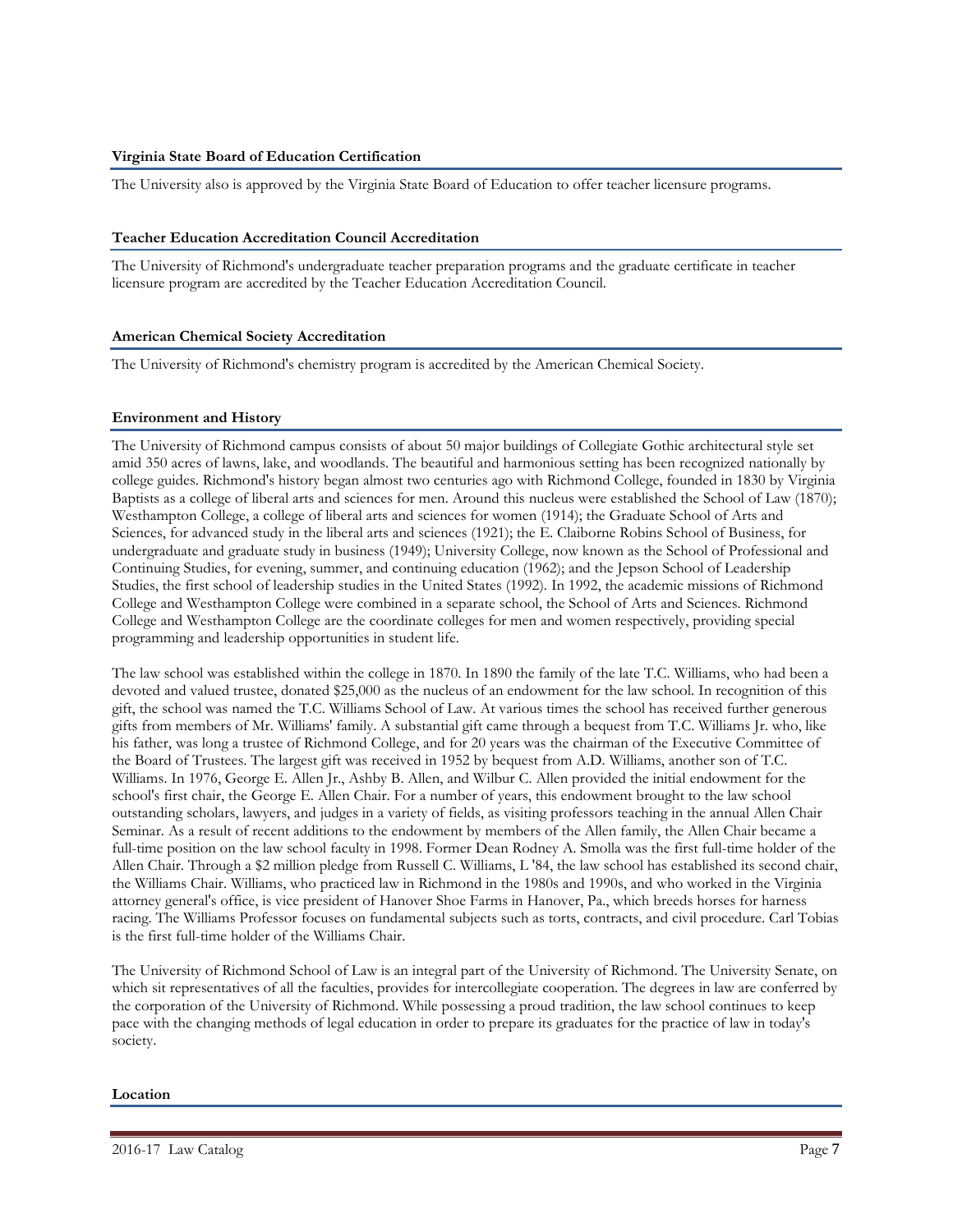The University of Richmond campus consists of 350 acres located about six miles west of the center of the city of Richmond, Va. The law school building, of Collegiate Gothic architecture, was originally opened in 1954 and enlarged in 1972 and 1981. In 1991, the building was significantly expanded, renovated, and refurbished. The law school building provides modern and technically equipped classrooms, seminar rooms, a law library, a courtroom, faculty study and offices, administrative offices, student lounges, and offices for the Law Review, three other journals, and numerous other student organizations.

Richmond, the capital of the Commonwealth of Virginia, is where the Virginia General Assembly holds its annual sessions and the Supreme Court of Virginia sits. The Federal District Court for the Eastern District of Virginia and the United States Court of Appeals for the Fourth Circuit also hold regular terms here. In addition, the State Corporation Commission, the Workers' Compensation Commission, and many federal administrative agencies hold hearings in the city. Washington, D.C., where the United States Supreme Court sits, is only about a two-hour drive away. Thus, students find, in addition to the formal law school program, unsurpassed opportunities for observation of the legal process at work in various legislative, judicial, and administrative departments of the local, state, and federal governments.

# **Admission**

View admission information at law.richmond.edu/admissions/index.html.

# **Financial Affairs**

# **Tuition, Room and Board**

#### **Fee Schedule**

| Tuition, Room and Board                                                                                                                    |          |          |  |  |  |  |  |
|--------------------------------------------------------------------------------------------------------------------------------------------|----------|----------|--|--|--|--|--|
| Fees: 2016-17 Schedule                                                                                                                     | Semester | Year     |  |  |  |  |  |
| <b>General Fee</b>                                                                                                                         |          |          |  |  |  |  |  |
| 9-17 semester hours inclusive - (summers excluded)                                                                                         | \$20,750 | \$41,500 |  |  |  |  |  |
| Housing                                                                                                                                    |          |          |  |  |  |  |  |
| (in law residence hall)                                                                                                                    | \$2,920  | \$5,840  |  |  |  |  |  |
| Basic cable television provided in all residential housing (including 100mb wired connections for each bed and wireless                    |          |          |  |  |  |  |  |
| available throughout campus) along with unlimited use of residential laundry machines.                                                     |          |          |  |  |  |  |  |
| <b>Meal Plans</b>                                                                                                                          |          |          |  |  |  |  |  |
| Spider Plus Unlimited (unlimited meal exchanges/wk with 725 dining dollars per                                                             | \$3,405  | \$6,810  |  |  |  |  |  |
| semester)                                                                                                                                  |          |          |  |  |  |  |  |
| Spider Unlimited (unlimited meal exchanges with 975 dining dollars per semester)                                                           | \$3,100  | \$6,200  |  |  |  |  |  |
| Spider 40 (40 block meals with 895 dining dollars per semester)                                                                            | \$1,330  | \$2,660  |  |  |  |  |  |
| Spider Red 430 dining dollars per semester (for Law/MBA and SPCS commuter students<br>(only                                                | \$440    | \$880    |  |  |  |  |  |
| All meal plans are based, budgeted, and served within the time frame of the undergraduate calendar schedule. Students in the law residence |          |          |  |  |  |  |  |
| halls are required to purchase a Spider Unlimited, Spider Plus Unlimited, or Spider 40 meal plan.                                          |          |          |  |  |  |  |  |
| <b>Other Fees</b>                                                                                                                          |          |          |  |  |  |  |  |
| Hours over 19 or less than 9 in a semester, per semester hour                                                                              |          | \$2,310  |  |  |  |  |  |
| Campus vehicle permit for the year                                                                                                         |          | \$130    |  |  |  |  |  |
| Graduation Fee/Academic Regalia (at time of degree application)                                                                            |          | $\$75$   |  |  |  |  |  |
| Late payment fees will be assessed up to:                                                                                                  |          | $\$70$   |  |  |  |  |  |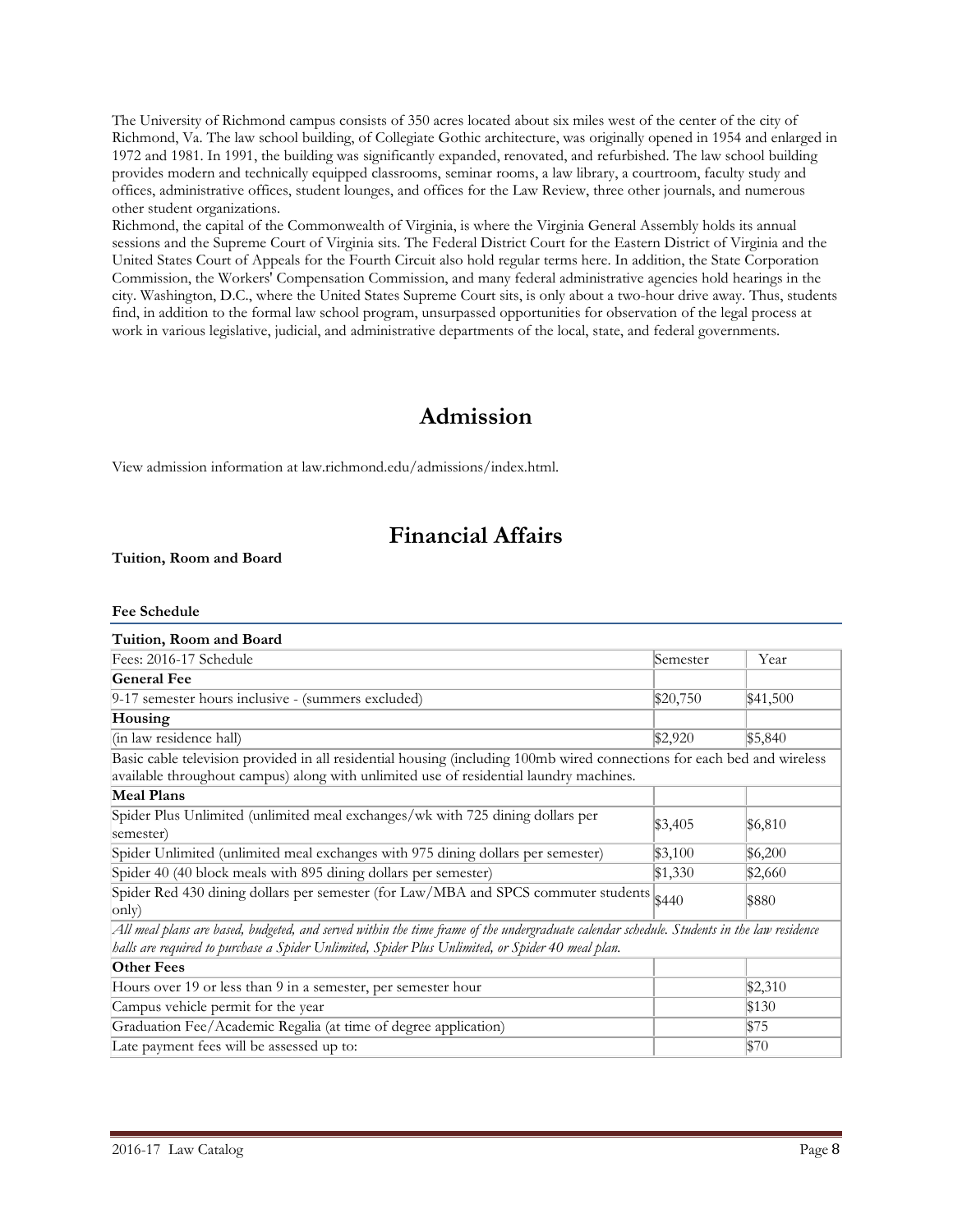- Regardless of the University school in which a course is taken, the student pays the tuition and fees of the school to which he or she has been admitted and which is considered the school of record. Any special fee associated with a particular course, such as a laboratory fee, is charged based on registration in the course.
- The University reserves the right to increase the fees listed herein and the charges for room and board if conditions should make such changes necessary or advisable. The changes will be announced as far in advance as feasible.
- The University is not liable for student's personal property. Students or parents should verify that their homeowner's insurance will cover their personal property on campus.
- Fees and charges will increase for the 2017-18 school year and will be announced as soon as possible.

# **Payments**

Inquiries concerning payments should be directed to the Office of the Bursar, phone (804) 289-8147 or toll-free (866) 241-8893, or email bursar@richmond.edu.

Fees are invoiced electronically and are to be paid in advance by the semester. The fall semester payment is due by the first Monday in August, and the spring semester payment is due by the first Monday in December. To avoid incurring a late-payment fee and delays in housing, registration, and other areas, please pay by due date. Satisfactory financial arrangements for room and board must be made before occupancy.

No credit is given for a term's work nor a degree conferred until all charges have been satisfactorily settled. Failure to make satisfactory financial arrangements can result in delay of graduation, denial of registration privileges, removal from classes, and/or the withholding of transcripts. If the University deems it necessary to engage the services of a collection agency or attorney to collect or to settle any dispute in connection with an unpaid balance on a student account, the student will be responsible for reimbursing the University of Richmond the fees of any collection agency, which may be based on a percentage at a maximum of 33.3% of the debt, and all costs and expenses including reasonable attorney's fees that are incurred. Accounts referred to a collection agency are reported to a credit bureau(s).

Students receive a monthly email notification to their UR email address with the subject line 'University of Richmond Electronic Invoice/Statement' with a link to QuikPAY. The student's University of Richmond ID number is used for authentication. Students can also access their account through BannerWeb. Upon login, students can view their invoice, set up and store bank account or credit card information, set up authorized payers, pay the invoice electronically, and print paper copies. The student may authorize others to view the invoice as an authorized payer. Each invoice cycle, the student and the authorized payer(s) will receive an email notification that the electronic invoice has been sent with a link to the QuikPAY login page.

e-Check payment is an optional feature. Checking and savings account information from a bank within the United States can be entered at the QuikPAY website and payments will be transferred electronically to the University of Richmond for no fee. You have the option to have the site retain your bank account information or you may enter it each time you make an e-payment.

Authorized payers will only be able to view their own payment and bank information. Each authorized payer is assigned a separate PIN number for added security and privacy.

The University of Richmond accepts MasterCard, VISA, Discover, and American Express via QuikPAY. A vendor fee of 2.75% (of the amount charged) will be charged to your account for this service. Electronic checks also are accepted at this site.

Electronic payment is the preferred invoice payment method, but is optional. Payment may be mailed or made in person at the Cashier's Office in Sarah Brunet Hall. To mail a check or money order to the University, please print a copy of the PDF invoice, detach the bottom portion of the statement and mail with the payment (payable to the University of Richmond with your UR ID number printed clearly on the check) to the Bursar's Office:

University of Richmond Box R University of Richmond, VA 23173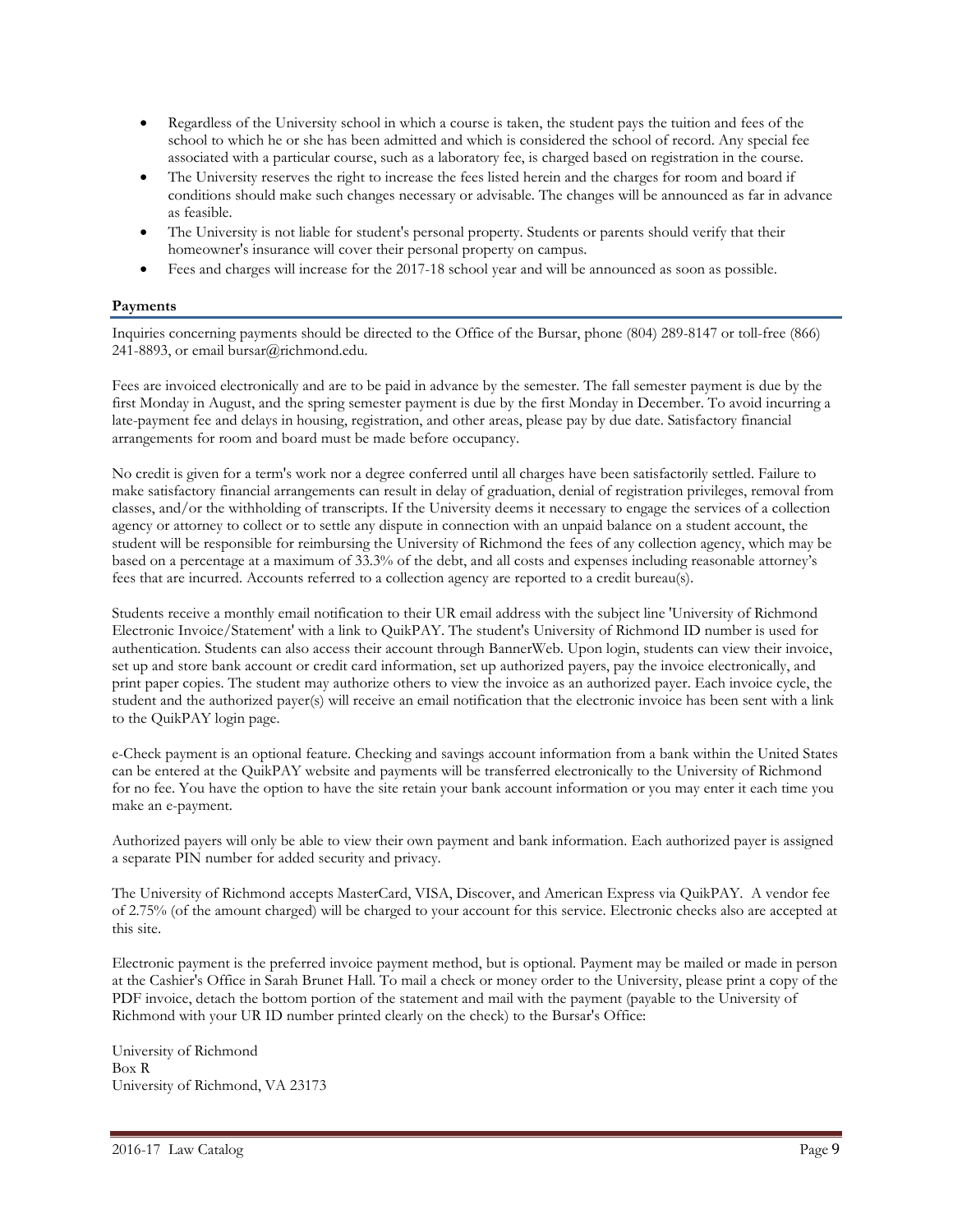#### **Installment Payments**

University of Richmond law students may set up an installment payment plan through HigherOne. HigherOne offers a payment schedule of ten equal payments for the academic year. The first payment is due in June, with the next four payments paying for the fall semester. The remaining five payments pay for the spring semester.

Information is mailed to students in May. For more information, call (877) 279-6092, or visit https://tuitionpay.higherone.com/TuitionPay/Welcome.aspx?richmond.

Students are urged to complete whatever arrangements they choose early, so that their accounts with the University may be settled in a timely manner.

#### **Deposits**

Upon acceptance for admission to the University of Richmond, and to confirm a student's intention to matriculate, two non- refundable seat deposits of \$300.00 each are required on dates specified by the law school. These advance payments will be credited on the first semester account of the student and is not refundable if the student fails to matriculate.

#### **Late Payment Fee**

A late payment fee will be assessed on any unpaid balance. Students who fail to make satisfactory arrangements for their semester fees by the close of business on the first day of the term will be charged a late payment fee of up to \$70.

#### **Refund Policy**

#### **General Fee, Housing and Meal Refund**

Students are matriculated by semester. If a student withdraws from classes or is dropped from the University for whatever cause, a refund of fees for a fall or spring semester shall be made in accordance with the University's refund policy, based on the schedule below. Failure to attend class does not constitute a withdrawal. This schedule is adapted for summer terms.

#### **Law**

Any special fee associated with a particular course is non-refundable after the first day of class.

#### **Tuition, fees, and room refund**

| Withdrawal on or before the first day of term                            | $100\%$ less deposits |
|--------------------------------------------------------------------------|-----------------------|
| Withdrawal during the first week of term                                 | 85%                   |
| Withdrawal during the second week of term                                | 70%                   |
| Withdrawal during the third week of term                                 | $50\%$                |
| Withdrawal during the fourth week of term                                | 25%                   |
| Withdrawal during the fifth week of term                                 | 25%                   |
| Withdrawal during the sixth week of term                                 | 25%                   |
| Withdrawal after the sixth week of term                                  | None                  |
| Board Refund - Prorated on a daily basis through the sixth week of term. |                       |

Students who withdraw from the University and who are receiving any financial assistance may be required to return such assistance per Public Law 668.22 and institutional policy. The University of Richmond complies with all federal regulations governing recipients of federal Title IV funds. Information regarding financial aid refund policies is available from the Financial Aid Office.

Meal plan refunds are pro-rated on a daily basis through the sixth week of classes.

#### **Appeals Process**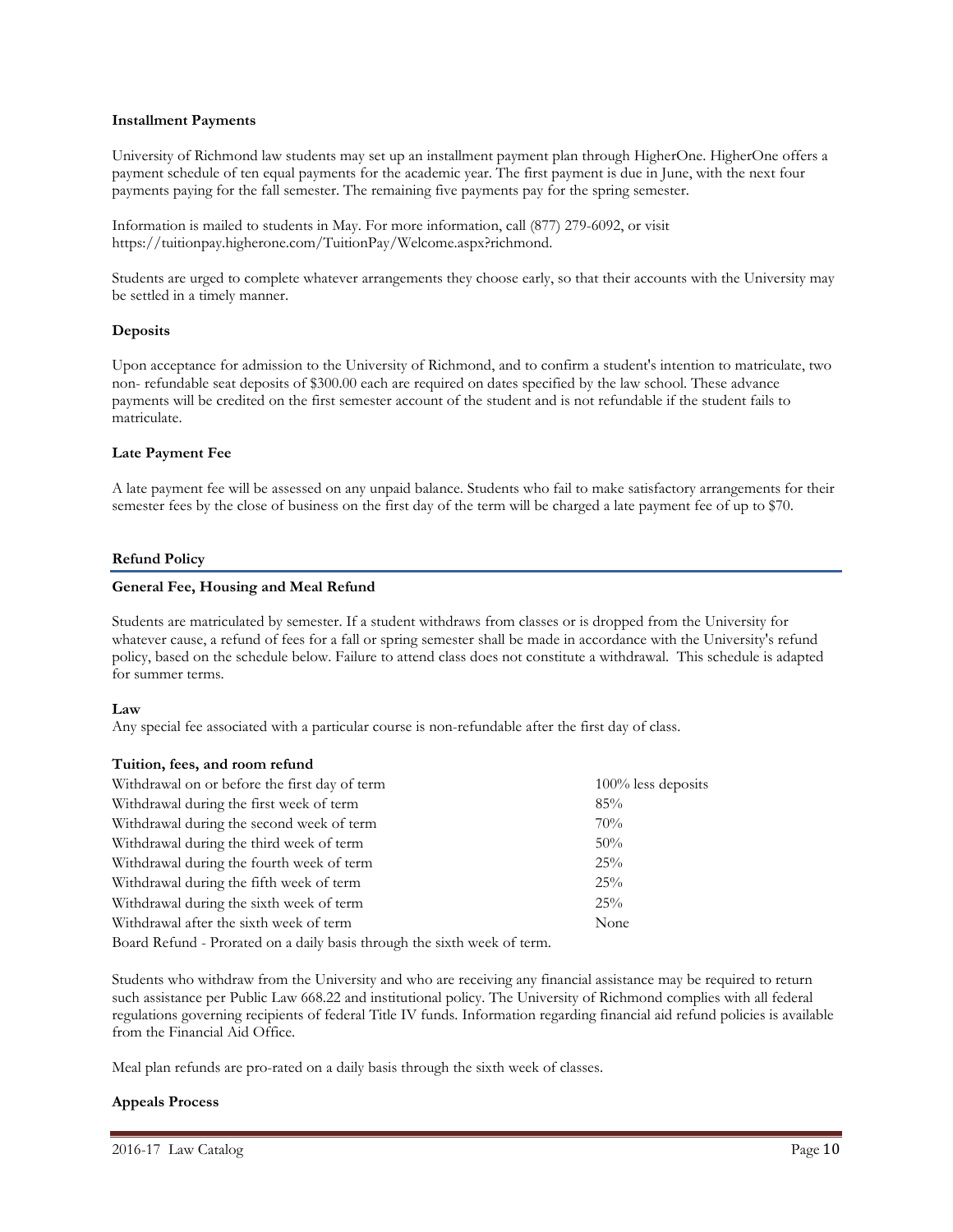The University of Richmond has an appeal process for students and parents who believe individual circumstances warrant exceptions from published policy.

#### **A student or parent has six weeks from the time of withdrawal or leave of absence to appeal the University's refund policy.**

All appeals must be in writing and directed to: *Annemarie Weitzel, Bursar Box R University of Richmond, Virginia 23173 bursar@richmond.edu*

Please contact Student Accounts if you have any questions.

# **Tuition Refund Plan**

Tuition refund plans are available through Allianz Global Assistance. Information is available at allianztuitioninsurance.com or by calling (888) 427-5045. This is a medical withdrawal insurance plan.

# **Direct Deposit of Refund Checks**

With Direct Deposit, your refund will be automatically deposited to the bank account you specify, eliminating trips to the bank and the risk of your check being lost or stolen. It can take up to two business days for a direct deposit to post to your bank account. To participate, return the completed Direct Deposit Authorization form and your voided check to Accounts Payable in Maryland Hall.

# **Room and Meals**

Rooms in the law residence hall are available to single students upon application to the Dean of Admissions of the Law School, accompanied by check payable to University of Richmond in the amount of \$250. Returning students must apply for a room on or before May 1; new students must apply for a room upon acceptance by the school. Preference is given to entering students not from the area.

The deposit will be a credit toward other fees if written notice releasing the room is received by July 1. If a student occupies the room, the \$250 room deposit will be credited to his or her account. The rooms are furnished. Each student provides his or her own pillow, bed linens, towels, and blankets. The charge for room covers medical care by the University Student Health Center but does not cover the cost of medicines, expenses at a hospital or the services of any additional physician or nurse. Law students living off-campus are not required to participate in a meal plan. However, if you would like to participate in a meal plan, please contact One Card Services, Heilman Center (located next to University Post Office), for assistance. Students living in the law residence halls are required to purchase a Spider Plus Unlimited, Spider Unlimited, or Spider 40 meal plan.

Meals under all meal plans are served during the days and times stated in the calendar for the undergraduate School of Arts and Sciences, the Jepson School of Leadership Studies, and the undergraduate school of the E. Claiborne Robins School of Business. The ID/meal card is nontransferable. For more information see dining.richmond.edu.

# **Financial Aid**

# **Financial Aid Overview**

The University of Richmond offers law students various forms of financial assistance from federal and institutional sources. Financial aid recipients must be enrolled or unconditionally accepted for enrollment at Richmond on at least a half-time basis in a degree program at the University. Grants and scholarships may be awarded on the basis of need and/or merit to entering full-time students. Students who receive them for their first year will receive them in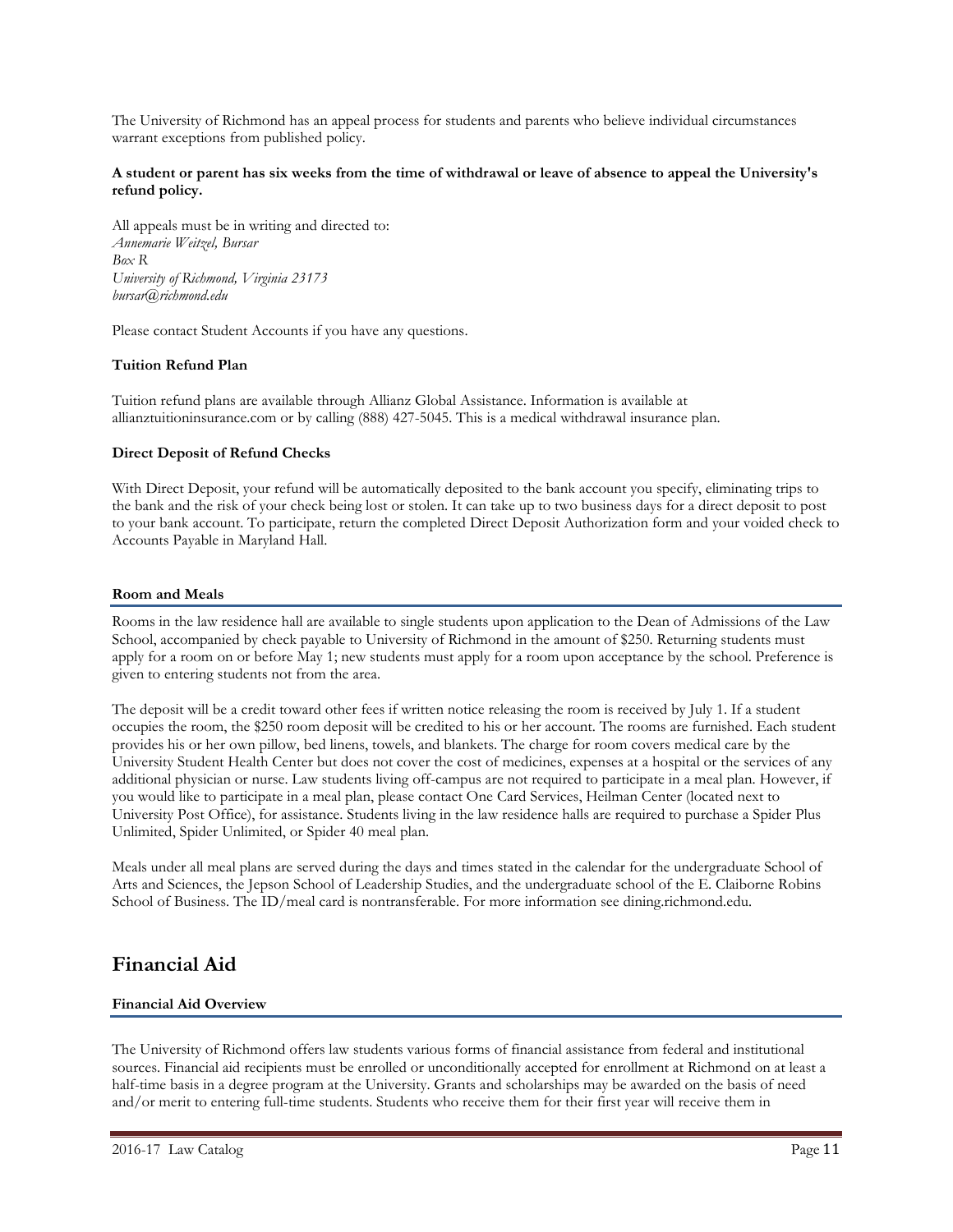subsequent years as well as long as they remain enrolled in good academic standing. It is unlikely that students who do not receive grants or scholarships during their first year will receive them for the second or third year.

#### **Need/Merit Scholarships**

Need and merit scholarships are awarded by the law school to students on the basis of character, leadership, scholastic attainment, and capacity for law study. The John Marshall Scholars Program was established in 1998 as a result of a generous bequest by Joseph Dickerson, a member of the Class of 1932. Scholarships of \$10,000 each are awarded to a number of incoming students each year. In addition, other significant scholarship aid is awarded to supplement the Marshall Scholarship. The scholarship is renewed automatically each year provided the recipient ranks in the top third of his or her class. John Marshall Scholars are chosen by a blue-ribbon panel of Virginia Supreme Court justices and prominent alumni and are invited to participate in a specially designed seminar during the course of the academic year. Contact the Law School Admissions Office for more information.

#### **FAFSA**

Students applying for financial aid in the form of grants, loans, and work-study opportunities, must complete the Free Application for Federal Student Aid (FAFSA). Students must be U.S. citizens or permanent residents, enrolled on at least a half-time basis, and making satisfactory academic progress. Students must be enrolled full-time for grant assistance. The deadline is February 25 for prospective students and May 15 for returning students. The FAFSA is available online at fafsa.gov. For more information regarding these programs, visit financialaid.richmond.edu/law or contact the Financial Aid Office at (804) 289-8438 or at finaid@richmond.edu.

#### **Loans**

Loans are available to assist students with meeting their educational expenses. Federal Direct Loans and Direct Grad PLUS Loans are available to students who meet eligibility requirements, and who complete the FAFSA and the appropriate Federal Direct Loan application. There are also private loans available. Visit financialaid.richmond.edu/law/loans/index.html or contact the Financial Aid Office for more information.

#### **Student Employment**

Student employment opportunities are available on campus. Earnings will depend on the wage rate and the number of hours worked. Typically, first year students are discouraged from working. The American Bar Association prohibits law students from working more than 20 hours per week while attending classes. For more information, contact the Financial Aid Office at (804)289-8438 or visit studentjobs.richmond.edu.

#### **Veterans Benefits**

Students eligible to receive tuition benefits administered by the U.S. Department of Veterans Affairs (VA) must apply for benefits through the VA. Students should forward Certificates of Eligibility to the Veterans Certifying Official, Registrar's Office, University of Richmond, VA 23173 to have enrollment certified. In addition to the tuition benefits offered under the Post 9/11 GI Bill program, the University participates in the Yellow Ribbon program. For details regarding eligibility for the Yellow Ribbon program at Richmond, go to financialaid.richmond.edu/yellowribbon.html.

#### **Satisfactory Academic Progress**

According to federal regulations and University of Richmond (UR) policy, students must maintain Satisfactory Academic Progress (SAP) to receive federal and institutional financial aid. Some private loan programs also require SAP. Evaluation of students' progress for financial aid purposes is made annually at the end of the spring term to determine financial aid eligibility for the following year (summer term, fall term, and spring term).

#### **Institutional Financial Aid**

Receipt of institutional financial aid requires full-time enrollment (9 hours or more) during the fall and spring terms and a minimum UR cumulative grade point average (GPA) on attempted hours as outlined below:

**Hours Earned UR Grade Point Average** 1 to 26 2.00 27 to 54 2.10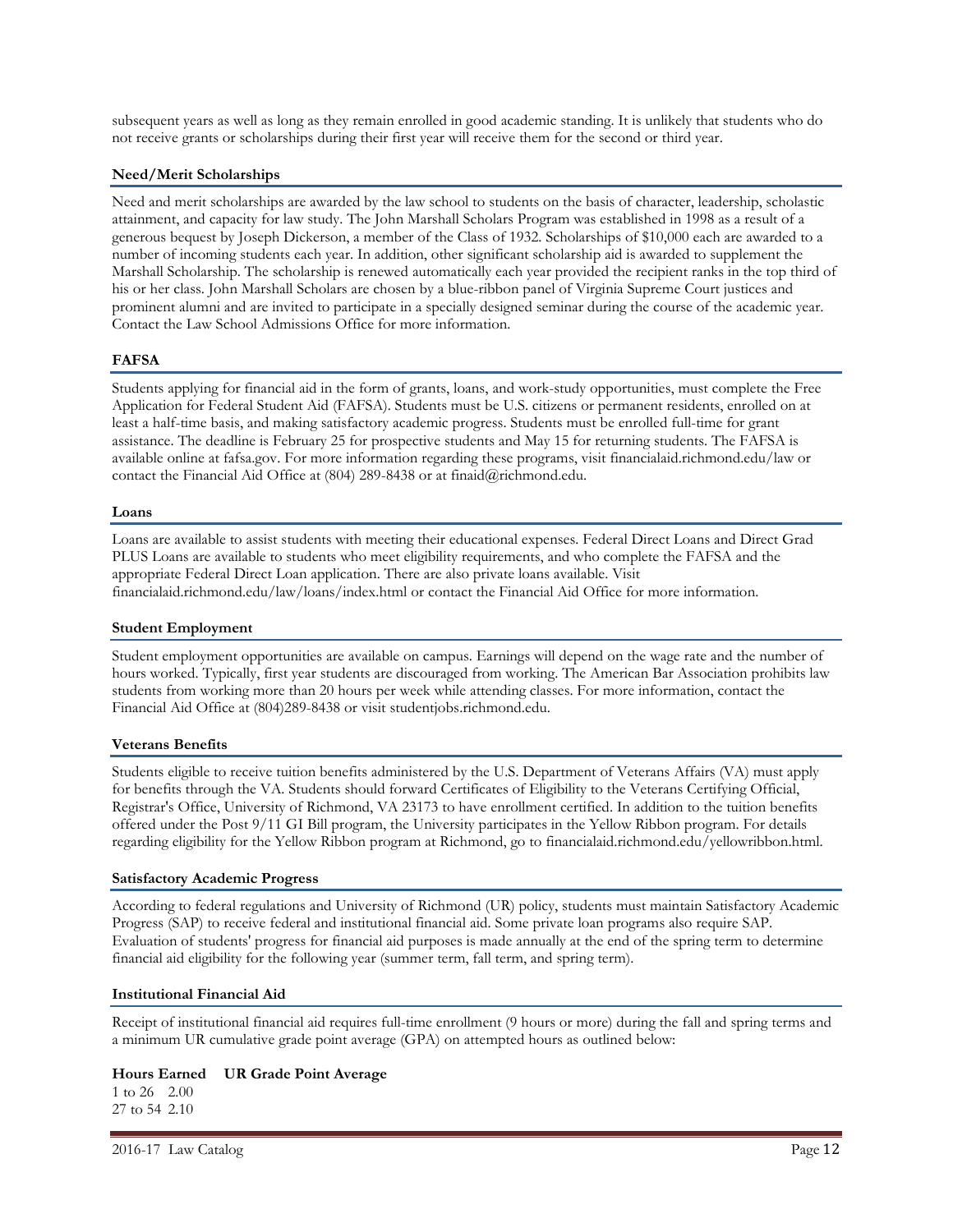55 to 86 2.20

Students must also be meeting the SAP requirements for federal aid (see below). Institutional aid is generally not awarded for summer term. Institutional aid is available to students through their sixth term of enrollment (prorated for transfer students). Some institutional aid programs, such as Marshall Scholarships, have higher academic and/or other requirements which are conveyed to recipients when they are selected for such programs.

Students not meeting the SAP requirements for institutional financial aid at the end of the spring term will not be eligible for any additional institutional financial aid in subsequent terms of enrollment until the standards are met. Denial of aid under this policy may be appealed by the student, in writing, to the Director of Financial Aid within 30 days of notification that the student is no longer eligible for institutional aid. A student's request must include information regarding why the student is not meeting the SAP requirements for institutional aid and what factors have changed that will allow the student's academic progress to improve by the next evaluation.

#### **Federal Financial Aid**

The Higher Education Act requires that colleges and universities establish minimum standards of Satisfactory Academic Progress (SAP) for students receiving federal aid. When assessing SAP, the University will review all terms of enrollment at UR as well as transfer work accepted toward UR degree requirements, whether or not the student received financial aid during those terms.

The standards of academic progress outlined here are solely for the purpose of evaluating eligibility to continue receiving federal financial aid. They do not replace or modify academic standards required for continued enrollment at the University of Richmond. The effect of incomplete coursework, withdrawals, and course repetitions impacts SAP in the following ways:

- Incomplete coursework is not included in the GPA or in the number of credits earned but is counted as attempted credit.
- Courses from which a student withdraws are not included in the GPA or in the number of credits earned but are counted as attempted credit.
- Repeated courses are counted only one time as earned credits. However, credits for each course taken, including all repeated courses, are counted as attempted credit. Both grades will be calculated in the cumulative GPA.

SAP is checked annually at the end of the spring term. Students must meet both of the following requirements:

- Have completed 67% of all attempted coursework, (including transfer work and pass/fail courses) AND
- Have achieved a cumulative grade point average, depending on the number of units earned, as follows:

# **Hours Earned UR Grade Point Average**

1 to 26 2.00 27 to 54 2.10 55 to 86 2.20

In addition, students must complete the requirements for a law degree within the 150% maximum timeframe allowed. That is, as the law degree program requires 86 hours to complete, the maximum number of hours attempted to complete the program cannot exceed 129 hours, including transfer work and pass/fail courses. Successful completion of a class means receiving one of the following grades for the class: A, B, C, D.

Students not meeting the SAP requirements for federal financial aid at the end of the spring term will not be eligible for any additional federal financial aid until the standards are met. Denial of aid under this policy may be appealed by the student, in writing, to the Director of Financial Aid within 30 days of notification that the student is no longer eligible for aid. Appeals will be considered for the following circumstances: the death of a relative of the student; an injury or illness to the student; or other special circumstances. A student's request must include information regarding why the student is not meeting the SAP standards and what factors have changed that will allow the student's academic progress to improve by the next evaluation.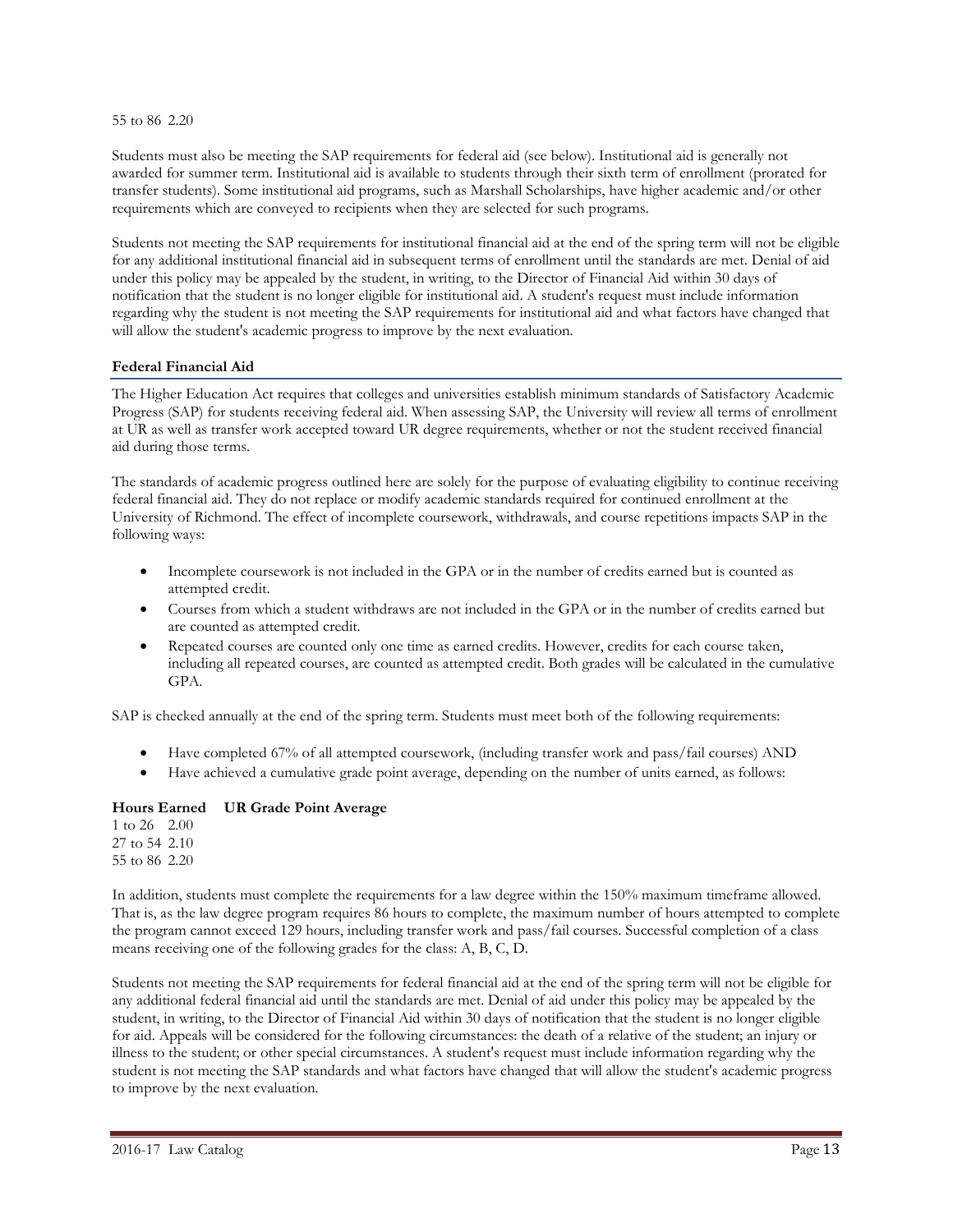Successful appeals will lead to one of two SAP statuses: Financial Probation or Eligible for Financial Aid. A student may be placed on 'Financial Probation' for the subsequent term if it is determined that he/she can regain eligibility after one term. A student may be found 'Eligible for Financial Aid' based on an academic plan that outlines future academic progress for the student as established by the Director of Financial Aid. The student will be notified of their SAP status based on the merits of the appeal. If the appeal is not granted, the student will be notified of the decision and will be financially responsible for their educational expenses.

# **Return of Financial Aid when a Student Withdraws**

A student who withdraws during a semester may be entitled to a refund of certain charges as outlined in the refund policy (see Financial Affairs section of this catalog). Withdrawal may also affect a student's financial aid eligibility for the semester as outlined in the federal Return of Title IV Program Funds Policy and the Return of Non-Title IV Program Funds Policy.

# **Return of Title IV Program Funds Policy**

The 1998 amendments to the Higher Education Act (HEA) of 1965 and subsequent regulations issued by the Department of Education (43 CFR 668.22) establish a policy for the return of Title IV grant and loan funds for a student who withdraws or takes a leave of absence. Title IV grant and loan funds include the following programs: Federal Direct Loans, Federal Pell Grant, Federal Supplemental Educational Opportunity Grant, Federal Perkins Loan, Federal Work-Study, Federal TEACH Grant, and the Iraq and Afghanistan Service Grant

The amount of Title IV funds the student earns, up to the withdrawal or leave of absence date, is based on a daily proration determined by dividing the total number of calendar days completed by the total number of calendar days in the semester (excluding breaks of five or more consecutive days). This calculation must only be done up to the 60% point in time for the semester. After the 60% point in time, the student is considered to have earned all of the Title IV funds awarded for that semester.

Unearned Title IV funds must be returned to the Title IV programs. If the amount earned is greater than the amount that has been disbursed, the difference is treated as a late disbursement to the student. Unearned funds, up to the amount of total institutional charges (tuition, room, and board) multiplied by the unearned percentage of funds, are returned to the Title IV programs by the University of Richmond. The student must return any portion of unearned funds not returned by the school. Only 50% of unearned grants funds must be returned. Title IV loan funds that must be returned by the student are repaid per the loan terms.

Unearned Title IV funds are returned to the Title IV programs in the following order: Unsubsidized Direct Stafford Loans, Subsidized Direct Stafford Loans, Perkins Loans, Direct PLUS Loans, Federal Pell Grants for which a return of funds is required, Federal Supplemental Educational Opportunity Grants for which a return of funds is required, TEACH Grant for which a return of funds is required, and Iraq and Afghanistan Service Grant for which a return of funds is required.

Return of Non-Title IV Program Funds Policy

Non-Title IV financial aid will be adjusted for a law student who is withdrawing or taking a leave of absence based upon the University's Refund Policy. Adjustments will be made through the sixth week of classes. The amount to be returned to the Non-Title IV financial aid program is the same percentage that will be refunded to the student for tuition and room charges. After the sixth week the student is considered to have earned all of the Non-Title IV aid.

Non-Title IV financial aid funds are returned in the following order: institutional grants/scholarships, non-federal loans, agency scholarships.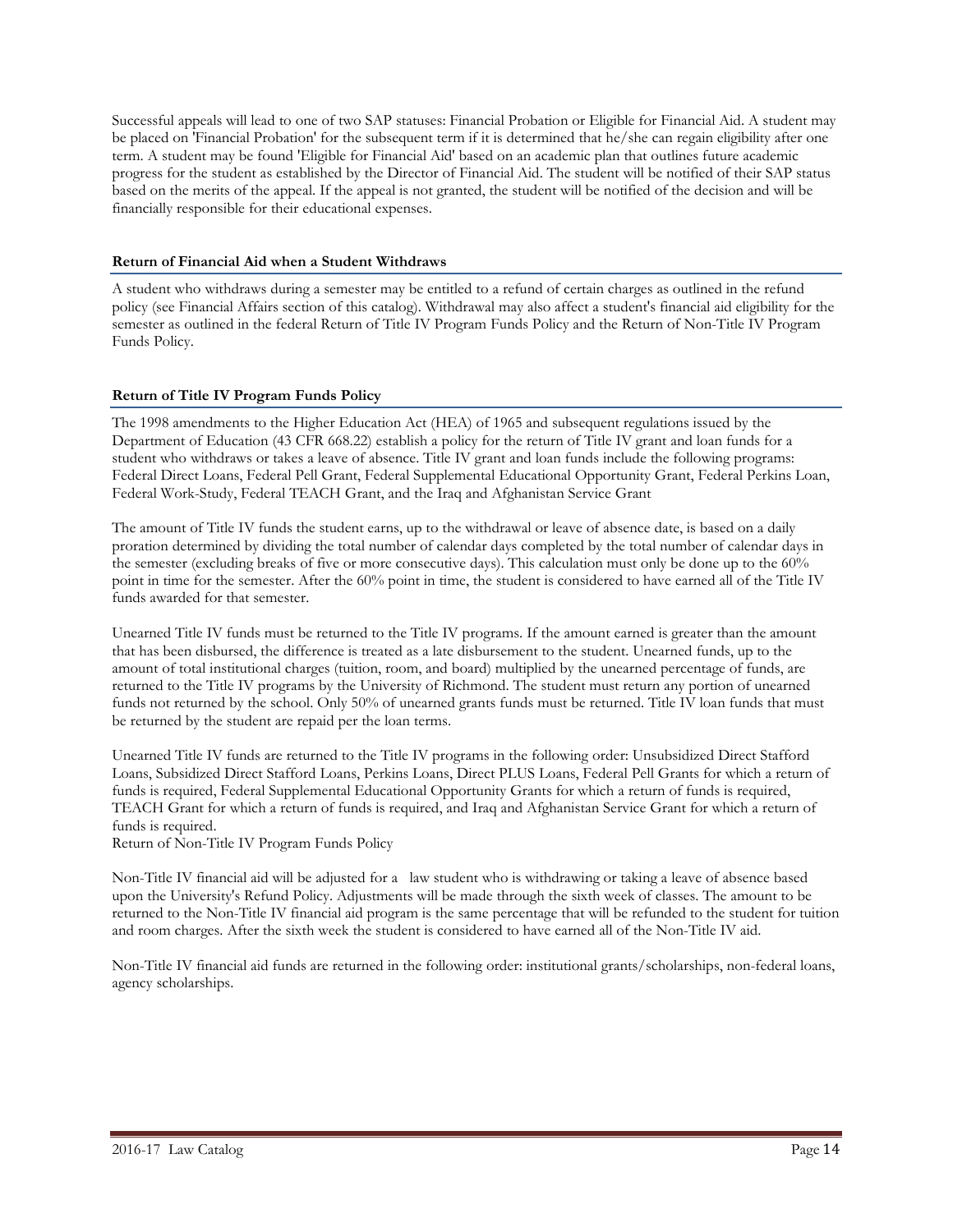# **Policies and Resources**

# **General Policies**

#### **Computer Policies**

#### **Law School Computer Program**

The University of Richmond initiated a laptop requirement program in 1994 to provide students with the technological expertise necessary to practice law in today's society. The law school was the first law school in the United States to require all entering students to own a laptop as a condition of enrollment. By choosing the University of Richmond as the place to study law, students use computers just like they are used by lawyers in the practice of law, as a personal, portable tool to gather, organize, produce, and store the kind of information that is the lifeblood of the modern legal practitioner.

Students entering law school at the University of Richmond must own a laptop, either Windows-based or Mac, with software that fully complies with the technical specifications and requirements necessary to connect effectively with the University network. Students who indicate plans to enter the University of Richmond Law School receive detailed information about satisfying the laptop requirement prior to enrollment.

Students use laptops at the University of Richmond in the classroom and in the in the classroom, in clinics and trials, in the library, and in student informal spaces, such as the DownUnder. Wireless access to the Internet and the University network is available throughout the law school building, including the classrooms and the library, and some classrooms also include wired access. Students use laptop computers for Westlaw, LexisNexis, Bloomberg Law, and Fastcase access, email, discussions with professors and fellow classmates, and searching the Internet, as well as many other uses. Students also can access the law school network from home.

The library staff provides extensive training about connectivity and other computer issues. Computer professionals offer beginning and review sessions about word processing, email, Internet searching, and other topics throughout the year for students and faculty.

# **Computing Facilities**

The University of Richmond has a strong commitment to prepare students to work in technology- and informationcentered environments. The University provides computers, software, and specialized equipment for student use in labs, public areas, classrooms, and residence hall lounges. All students in the residence halls have their own wired network connections, and the entire campus is blanketed with a high-speed wireless network that provides students, faculty, staff, and guests with secure access to a wealth of resources.

The University maintains a robust network infrastructure. A wireless network supports mobile computing in every building on campus, and provides coverage in most outdoor locations and public gathering spaces. Information Services maintains University-owned systems loaded with up-to-date versions of the latest software tools and anti-virus software. All users must have an active University computer account to log into any lab machine. To help ensure the security of the University systems and network, the University requires all users to change passwords regularly in order to maintain an active account. Policies regarding the use of technology and information resources are posted on the Information Services Policies website.

The ground floor of Jepson Hall houses many computing resources, including a general purpose computer lab; five PC classrooms with full multimedia capabilities; and two computer classrooms running Windows, Linux, and Unix designated for use by the math and computer science department. When classes are not in session, the Jepson Hall computer classrooms are open for student use. Jepson Hall is also the location of the Computer Help Desk, a resource that provides assistance with computing-related issues for the entire campus. A listing of the current hours of operation for all of these resources may be found on the Information Services website.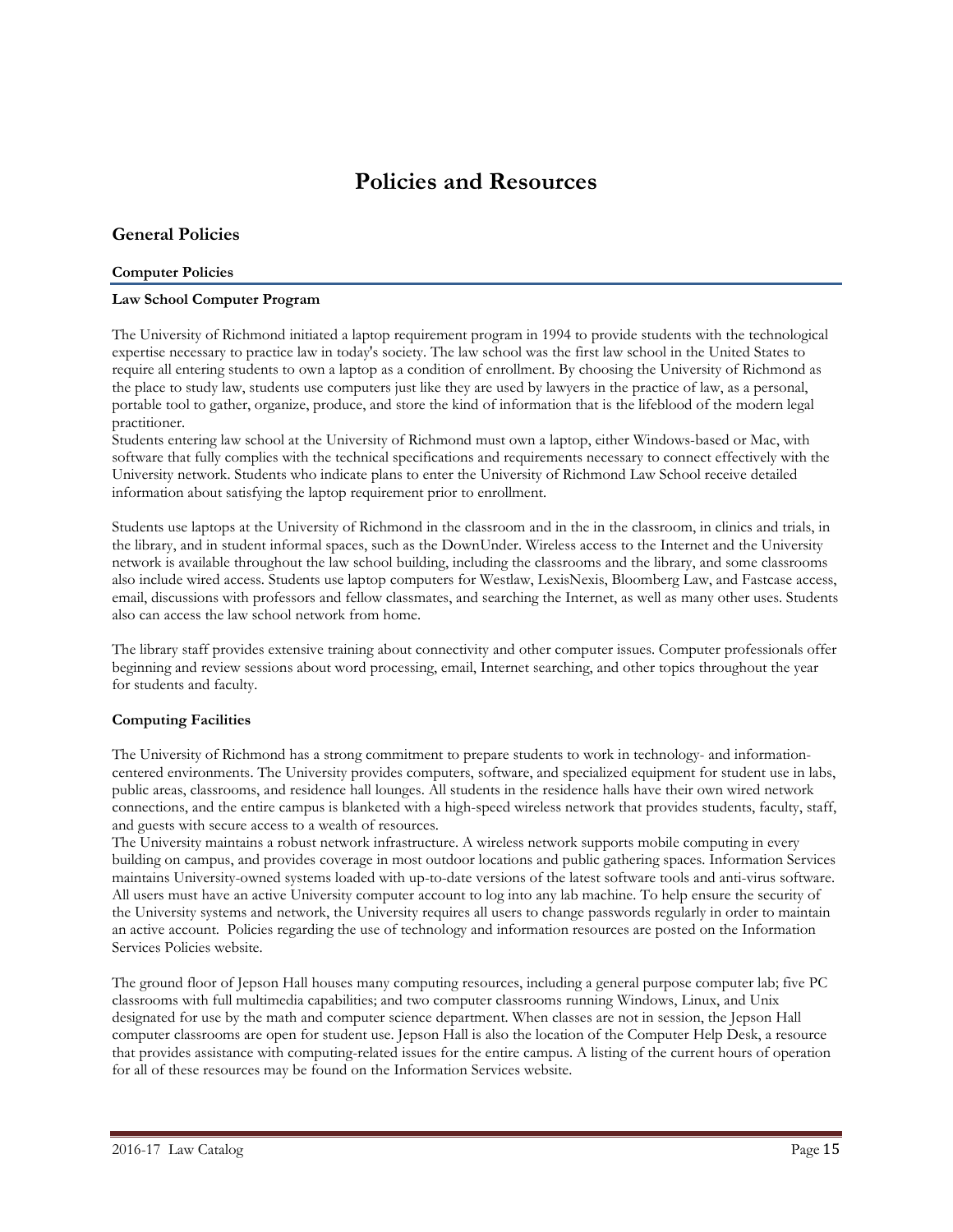The Center for Technology Learning Center (CTLC) is a unique resource located on the third floor of Boatwright Memorial Library. It is devoted to servicing the multimedia needs of students, faculty, and staff. This area offers PC and Mac workstations equipped with high-end Web development, multimedia, animation, 3-D modeling, and audio-video recording and editing software. Scanners, high quality printers, large-format plotters, digitizers, and digital video and still cameras also are available. In addition, the CTLC contains a photography studio and a small recording studio. The CTLC also supports media production in the Media Resource Center on the second floor of Boatwright Library. Most importantly, the CTLC is staffed by professionals and well-trained student assistants are available to assist students, faculty and staff. Students not only have access to the hardware and software, but also to experts who can help them effectively use the specialized tools.

Technology training for students, faculty, and staff is available in a variety of formats, including books and CDs available in the CTLC and searchable through the Library catalog; online video tutorials; technology training classes offered throughout the school year; and one-on-one training sessions available through appointments at the CTLC. CTLC hours of operation and current technology training classes may be found on the Information Services website.

# **Emergency Information**

To report an emergency, call 911 or 289-8911 (cell phone). The non-emergency number is 289-8715

# **Getting Information**

During an emergency, UR will distribute information to the campus community via:

- Audio–Tornado siren and PA system
- Web–This website, alert.richmond.edu
- Email–Blast email to '@richmond.edu' accounts
- Text/voice messages–UR Alert text messages and/or voice messages to faculty, staff, and students who register a cell or home phone through BannerWeb
- Campus phones–Telephone messages to campus telephones
- TV–UR TV channel 16 broadcasts
- People–Resident assistants and area coordinators
- Hotline–UR Emergency Hotline: (804) 289-8760 or toll free at (866) 386-0403

# **Emergency Terms**

Shelter in Place: Choose an interior room or one with as few doors and windows as possible. Remain there until the danger has passed. Examples: Tornado or other severe weather, nuclear alert, or hazardous materials spill.

Seek Secure Shelter: Get into a lockable space, like an office or classroom, and remain there. Lock and barricade doors, turn off lights, and turn cell phones to silent or vibrate mode. Get under a desk or other surface to hide. Wait for further instruction from law enforcement. If the threat is in your building and you can safely flee, then do so. Examples: Active shooter or dangerous person immediately threatening the campus.

Evacuate: Immediately leave the building that you are in, exiting through the nearest and safest exit. If the fire alarm has not been activated, do so. Examples: Fire, smoke.

Avoid Area, Warn Others: In these types of incidents, the emergency is localized on campus. University officials do not want anyone near the area and want you to alert others of the emergency. Examples: Hazardous materials spill, flooded roads, aircraft accident, bomb threat, civil disturbance, fire, gas leak, or power lines down.

# **What to Do**

Tornado

- Listen for the tornado siren. A single siren blast will sound continuously until the danger has passed.
- Seek shelter inside a building until notified by University officials that it is safe to leave.
- Stay away from electrical lines and devices.
- There is no "all-clear." The danger has passed when the siren silences.

Fire

• Activate the nearest fire alarm and call 289-8911 if possible to report the location and cause of the fire.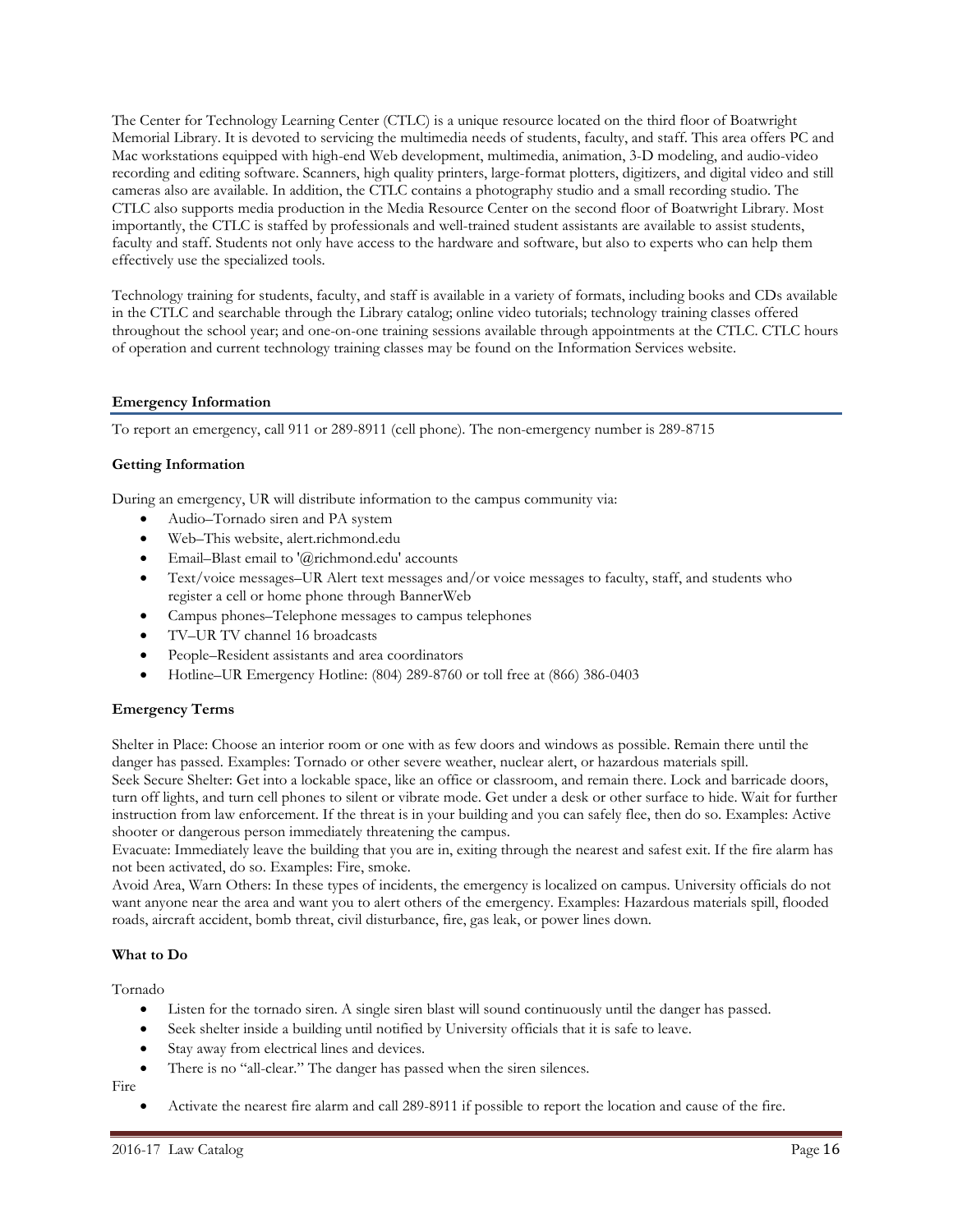- Everyone must leave immediately when a fire alarm is activated, even if there are no obvious signs of an emergency.
- Do not use the elevator.
- Remain calm and assist others in safely getting out.

• Confine the fire by closing all doors and windows if possible. Follow directions given by emergency personnel and go to the location designated by your building coordinator to await further instructions.

# Earthquake

- Stay inside the building until the shaking stops. Don't run downstairs or rush outside while the building is shaking.
- Stay away from glass, windows, outside doors and walls, and anything that could fall.
- A sturdy table or desk can provide cover.
- Once the building stops shaking, exit the building calmly and check for others in need.
- Do not use elevators.
- If outdoors, stay in the open until the shaking stops, avoid any falling debris fields such as buildings, power lines, etc.

# Active Shooter/Dangerous Person

- Remain calm, do not engage the intruder.
- A quick and quiet escape is suggested, if it can be done safely.
- If attempting to escape, keep your hands elevated with open palms visible, especially if encountering law enforcement officers. Follow all instructions officers may give you.
- If you cannot safely exit the building, seek secure shelter.
- Close and lock windows, lower blinds, remain out of sight, and turn off lights.
- Once secured inside, take cover behind concrete walls, thick desks, and filing cabinets that are away from windows and doors.
- Remain quiet, and turn off cell phone ringers.
- Only one person from the room should call police at 289-8911 and tell them where you are, where the dangerous person is, and the condition of others with you. Follow their instructions. If you cannot speak, leave the line open so the dispatcher can hear what is going on.
- Assist others if they are injured.
- Do not respond to any unfamiliar voice commands until you can be sure they are coming from a police officer.

# **Grievances and Complaints**

Students who wish to file a complaint or grievance pertaining to University policies, procedures, or conditions may address their complaint in written form to the appropriate department head or official who oversees the area of concern. If in doubt as to whom to direct the complaint, the following officials may be contacted:

# **Student Life Concerns**

Housing Carolyn Bigler, Office of Undergraduate Student Housing

Financial policies David Hale, Vice President for Business and Finance

All other concerns Steve Bisese, Vice President for Student Development

# **Academic Concerns**

School of Arts and Sciences Joe Boehman, Dean of Richmond College Mia Reinoso Genoni, Interim Dean of Westhampton College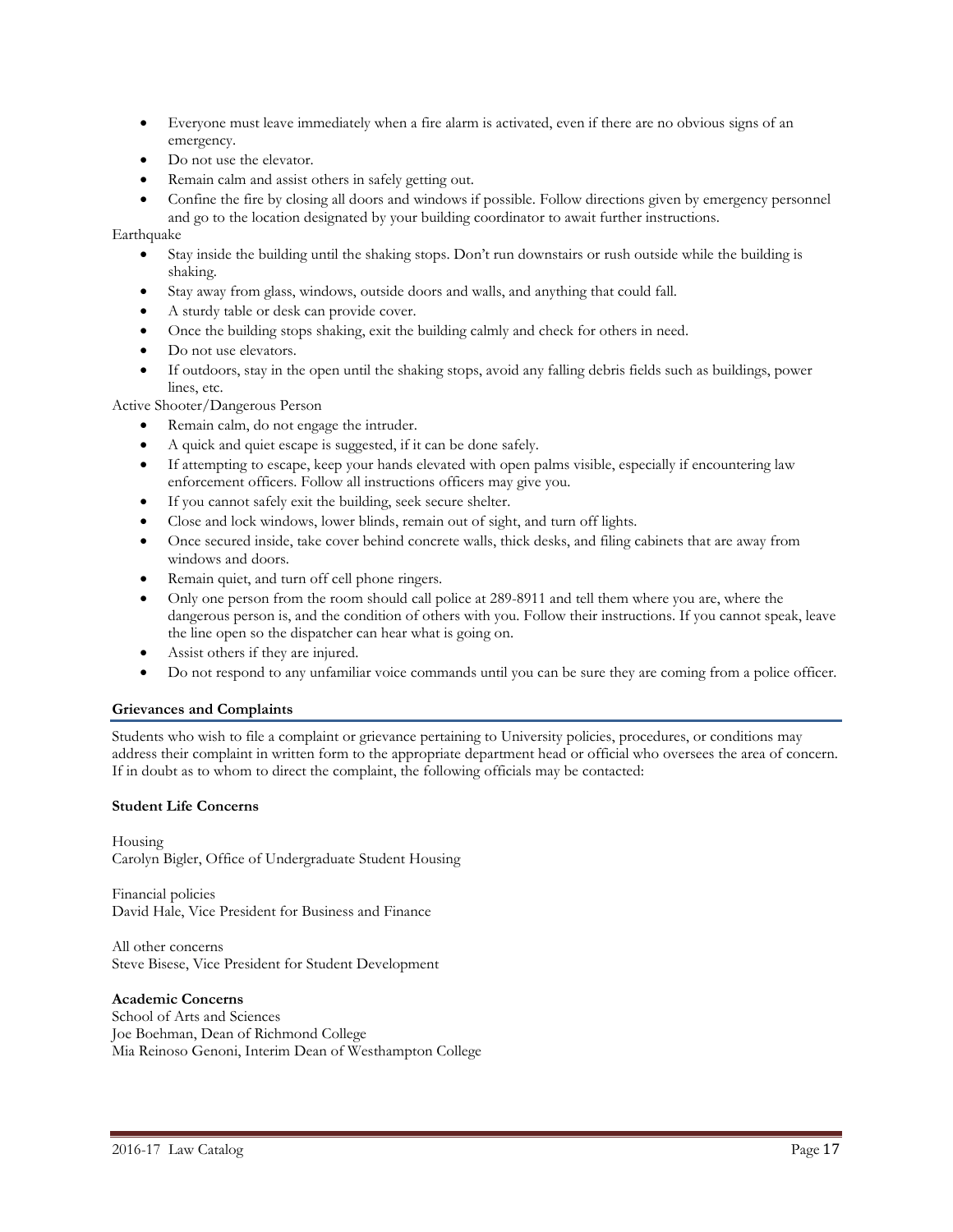Robins School of Business Jim Monks, Associate Dean for Undergraduate Business Programs Richard Coughlan, Senior Associate Dean and Director of the Reynolds Graduate School of Business

Jepson School of Leadership Studies Sandra Peart, Dean

School of Law Kristine Henderson, Associate Dean for Student Services and Administration

School of Professional and Continuing Studies Ellen Walk, Associate Dean for Administration

# **Inclement Weather Policy**

In case of inclement weather, the law school generally follows the lead of the University. University closings will be announced on the University Emergency Hotline, (804) 289-8760, and on following stations: TV Stations

- WCVE/WCVW (PBS)
- WRIC  $(ABC)$
- $WTVR (CBS)$
- WWBT (NBC)

Radio Stations

- WCVE FM 88.9
- $\bullet$  WRVA AM 1140
- $\bullet$  WRVO FM 94.5

If the University is NOT closed in the inclement weather, individual professors may still decide to cancel certain classes if weather conditions make it unsafe or unrealistic for a faculty member to make it to school. In that event, the faculty member will take steps to notify students about the class cancellation.

Students should always exercise their best personal judgment with regard to road conditions and other safety concerns.

# **Student Complaints (ABA Standard 512)**

# **Student Complaints**

The faculty and administration of the School of Law are continually searching for ways to improve the delivery of legal education. As such, the faculty and administration are receptive to student suggestions and concerns. In an effort to provide a vehicle for this valuable information, the following procedure has been instituted.

Any student at the School of Law who wishes to bring a complaint to the Administration of the School of Law about a significant program that directly implicates the School's program of legal education and its compliance with the ABA Standards (https://www.americanbar.org/groups/legal\_education/resources/standards.html) should take the following steps:

- 1. The student complaint should be submitted in writing to the Associate Dean for Academic Affairs.
- 2. The writing should describe in detail the behavior, program, or process complained of, and demonstrate how it implicates the School's program of legal education and the School's compliance with a particular identified ABA Standard.
- 3. The writing must provide both the name of the student submitting the complaint, the student's University of Richmond email address and a street address for further communication about the complaint.

# **Procedures for Addressing Complaints**

• The Associate Dean for Academic Affairs should acknowledge the complaint within three business days of receipt of the written complaint. Acknowledgment may be made by email, U.S. Mail, or by personal delivery.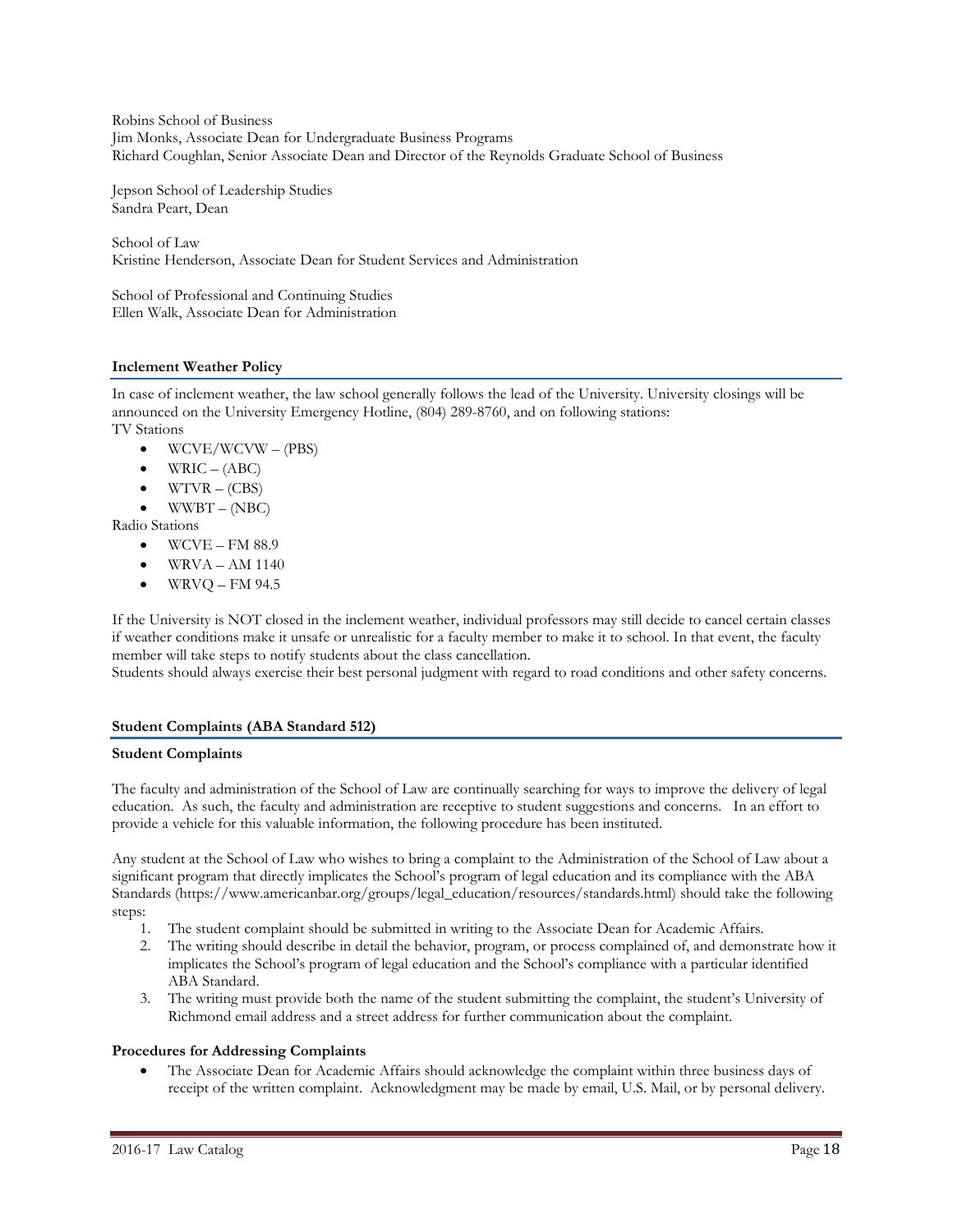- Within two weeks of acknowledgment of the complaint, the Associate Dean for Academic Affairs or his designee shall either meet with the complaining student or respond to the substance of the complaint in writing. The student should either receive a substantive response to the complaint or information about what steps are being taken by the School to address the complaint or further investigate the complaint.
- Appeals may be taken to the Dean of the Law School. Any decision made on appeal by the Dean shall be final.
- A copy of the complaint and a summary of the process and resolution of the complaint shall be kept in the Office of the Dean of the School of Law for a period of eight years.

# **Student Conduct Policies**

# **Alcohol and Drug Policy**

The legal age for the consumption and possession of alcohol is 21 in the Commonwealth of Virginia. Each member of the University community is encouraged to make risk-aware choices regarding the consumption of alcohol or the use of other psychoactive drugs. Members of the campus community who choose to use such drugs are expected to consider the risks of harm to self, others, and the community-at-large. To mitigate the harmful behavior associated with such drugs, the University has established policies to eliminate the use of illicit drugs and to limit the consumption of alcoholic beverages on campus. It is our individual responsibility to understand and abide by the regulations as defined by the University, the Commonwealth of Virginia, and the federal government governing the use and distribution of alcohol and other drugs. These regulations apply to all members of the University community and its guests and visitors. Persons who infringe upon the rights of others, break the law, conduct themselves in a disorderly manner, or damage University property are accountable for their actions. Such persons are subject to University disciplinary sanctions (up to and including removal from this community) and/or criminal action. Such harmful behavior is absolutely at variance with the mission of the University. Because the University of Richmond strives to achieve a healthy living and learning environment, the unlawful possession, use, or distribution of illicit drugs and alcohol by students and employees on the University's property, or as a part of its activities, is prohibited.

More information about the University's alcohol and drug policy can be found online at wellness.richmond.edu/common/pdfs/factsheets/alcohol-drug-policy.pdf.

# **Harassment & Discrimination**

Every University employee and student has the right to work and study in an environment free from discrimination and harassment and should be treated with dignity and respect. The University prohibits discrimination and harassment against applicants, students, and employees on the basis of race, religion, national or ethnic origin, age, sex, sexual orientation, gender identity, gender expression, disability, status as a veteran or any classification protected by local, state or federal law.

The University's policy against discrimination and harassment (Policy) incorporates protections afforded by Title IX of the Educational Amendments of 1972, which prohibits discrimination in educational programs and activities based on gender. This Policy also incorporates all other local, state and federal laws, including Title VII of the Civil Rights Act of 1964. Any individual whose conduct violates the Policy will be subject to disciplinary action up to and including termination for employees and expulsion for students.

Harassment is the creation of a hostile or intimidating environment, in which verbal or physical conduct, because of its severity and/or persistence, is likely to interfere significantly with an individual's work or education, or affect adversely an individual's living conditions on campus.

Illegal and improper harassment based on any of the classifications in paragraph 1, may include:

- Any suggestion that sexual favors, race, religion, national or ethnic origin, age, sex, sexual orientation, gender identity, gender expression, disability, status as a veteran or any protected classification would affect one's job, promotion, performance evaluations, grades, working or educational conditions;
- Making unwelcome or offensive comments about a person's clothing, body or personal life;
- Offensive jokes or unwelcome innuendoes;
- Other conduct that creates a work or educational environment that may be considered offensive or hostile, even though some staff or students might not find them objectionable;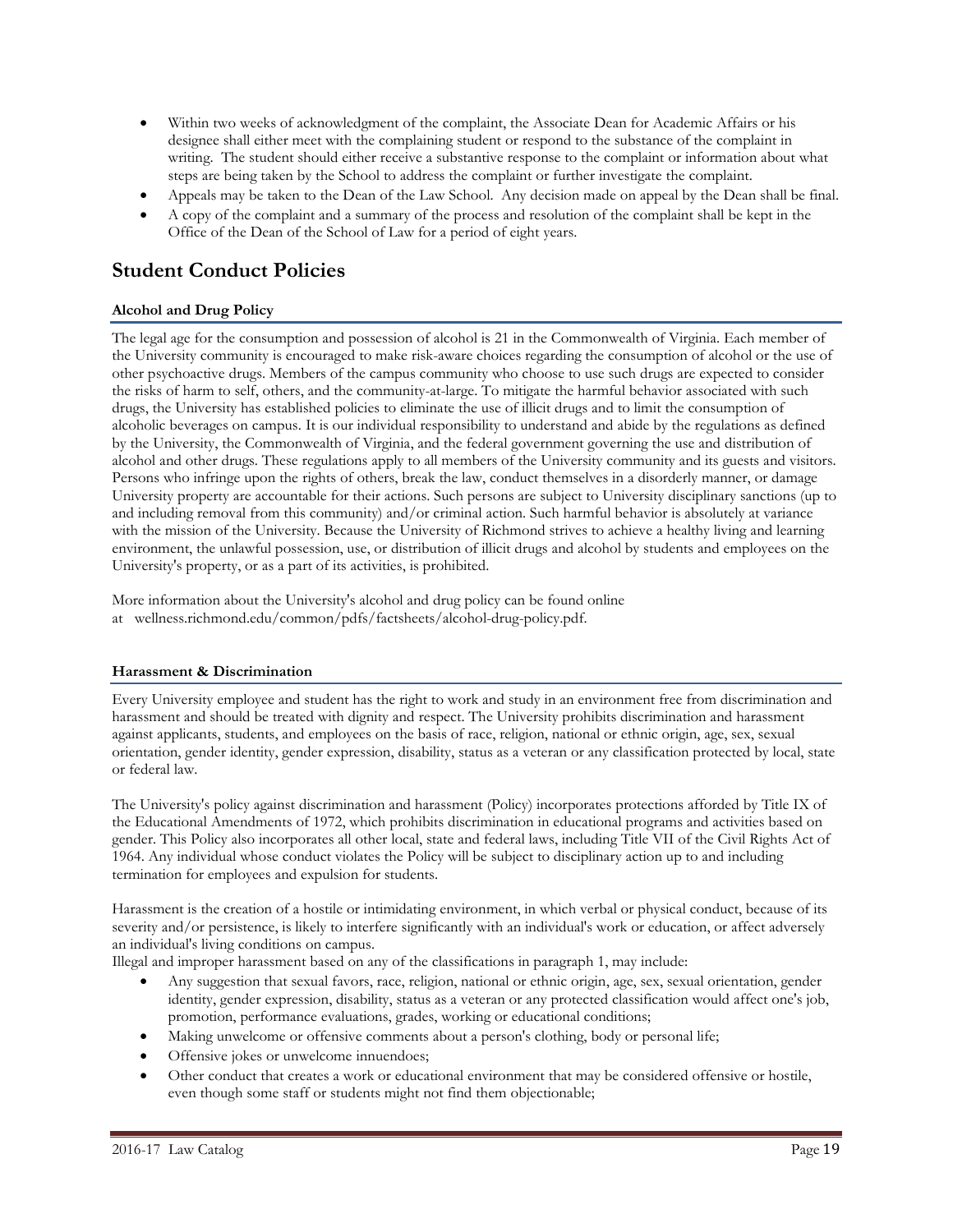• Use of unwelcome or offensive nicknames or terms of endearment.

Sexual harassment, in particular, may consist of unwelcome sexual advances, requests for sexual favors, or other verbal or physical conduct of a sexual nature when one or more of the following occur:

- Submission to or rejection of such conduct is made a term or condition of an individual's employment or academic success;
- Submission to or rejection of such conduct is used as the basis for employment or academic decisions;
- Such conduct has the purpose or effect of interfering with an individual's work or academic performance or creates a hostile, intimidating or offensive work or educational environment.

The University has designated the Associate Vice President for the Department of Human Resource Services (located in Weinstein Hall), as the University's representative to handle issues arising under the Policy, including Title IX. Individuals who need further information or clarification of the Policy should contact the Associate Vice President directly. employees and students who feel they have suffered discrimination or harassment in violation of the Policy should follow the Complaint Resolution Procedure described below.

The Policy also applies to complaints of harassment or discrimination involving applicants for admission or employment, or persons aggrieved by third parties such as contractors or vendors serving the University.

# **Complaint Resolution Procedure**

For ease in identifying individuals, the person making the complaint is referred to as the Complainant, and the person for whom the complaint is being made is referred to as the Respondent.

The University will endeavor to respond to and resolve all complaints quickly and effectively. Individuals who believe they have been harassed or discriminated against in violation of the Policy are encouraged to take action in any of the ways described in the Complaint Resolution Procedure (Procedure).

Although none of the actions listed under the options for Informal Resolution, below, are required before an individual may file a Formal Complaint, the University favors informal resolution of these claims whenever possible. Except as expressly provided herein, the Procedure is the only grievance practice available to staff, faculty, students or other parties for violations of the Policy. No other grievance practices otherwise available at the University are applicable.

Through the Procedure, the University will take necessary steps to prevent recurrence of any harassment and/or discrimination determined to have occurred, and will take necessary steps to correct the discriminatory effects of the conduct on the Complainant and others, if appropriate. During all stages of the Procedure, every effort will be made to ensure fundamental fairness to all parties involved in the complaint process. The University will make good faith efforts to protect the confidentiality of those involved in the Procedure to the extent permitted by law and to the extent that continued protection does not interfere with the University's ability to investigate allegations or to take corrective action.

The University prohibits retaliation against any individual who files a complaint (informal or formal) in good faith or participates in a harassment or discrimination inquiry. Disciplinary action will be taken against any individual who retaliates against a Complainant or participant in a harassment or discrimination inquiry, or who files a discrimination or harassment complaint in bad faith, or who maliciously or knowingly files false charges.

# **A. Procedures for Informal Resolution**

The Informal Resolution process provides an effective means of resolving most disputes. However, the Complainant may terminate the Informal Resolution process at any time and initiate a Formal Complaint without prejudice.

# **1. Informal Discussion with Respondent**

Prior to the involvement of other parties or University officers, the Complainant may choose to discuss the concerns directly with the Respondent. The Respondent may not realize that his or her conduct is offensive or unwelcome. Many disputes can be resolved quickly and effectively with such direct communication. A complaint brought to the attention of the Respondent shortly after the alleged offensive behavior occurs (e.g.: immediately or in a few days) will usually result in more effective resolution.

# **2. Informal Discussion with University Officials**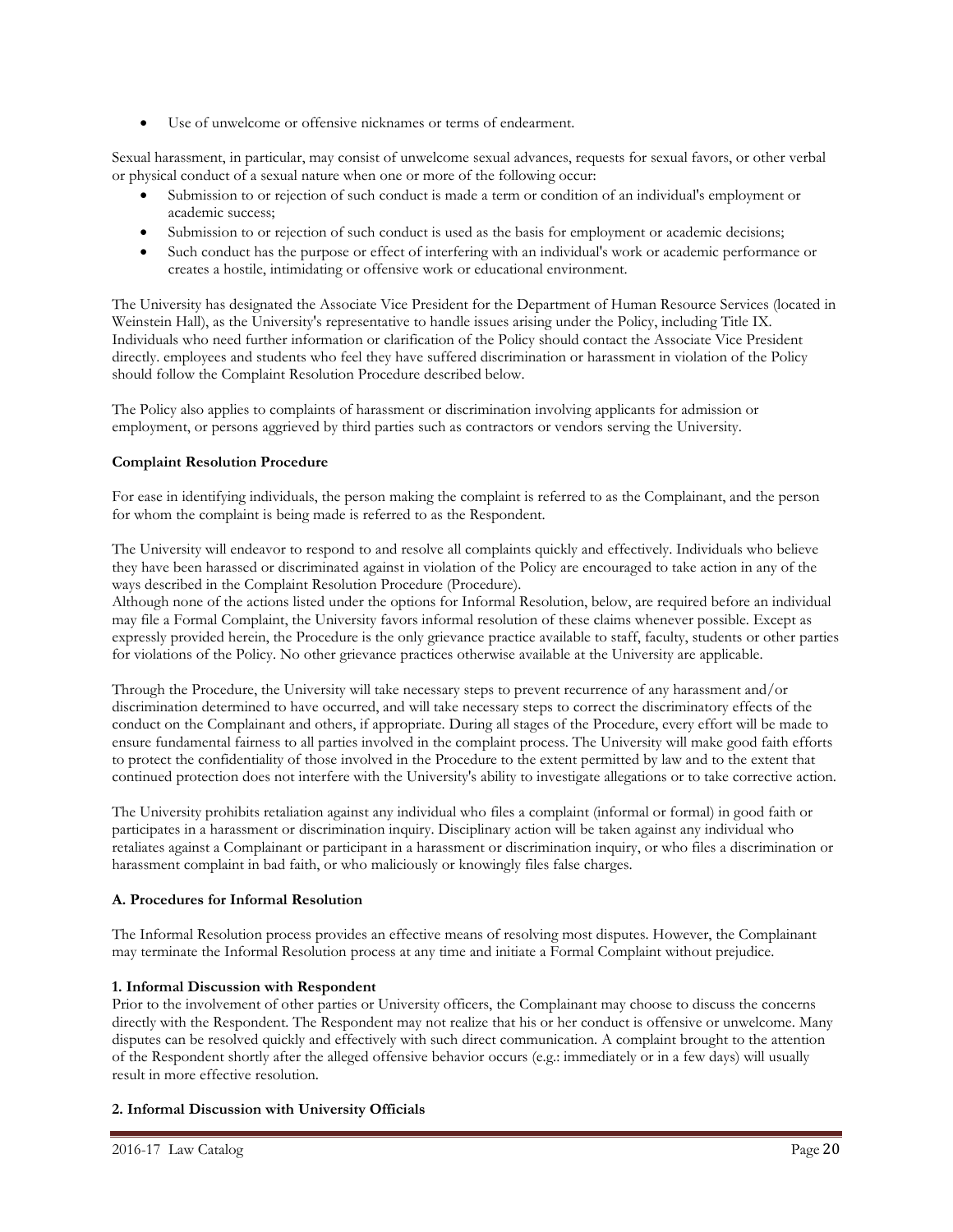Understanding that a Complainant may discuss concerns with a friend, confidant, advisor or counselor in the Counseling and Psychological Services office, etc., it is nonetheless the case that to initiate an informal discussion with University officials, a Complainant should contact one of the following individuals in a timely manner, ordinarily within thirty (30) days of the offending conduct:

Students should contact the dean of their school or residential college as follows:

- Arts and Sciences, Business or Leadership Studies undergraduate students should contact the dean of their residential college
- Graduate School of Business: Senior Associate Dean, Richard Coughlan at (804) 289-8553
- Law School: Dean, Wendy Purdue at (804) 289-8183
- Richmond College: Dean, Joseph Boehman at (804) 289-8061
- School of Professional and Continuing Studies: Dean, Jamelle Wilson at (804) 287-6684
- Westhampton College: Dean, Mia Reinoso Genoni at (804) 287-8648

Staff should contact:

• Executive Assistant to the President: Carolyn Martin at (804) 289-8088

Faculty should contact the dean of their school:

- Arts and Sciences: Dean, Patrice Rankine
- Business: Dean, Nancy Bagranoff
- Professional and Continuing Studies: Dean, Jamelle Wilson
- Law: Dean, Wendy Perdue
- Leadership Studies: Dean, Sandra J Peart

If the complaint is against one of the designated University officials, the Complainant should contact the President of the University, who will designate a representative of the University to handle the matter. If the complaint is against the dean of a student's residential college, then the Complainant should contact the Associate Vice President for the Department of Human Resource Services.

The Informal Discussion can help with any or all of the following options:

- Assisting the Complainant to determine if the behavior violates the Policy, or to learn more about the Policy;
- Conducting an informal investigation with the effect and goal of ending the alleged behavior in an effective and expeditious manner;
- Contacting the supervisor of the alleged offender and requesting assistance to stop the behavior;
- Meeting with the individual whose behavior is alleged to be offensive or unwelcome, and discussing the situation to make it clear that the behavior is offensive or unwelcome and should cease.

Based on the Informal Discussion, the University official will determine what additional action, if any, is necessary.

The Informal Discussion process will last as long as the Complainant deems it desirable to continue to meet with University officials, but usually the University will try to resolve the problem at this early stage within ten (10) working days. Most complaints can be resolved at this stage. If not satisfied with the resolution from the Informal Discussion, then the Complainant may proceed to the Formal Complaint process described below.

# **B. Procedures for Formal Resolution**

A Complainant may omit the Informal Discussion process entirely and file a Formal Complaint with the Associate Vice President for the Department of Human Resource Services (hereafter the Associate Vice President). Formal Complaints alleging violation of the Policy must be filed in the Associate Vice President's office in a timely manner, ordinarily within thirty (30) days of the offending conduct, or shortly after the conclusion of the Informal Discussion process, usually within ten (10) working days.

The Formal Complaint must be in writing and must set forth:

- 1. A statement that the Complainant intends that this document shall constitute a Formal Complaint;
- 2. Date or approximate date on which the alleged behavior occurred;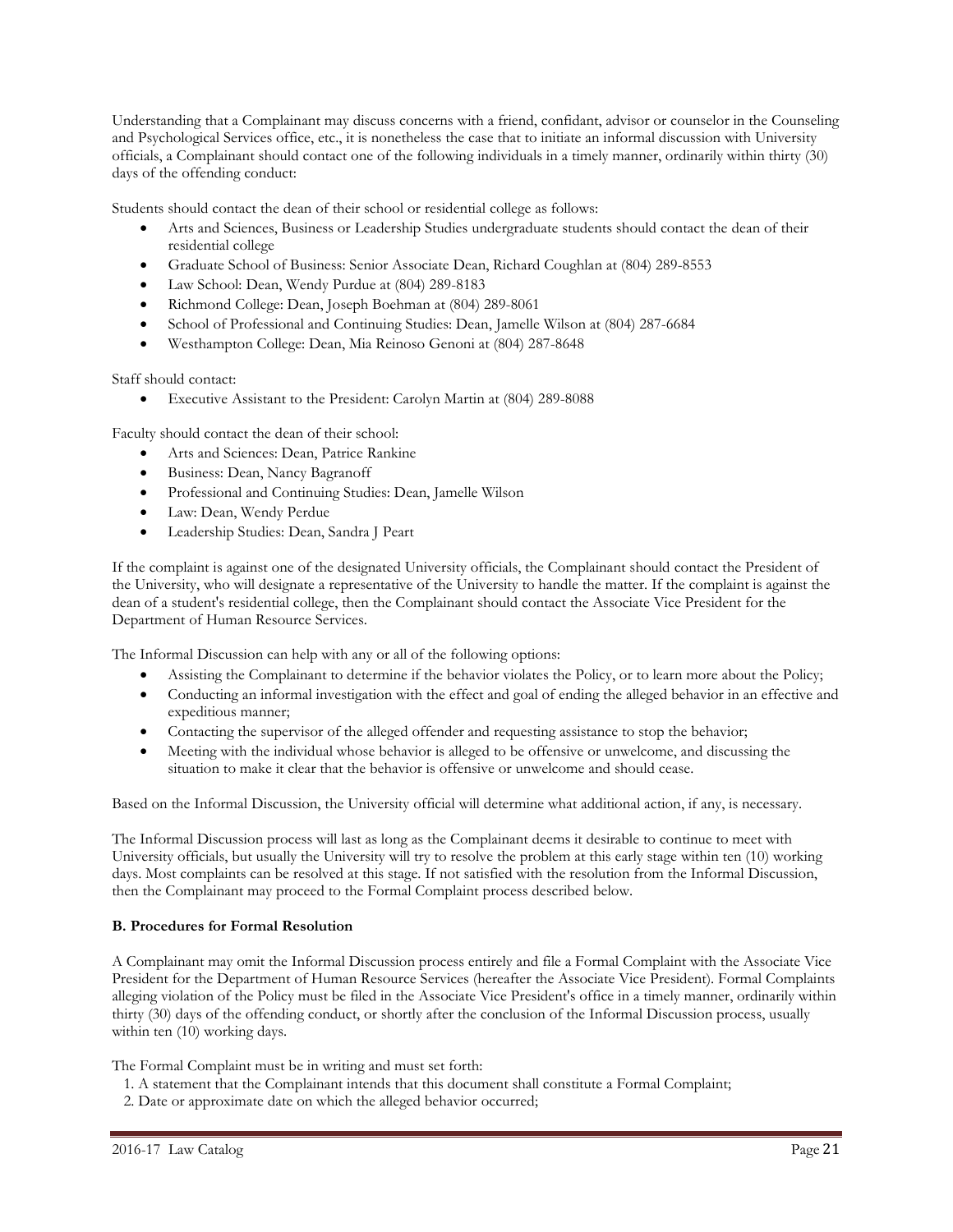- 3. Identity of the person(s) purportedly responsible;
- 4. Specific descriptions of the alleged behavior;
- 5. All witnesses and evidence supporting the complaint, including attaching any tangible evidence or documentation;
- 6. Complainant's name and signature.

The Respondent will have ten (10) working days after receiving the Formal Complaint to file a written Response in the Associate Vice President's office.

The Associate Vice President, or her/his designee, will review the Formal Complaint and Response. An investigation, including relevant interviews, will be conducted. The Associate Vice President, or her/his designee, will prepare a written report of the Formal Complaint Findings (Findings) as expeditiously as possible, usually within forty-five (45) days from the date that the Formal Complaint was filed, and will deliver the Findings to the Complainant and Respondent. The written report will include the Associate Vice President's or her/his designee's conclusions with respect to the Formal Complaint and will make a final determination as to what action, if any, is necessary. Either party may appeal from the Findings within the time period and in the method described below.

All provisions in this Grievance Procedure for notifying all parties of Findings and recommendations will be followed so long as the University determines that there are no violations of state or federal privacy laws, including, but not limited to, the Family Educational Rights and Privacy Act.

If no appeal is filed within the designated time period, then the Findings will be final. The Associate Vice President will then work with other University officials to enforce the Findings. If no appeal is filed, then no party will have a right to pursue any other University grievance procedures.

# **C. Appeal from Formal Complaint Decision**

Either the Complainant or the Respondent may initiate an appeal from the Formal Complaint Findings. The appeal must be filed with the Associate Vice President's office within ten (10) working days from the date of the Findings.

The appeal must be in writing and must set forth:

- 1. Substantive reason(s) for the appeal;
- 2. The identity of all witnesses;
- 3. Any new information.

The responding party must file a written response to the appeal with the Associate Vice President's office within five (5) working days after receiving the appeal, and must set forth:

- 1. A response to the appeal allegations;
- 2. The identity of all witnesses.

Within five working days after receiving the appeal, the Associate Vice President will assemble the Resolution Committee, which will be formed solely for the purpose of resolving disputes alleging violations of the Policy.

The Resolution Committee members will be chosen by the President, who will select two students, two staff members and two faculty members from the Judicial Pool.

The Judicial Pool is constituted at the beginning of each year to provide a pool of faculty, staff and students to serve on the Resolution Committee (defined in this document for the purpose of this Policy) and Hearing Boards for matters of Policy violations. The faculty members are elected each year by their respective schools, two each from Arts and Sciences, Business, Leadership Studies, Law and Continuing Studies. Five staff members are designated by the Associate Vice President at the beginning of each year as part of the pool. Student members of the pool are the chairs of the Richmond College Judicial Council, the Westhampton College Judicial Council, and the chairs of the Honor Councils for Richmond and Westhampton Colleges, the Business and Law Schools and the School of Professional and Continuing Studies.

The Resolution Committee will be charged with the responsibility of conducting a fair and unbiased hearing within fifteen (15) working days after being assembled. It will have access to all available information pertaining to the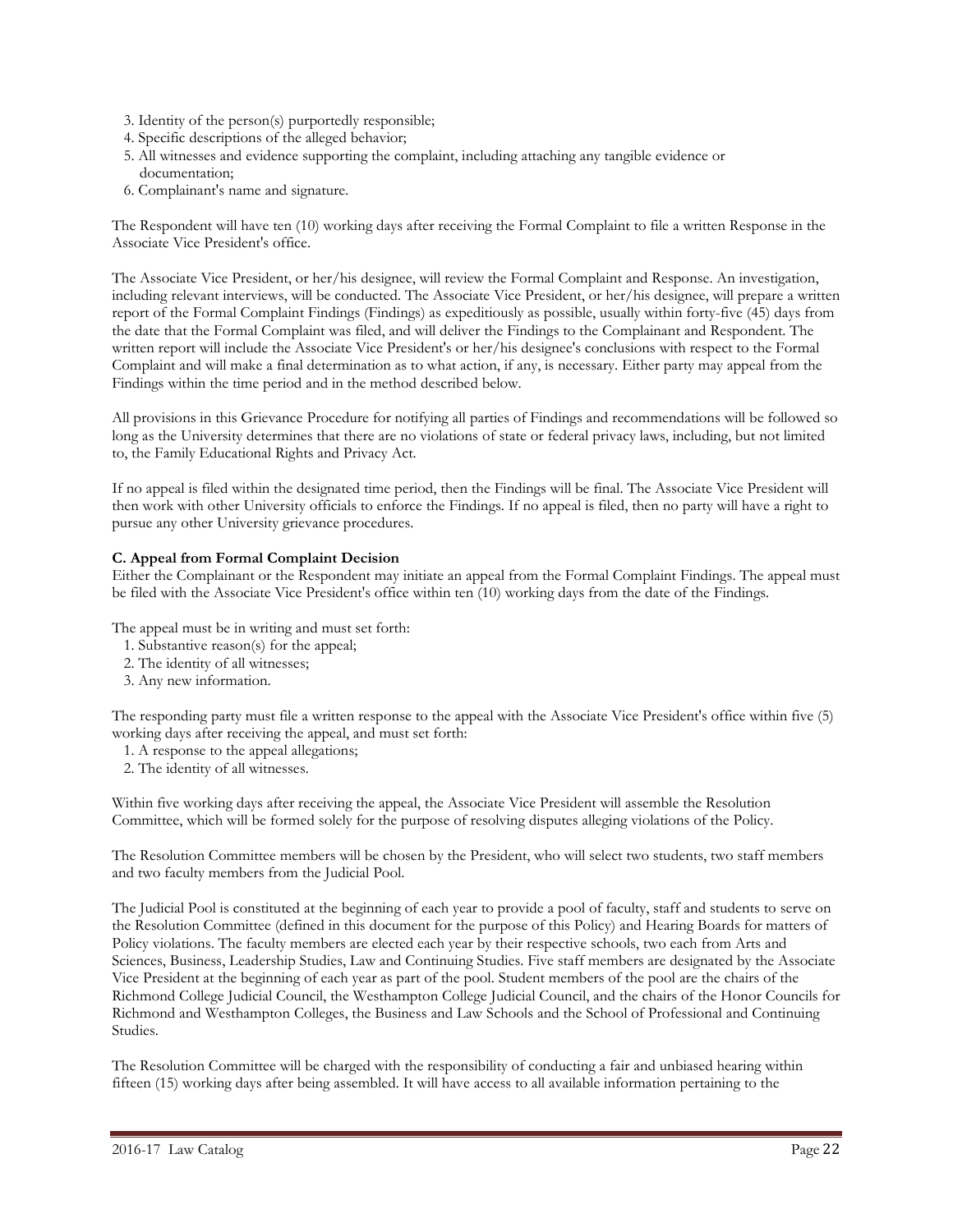complaint. The Resolution Committee will accept and review written statements submitted by the Complainant and Respondent and other relevant individuals. At its discretion, it may also entertain oral testimony from witnesses.

The general outline of the hearing, which will be tape recorded, will be as follows:

- 1. The Resolution Committee will review the Formal Complaint, if applicable, Response, Written Appeal and all other available information;
- 2. The Complainant will have the opportunity to present the complaint and any attending circumstances;
- 3. The Respondent will have the opportunity to present a response and any attending circumstances;
- 4. The Resolution Committee may request specific individuals to appear before it and may also implement additional procedures as it deems necessary for a fair and equitable process;
- 5. Other than witnesses, only the Complainant, Respondent, Associate Vice President (or her/his designee) and members of the Resolution Committee may be present during the hearing; except that the Complainant and/or Respondent may be accompanied by a non-participating support person such as a member of the CAPS staff, but neither may be represented by legal counsel in these procedures;
- 6. The Resolution Committee will deliberate, in private and outside the presence of any other individuals, and render its collective Recommendations in writing within ten (10) working days after the conclusion of the hearing.

The Resolution Committee's Recommendations will be forwarded to the Associate Vice President, who will notify the Complainant and Respondent of the Recommendations, subject to applicable privacy laws. Each party will have five (5) working days to submit to the Associate Vice President written comments on the Recommendations.

The Associate Vice President will then forward the Recommendations, the investigative materials, including the hearing evidence, and the comments by the Complainant and Respondent, if any, to the following (depending on whether the Resolution Committee recommended action against a student, staff member or faculty member): **Students:** Vice President of Student Affairs, Dr. Stephen Bisese **Staff:** Vice President for Business and Finance, Mr. David Hale **Faculty:** President of the University, Dr. Ronald A. Crutcher

Determinations as to the action or inaction based on the Recommendations will be made by these University officers, as applicable. These officers may use their discretion in seeking any additional information or advice before rendering a final decision. The decision will be made within thirty (30) days from the date of the Recommendations. The decision made by each of these individuals is final; provided, however, that if the Resolution Committee recommends termination of a faculty member and the Recommendation is accepted by the President, the normal "termination for cause" procedures defined in the Faculty Handbook will be followed.

# **Hazing**

#### **Purpose**

The purpose of this policy is to ensure that students at the University of Richmond are not subjected to any type of hazing when joining a fraternity, sorority, athletic team or any other University of Richmond sponsored student group.

# **Definition of Hazing**

Hazing is defined as any action or situation, created intentionally or unintentionally and with or without the consent of the persons subjected to the action or situation that produces mental or physical harm, embarrassment, harassment, or ridicule.

# **University of Richmond Policy on Hazing**

No student or any person affiliated with the University of Richmond shall engage in hazing, as defined above. If, in the determination of the University's Code of Conduct and subsequent to a hearing conducted according to University procedure, any student or person affiliated with the University is found to have committed any act prohibited herein, then such student or person affiliated with the University of Richmond shall be subject to penalties in accordance with this policy and the University of Richmond's Student Code of Conduct.

The penalties set forth below may be imposed for violations of this policy regardless of whether the violation occurred on or off campus, and shall be in addition to any other penalty to which the offending student(s) may be subject for violations of the State of Virginia's criminal law and any other applicable law rule, or regulation.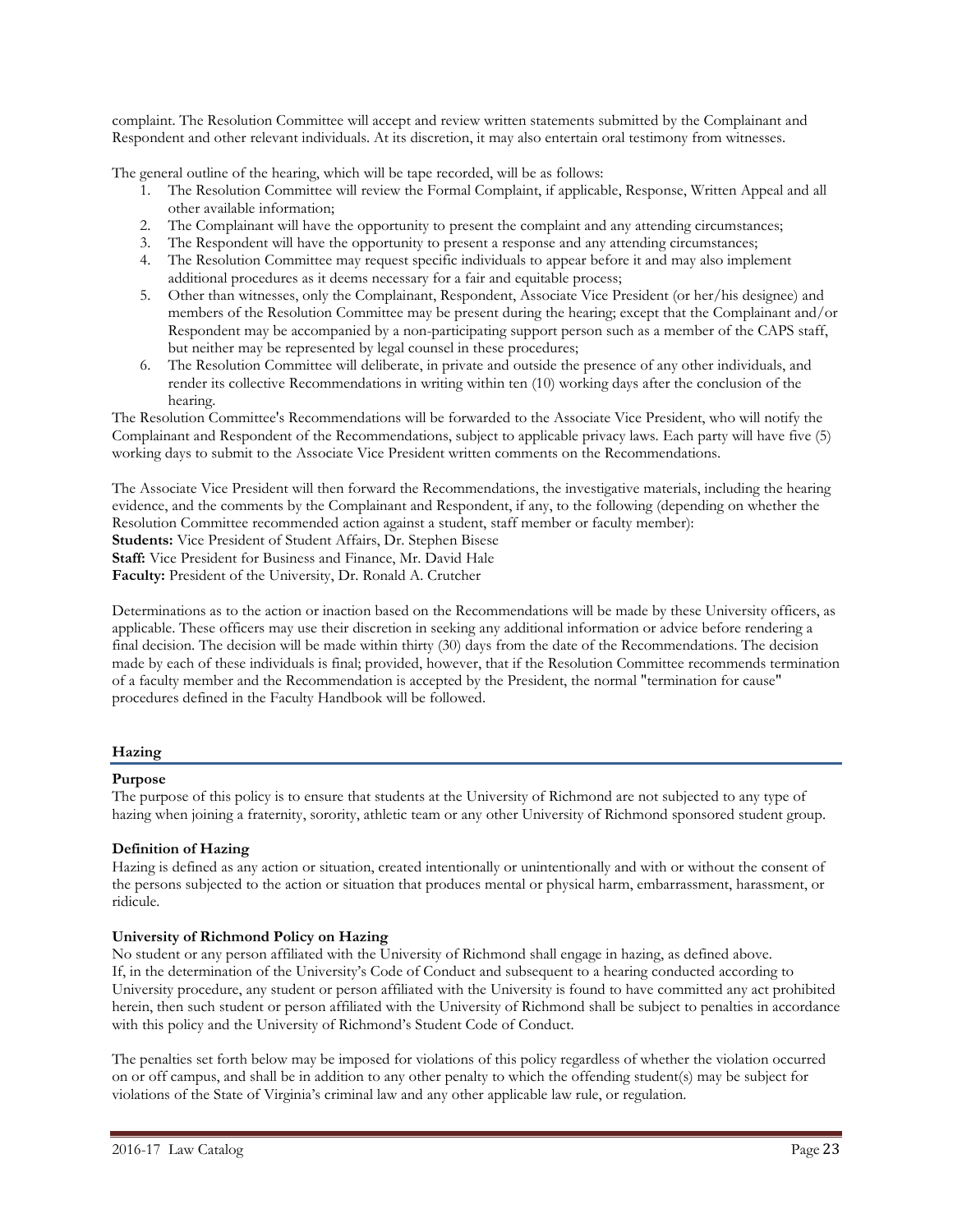- 1. Individuals subject to the University of Richmond jurisdiction found guilty of hazing violations may be subject to suspension.
- 2. Organizations subject to the University of Richmond jurisdiction that authorize hazing in disregard of this policy may be penalized by revocation of organization registration, revocation of permission to meet on campus or to use campus facilities, and/or revocation of the right to exist at the University of Richmond.

# **Examples of Hazing**

Examples of forbidden hazing activities include, but are not limited to:

- Intimidation, threats and verbal hostility;
- Rough wrestling matches and football games;
- Hitting an individual with paddles, even in so-called fun exchanges, and other types of beatings;
- Sexually degrading activities, including stripping, simulation of sexual acts, improper touching, or sexually explicit chants and songs;
- Pressuring an individual to get a brand or tattoo or to shave his or her head;
- Dousing an individual with dangerous substances;
- Requiring an individual to eat unpleasant-tasting food;
- Requiring an individual to sleep in uncomfortable places or depriving them of sleep;
- Forcing an individual to do physical exercise;
- Forcing an individual to swim, which can result in drowning;
- Forcing an individual to wear unusual clothing;
- The keeping of pledge books and/or forcing an individual to get member's or alumni's signatures;
- Requiring an individual to memorize non-essential information;
- Isolating an individual from other group members; or an activity that intentionally or unintentionally subjects an individual to mental or physical harm, embarrassment, harassment, or ridicule;
- Forcing an individual to do personal errands of any kind.

# **Honor Code**

View the law school honor code.

# **Response to Troubled Students**

**If immediate assistance is needed because of a threat to someone's safety, call the police:** On-campus situations: Call UR Police emergency (804-289-8911); or 911 from any campus phone Off-campus situations: Call 911 to access local police responders

#### **For all other types of mental health or safety concerns, please fill out an Incident Report Form, which will be routed to the appropriate office(s):**

- Undergraduate women: Westhampton College Dean's Office (804) 289-8468
- Undergraduate men: Richmond College Dean's Office (804) 289-8061
- Law students: Kris Henderson (804) 289-8186
- MBA students: Richard Coughlan (804) 289-8553
- School of Professional and Continuing Studies students: John Zinn (804) 287-6378
- Counseling and Psychological Services (CAPS): (804) 289-8119.
- AFTER-HOURS: Contact University of Richmond Police: (804) 289-8715 (non-emergency), (804) 289-8911 (emergency).

# **Be alert to signs of difficulty:**

- Deterioration in classroom performance or quality/quantity of work
- Missed assignments
- Repeated absences from class
- Disorganized or erratic performance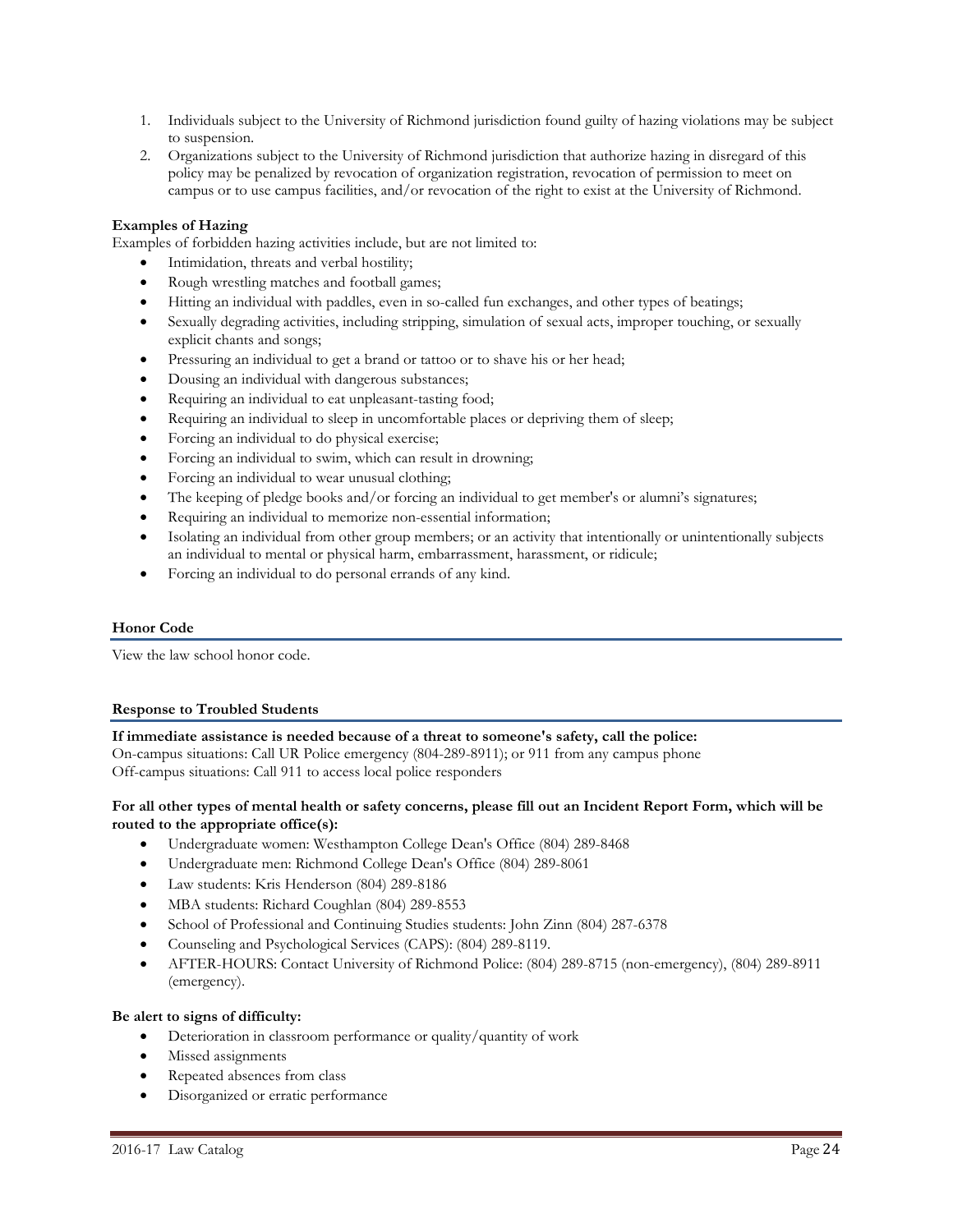- Frequently falls asleep in class
- Comes to class bleary-eyed, hungover, or smelling of alcohol
- Continually seeks special provisions (late papers, extensions, postponed examinations); NOT including accommodations granted by a UR Disability Accommodation Notice
- Essays or creative work which indicate extremes of hopelessness, social isolation, rage, or despair
- Inappropriate or atypical behavior in class (e.g., hostile glances; highly argumentative; leaving class abruptly)

# **General behavioral indicators:**

- Direct statements indicating distress, family problems or other difficulties
- Unprovoked or excessive anger or hostility
- Exaggerated personality traits (e.g., more withdrawn or more animated than usual)
- **Excessive dependency**
- Tearfulness
- Dramatic mood swings
- Flat affect (i.e., no display of emotion at all)
- Deterioration in physical appearance, or lack of personal hygiene
- Impaired speech; disjointed thoughts
- Social withdrawal
- Loss of interest in previously enjoyed activities
- Excessive fatigue
- Significant changes in weight
- Marked worries, fears, anxiety
- Marked restlessness, tension, or agitation

# **Safety risk indicators:**

- Hints about not being around in the future, or saying goodbye
- Any statement, written or oral, which has a sense of finality or a suicidal tone to it
- Essays or papers which focus on despair, rage, suicide or death
- Gives away prized possessions
- Self-injurious or self-destructive behaviors
- Active substance abuse and/or increase in use of drugs or alcohol
- High degree of agitation, or impulsivity
- Any other behavior which seems out of control
- Has been a victim of bullying by others
- Enjoys hurting animals
- History of previous violent acts
- Frequently starts or participates in fights
- Extreme hostility toward peers or authority figures
- Loses temper and self-control easily
- Becomes easily frustrated and converts frustration into physical violence
- Access to or preoccupation with weapons
- Possesses or creates media depicting graphic images of death or violence
- Statements indicating harmful intentions toward others
- Detailed plans for committing acts of violence

# **Take these signs seriously**

Don't disregard what you've observed. At the very least, convey your observations and concerns to the appropriate dean's office. The dean's office usually has the most holistic picture of each student, and is best able to gather information from a variety of sources. The dean's office can call a student in, express concern and make referrals to appropriate sources of help.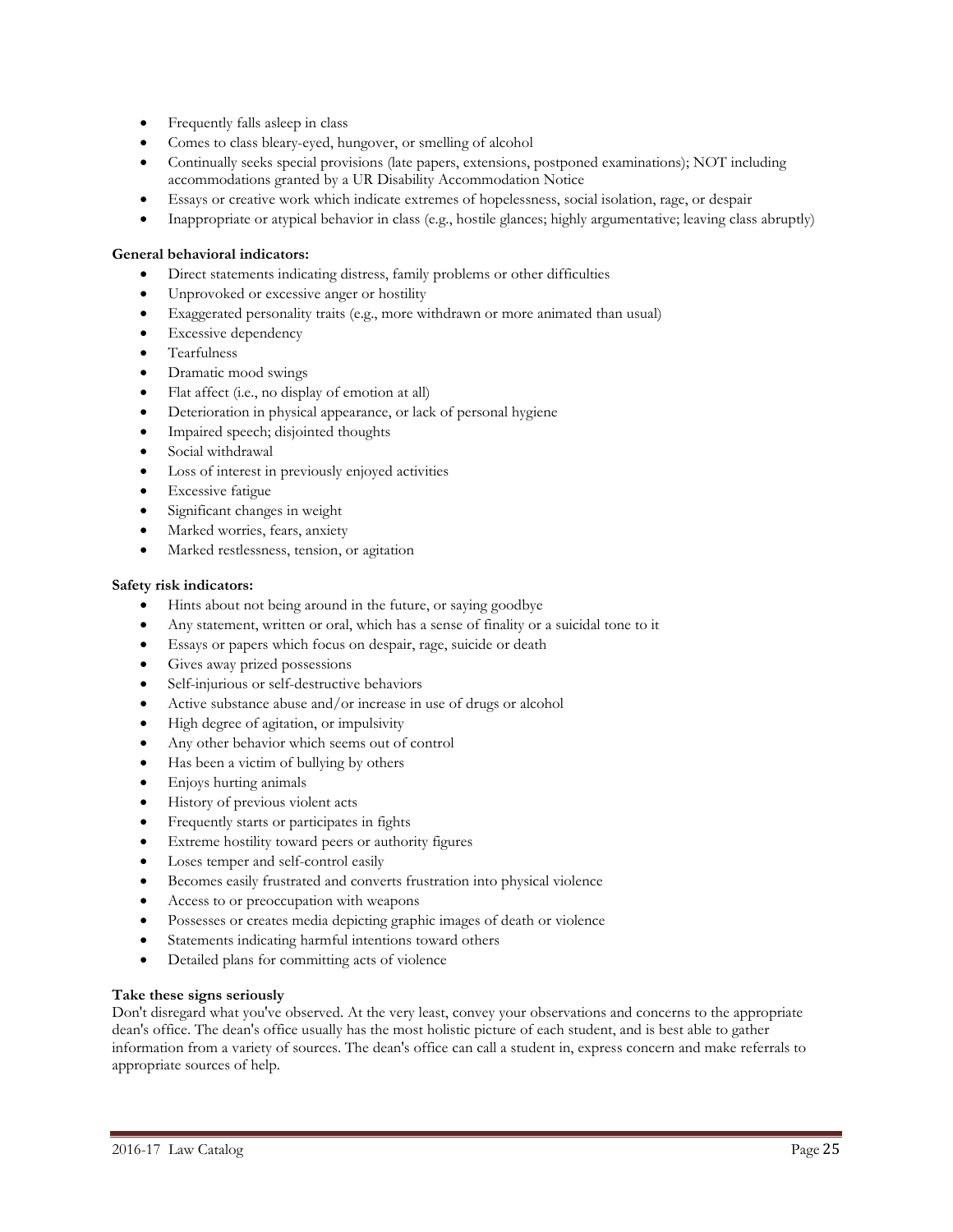#### **Sex Offender**

In accordance with the Jacob Wetterling Crimes Against Children and Sexually Violent Offender Registration Act, the Virginia State Police will advise the University of Richmond Police Department if a registered sex offender is employed, carries a vocation, or is a student at the University of Richmond. This information is also available at the Virginia State Police Sex Offender registry.

#### **Sexual Misconduct**

As an educational institution, the University of Richmond values a learning community in which all members feel secure, physically and intellectually. Behavior that harms others or threatens campus security challenges the institution's key mission to "sustain a collaborative learning and research community that supports the personal development of its members and the creation of new knowledge." Sexual misconduct is such behavior and is prohibited at the University of Richmond. Sexual misconduct is a broad range of behavior that includes but is not limited to non-consensual sexual intercourse, non-consensual sexual contact, sexual exploitation, sexual harassment, and stalking.

As a recipient of federal funds, the University of Richmond complies with Title IX of the Education Amendments of 1972 (Title IX). Title IX provides: "No person in the United States shall, on the basis of sex, be excluded from participation in, be denied benefits of, or be subjected to discrimination under any education program or activity receiving Federal financial assistance."

This sexual misconduct policy ("Policy") also applies to sexual misconduct complaints involving applicants for admission, or students aggrieved by third parties such as contractors or vendors serving the University.

For cases involving students, either as the victim or the accused, contact: Tracy Cassalia Interim Deputy Title IX Coordinator at (804) 289-6484

For cases involving faculty or staff as the victim, contact: Carl Sorensen Title IX Coordinator and Associate Vice President of Human Resource at (804) 289-8166.

Further information about Title IX and sexual discrimination in education is available from the Office of Civil Rights, 400 Maryland Avenue, SW, Washington, DC, 20202-1100; 800-421-3481; OCR@ed.gov. Additional information is located at studentdevelopment.richmond.edu/student-concerns/sexual-misconduct/index.html.

#### **Standards of Student Conduct**

View the Standards of Student Conduct policy.

# **Campus Resources**

# **Disability Accommodations**

The University seeks to comply with all applicable federal, state, and local laws regarding the rights of individuals with disabilities. To facilitate such compliance, the vice president for student development serves as the University's disability coordinator. The University does not discriminate on the basis of disability in admission. Therefore, applicants are not required to provide information about their physical condition or disability status prior to admission. Individuals with disabilities are invited to contact the disability coordinator regarding any accommodations they may require in visiting the campus or upon matriculation. The University provides reasonable adjustments or accommodations in its academic programs as necessary for equal opportunity and participation for qualified students with disabilities.

#### **Student Health Center**

The Student Health Center offers a comprehensive program in health education and health maintenance, as well as treatment for illness and injury. The Health Center staff includes board-certified family practice physicians and registered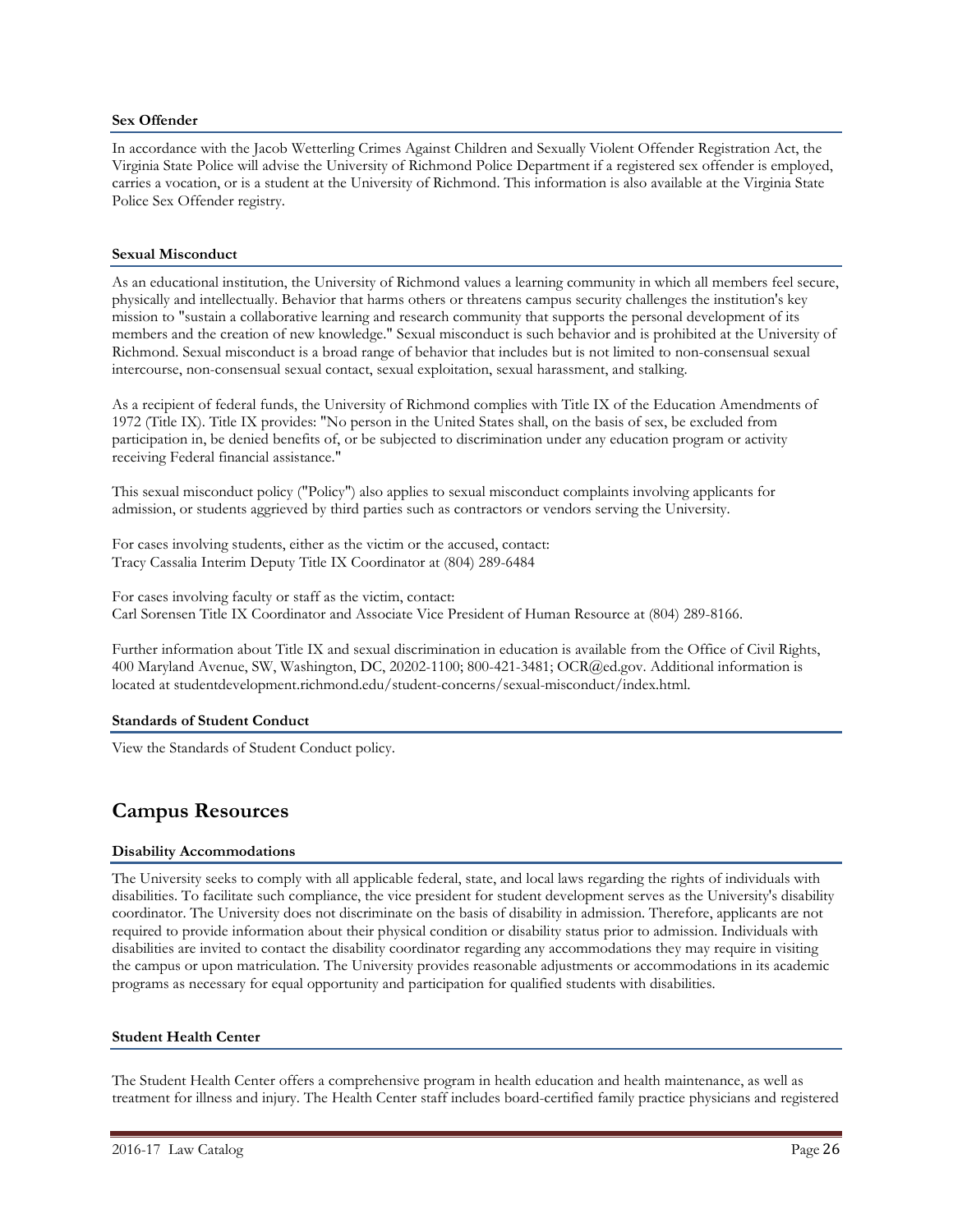nurses. Services include acute care for illness and injury, general medical care, women's health, men's health, allergy shots, and immunizations. The telephone number is (804) 289-8064 and FAX is (804) 287-6466. Students and parents are encouraged to visit the Health Center's website for general information and timely messages: healthcenter.richmond.edu and the Health Center can be reached by email at healthcenter@richmond.edu.

Rather than walking in without an appointment, students are encouraged to call and speak with a registered nurse about their concerns through the Dial-A-Nurse system (call 804-289-8700 for the Dial-A-Nurse). After evaluating the history and symptoms of the illness, the nurse will advise the most appropriate treatment. If indicated after the Dial-A-Nurse evaluation, an appointment will be made. Appointments may be made for annual gynecological examinations, doctorrequested follow-up visits, allergy shots, immunizations, and PPD tests by calling (804) 289-8064.

All full time students are eligible for the services provided by the Student Health Center. (School of Professional and Continuing Studies students are not eligible.) The cost of prescription drugs, some laboratory tests, hospital emergency room treatment, hospitalization, x-rays, and referral off campus for consultation with medical specialists are not covered by any student fees. These costs will be billed separately by the provider.

The Student Health Center does not accept insurance assignments. This means we will not bill a patient's insurance company. Any charges incurred at the time of visit will be billed through student accounts or may be paid by check, cash, or Spider Card. The patient will be provided with a medical encounter form itemizing all charges and containing all necessary information to submit for insurance reimbursement.

Information regarding hours of operation, descriptions of services, details of allergy shot procedure, billing and insurance questions, medical information, community facilities, medical referrals, and helpful links can be found on the Health Center's website.

Virginia law mandates that each student submit an immunization record and tuberculosis screening status prior to enrollment. In compliance with this requirement, the immunization record is included in the health history form provided to entering students and is to be returned to the Student Health Center.

All communications between student and Health Center staff are strictly confidential. Information will not be released from the Student Health Center without the patient's prior approval except in an emergency or by court order.

# **University Police**

The University of Richmond Police Department, a nationally accredited police department, is committed to providing a safe and secure environment for our students, faculty, staff, and visitors. The University of Richmond Police Department provides 24-hour uniformed response to calls for service, provides routine and directed patrol activities, performs vehicular crash investigation, and investigates criminal offenses. Additionally, all police officers are Red Cross First Responder/CPR-certified. Uniformed security officers also assist with building security and other calls for service as needed. All crimes that occur on campus should be reported to the University Police in person or by calling 911, (804) 289-8911 or (804) 289-8715. More information about the police department, including crime statistics, can be found online at police.richmond.edu.

# **Jeanne Clery Disclosure Act**

University of Richmond is committed to assisting all members of the university community in providing for their own safety and security. The annual security and fire safety compliance document is available on the University of Richmond website at police.richmond.edu/reports/index.html

If you would like to receive a copy of the security and fire safety report which contains this information, you can stop by the University Police Department at Special Programs Building, #31 UR Drive, University of Richmond, VA 23173 or you can request a copy be mailed to you be calling (804) 289-8722.

The website and document contain information regarding campus security and personal safety including topics such as: crime prevention, University police law enforcement authority, crime reporting policies, disciplinary procedures and other matters of importance related to security on campus. They also contain information about crime statistics for the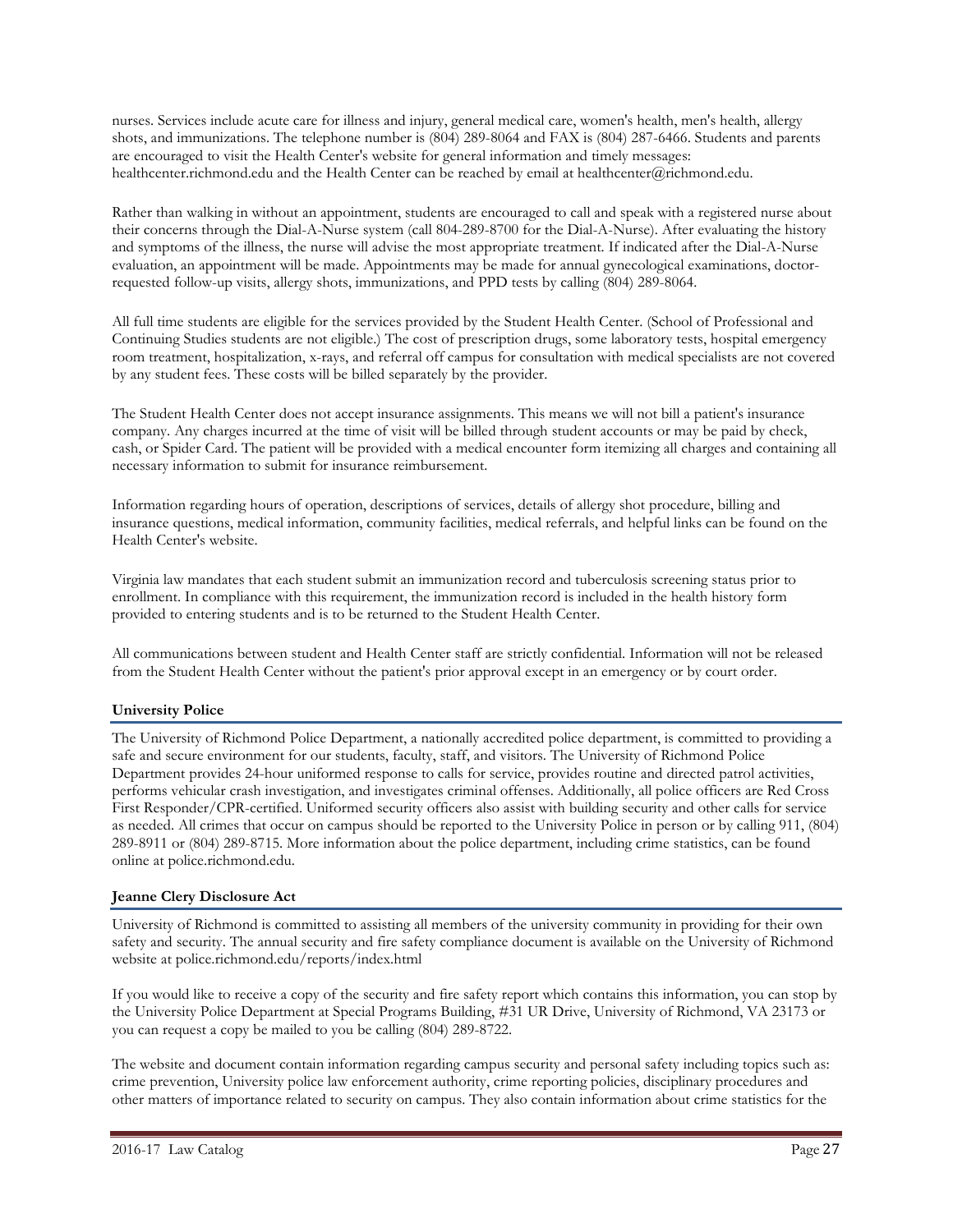three previous calendar years concerning reported crime that occurred on campus, in certain off-campus buildings or property owned or controlled by University of Richmond, and on public property within, or immediately adjacent to and accessible from the campus.

This information is required by law and is provided by the University of Richmond Police Department.

# **Dining Services**

University of Richmond Dining Services is a multi-operation department consisting of dining locations, snack shops, and retail stores. The E. Bruce Heilman Dining Center is a state-of-the-art facility overlooking Westhampton Lake that serves approximately 3,000 students and guests daily. A retail market is located off the main lobby and the upper level of the facility houses the Department of Food and Auxiliary Services and the campus post office.

The centrally located Tyler Haynes Commons (THC) houses Tyler's Grill, an eat-in or carry-out operation with a dining area that faces Westhampton Lake and gazebo. The campus smoothie bar, Freshens, and the Cellar, a late-night gathering space, are also located in THC. For late-night studying at Boatwright Library, gourmet coffee, hot drinks, and snacks are available at Eight Fifteen at Boatwright. Sodas, snacks, and grocery items also are available at the Dean's Den, located in the Whitehurst building near the Richmond Dean's office.

#### **Meal Plans**

Off campus and commuting students have meal plan options including the Spider Flex and the Spider Blue. Both plans offer on-campus convenience, meal discounts, and flexibility. Meal plan information is available on the Dining Services website at dining.richmond.edu.

#### **Hours of Operation and Other Services**

Students can find something to eat somewhere on campus whenever classes are in session, from 7:15 a.m. to midnight Monday through Thursday, Fridays from 7:15 a.m. until 1:00 a.m. and Saturday and Sunday from 10:30 a.m. until 1:00 a.m. Dining services maintains an up-to-date schedule of menus and operational hours for all campus locations on its Web page. Meal plans follow the undergraduate academic calendar, and service and hours may be limited during academic breaks and holidays.

Catering and a wide variety of additional services, including nutrition counseling and meals-to-go, are also available through University Dining Services. Additional information is available upon request or can be viewed at dining.richmond.edu.

# **Special Dietary Needs**

With a registered dietician as a member of the University dining services team, every effort is made to support special dietary needs that are medically based. Medical documentation is required, and students with dietary restrictions or special needs are asked to make an appointment to see our nutrition professional. Students will be required to sign an informational release so that their situation can be discussed with their physician or medical professional as needed. In addition, dining services may require that students consult the University's physicians regarding their dietary requests.

The University does not have designated facilities to accommodate religion-based dietary needs on a daily basis. However, we do work closely with the campus ministry to provide kosher meals for Passover selections and carry-out meals during Ramadan. Please contact the associate director of dining services if you have questions regarding available services.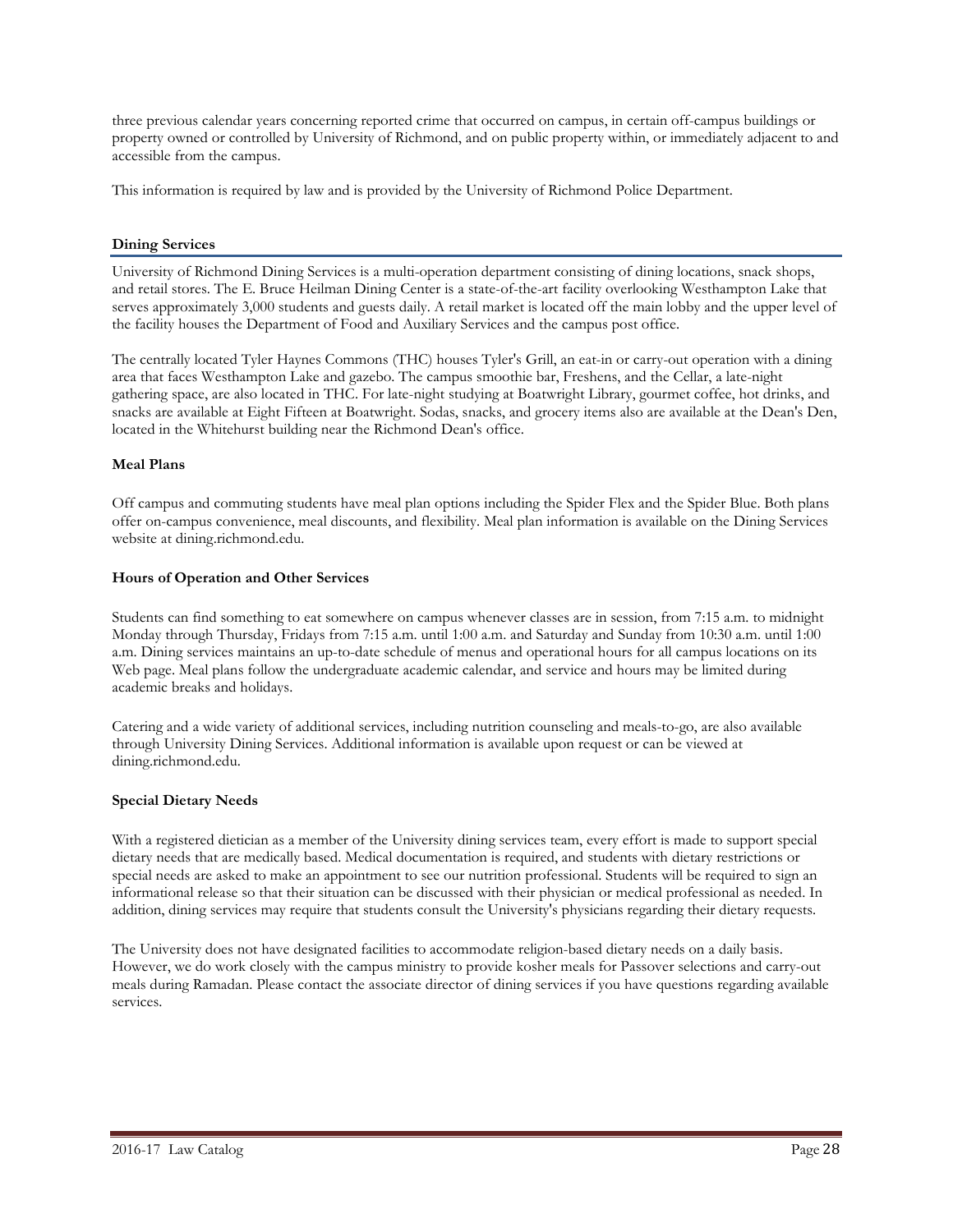# **Confidentiality/Privacy Rights/Right to Know**

University of Richmond procedures and the Family Educational Rights and Privacy Act (FERPA) prohibit the unauthorized release of confidential information about individual students. However, directory information is not considered to be confidential and may be published or otherwise released. Directory information includes: name; addresses, including permanent, campus, local (off-campus), email, and campus computer network (IP) address; associated telephone numbers; date and place of birth; school or college; major and/or minor fields of study; degree sought; expected date of completion of degree requirements and graduation; degrees conferred; awards and honors (e.g., dean's list); full- or part-time enrollment status; dates of attendance; previous institutions attended; participation in officially recognized activities and sports; weight and height of members of an athletic team; and photograph. A full list of information considered directory information is available on the Office of the University Registrar's web page at registrar.richmond.edu/ferpa/index.html or by contacting the Office of the University Registrar. Students may opt to have their directory information withheld. To exercise this option, the appropriate form must be obtained from the Office of the University Registrar, completed, and returned to that office. Once filed, this form remains in effect until withdrawn by the student in writing to the Office of the University Registrar. For further information, contact the Office of the University Registrar.

# **Rights with Respect to Education Records**

The Family Educational Rights and Privacy Act (FERPA) affords students certain rights with respect to their education records. These rights include:

1. Access to Education Records: students have the right to inspect and review their education records within 45 days of the day the University receives a written request for access. Students should submit their request to the Office of the University Registrar and specify the record(s) they wish to inspect. Arrangements will be made for access and the student notified of the time and place where the records may be inspected.

2. Request for Amendment of Education Records: students have the right to request amendment of their education records if they believe the records are inaccurate. They should write the University Registrar, clearly identify the part of the record they want changed, and specify why it is inaccurate. If the University decides not to amend the record as requested by the student, the University will notify the student of the decision and advise the student of his or her right to a hearing regarding the request for amendment. Additional information regarding hearing procedures will be provided to the student when notified of the right to a hearing.

3. Disclosure of Education Records: students have the right to consent to disclosures of personally identifiable information contained in education records, except to the extent that FERPA authorizes disclosure without consent.

One exception which permits disclosure without consent is disclosure to school officials with legitimate educational interest. A school official is a person employed by the University in an administrative, supervisory, academic or research, or support staff position (including law enforcement unit personnel and health staff); a person or company with whom the University has contracted (such as an attorney, auditor, or collection agent); a person serving on the Board of Trustees; or a student serving on an official committee, such as a disciplinary or grievance committee, or assisting another school official in performing his or her tasks. A school official has a legitimate educational interest if the official needs to review an education record in order to fulfill his or her professional responsibility.

As of January 3, 2012, the U.S. Department of Education's FERPA regulations expand the circumstances under which your education records and personally identifiable information (PII) contained in such records—including your Social Security Number, grades, or other private information—may be accessed without your consent. First, the U.S. Comptroller General, the U.S. Attorney General, the U.S. Secretary of Education, or state and local education authorities ("Federal and State Authorities") may allow access to your records and PII without your consent to any third party designated by a Federal or State Authority to evaluate a federal- or state-supported education program. The evaluation may relate to any program that is "principally engaged in the provision of education," such as early childhood education and job training, as well as any program that is administered by an education agency or institution. Second, Federal and State Authorities may allow access to your education records and PII without your consent to researchers performing certain types of studies, in certain cases even when we object to or do not request such research. Federal and State Authorities must obtain certain use-restriction and data security promises from the entities that they authorize to receive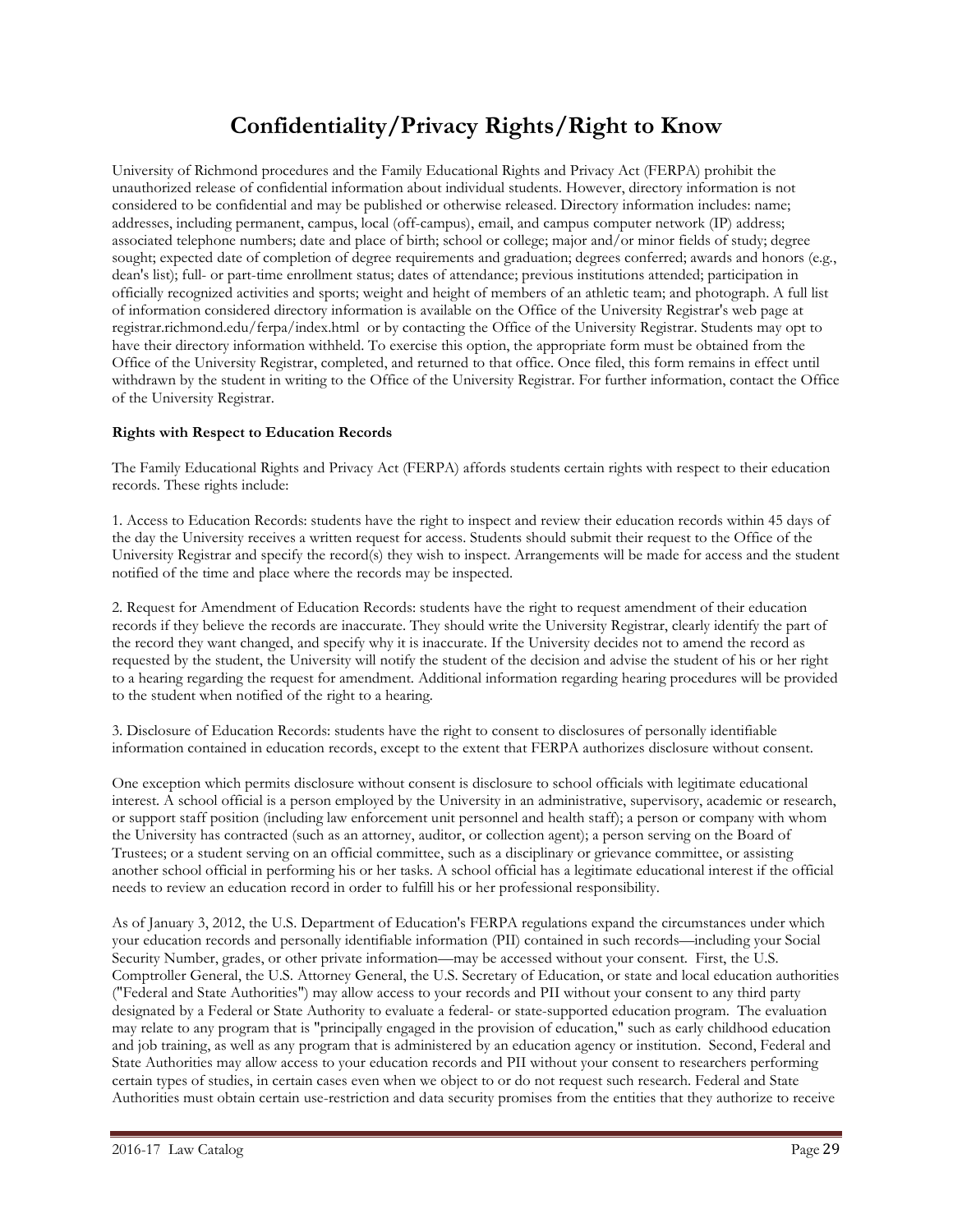your PII, but the Authorities need not maintain direct control over such entities. In addition, in connection with Statewide Longitudinal Data Systems, State Authorities may collect, compile, permanently retain, and share without your consent PII from your education records, and they may track your participation in education and other programs by linking such PII to other personal information about you that they obtain from other Federal or State data sources, including workforce development, unemployment insurance, child welfare, juvenile justice, military service, and migrant student records systems.

Upon request, the University discloses records without consent to officials of another school in which a student seeks or intends to enroll.

4. Right to File a Complaint: Students have the right to file a complaint with the U.S. Department of Education concerning alleged failures by the University of Richmond to comply with the requirements of FERPA. The name and address of the office that administers FERPA is:

Family Policy Compliance Office U.S. Department of Education 400 Maryland Avenue, SW Washington, D.C. 20202-4605

The University's complete policy statement can be found on the University Registrar's website at registrar.richmond.edu/ferpa/statement/index.html.

Note: Because of the access afforded by a University ID, this number is not considered directory information and will not be released without a student's consent except in situations as listed above. Students should treat the University ID as confidential; it should be protected and not carelessly shared with others. It will be used for a student's entire time at the University of Richmond, so it should always be treated in a confidential manner.

# **Right To Know**

In accordance with the Student Right To Know and Campus Security Act, the University of Richmond makes graduation rates available to all current and incoming students. These figures can be found at ifx.richmond.edu/research/fact-book.html.

# **Academic Regulations**

# **Academic Progress for J.D. Students**

At the end of the second semester (one year) of law study:

- A student who fails to attain a cumulative grade point average of at least 2.00 shall be required to withdraw from the law school. If the cumulative grade point average is at least 1.85 but less than 2.00 the student may be allowed to return after an absence of one year.
- At the end of the fourth and each subsequent semester of law study, a student who fails to attain a cumulative grade point average of at least 2.10 shall be required to withdraw from the law school.
- A cumulative grade point average of at least 2.20 is required for graduation.

#### **Conditions**

Any student who has failed to attain the requisite cumulative grade point average will be required to withdraw immediately from the law school, even though he or she has enrolled in the next semester's courses (including summer session courses). A student who fails to attain the cumulative grade point average necessary to continue studies in the Law School may petition the Law School Admissions Committee to review the case. The petition must be filed in writing and addressed to the Dean of Admissions not less than sixty days before the beginning of the semester or term in which the student seeks to be readmitted to the Law School.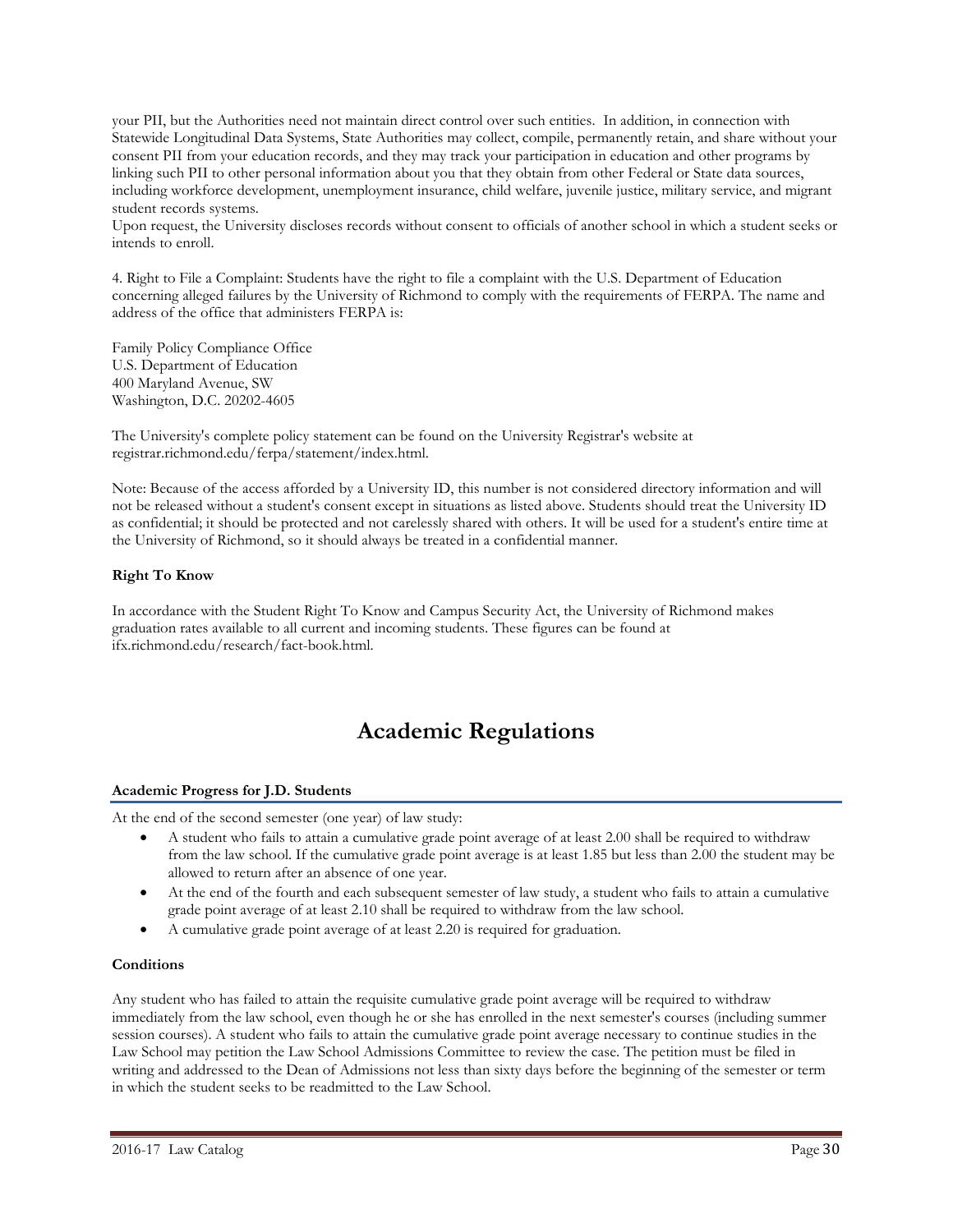The point at which a part-time student must attain the requisite grade point average shall be the time at which he or she has completed the substantial equivalent of the second semester of study and the substantial equivalent of the fourth and succeeding semesters of study. Such students will be notified in advance by the associate dean of the times at which the stated cumulative grade point averages must be met.

A student who has been required to withdraw under the 2.00 criterion stated above will not be readmitted to the law school with advanced standing. In the rare event of readmission, it is as an entering first year student with no credit for prior work. Nevertheless, the prior work will continue to be shown on the permanent academic record, but the grade point average will include only the course-work attempted after readmission.

*Note:* A failed first-year course must be retaken in the semester in which the course is next offered.

#### **Academic Requirements for J.D. Students**

The Juris Doctor degree requires the successful completion of at least 87 academic credits, including all required courses, and a cumulative grade point average of at least 2.20. (Students who matriculated before 2013, are required to complete 86 academic credits.) In addition, students must complete at least six full-time semesters in which they are enrolled in a minimum of at least 10 academic credits and pass at least nine of those. Students are prohibited from enrolling in more than 17 credits in any semester. All academic requirements for the Juris Doctor degree must be completed within five calendar years. For more detailed Academic Requirements related to specific required courses, please click here.

#### **Academic Progress for LL.M. Students**

At the end of each semester of law study, a student who fails to attain a cumulative grade point average of at least 2.00 shall be required to withdraw from the law school. If the cumulative grade point average is at least 1.85 but less than 2.00 the student may be allowed to return after an absence of one year. For more detailed Academic Requirements related to specific required courses, please click here.

#### **Academic Requirements for LL.M. Students**

The LLM degree requires the completion of at least 24 academic credits, including all required courses and a cumulative grade point average of 2.00. In addition, students must complete at least two full-time semesters in which they are enrolled in a minimum of at least 10 academic credits and pass at least nine of those. Students are prohibited from enrolling in more than 17 credits in any one semester.

#### **Auditing Courses**

With the approval of the student's academic advisor, dean, and the instructor of the course, a student may register for a course on an audit basis. The regular rate of tuition is charged, and the audit course is counted as a part of the student's semester load. A permission form must be obtained from and returned with appropriate signatures to the Office of the University Registrar by the end of the 10th day of classes. Once the form is submitted to the University Registrar, the decision may not be reversed. An audited course cannot subsequently be taken for credit unless approved by the appropriate dean.

#### **Changes in Catalog Information**

Caution: The course offerings and requirements of the University of Richmond are under continual examination and revision. This catalog is not a contract; it merely presents the offerings and requirements in effect at the time of publication and in no way guarantees that the offerings and requirements will not change. The University specifically reserves the right to change requirements for any major, minor, and/or program, and to implement them during any particular year.

The student assumes full responsibility for compliance with all academic requirements. Current course offerings may be obtained from the appropriate school or department.

#### **Class Attendance**

**General Policy on Class Attendance, Punctuality, and Preparation**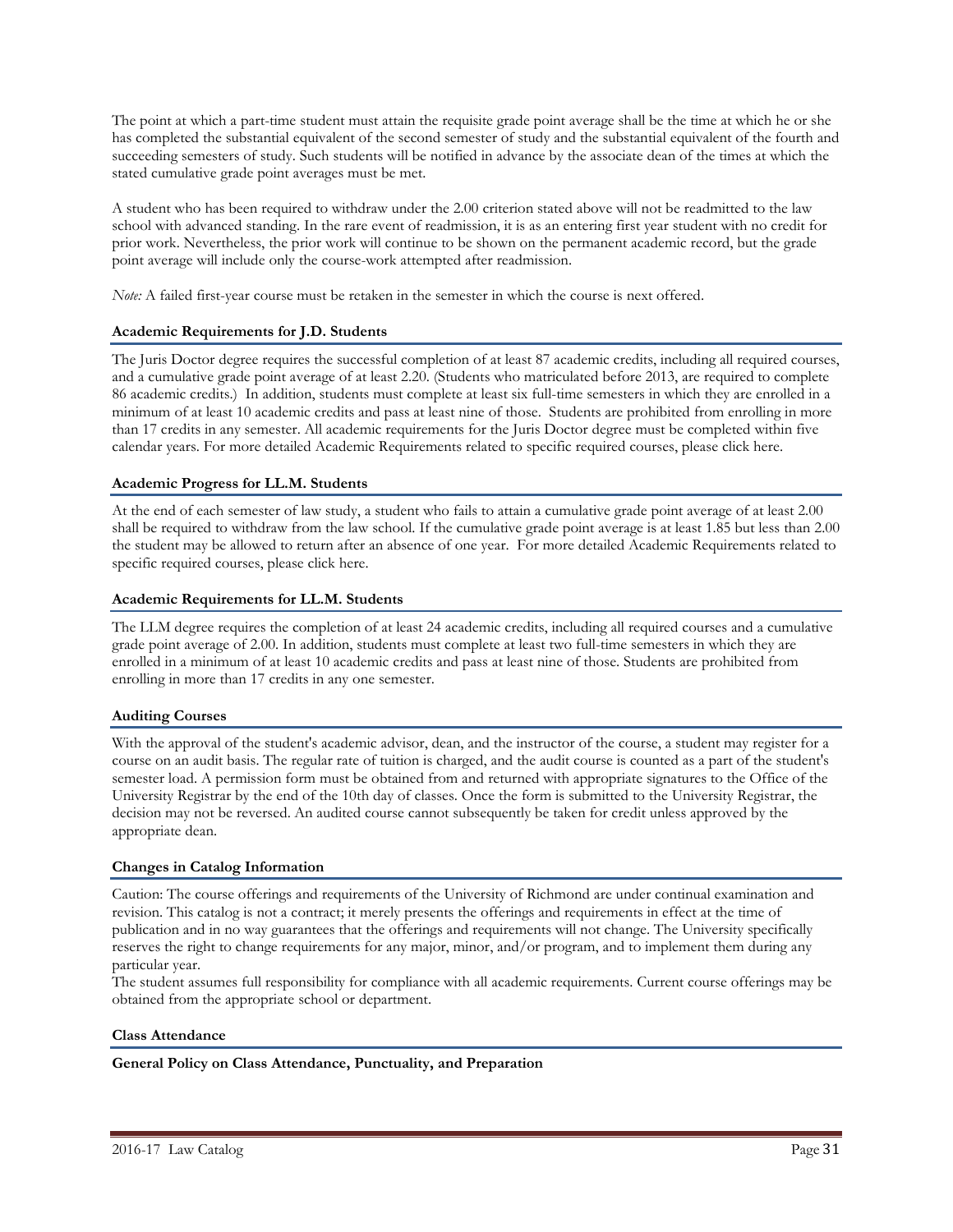The classroom experience is an indispensable part of a student's legal education, and every student is accordingly required to come to every class fully prepared and on time. The professor shall be responsible for monitoring compliance with this policy, for determining whether a student's failure to comply is excused, and for determining the consequences of an unexcused failure to comply, and shall advise the class of his or her approach to these matters at the beginning of the semester. Students who need an excused absence due to a religious observance should notify the professor in the first two weeks of the semester, consistent with the University's Religious Observance Policy.

#### **Minimum Attendance Requirement**

Any student who fails to attend at least 75 percent of a course's required sessions or their equivalent (as determined by the professor, in consultation with the Associate Dean for Academic Affairs and in conformance with the University's Religious Observance Policy) will not pass the course. This requirement applies regardless of whether the absences are excused and regardless of any individual professor's attendance policy (although an individual professor may impose a more demanding requirement for his or her course). In appropriate circumstances, students unable to satisfy this requirement may be granted a leave of absence and full reinstatement upon their return. Students should keep track of their own attendance, and a student who is having difficulty meeting this requirement, or who anticipates such difficulty, should meet immediately with the Associate Dean for Student Services and Administration or the Associate Dean for Academic Affairs to discuss the possibility of a course withdrawal or a leave of absence from the law school.

#### **Employment While Attending the Law School**

Students may reduce their loan requirements by working on-campus. While there are numerous job opportunities available, those with the highest wage rates are in the Law Library and as Law Research Assistants. If you are interested in the Federal Work-Study program, contact the Financial Aid Office. Students are STRONGLY discouraged from working their first year. The Financial Aid Office will not award work study funding to a first year student without special circumstances.

#### **Encumbrances**

The degree will not be conferred unless the student's obligations to the University are satisfactorily resolved. These obligations include financial and administrative matters such as, but not limited to, delinquent payments, parking fines, or overdue library books

# **Evaluation**

Instructors establish grading criteria for their courses and prepare and submit the final course reports (using the grades defined under Grading Policies) to the University Registrar for recording. In the event of a question about the accuracy of the recorded grade, a student should direct inquiries to the instructor.

It is recognized that each class and each student in a class has unique characteristics that the instructor alone is in the best position to evaluate; consequently, except in unusual circumstances, formal appeals to others concerning the evaluation on which a grade is based are not appropriate.

If that informal inquiry is impossible, or if its results are disputed, the student may next bring the matter to the attention of the department chair and the instructor, jointly, or for courses in Jepson School of Leadership Studies or the Law School, to the Associate Dean for Academic Affairs.

# **Examinations**

Unless announced otherwise by the instructor, the length of an examination will be one hour for each semester hour of credit carried by the course. A student who finds that he or she will be unavoidably prevented from taking an examination at the time scheduled may receive permission to take the examination at a later date, if such fact is communicated to the dean or associate deans (academic affairs or student affairs) before the time at which the examination is scheduled. Unless excused by the dean or one of the associate deans, a student who fails to take an examination in a course for which he or she has registered will receive a grade of F in that course. Examination Procedures

# **First Year Examinations**

The following procedures govern the taking of first year examinations.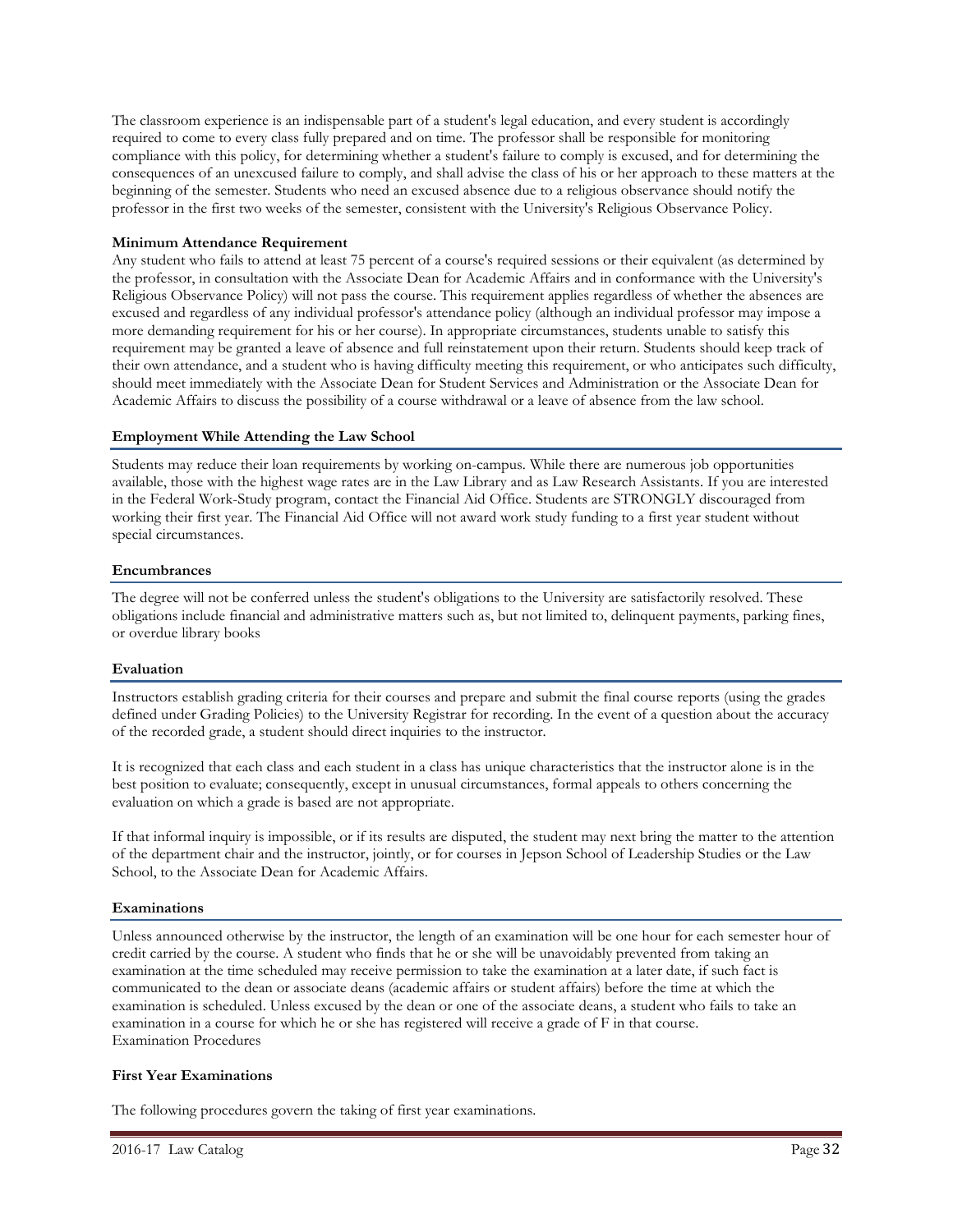# **General**

The procedures set forth below should not be varied by individual faculty members. Relief from them in extraordinary cases should be sought from the Associate Dean or the Dean.

No student may deviate from these procedures or the examination schedules without approval in advance from the Associate Dean or the Dean, unless sickness or some other emergency makes it impossible to obtain advance approval. In the event of sickness or other emergency which makes the taking of an examination impossible, the Associate Dean or Dean must be notified as soon as possible. The emergency must be a situation or circumstance beyond the student's control.

Failure to take an examination during the assigned time will result in a grade of "F" for the course, unless relief has been granted by the Associate Dean or Dean, as provided in this section.

Make-up examinations will be administered only in exceptional circumstances. In order for a make-up examination to be authorized, the student requesting it must demonstrate to the Associate Dean or Dean good cause for missing the scheduled exam.

#### **Honor Code**

Students are bound by the Law School's Honor Code by virtue of their matriculation at the Law School. The Honor Code applies to the taking of examinations. Students observing conduct that might involve a violation of the Honor Code must report the incident to the Grievance Committee.

#### **Examination Schedule**

Examination dates, starting times and rooms will be specified on the examination schedule posted by the Dean's Office (the "Examination Schedule").

#### **Place of Examination**

Examinations must be taken in the Law School in the classrooms designated by the professor or indicated on the Examination Schedule, or in Library carrels. Exams may not be taken in library study rooms or organizational offices.

#### **Collection of Completed Examinations**

When the time allowed for completion of an examination has expired, students must immediately stop writing and turn in the examination.

#### **Second and Third Year Examinations**

Examinations in second and third year classes are administered as scheduled examinations, "take-home examinations," or under the Flexible Examination System. The Examination Schedule indicates those examinations administered on a scheduled basis. All other examinations are administered under the Flexible Examination System, unless the professor has indicated that the examination will be a "take-home examination." The procedures for any such examinations will be announced by the professor. The procedures for scheduled examinations are the same as those for first year examinations. The following procedures apply to the Flexible Examination Schedule:

#### **General**

These procedures may not be varied by individual faculty members. Relief from them in extraordinary cases should be sought from the Associate Dean or Dean.

Students may not deviate from these procedures without approval in advance from the Associate Dean or Dean. Approval to modify will be granted only in cases of sickness or emergency beyond the student's control. Relief will not be granted on account of sickness or emergency unless the student will actually have been deprived of a sufficient number of examination blocks to take all of his or her examinations on an every-other-day basis.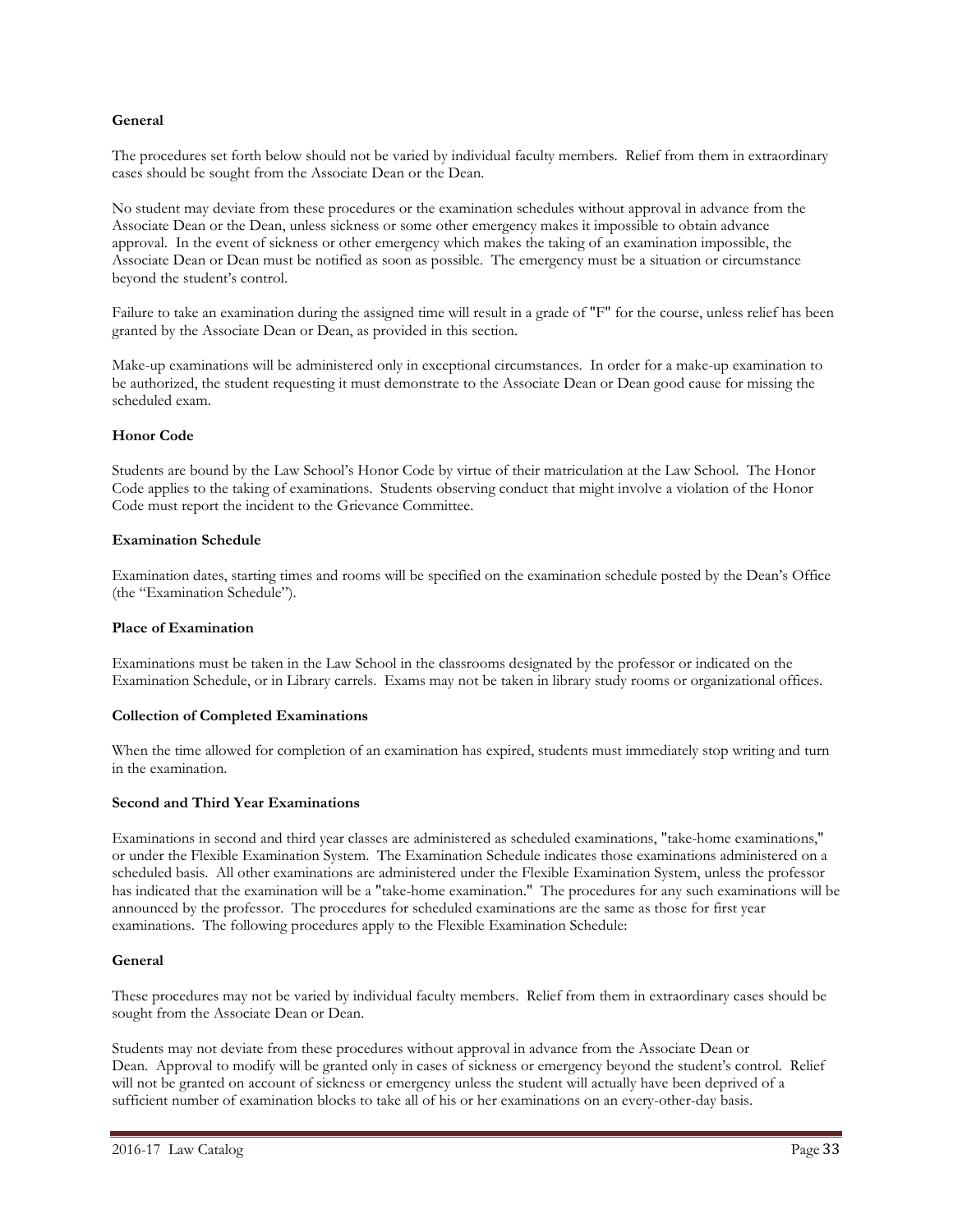Failure of a student to take an examination within the two-week examination period will result in a grade of "F" for the course, unless relief has been granted by the Associate Dean or Dean, as provided in this section.

Make-up examinations will be administered only in exceptional circumstances. In order for a make-up examination to be authorized, the student requesting it must demonstrate to the Associate Dean or Dean a good cause for the request.

#### **Honor Code**

Students are bound by the Law School's Honor Code by virtue of their matriculation at the Law School. The Honor code applies to the taking of examinations. Students observing conduct that might involve a violation of the Honor Code must report the incident to the Grievance Committee.

#### **Place of Examination**

Unless otherwise specified by the professor, Flexible Examinations may be taken at the student's library carrel or in a classroom specified for taking Flexible Examinations. Exams may not be taken in library study rooms or organizational offices.

#### **Procedure for Distribution and Collection of Examinations**

Examinations administered under the Flexible Examination System, not including take-home examinations, will be distributed in the Dean's Conference Room (201) by the flex exam room proctors during the following times:

- between 8:30 and 9:00 a.m. for examinations to be taken during a morning flexible examination period;
- and between 1:00 and 1:30 p.m. for examinations to be taken during an afternoon flexible examination period.
- Take-home examinations may be picked up at any time during a Flexible Examination period. Take-home exams may be brought back anytime during the flex periods provided it is within the time frame designated for taking the exam.
- THE TIME PERIOD FOR PICKING UP FLEX EXAMS WILL NOT BE EXTENDED; however, a student returning a flex exam may pick up a take-home exam at the same time. If there is a line of students to pick up examinations at the end of the stated time period, the time period will be extended to allow all students in line to pick up an examination.

Flexible examinations may be taken throughout the two-week examination period only during those time blocks designated on the Examination Schedule as a "Flexible Examination Period."

During any Flexible Examination Period, a student can request any examination to which he or she is entitled. Students may be required to display their currently validated student identification cards when requesting an examination. Students are responsible for ascertaining the completion time allowed for each examination they are taking. There will be an automatic time/date stamping clock in the Dean's Conference Room (201). Students must stamp the examination taken with the time and date upon leaving the room, and with the time and date of return when they return the examination to the flex exam room proctors in 201. Students are responsible for insuring that both time stamps (pickup and return) are clearly visible. Failure to comply with this requirement may result in a grade penalty.

#### **Late Examinations**

Any examination which is not turned in within the allowed time for completion will be considered a "late examination". If an examination is less than five minutes late beyond the allowed completion time and grace- period, the grade assigned by the professor for the examination will be reduced by one gradation (e.g. an A will be reduced to an A-; and an A- to a B+; and a B+ to a B, etc.). If an examination is five minutes late, but less than ten minutes late, the grade assigned by the professor will be reduced by two gradations (e.g. an A will be reduced to a  $B+$ ; a  $B+$  to a  $B-$ ; a  $B$  to a C+, etc.). If the examination is ten minutes but less than fifteen minutes late, the grade assigned by the professor will be reduced three gradations (e.g. an A will be reduced to a B; a B+ to a C+; a B- to a C-; etc.). If the examination is fifteen minutes or more late, the grade will automatically be reduced to an F. In rare circumstances, an exception to this policy may be made with the consent of the instructor and the Associate Dean for Academic Affairs.

# **Discussion of Examination**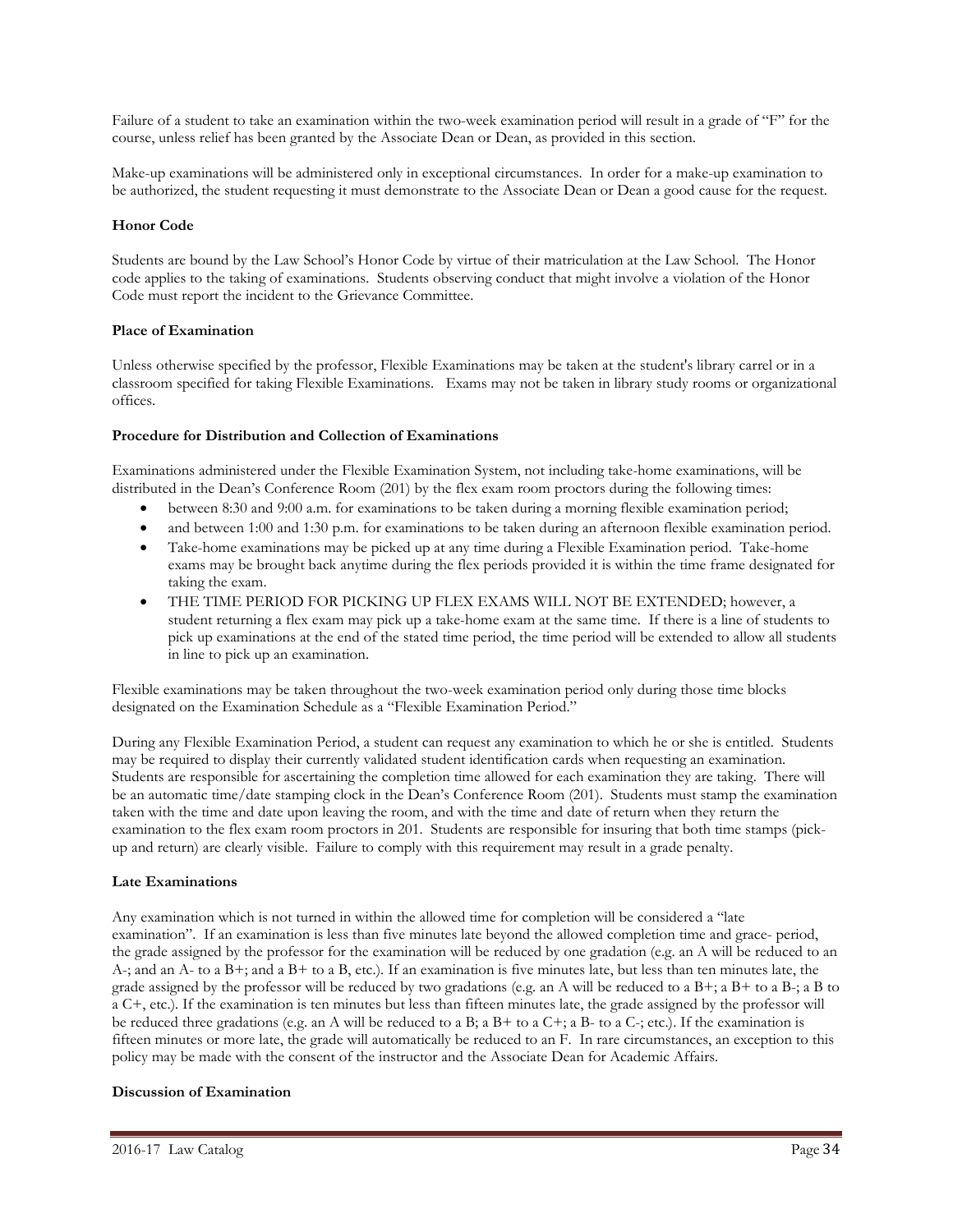Students may not discuss any examination during the two-week period, even with other persons who have completed that particular examination.

# **Use of Computers**

Computers may be used to take examinations. All the classrooms are wired for computer use or have access to a wireless connection. **Scheduled exams may be taken at a student's carrel only with permission of the professor.**

# **Printing**

Printing of exam answers must be done on personal printers, rather than on the printers in the Library Computer Lab or elsewhere in the Law School building. Use of another printer is permitted only in an emergency situation with permission of an Associate Dean (Academics, Student Services and Administration, or Library and Information Services) or Deputy Director of the Law Library.

# **Exam4**

For Students required to use Exam4 to take their exam, the exam procedures remain the same. Instead of printing exams on their own personal printer, however, students will submit their exams electronically. Students are expected to take the exam in the mode in which the Professor has specified, and this is entirely the student's responsibility to know how the exam should be taken. The exam must be submitted electronically prior to returning the exam.

# **Computer or Printer Breakdown**

If a breakdown or other crisis arises in the operation of a computer or printer during the course of an examination, a student is to notify the Dean's Office immediately. In that way, the time and nature of the problem can be noted and appropriate relief or accommodation may be made for the problem at that time.

# **Student Seeking Accommodation for a Disability**

Students with a disability or a possible disability should contact the Associate Dean for Student Services and Administration.

Rev. 8/2013

# **Grading System and Reports**

The following grades with grade point values are in effect at the University:

|  |  | $ A+  =  B+ 3.3 C+ 2.3 D+ 1.3 $ |  |
|--|--|---------------------------------|--|
|  |  | A 4.0 B 3.0 C 2.0 D 1.0         |  |
|  |  | A- 3.7 B- 2.7 C- 1.7 D-         |  |
|  |  | $F$ 0.0 1 0.0 M 0.0 V 0.0       |  |

Other grades which may be given are P, which shows credit has been earned in a pass/fail course; S and U indicate satisfactory or unsatisfactory performance in a pass/no-credit course; and W, which indicates that the student withdrew from a course without academic penalty. Marks indicating failure, and counted as such in the grade point average, are F, M (withdrew from a course with a failing average), and V (failure because of excessive absences). The X indicates that the grade has not been received from the instructor.

Z shows that the course was audited. A student auditing a course is expected to meet all requirements for the course, except the final examination or papers. No grade or hour credit is earned for audited courses.

I and Y grades mean that coursework has not been completed by the end of the term. The I grade provisionally counts as a failing grade. It is given when the reasons for the incomplete involve student culpability, but the instructor and associate dean determine that an F is not warranted. The work is to be made up by the student's graduation date or at such earlier time as specified by the instructor and associate dean. If the work is not made up during this grace period, the I will be converted to an F. The Y grade, which does not count as a failing grade, is given when the instructor and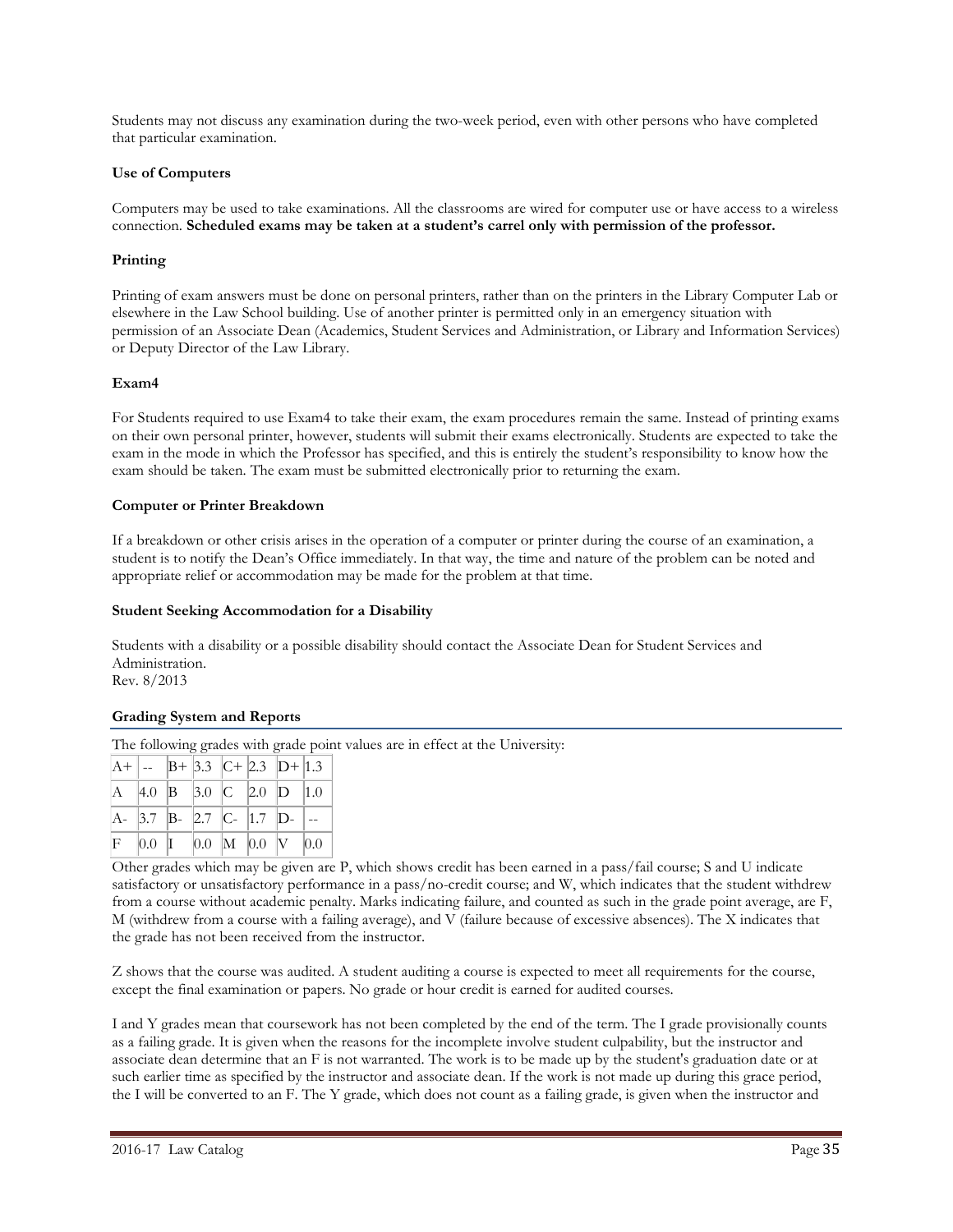associate dean determine that the reasons for the incomplete do not warrant an I grade. In the case of an I or Y, once the make-up grade is received, it appears to the right of the incomplete grade on the permanent record. In any case, it is the student's responsibility to complete the coursework for a course in which an I or Y has been assigned.

Performance in the Clinical Placement Program is evaluated on a pass/fail basis. Performance in the In-House Clinics (Disabilities Law Clinic and the Delinquency Clinic) is evaluated using the letter-grade scale above.

Grades for courses taken under the various cooperative programs are recorded by the law school as a pass if, based on the above grading scale, a grade of C (2.0) or better is earned; otherwise they will be recorded as a failure. The grade point average is determined by dividing the total number of grade points earned by the total number of academic hours attempted in law school courses that have grades to which grade point values are assigned. Each of these totals is accumulated term by term. The grade point average is represented to two significant decimal figures and truncated, not rounded.

If a failed course is repeated, the grade earned in the repeat and the failure are both included in the grade point average. When the final grade for a course in which an I was given is recorded, the occurrence will be shown on the permanent record, and the grade point average will be recomputed to remove the effect of the I and to include the final grade. For purposes of computing grade point averages, the credit hours earned for work recorded on a pass/fail basis are not included in the hours attempted, if a pass is received. The credit hours for any such work recorded as a failure are included in the hours attempted. Consequently the credit hours for work recorded as a pass have no effect on the grade point average, but a failure in such work would adversely affect the grade point average.

*Note:* A cumulative grade point average of at least 2.20 is required for graduation. Students admitted with advanced standing must consult the associate dean to determine the manner by which their cumulative grade point averages will be calculated for class standing purposes. Students may review their status and progress with the associate dean or in the Office of the University Registrar. Grades are available after the close of each term via the Internet by using BannerWeb (https://bannerweb. richmond.edu). Students will need their student ID and PIN.

Grades are deemed correct unless notification to the contrary is received by the University Registrar within three (3) months after the close of the term specified.

# **Grading Policy**

- 1. The mean (average) grade point for each course will be  $3.30 + (-10)$ ;
- 2. The following grade distribution shall apply:
	- 1. 25-35% A or A-
	- 2.  $30-40\% \text{ B+}$
	- 3. 15-25% B
	- 4. 10-20% B- and below
- 3. The above mean and distribution requirements will apply to all classes except:
	- 1. For classes with enrollments of 16 students or less, there is no required distribution, only a mean grade point of  $3.30 + (-1.10)$
	- 2. For clinics, there is no required distribution, and the mean grade point of 3.30 shall be within a range of  $+/- .30$ .
	- 3. For classes of one student (including Independent Research classes and graded Research Assistant credit) there is neither a mean grade point nor a grade distribution requirement.
- 4. The Associate Dean for Academic Affairs will have limited discretion to allow faculty to deviate from the above policy.

#### **Graduation Policies**

#### **Graduation with Honors**

At the end of law school study, students who attain in the range of the following cumulative grade point averages are eligible to graduate with the designated honors: Cum Laude: 3.40-3.59 Magna Cum Laude: 3.60-3.79 Summa Cum Laude: 3.80-4.0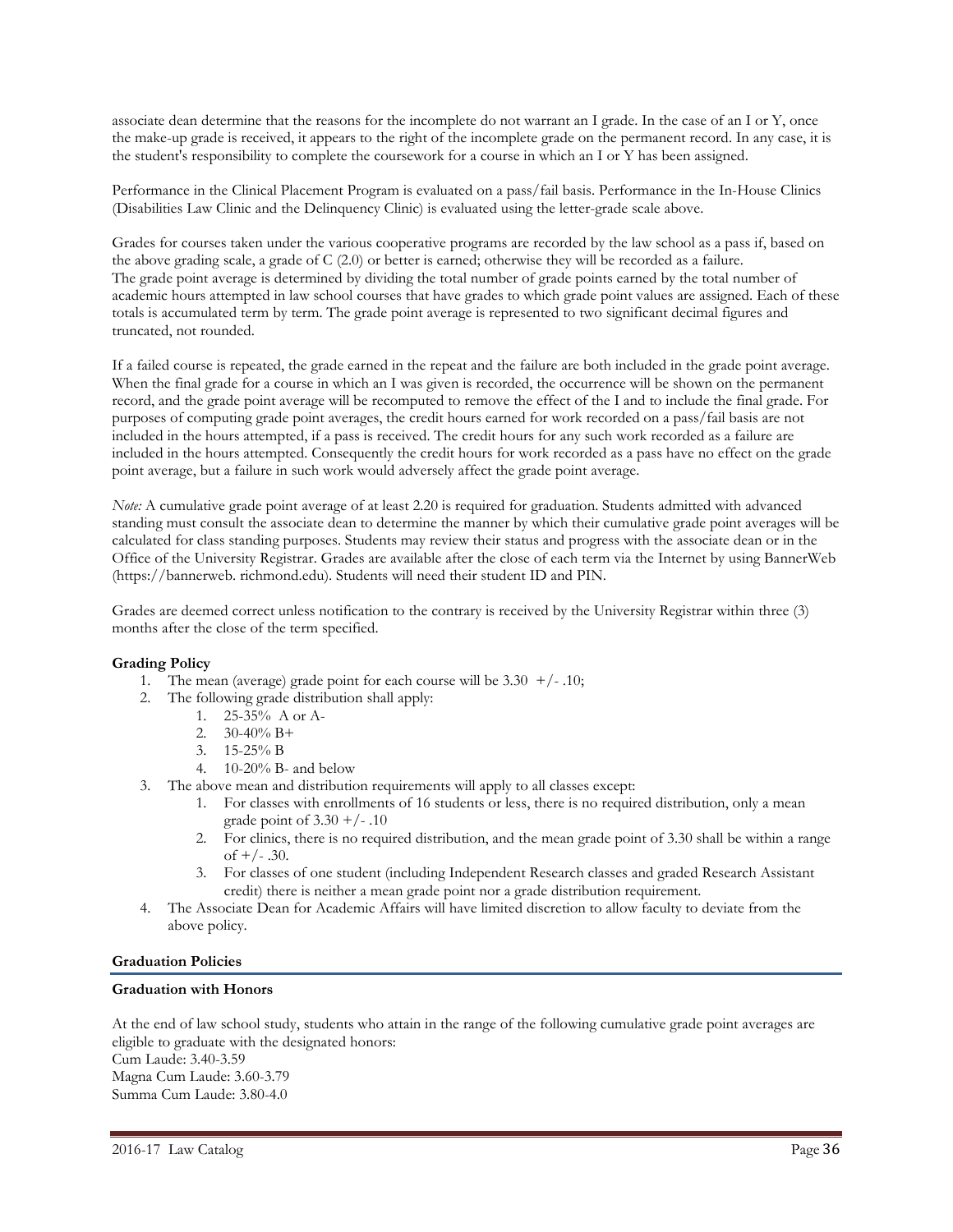## **Filing of Application**

To graduate, a student must file a degree application and comply with the graduation attendance policy. Degree applications must be filed in the Office of the University Registrar by the second Friday in September for anticipated completion in the coming May or August or by the second Friday in February for anticipated completion the following January.

## **Attendance at Graduation**

Students are required to attend the commencement ceremony for the award of the degree in person except by decision of the University not to do so. A student who expects to have a degree awarded at the spring commencement may request absentia status from the graduation ceremony by explaining in writing the circumstance which prevents participation. Students who have a degree application on file and anticipate summer completion of degree requirements are also expected to participate in the spring graduation ceremony. Students who expect to complete degree requirements in January will participate in the spring commencement following their January completion. If a winter or summer degree candidate does not intend to participate in the ceremony a written statement requesting absentia must be submitted. The request for absentia must be received by the University Registrar no later than eight working days before the ceremony. The registrar will notify the degree candidate of the status granted by the University. Unless approved for absentia status a candidate for graduation who does not participate in the commencement ceremony does not graduate. Such candidate may graduate by again filing a degree application and by following the appropriate graduation attendance policy.

## **Honor Code**

View the law school honor code.

## **Leave of Absence**

Students who have completed at least one semester in the School of Law and who are in good standing academically and financially may request a leave of absence. Requests must be in writing and submitted to the Associate Dean for Student Services and Administration, and must state an adequate reason for the request. In determining whether to grant the request, the Dean's Office may require adequate documentation. Leaves are ordinarily granted for one academic semester and rarely granted for longer than two academic semesters.

The grant of a leave of absence does not extend the time limits for completion of the J.D. degree and students requesting leave must demonstrate that they will be able to complete their degree within the allowed period of study. The law school will not accept academic credit for work completed at another school during a leave of absence without the prior written approval of the Associate Dean for Academic Affairs.

Because a leave of absence can impact a student's financial aid for the term in which they take a Leave of Absence as well as eligibility for financial aid when they return, we strongly urge students to consult with the Financial Aid Office before requesting a leave of absence.

Students who have been awarded scholarships who wish to retain their scholarships upon their return must specifically request this in their written leave request. Such requests are ordinarily granted.

Any student who has been absent for longer than an approved leave of absence or who interrupts his or her course of study without an approved leave of absence will be involuntarily withdrawn and must reapply through the regular admissions process.

A student's Leave of Absence will not preclude the initiation or continuation of any School of Law Honor Code or University Standards of Conduct investigation or proceeding.

A law student who takes a leave of absence during a semester may be entitled to a refund of certain charges as outlined in the Refund Policy. A leave of absence may also affect a student's financial aid eligibility for the semester as outlined in the federal Return of Title IV Program Funds Policy and the Return of Non-Title IV Program Funds Policy.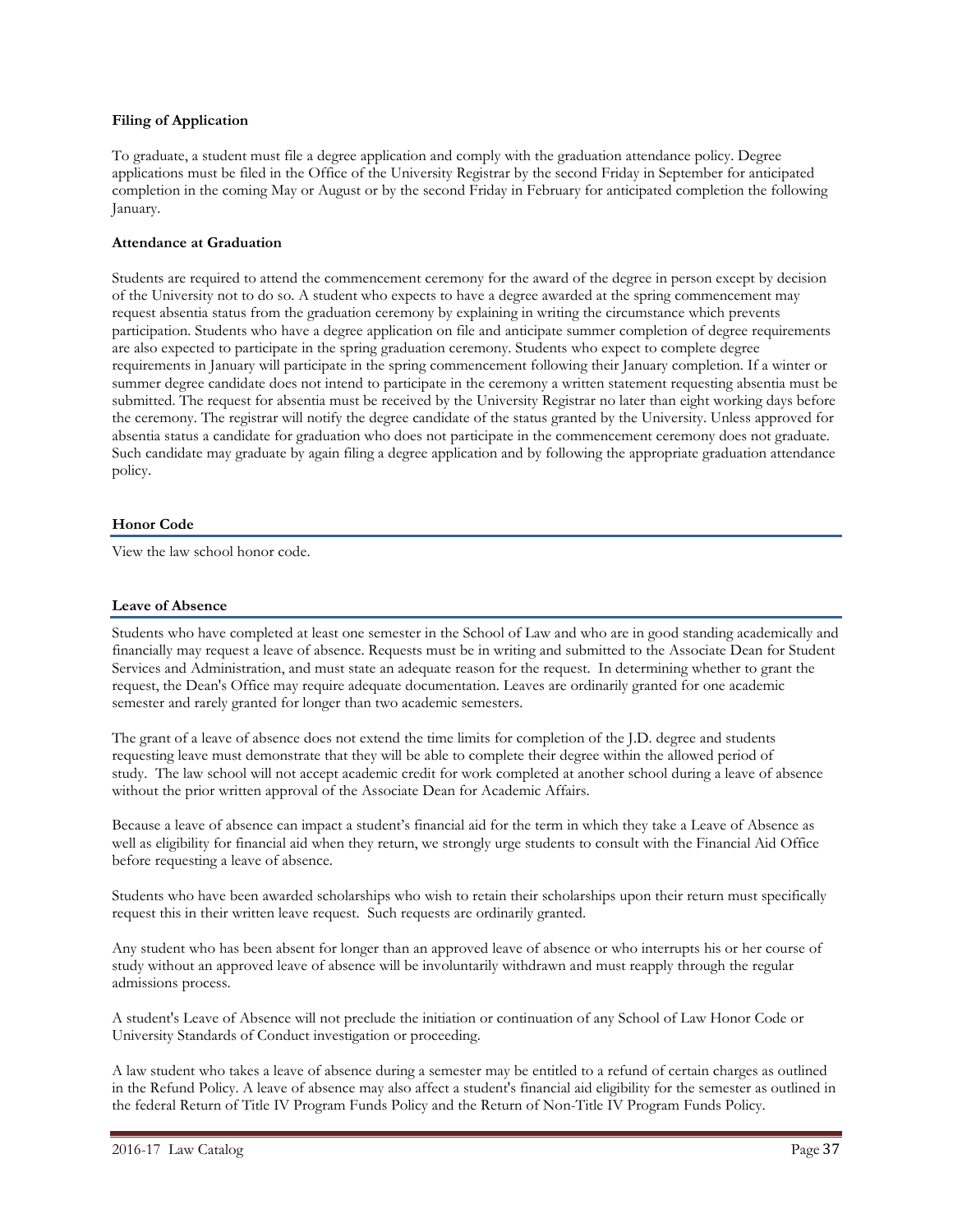## **Letters of Good Standing**

You may obtain a letter of good standing from the Law School's Dean's Office. Once you have spoken with the Associate Dean for Academic Affairs, a form requesting a letter of good standing will be provided to you.

#### **Order of the Coif Honors**

The purpose of the Order of the Coif is to encourage excellence in legal education by fostering a spirit of careful study, recognizing those who as law students attained a high grade of scholarship, and honoring those who as lawyers, judges and teachers attained high distinction for their scholarly or professional accomplishments. Students are eligible for election to the Order of the Coif if (1) they have completed at least 75 percent of their law studies in graded courses at the University of Richmond School of law and (2) their grade record ranks them in the top 10 percent of all graduating students.

#### **Registration**

Students shall register according to the instructions that are provided for each term. A student will not be permitted to attend class until his or her name has been entered on the official roster of that class by the University Registrar and arrangements satisfactory to the University have been made for that term's fees.

A student may register late, add courses, or opt for audit status in a course through the 10th class day of the semester provided that the specified approvals are obtained and fees, if any, are paid.

A student may withdraw from courses without academic record through the 10th class day of the semester. Withdrawals after this time will be shown on the academic record, and the student must present an adequate reason, receive the approval of the associate dean, and follow any specified administrative procedures including the payment of fees, if any.

Second- or third-year students may not register for more than 17 semester hours in any semester.

## **Registration Holds**

The following holds will prevent students from registering (students can access BannerWeb to check holds): Admissions Office, Cashier, Dean's Office, Library, Long-Distance (Student Account Hold), Parking Services (Student Account Hold), Student Credit Service, Perkins Loan in Repayment, Registrar's Office, Student Health, and Student Accounts. For further information on these types of holds, contact the office from which the hold originated.

#### **Religious Observance Policy**

The University is a secular institution that values a diversity of religious expression. The University is also an active community with a wide range of personal commitments and academic and extracurricular activities.

Planning for academic and extracurricular activities should be done with sensitivity to the diverse religious commitments of the community and an awareness of religious holidays. Scheduling large-scale, one-time academic or extra-curricular events on a religious holiday should be avoided whenever possible.

Any student may be excused from class or other assignments because of religious observance. A student who will miss an academic obligation because of religious observance is responsible for contacting his or her professor within the first two weeks of the semester. The student is responsible for completing missed work in a timely manner.

Faculty are expected to be mindful of potential conflicts with religious observances and should make reasonable accommodations when students' religious practices conflict with their academic responsibilities.

The religious observance calendar is meant to serve as a scheduling guide. It lists significant holidays from the five largest global faith traditions. However, it is not comprehensive and students may choose to observe a holiday not included on the calendar.

The holidays listed are those which occur during the academic year when the University is open.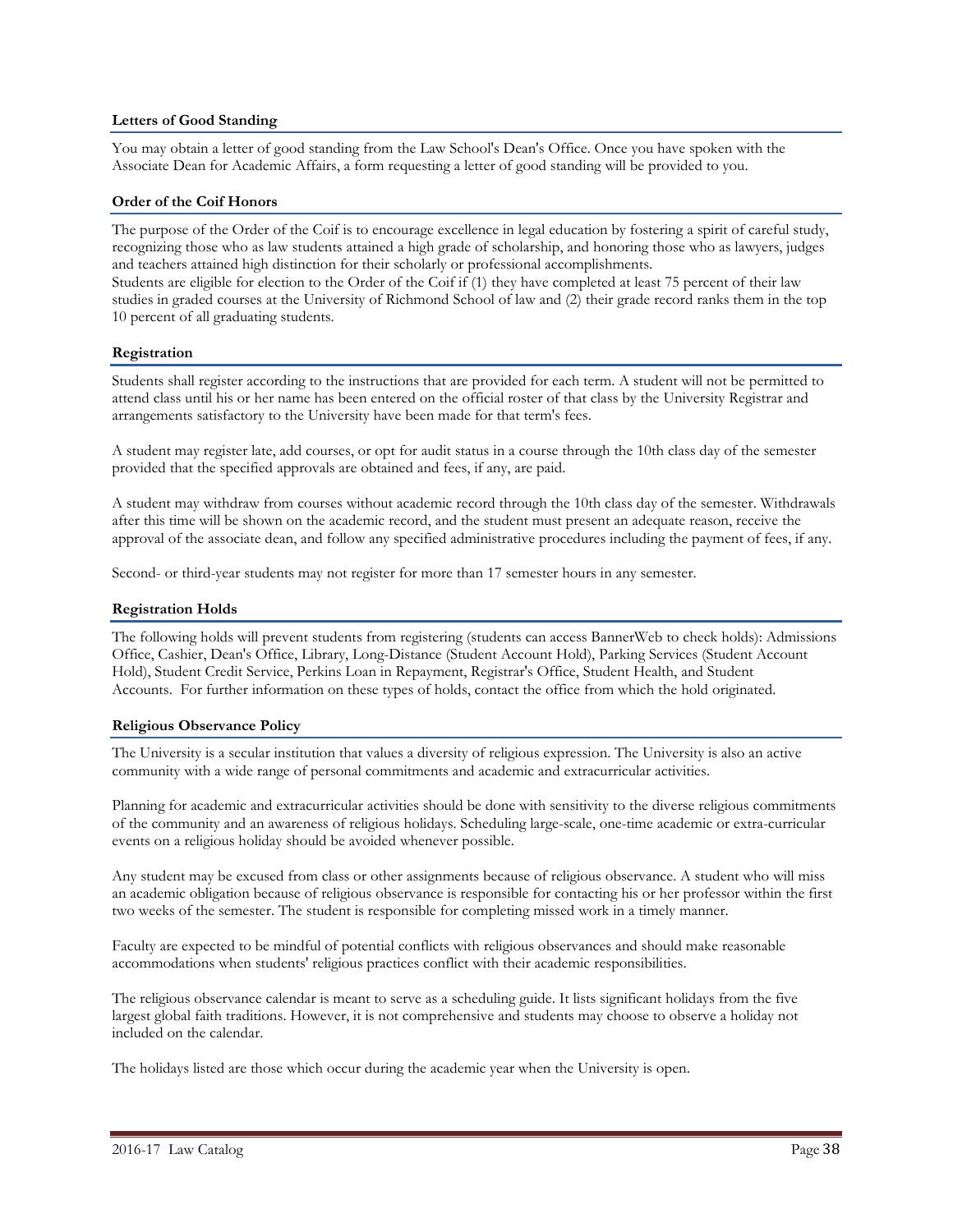## **Repeated Courses**

Coursework may not be repeated for credit toward graduation except as sanctioned by the University; however, particular coursework may meet more than one requirement for graduation. An example of a sanctioned repeat-forcredit is the subsequent registration for a course in which the content changes from term to term, such as special topics or independent studies. Also, certain courses in a major or program may have to be repeated if the grade earned the first time does not meet requirements; in such a case, the credit will be counted only once but both grades will be calculated in the cumulative grade point average.

Courses taken on an audit basis cannot be repeated for credit unless approved by the appropriate dean.

Except in clear situations, the Office of the University Registrar should be consulted before registration to learn if a proposed repeat is sanctioned for credit or if sanction is possible.

All courses taken at the University of Richmond become a part of the permanent academic record. The grade for a course repeated at the University of Richmond becomes a part of the grade point average if the grade otherwise would be included in the computation.

## **Transfer Work**

Transfer students or students who academically visit another law school (with permission) may apply no more than 31 hours of coursework done at another law school toward satisfaction of the J.D. degree. (Transferring credits toward the LL.M. degree is not permitted.) In order for work to transfer, courses must be taken at an institution accredited as degree-granting by a recognized regional accrediting body for higher education and accredited by the American Bar Association at the time the coursework is completed. The coursework must be taken for a grade and, in order for the work to be transferred, a student must receive a C (2.0) or better in each course.

Credits earned while a student is enrolled in the LL.M. program may not be transferred to the J.D. degree program and do not count towards a J.D. degree. Students who are enrolled in the LL.M. degree program may apply for admission to the J.D. program and the requirements for admission to the J.D. program are the same for LL.M. students as they are for any applicant. Applications from current LL.M. degree students will ordinarily be considered in the spring semester after fall grades have been released.

Transfer students will not be ranked within their respective classes. Instead, transfer students will receive a number corresponding to their position in the class if they had been ranked.

#### **Visiting Another Law School**

Students who wish to earn credit towards the J.D. degree while visiting away at another ABA accredited law school must first receive special permission to do so from the Associate Dean for Academic Affairs. Permission to visit at another law school will not be granted as a routine matter. Requests for such permission must be supported by a demonstration of compelling circumstances. An administrative fee will be charged to the student by the University of Richmond for each semester in which the student visits away at another law school.

Students choosing to visit must also, of course, apply to the law school they wish to visit. Most law schools will require a letter indicating that the student is in good standing and that the University of Richmond will accept transfer of credits. Upon approval of a visit, this letter may be obtained from the Associate Dean (Academic Affairs). Upon acceptance as a visiting student at another school, the Richmond student must immediately inform the Associate Dean (Academic Affairs) of the acceptance so that University and Law School records will indicate the change in status. Failure to notify of acceptance may result in the University of Richmond billing the student for the coming year's tuition.

Any student who visits at another law school must have all courses approved by the Associate Dean (Academic Affairs) prior to enrollment. Students who visit must also provide the Associate Dean (Academic Affairs) with an official transcript following completion of each semester of work.

Visiting students are expected to return to Richmond and attend graduation as required of all students. The Dean's office should be contacted to arrange to pick up the cap and gown. Visiting students should also be aware that if their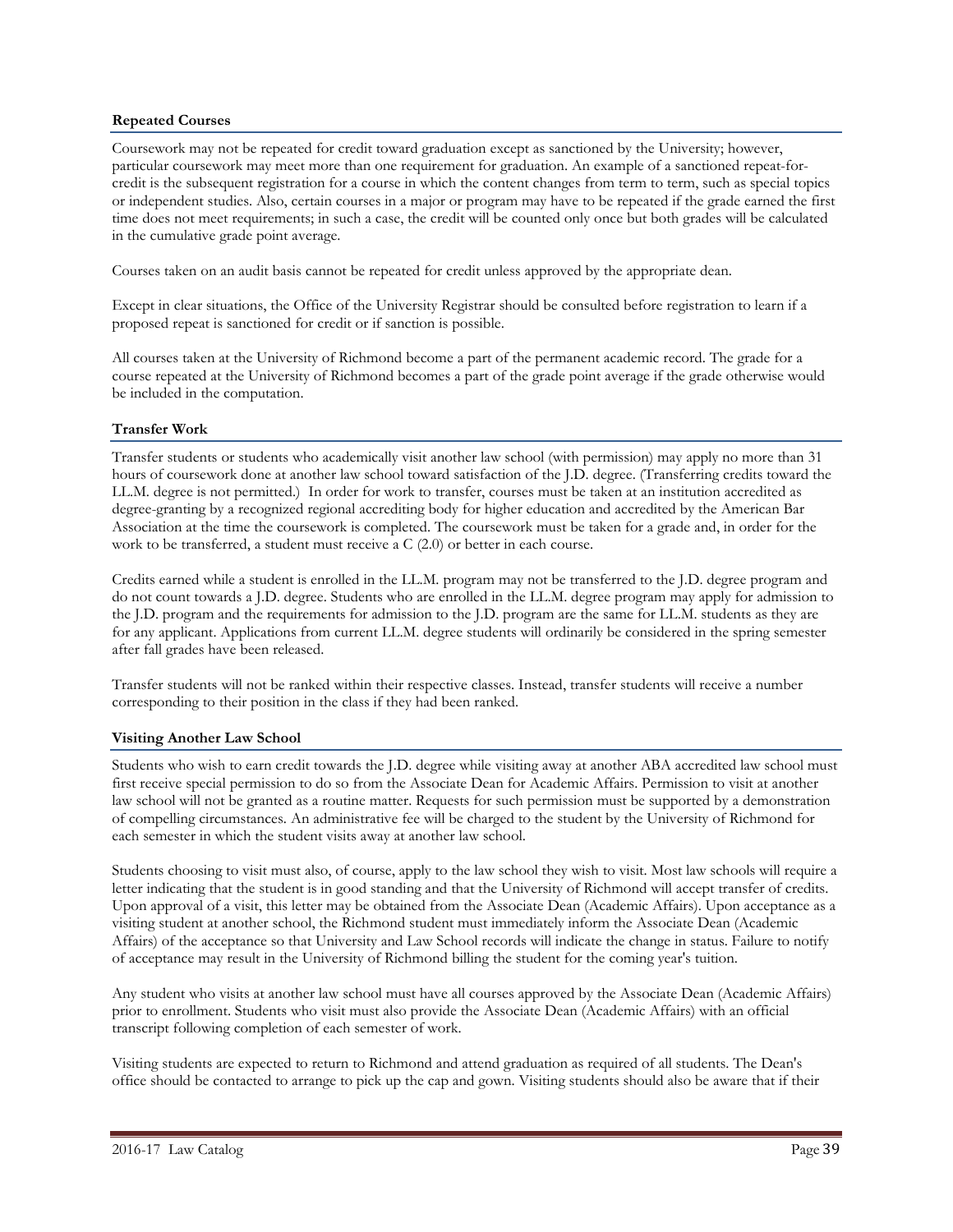transcript does not arrive in time to be certified as a May graduate (generally the third week in May), the student's graduation will be delayed until August.

#### **Withdrawal**

Students may voluntarily withdraw from the Law School at any time. Students who wish to withdraw voluntarily should notify the Associate Dean for Student Services and Administration in writing of their decision. A student who wishes to return to the Law School after withdrawing must apply for readmission through the regular admission process. A student will not automatically retain any scholarships awarded prior to withdrawal.

Because a withdrawal can impact a student's financial aid for the term in which they withdraw as well as eligibility for financial aid in future terms should they be readmitted, we strongly urge students to consult with the Financial Aid Office before withdrawing from the Law School.

A student's withdrawal will not preclude the initiation or continuation of any School of Law Honor Code or University Standards of Conduct investigation or proceeding.

A law student who withdraws during a semester may be entitled to a refund of certain charges as outlined in the Refund Policy set forth below. Withdrawal may also affect a student's financial aid eligibility for the semester as outlined in the federal Return of Title IV Program Funds Policy and the Return of Non-Title IV Program Funds Policy.

# **Dual-Degree Programs**

#### **Law/Business Administration**

The University offers a dual degree program designed to provide its graduates with two degrees - Juris Doctor and Master of Business Administration. This program reflects the interrelationships between law and business management. Its graduates will be better able to function as managers because of their familiarity with the legal framework within which business must operate. Alternatively, as attorneys, they can better serve the needs of business clients because of their appreciation of the business milieu. Students accepted into this program will be permitted to count 12 semester hours of work in the law school toward satisfaction of the degree requirements of the M.B.A. program and 12 semester hours of work in the M.B.A. program toward satisfaction of the degree requirements of the law school. Accordingly, successful participants will be able to complete the requirements for both degrees in four years. Applicants for this program must meet the admission standards of the law school and the graduate business school.

For information on the M.B.A. program, contact:

Director, M.B.A. Program, Richard S. Reynolds Graduate School of Business, E. Claiborne Robins School of Business, University of Richmond, VA 23173.

#### **Law/Health Administration**

The delivery of health care services poses some of the most critical social, economic, and moral issues of our time. Lawyers representing individuals or health care providers confront myriad regulatory systems and issues fairly unique to this area. Health care policy makers and administrators are likewise concerned with the effective operation of entities within these regulatory confines and with the utility of these systems.

The dual degree program leads to the award of the Juris Doctor and Master of Health Administration degrees. The program integrates these two professional curricula. Participants are thus provided with the necessary expertise either to represent clients effectively within the health care industry or to function as policy makers or administrators who appreciate fully the legal environment within which they operate. Applicants for this program are required to meet the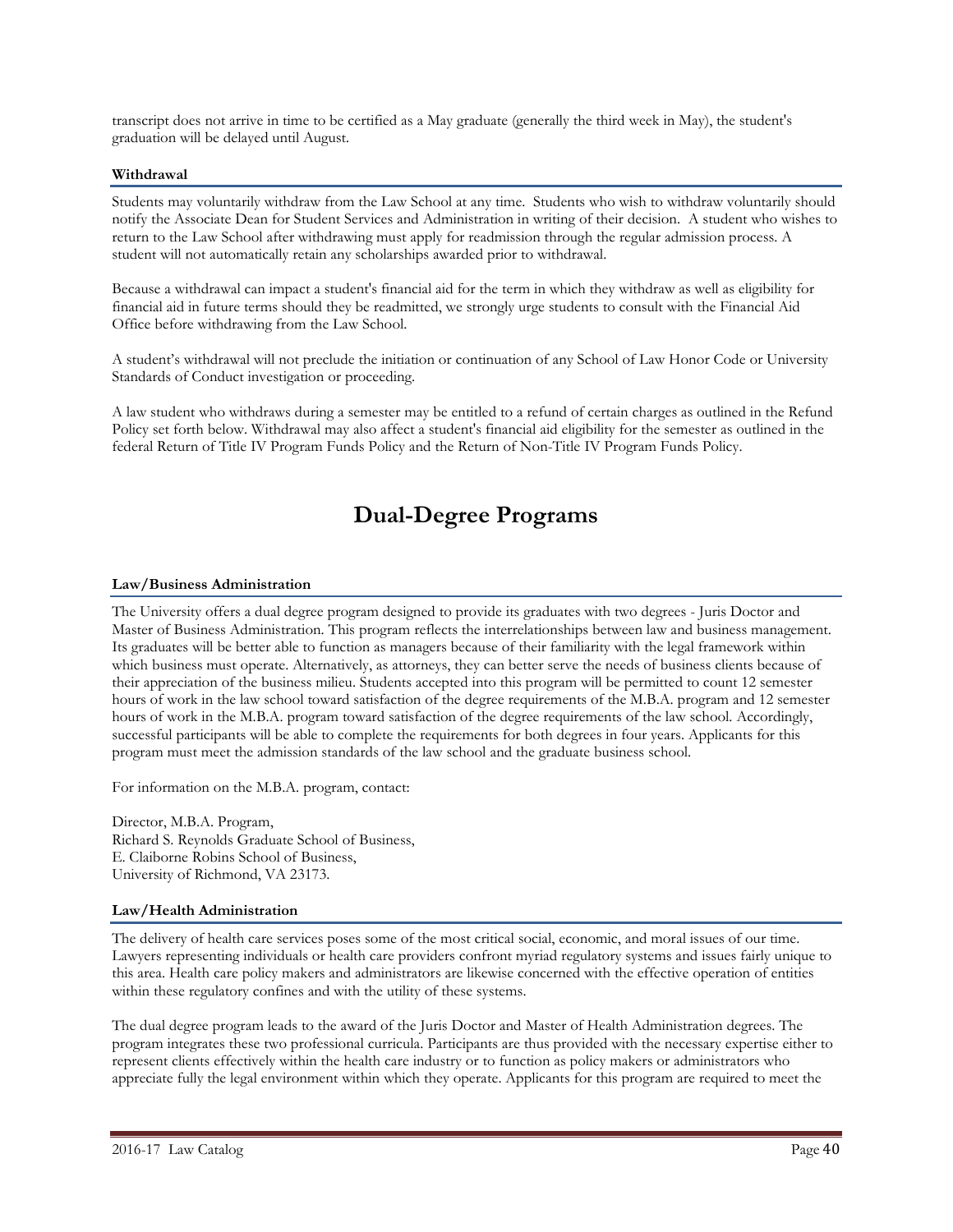admission standards of both the law school and the Department of Health Administration. Typically, one semester's worth of dual degree work will be accepted.

For information regarding admission to the Department of Health Administration, contact:

M.H.A. Program Director Department of Health Administration, Virginia Commonwealth University MCV Campus, P.O. Box 203, Richmond, VA 23298.

When this four-year program is successfully completed, the Master of Health Administration degree is awarded by Virginia Commonwealth University, and the J.D. is awarded by the University of Richmond.

## **Law/Social Work**

The dual degree program is designed to provide its graduates with two degrees--the Juris Doctor and the Master of Social Work--attesting to competency in both law and social work. It is expected that this program will bring together persons sensitive to both the legal and human elements in social and personal dysfunctions.

This program is designed to bring together two fields that call for knowledge and skills directed toward resolving human problems. This effort to integrate education in law and social work will draw on the contributions each can make to practice in both fields. A student who is accepted into the dual degree program will be permitted to count one semester's work in the law school toward meeting the graduation requirements in the School of Social Work at VCU, and one semester's work in the VCU School of Social Work toward meeting the graduation requirements of the law school. This will enable participants in the dual degree program to complete the requirements for the J.D. and the M.S.W. in four years. Applicants for this program are required to meet admission standards of both the law school and the VCU School of Social Work.

For information on admission to the School of Social Work, contact:

Director of Admissions, School of Social Work, Virginia Commonwealth University, Richmond, VA 23284.

When this four-year program is successfully completed, the Master of Social Work is awarded by Virginia Commonwealth University, and the Juris Doctor is awarded by the University of Richmond.

#### **Law/Public Administration**

The dual degree program is designed to provide its graduates with two degrees--Juris Doctor and Master of Public Administration--attesting to competency in both law and public administration. The program recognizes the role of law in public policy and public affairs, and prepares professionals versed in the values, knowledge, and skills of both fields, to bring an integrated base of competency to the work of government.

A student who is accepted into the dual degree program will be permitted to count one semester's work in the law school toward meeting the master's degree requirements in the Department of Public Administration at VCU and one semester's work in the VCU Department of Public Administration will be counted toward meeting the graduation requirements of the law school. This will enable participants in the dual degree program to complete the requirements for the J.D. and the M.P.A. degrees in four years. Applicants for this program are required to meet admission standards of both the law school and the VCU Department of Public Administration.

For information on admission to the Department of Public Administration, contact:

Director, Department of Public Administration, Virginia Commonwealth University, Suite 301, 923 W. Franklin St.,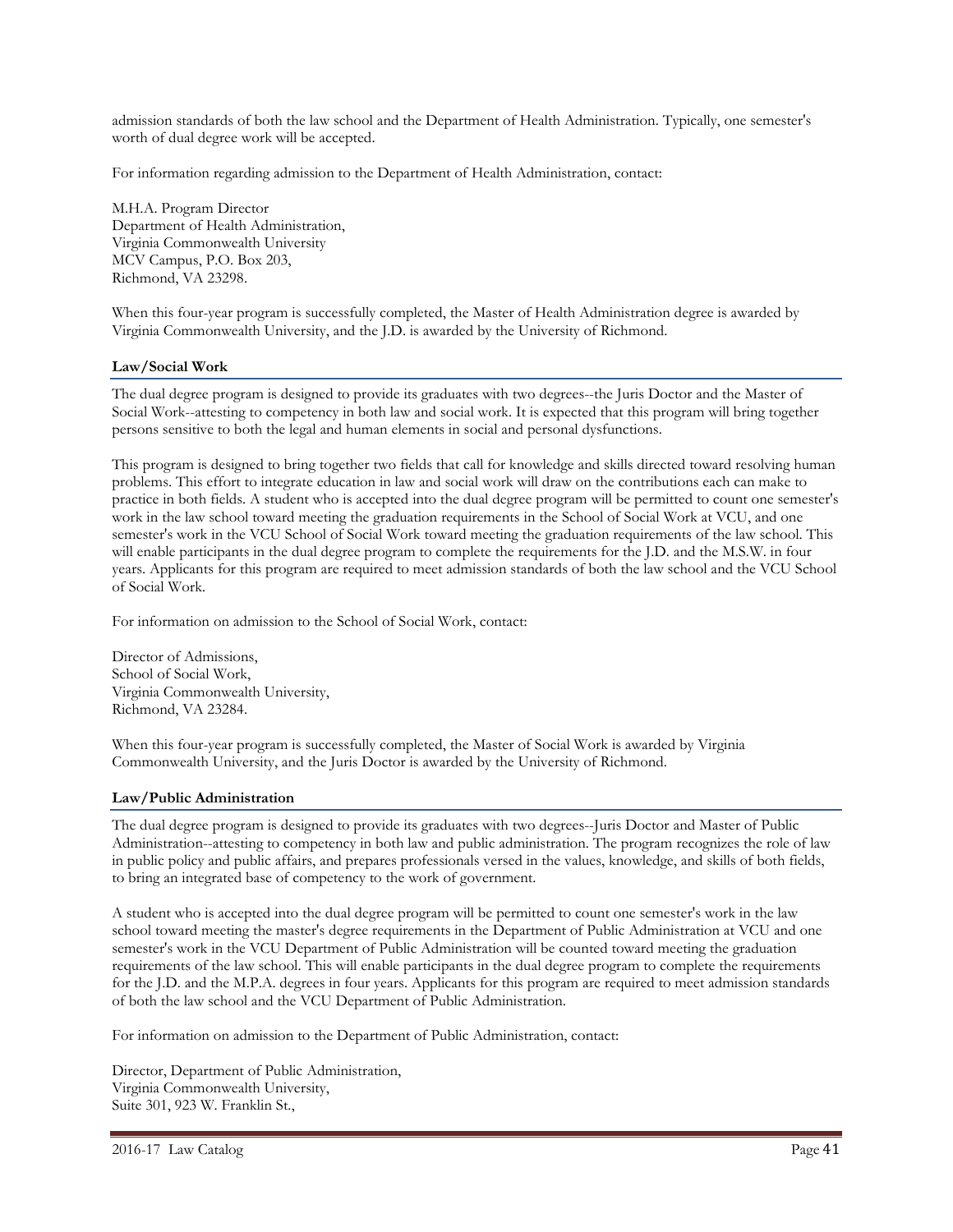Richmond, VA 23284-2028.

When this four-year program is successfully completed, the Master of Public Administration degree is awarded by Virginia Commonwealth University and the Juris Doctor is awarded by the University of Richmond.

## **Law/Urban Studies and Planning**

The professions of planning and law address the concerns of social and economic equity through the institutions which help shape the direction of urban change. While lawyers often are concerned with the impact of legislation and judicial decisions on groups and individuals, planners concentrate on social, economic, and political impacts of land use with the aid of legal strategies to guide community growth and development. The Master of Urban and Regional Planning and Juris Doctor dual degree program integrates these two professional curricula to provide the necessary expertise to apply legal and planning analysis to the resolution of urban and regional policy issues and problems. Some areas of cooperation include the development and enforcement of land use and growth management controls, environmental protection strategies, housing and community development, and numerous health and welfare programs. The dual degree is a four-year program of study designed to equip graduates for a variety of professional positions including staff or legislative committees, government agencies and commissions, private consulting, neighborhood advocacy, directorships of planning and related agencies, and executive or legal aids to elected officials. Applicants for this program are required to meet the admission standards of both the law school and the Department of Urban Studies and Planning at VCU. Typically, one semester's worth of dual degree work will be accepted toward the J.D. degree.

For information on admission to the Department of Urban Studies and Planning, contact:

Chair, Department of Urban Studies and Planning, Virginia Commonwealth University, 812 West Franklin Street, Richmond, VA 23284.

When the four-year program is successfully completed, the Master of Urban Studies and Regional Planning degree is awarded by Virginia Commonwealth University and the Juris Doctor is awarded by the University of Richmond.

# **Curriculum**

## **Courses & J.D. Requirements**

#### **General Requirements**

The 87 semester hours necessary for graduation must include the successful completion of the following courses and requirements:

- Sixty-four credits from courses that require attendance in regularly schedules classroom sessions or direct faculty instruction; such course will be explicitly identified as "Classroom Courses" by the faculty.
- Six credits from experiential courses, which include simulation courses, clinics, and clinical placements; such courses will be explicitly identified as "Experiential Courses" by the faculty.
- The courses listed below as "Required First-Year Courses".
- The courses listed below as "Required Upper-Level Courses".
- A "Lawyering Skills IV" course.
- The "Upper-Level Writing Requirement" set forth below.

## **Required First-Year Courses**

The following courses totaling 31 semester hours are required. LAW R515 Civil Procedure LAW R503 Constitutional Law LAW R513 Contracts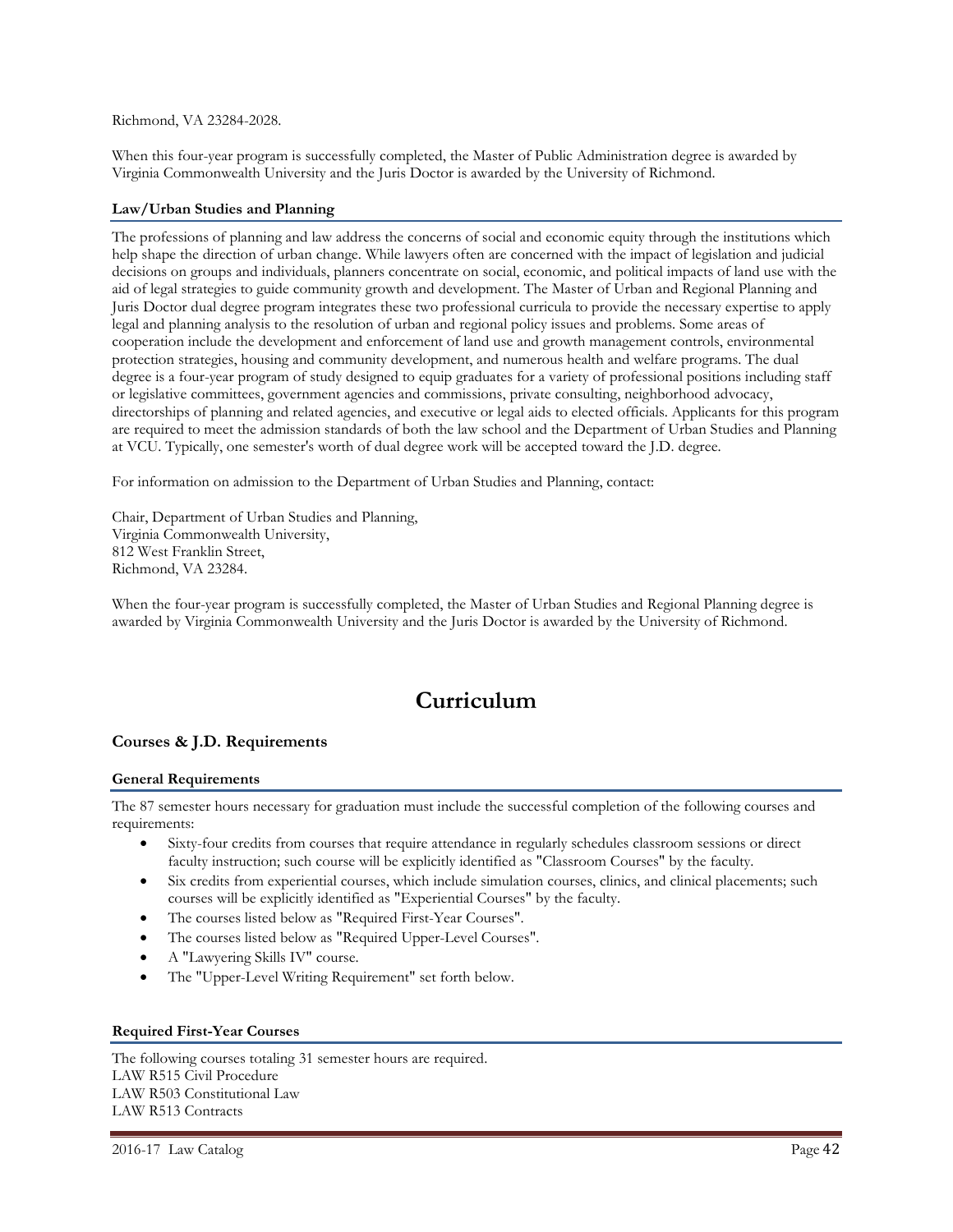LAW R506 Criminal Law LAW R517 Lawyering Skills I LAW R518 Lawyering Skills II LAW R519 Legislation and Regulation LAW R516 Property LAW R514 Torts

## **Required Upper-Level Courses**

The following upper-level course is required. LAW R598 Lawyering Skills III One of the following upper-level courses is required: LAW R605 Professional Responsibility LAW E724 Professional Responsibility: Family Law

## **Lawyering Skills IV Courses**

One of the following upper-level courses is required: LAW E748 Advanced Legal Research LAW R599 Appellate Advocacy LAW E761 Business Litigation Practicum LAW E759 Computer Law LAW E679 Contract Drafting LAW E660 Environmental Lawyering LAW E710 Intellectual Property Drafting LAW E699-G Intellectual Property Litigation Practicum LAW E756 International Business Practice LAW E665 Law of Clean and Renewable Energy LAW E601 Pre-Trial Litigation Skills LAW E609 Wills Drafting

## **Upper-Level Writing Requirement (ULWR)**

During either the second or third year of law school (i.e., following successful completion of 31 semester hours), a student must satisfactorily complete a substantial paper that makes an original contribution to legal scholarship. Satisfaction of the requirement will require in-depth research and rigorous analysis of a specific area of law and must evidence a sophisticated knowledge of the law, including knowledge of larger issues of the impact of law on various parts of society and the future directions the law may take.

A paper meeting the requirement will generally be at least 25 pages in length. This requirement may be fulfilled by a 2-3 credit hour independent study research paper meeting these goals or a paper prepared for a seminar course designated as approved for this requirement.

The notation "Meets upper-level writing requirement" appears after the description of some of these courses. In addition, they will be designated with the label ULWR in BannerWeb. Other courses will occasionally be structured in a format so as to meet the requirement. The list of courses offered, published each year by the law school, indicates all the courses offered that year through which this requirement can be satisfied.

#### **Second- or Third-Year Elective Courses**

**Note:** A course in professional responsibility and the elective course Evidence must be satisfactorily completed by the end of the second year if the student wishes to qualify to appear in a Virginia court as a third-year student under the Third-Year Practice Rule. Students may obtain a Third-year Practice certificate after they have completed 56 credits, plus courses in Civil Procedure, Criminal Law, Evidence, and Professional Responsibility. This certificate allows a student to appear in some courts under the supervision of a licensed attorney.

LAW E708 ADR in the Workplace LAW E607 Administrative Law LAW E608 Admiralty Law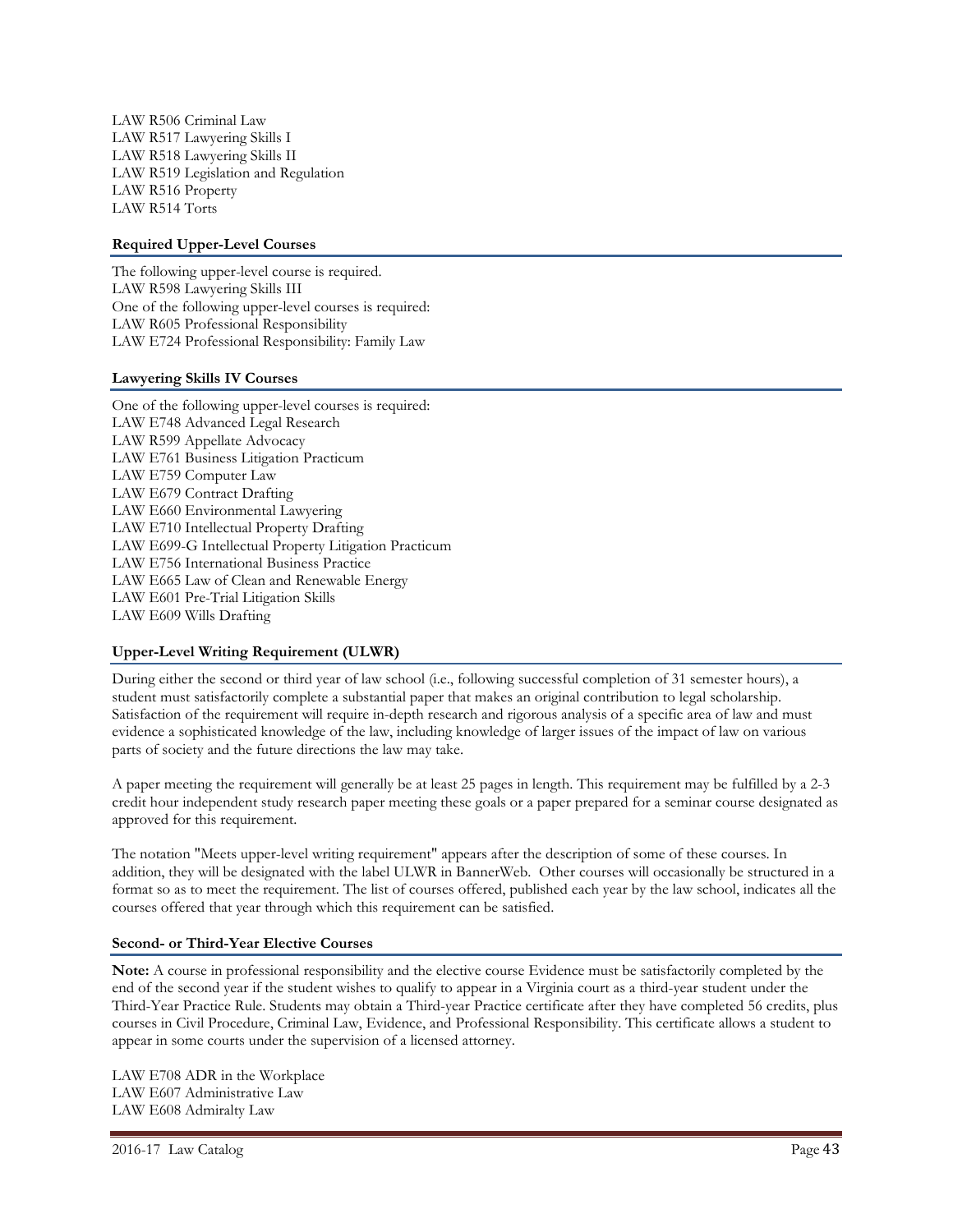LAW E773 Advanced Children's Law Clinic LAW E699 -V Advanced Constitutional Law LAW E703 Advanced Family Law Seminar LAW E748 Advanced Legal Research LAW E747 Advanced Legal Research: Foreign and International Law LAW E699 -P Advanced Partnership Taxation LAW E632 Advanced Trial Practice LAW E612 Agency and Partnership LAW E610 Alternative Dispute Resolution LAW E709 Animal Law LAW E613 Antitrust LAW E699 -D Appellate Courts LAW E704 Bankruptcy and Creditors' Rights LAW E717 Bioethics LAW E602 Business Associations LAW E761 Business Litigation Practicum LAW E668 Business Planning LAW E736 Capital Murder Litigation LAW E713 Child Support Law LAW E616 Children and the Law LAW E753 Children's Defense Clinic CLAC 606 Chinese: Cultures and Language Across the Curriculum LAW E631 Civil Litigation LAW E750 Civil Placement Program LAW E699 -M Civil Procedure II LAW E686 Civil Rights Litigation LAW E766 Class Actions LAW E723 Collaborative Law LAW E618 Commercial Paper and Payment Systems LAW E699 -I Communication and Professional Relationships LAW E716 Comparative Business Law LAW E630 Comparative Employment Law LAW E694 Comparative Public Law of the U.S. and U.K. LAW E759 Computer Law LAW E621 Conflict of Laws LAW E699 -F Constitutional History LAW E699 -L Constitutional Jurisprudence LAW E699 -W Constitutional Law II: Individual Rights LAW E698 Constitutional and Statutory Law of Public Employment LAW E617 Construction Law LAW E679 Contract Drafting LAW E788 Copyright Law LAW E619 Core Commercial Law Concepts LAW E699 -EE Core Legal Concepts LAW E699 -CC Corporate Compliance LAW E689 Corporate Finance LAW E721 Corporate Governance LAW E623 Corporate Taxation LAW E699 -U Corruption in International Sports I LAW E737 Corruption in International Sports II LAW E604 Criminal Client Relationship LAW E699 -X Criminal Law & Psychiatry LAW E751 Criminal Placement Program LAW E625 Criminal Procedure: Adjudication LAW E603 Criminal Procedure: Investigation LAW E745 D.C. Externship LAW E699 -AA Discovery in the Digital Age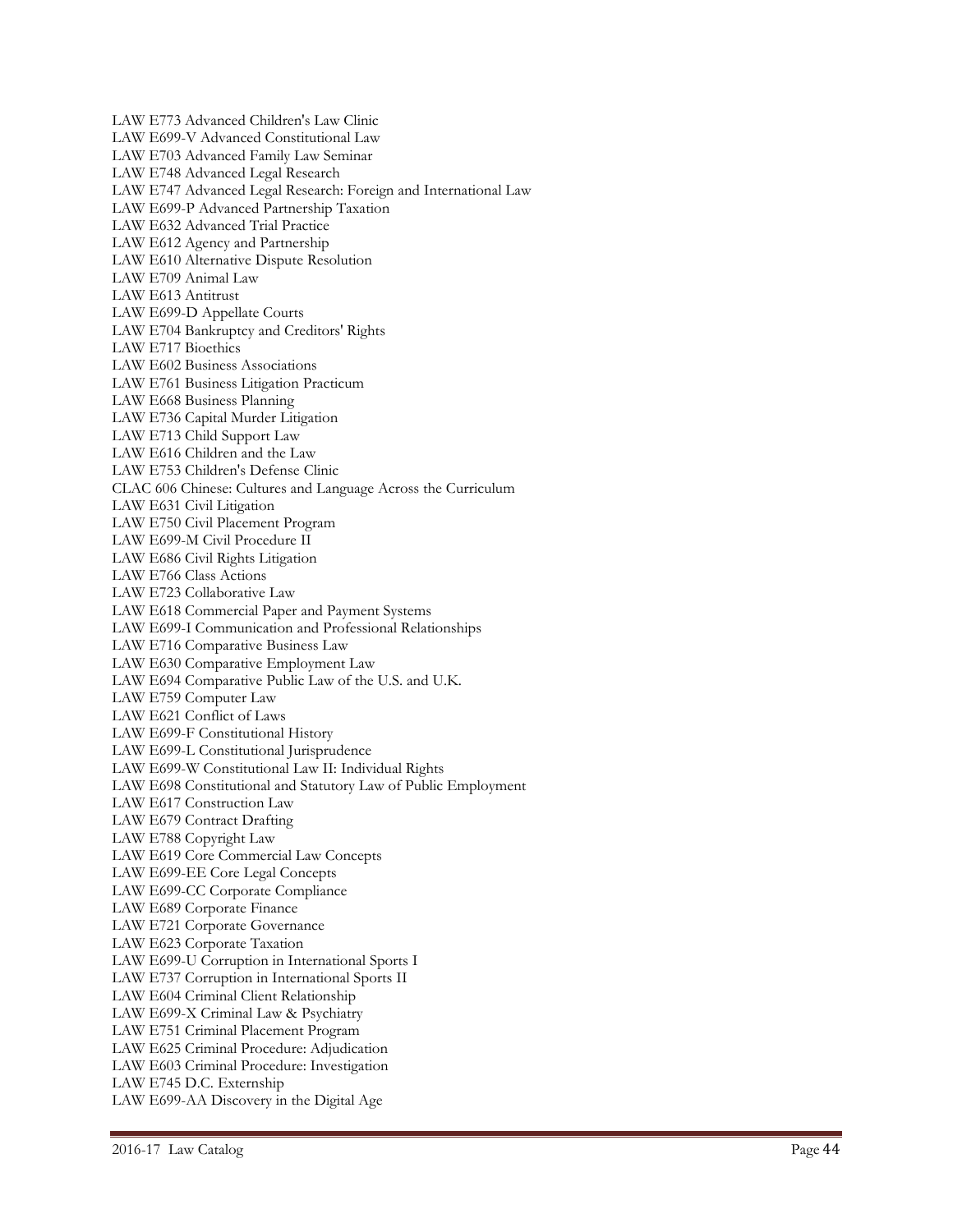LAW E785 Domestic Violence Seminar LAW E627 Education Law and Policy LAW E755 Education Rights Clinic LAW E699 -H Elder Law LAW E626 Election Law LAW E628 Employment Discrimination Law LAW E629 Employment Law LAW E666 Energy Law LAW E700 Entertainment Law LAW E620 Environmental Law LAW E660 Environmental Lawyering LAW E634 Estate Planning LAW E633 Estate and Gift Taxation LAW E734 Ethics and Criminal Litigation LAW E599 Evidence LAW E778 Family Law Clinic LAW E699 -BB Family Law Procedure LAW E707 Family Law LAW E636 Federal Courts LAW E600 Federal Income Taxation LAW E699 -Z Financial Institutions Law LAW E676 First Amendment Law CLAC 601 French: Cultures and Language Across the Curriculum CLAC 604 German: Cultures and Language Across the Curriculum LAW E680 Health Law LAW E760 Housing Law LAW E667 Human Rights Seminar LAW E758 Immigration Law LAW E796 Independent Study LAW E646 Innovative Technologies in Law Practice LAW E640 Insurance Law LAW E710 Intellectual Property Drafting LAW E641 Intellectual Property Fundamentals LAW E655 Intellectual Property Law and Policy Seminar LAW E673 Intellectual Property Licensing LAW E699 -G Intellectual Property Litigation Practicum LAW E790 Intellectual Property and Transactional Law Clinic LAW E757 International Arbitration LAW E756 International Business Practice LAW E642 International Business Transactions LAW E738 International Courts and Tribunals LAW E699 -B International Criminal Justice & Transnational Justice LAW E729 International Environmental Law LAW E722 International Intellectual Property LAW E699 -FF International Law Practicum LAW E643 International Law LAW E670 Interviewing and Counseling CLAC 603 Italian: Cultures and Language Across the Curriculum CLAC 607 Japanese: Cultures and Language Across the Curriculum LAW E764 John Marshall Scholars Seminar LAW E752 Judicial Placement Program LAW E590 Jurisprudence LAW E644 Labor Law LAW E645 Land Use Planning LAW E699 -S Law & Literature LAW E696 Law Firm as a Business LAW E699 -II Law and Economics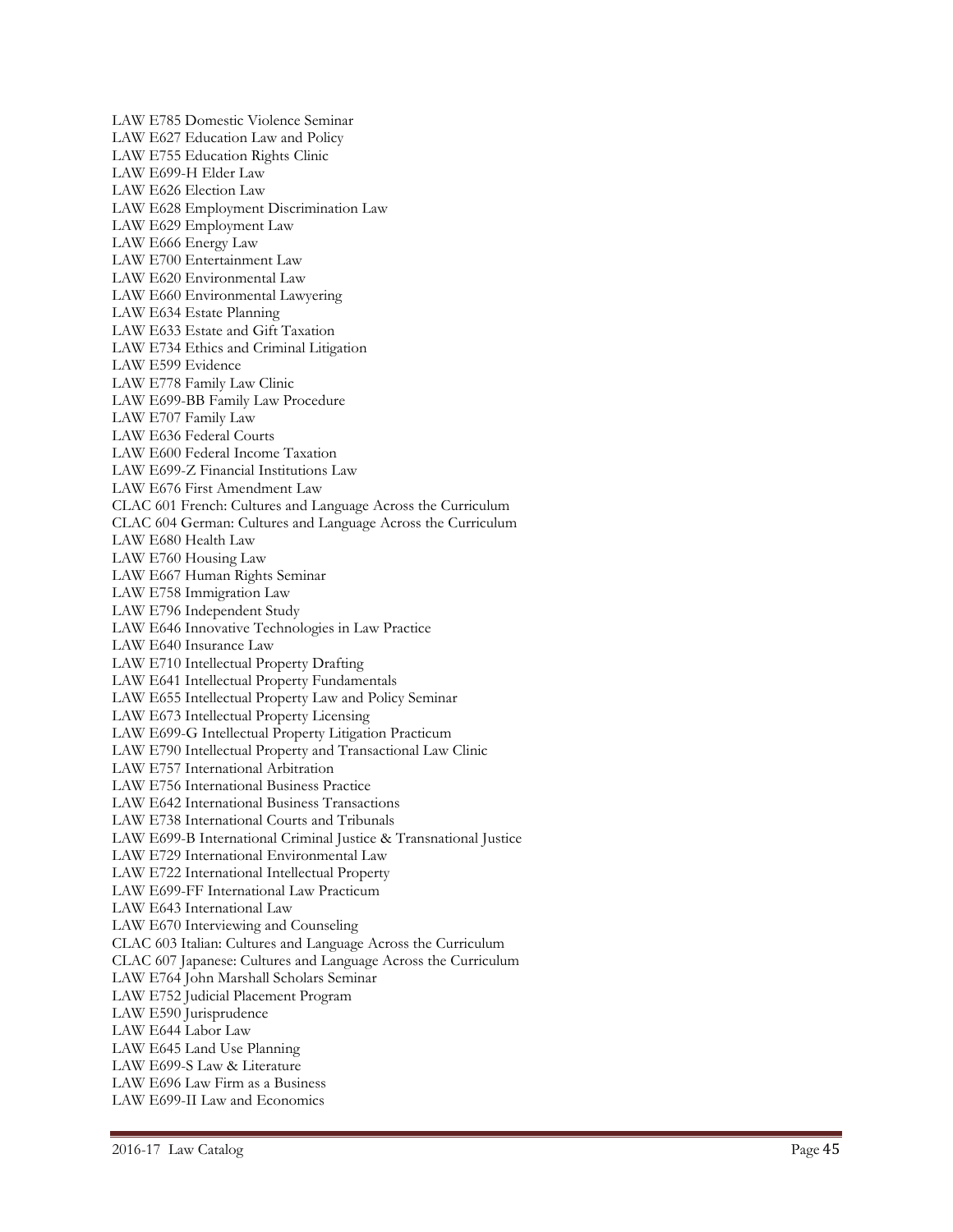LAW E699 -Q Law of Armed Conflict LAW E665 Law of Clean and Renewable Energy LAW E637 Law of Educational Equity LAW E682 Law of War LAW E693 Law of the European Union LAW E699 -HH Leadership and the Law LAW E712 Legal History Seminar LAW E592 Legal History LAW E662 Legislative Advocacy LAW E652 Local Government Law LAW E699 -O Media and Privacy Law LAW E762 Medical Malpractice LAW E705 Mergers and Acquisitions LAW E649 Mindfulness and the Legal Profession LAW E735 National Security Law LAW E672 Negotiation LAW E771 Nonprofit Organizations LAW E744 Patent Law LAW E787 Patent Preparation and Prosecution LAW E601 Pre -Trial Litigation Skills LAW E654 Products Liability Law LAW E724 Professional Responsibility: Family Law LAW E639 Public Policy Research and Drafting LAW E765 Race, Religion and the Law LAW E611 Real Estate Transfers and Finance LAW E725 Regulating Reproduction LAW E656 Remedies LAW E780 Research Assistant LAW E699 -R Restorative Justice LAW E706 Role of Lawyer in Mediation CLAC 605 Russian: Cultures and Language Across the Curriculum LAW E675 Sales and Leases LAW E657 Scientific Evidence LAW E677 Secured Transactions LAW E658 Securities Regulation LAW E769 Selected Issues in European Union Law LAW E719 Selected Issues in Public International Law LAW E699 Selected Topics (ST) LAW E615 Selected Topics in Virginia Law LAW E699 - Y Sentencing Law LAW E699 -C Sex, Mindfulness, and the Law LAW E740 Sexual Orientation and the Law LAW E730 Spanish Legal Skills CLAC 602 Spanish: Cultures and Language Across the Curriculum LAW E690 Sports and the Law LAW E767 Statesmanship and the Law LAW E779 Summer Abroad Placement Program LAW E697 Supreme Court Decision making LAW E674 Tax Policy Seminar LAW E635 Taxation of Partnerships and LLCs LAW E699 -DD Technology Practicum: Collaborative Family Law LAW E699 -T Technology Practicum: Veterans Law LAW E699 -N The Happy Lawyer: Finding Your Path LAW E699 -A The Profession of Law LAW E699 -K The Prosecution Project LAW E768 Trademark and Unfair Competition Law LAW E798 Trial Advocacy Competition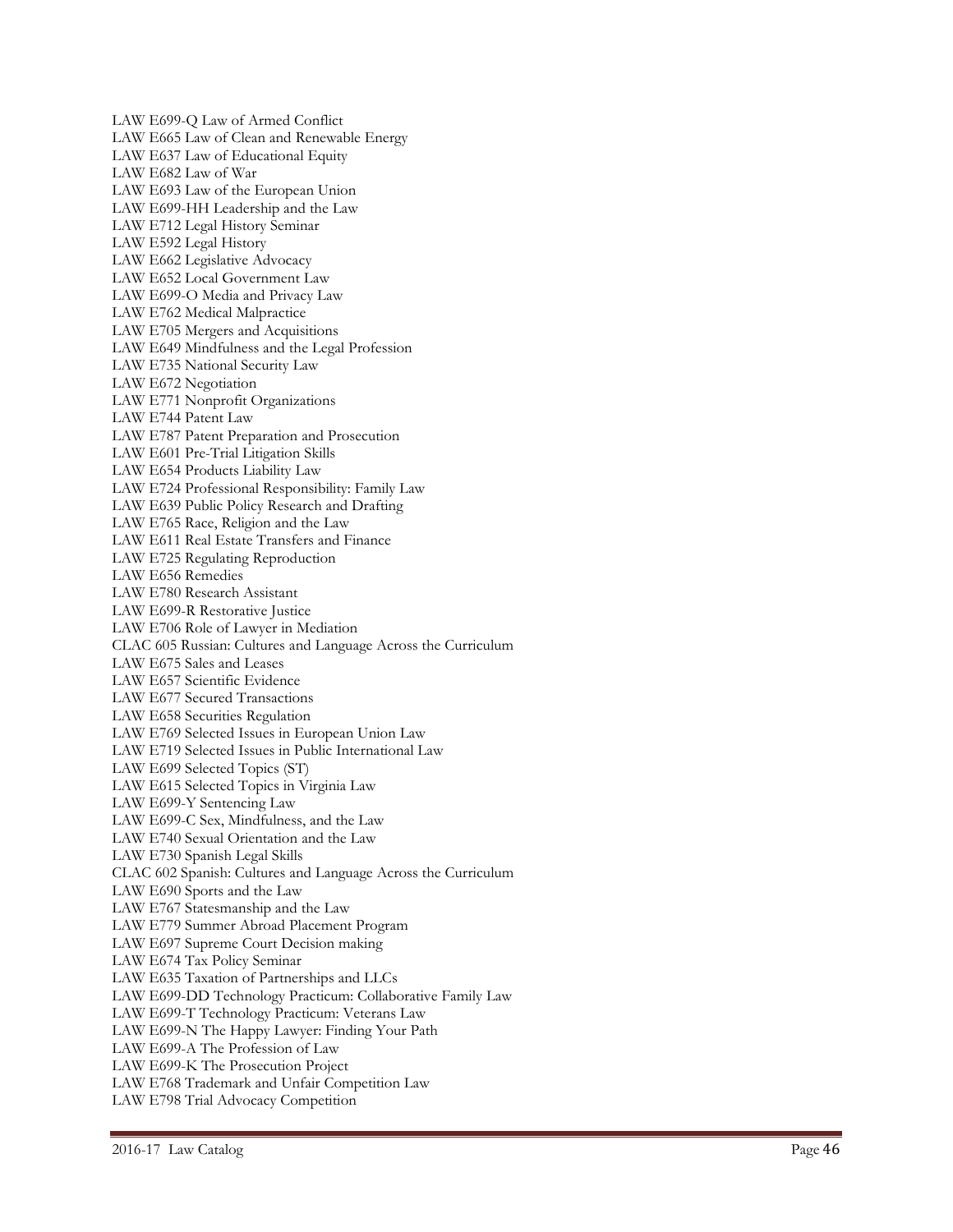LAW E664 Virginia Procedure LAW E699-J Voting Rights LAW E699-GG WTO Dispute Resolution LAW E687 White Collar Crime LAW E609 Wills Drafting LAW E606 Wills and Trusts LAW E711 Workers Compensation LAW E774 Wrongful Conviction Clinic LAW E770 Wrongful Conviction Seminar

# **Certificates of Concentration**

## **Certificate of Concentration in Family Law**

#### **Overview**

The National Center for Family Law offers law students at the University of Richmond the opportunity to earn a Certificate of Concentration in Family Law to be awarded at graduation along with the J.D. diploma. Transcripts will also reflect completion of the concentration program.

Earning the Certificate of Concentration in Family Law is similar to completing a major as an undergraduate. A student must take a basic Family Law course and a certain number of credits from other Family Law-related courses. Students seeking the Certificate of Concentration in Family Law will meet their upper-level writing requirement by writing on a family law-related subject.

Certificates will be awarded only to those who achieve a grade point average of at least 3.0 in all family law concentration classes taken. Students whose GPA is 3.5 or higher in concentration courses will earn the certificate "with distinction."

## **Total Family Law Credits Required**

Each student must take a total of 24 credits from family law concentration courses or those identified as related.

#### **Required Courses**

| Each student must take the following courses:                |               |
|--------------------------------------------------------------|---------------|
| LAWE707, Family Law                                          | 3 sem. hrs.   |
| LAWE724, Professional Responsibility: Family Law 2 sem. hrs. |               |
| An approved clinic <sup>*</sup>                              | 5-7 sem. hrs. |
| An upper-level writing requirement**                         | 2 sem. hrs.   |

#### **Target Courses**

Each student must take at least one of the following courses: LAWE610, Alternative Dispute Resolution 2 sem. hrs. LAWE672, Negotiations 2 sem. hrs. LAWE670, Interviewing & Counseling 2 sem. hrs. LAWE706, Role of Lawyer in Mediation 2 sem. hrs.

#### **Family Law Concentration Classes**

Students may count any of the following toward completion of the concentration requirements except as otherwise indicated: LAWE707, Family Law 3 sem. hrs. (Required) LAWE703, Advanced Family Law Seminar 2 sem. hrs. (Satisfies upper-level writing requirement)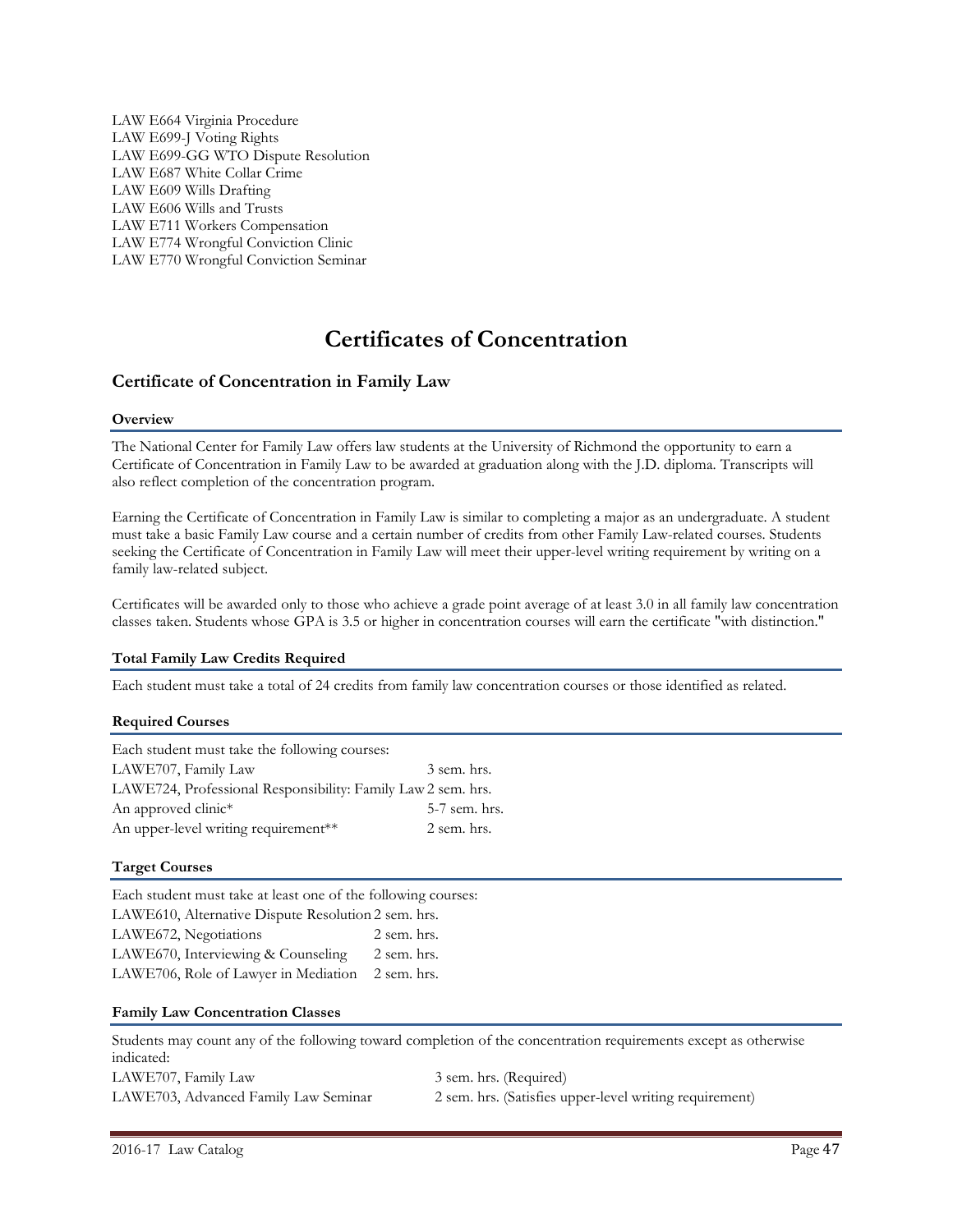| LAWE724, Professional Responsibility: Family Law 2 sem. hrs. (Required) |                                                         |
|-------------------------------------------------------------------------|---------------------------------------------------------|
| LAWE685, Muslim Family Law                                              | 3 sem. hrs.                                             |
| LAWE616, Children and the Law                                           | 3 sem. hrs.                                             |
| LAWE627, Education Law                                                  | 2 sem. hrs.                                             |
| LAWE713, Child Support & Enforcement                                    | 2 sem. hrs.                                             |
| LAWE785, Domestic Violence Seminar                                      | 2 sem. hrs. (Satisfies upper-level writing requirement) |
| LAWE740, Sexual Orientation and the Law                                 | 2 sem. hrs.                                             |
| LAWE634, Estate Planning                                                | 2 sem. hrs.                                             |
| LAWE606, Wills and Trusts                                               | 4 sem. hrs.                                             |
| LAWE627, Education Law                                                  | 2 sem. hrs.                                             |
| LAWE633, Estate and Gift Tax                                            | 2 sem. hrs.                                             |
| LAWE717, Bioethics                                                      | 2 sem. hrs.                                             |
| LAWE600, Federal Income Taxation                                        | 4 sem. hrs.                                             |
| LAWE699, Marriage, Money, and the Law                                   | 3 sem. hrs.                                             |
| LAWE699, Regulating Reproduction                                        | 3 sem. hrs.                                             |
| LAWE699, Wills Drafting                                                 | 2 sem. hrs.                                             |
| LAWE723, Collaborative Law                                              | 2 sem. hrs.                                             |
| LAWE778, Family Law Clinic                                              | 6 sem. hrs.                                             |
| LAWE755, Disability Law Clinic                                          | 6 sem. hrs.                                             |
| LAWE753, Delinquency Clinic                                             | 6 sem. hrs.                                             |
| LAWE773, Advanced Children's Law Clinic                                 | 2-6 sem. hrs.                                           |
| Clinical Placement Program                                              | 5-7 sem. hrs. (Selected approved placements only)       |

Credit for independent studies, research assistance, family law moot court competitions, and courses taught outside the University of Richmond School of Law may be approved as sufficiently related to family law by the director of the National Center for Family Law in consultation with the associate dean for academic affairs.

\*Students can apply no more than 7 clinic credits toward meeting the requirements for the Certificate of Concentration. (Only 12 clinic credits may be credited toward the 86 needed for graduation)

\*\*All concentration students must complete their upper-level writing requirement on a family law-related topic. The topic for any paper submitted to satisfy the family law upper-level writing requirement must be approved by the director of the National Center for Family Law in consultation with the associate dean of academic affairs and must satisfy the standards applicable for the upper-level writing requirement as set forth in the Student Handbook. This paper must be written in conjunction with either an upper-level writing seminar or an independent research project of at least 2 credits.

## **Certificate of Concentration in Intellectual Property**

## **Overview**

The Intellectual Property Institute offers Richmond Law students the opportunity to obtain a Certificate in Intellectual Property ("IP") in the course of earning the J.D. degree.

Earning the IP Certificate is similar to completing a major as an undergraduate student. The student must (1) take the Intellectual Property Fundamentals course and a certain number of additional credits from a designated group of other IP-related courses, (2) write his or her upper-level writing requirement on an IP-related subject, and (3) achieve a minimum grade point average in the Certificate courses. Students who satisfy the requirements receive the IP Certificate at graduation and Intellectual Property is recorded as a concentration on their academic transcript.

#### **Required Course**

Intellectual Property Fundamentals (LAWE 641): This three-credit course will serve as an introduction to the core subject matters within the field of IP and therefore must be taken in order to earn the Certificate.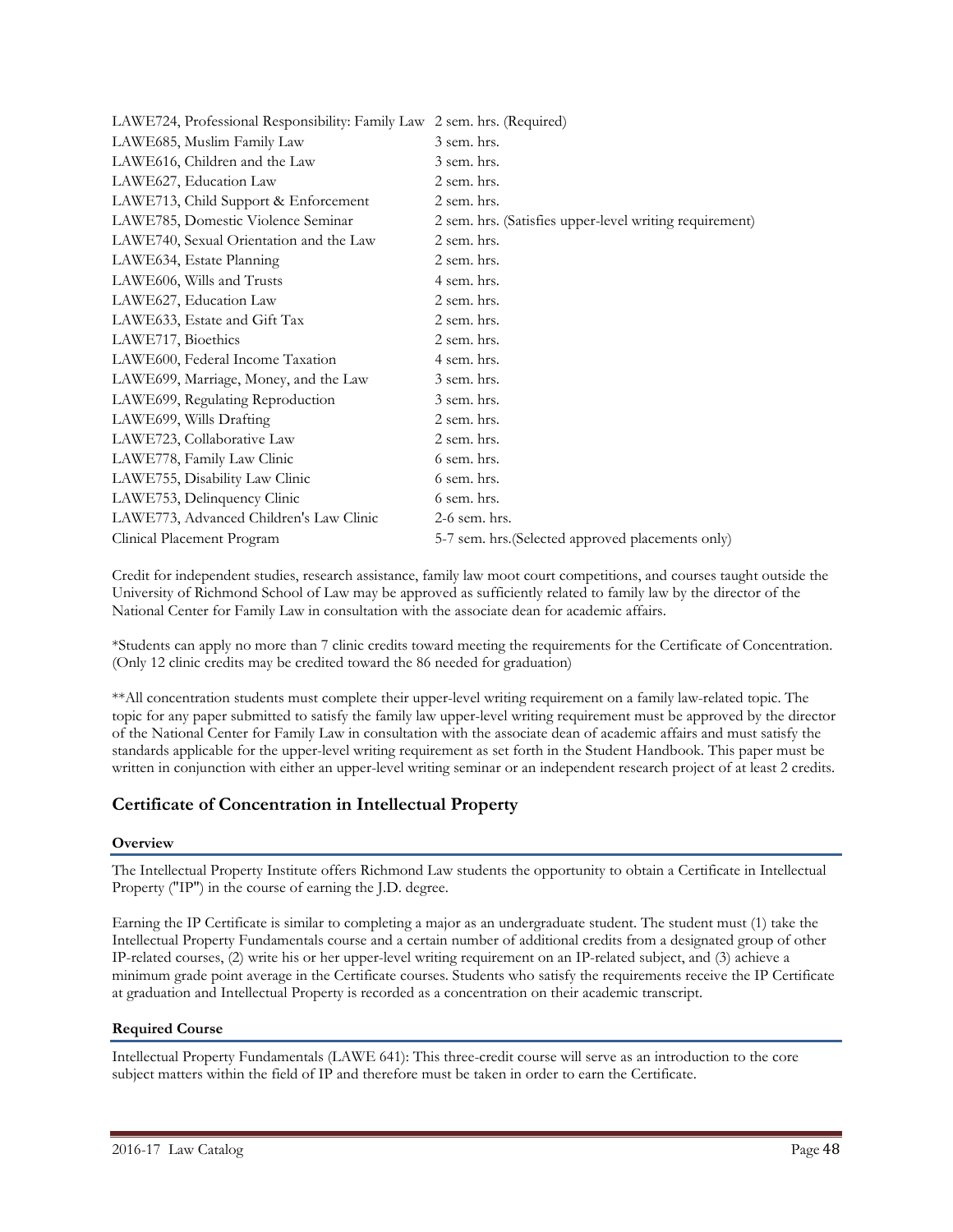## **Core IP Courses**

Fifteen Total IP Credits: Each Certificate student must take a total of fifteen credits from the IP curriculum. These credits can come from three sources. First, as already discussed, three of the credits must come from the Intellectual Property Fundamentals course. Second, each student must take at least eight credits from the following "Core" IP courses (and may count more than eight credits from "Core" courses if he or she wishes).

Computer Law (LAWE759) Copyright Law (LAWE788) Entertainment Law (LAWE700) Information Privacy Law (LAWE699) Intellectual Property and Transactional Law Clinic (LAWE790) Intellectual Property Litigation (LAWE776) Intellectual Property Law and Policy (LAWE655) International Intellectual Property (LAWE722) Intellectual Property Licensing (LAWE673) Patent Law (LAWE744) Patent Preparation and Prosecution (LAWE787) Intellectual Property Drafting (LAWE710) Trademark and Unfair Competition (LAWE768)

## **Satellite IP Courses**

Up to four credits from other sources may be counted toward the total of fifteen. This includes credits from the following "Satellite" courses. Administrative Law (LAWE607) Antitrust (LAWE613) Bioethics (LAWE717) First Amendment Law (LAWE676) Law and Economics (LAWE749) Remedies (LAWE656) Scientific Evidence (LAWE657) Sports and the Law (LAWE690)

The four credits from other sources can also include credits from Independent Studies, Research Assistance, clinical placements, IP moot court competitions, and courses taught outside of the University of Richmond School of Law but all such credits must be approved as sufficiently IP-related by the Director of the IP Institute, in consultation with the Associate Dean for Academic Affairs.

# **LL.M. for International Lawyers**

Richmond Law's LL.M. is a one-year, full-time, master's level law program for lawyers whose first degree in law is from outside the United States. It offers an opportunity for lawyers to gain a strong grounding in U.S. law and the common law system while polishing their communication and legal English skills. Richmond is known for its outstanding faculty and the personalized attention that professors give each student.

LL.M. students are fully integrated into the J.D. program. They must complete 24 credits of academic coursework, including *The U.S. Legal System* and *U.S. Legal Research and Writing*. All other courses are elective, and LL.M. students may enroll in first year J.D. courses as well as upper-level courses and seminars.

## **LL.M. Courses**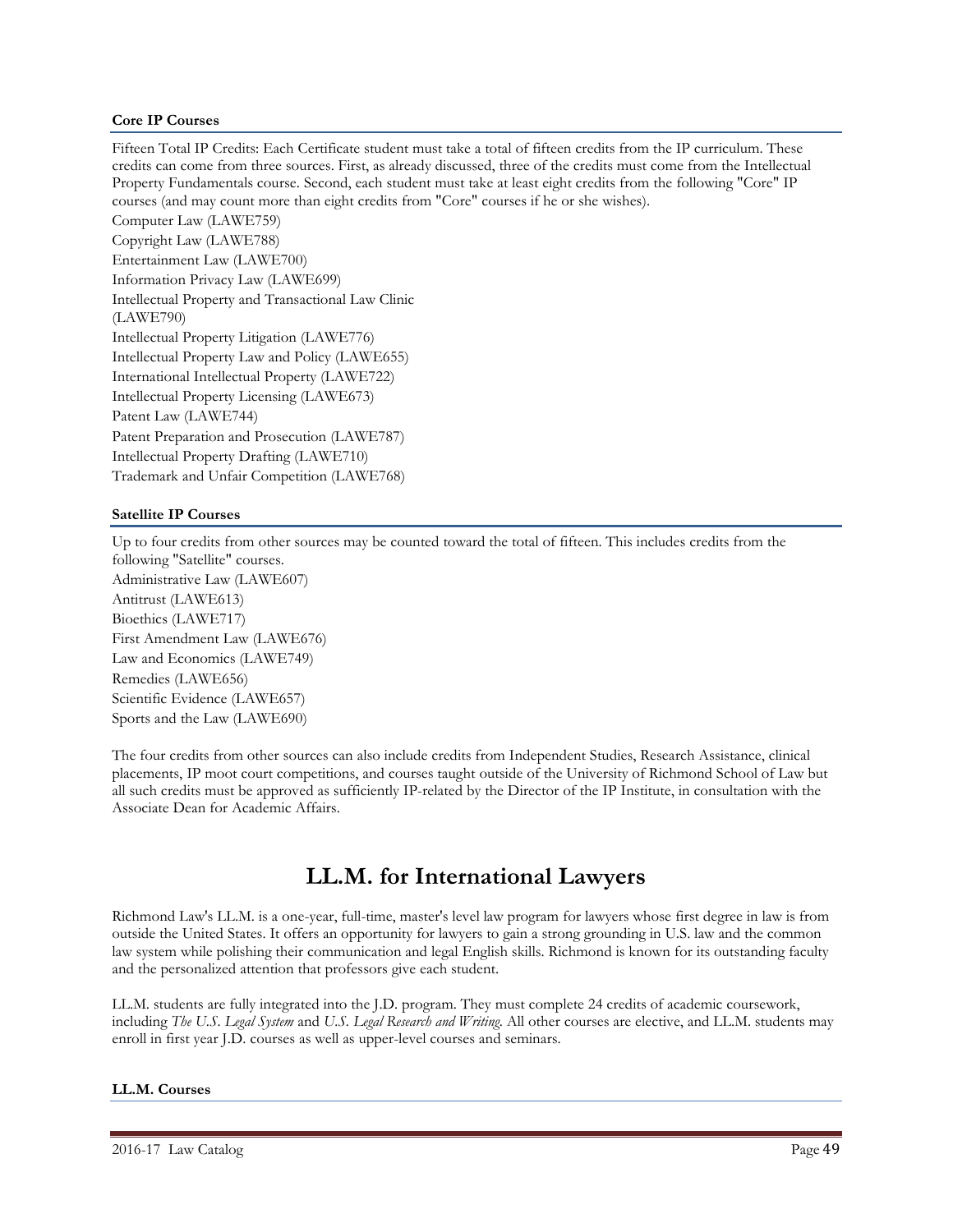Students must complete 24 credits of academic coursework, including *The U.S. Legal System* and *U.S. Legal Research and Writing*. All other courses are elective, and LL.M. students may enroll in first year J.D. courses as well as upper-level courses and seminars.

LAW M701 The U.S. Legal System LAW M702 U.S. Legal Research and Writing

#### **Elective Courses**

LAW E708 ADR in the Workplace LAW E607 Administrative Law LAW E608 Admiralty Law LAW E773 Advanced Children's Law Clinic LAW E699-V Advanced Constitutional Law LAW E703 Advanced Family Law Seminar LAW E748 Advanced Legal Research LAW E747 Advanced Legal Research: Foreign and International Law LAW E699-P Advanced Partnership Taxation LAW E632 Advanced Trial Practice LAW E612 Agency and Partnership LAW E610 Alternative Dispute Resolution LAW E709 Animal Law LAW E613 Antitrust LAW E699-D Appellate Courts LAW E704 Bankruptcy and Creditors' Rights LAW E717 Bioethics LAW E602 Business Associations LAW E761 Business Litigation Practicum LAW E668 Business Planning LAW E736 Capital Murder Litigation LAW E713 Child Support Law LAW E616 Children and the Law LAW E753 Children's Defense Clinic CLAC 606 Chinese: Cultures and Language Across the Curriculum LAW E631 Civil Litigation LAW E750 Civil Placement Program LAW E699-M Civil Procedure II LAW E686 Civil Rights Litigation LAW E766 Class Actions LAW E723 Collaborative Law LAW E618 Commercial Paper and Payment Systems LAW E699-I Communication and Professional Relationships LAW E716 Comparative Business Law LAW E630 Comparative Employment Law LAW E694 Comparative Public Law of the U.S. and U.K. LAW E759 Computer Law LAW E621 Conflict of Laws LAW E699-F Constitutional History LAW E699-L Constitutional Jurisprudence LAW E699-W Constitutional Law II: Individual Rights LAW E698 Constitutional and Statutory Law of Public Employment LAW E617 Construction Law LAW E679 Contract Drafting LAW E788 Copyright Law LAW E619 Core Commercial Law Concepts LAW E699-EE Core Legal Concepts LAW E699-CC Corporate Compliance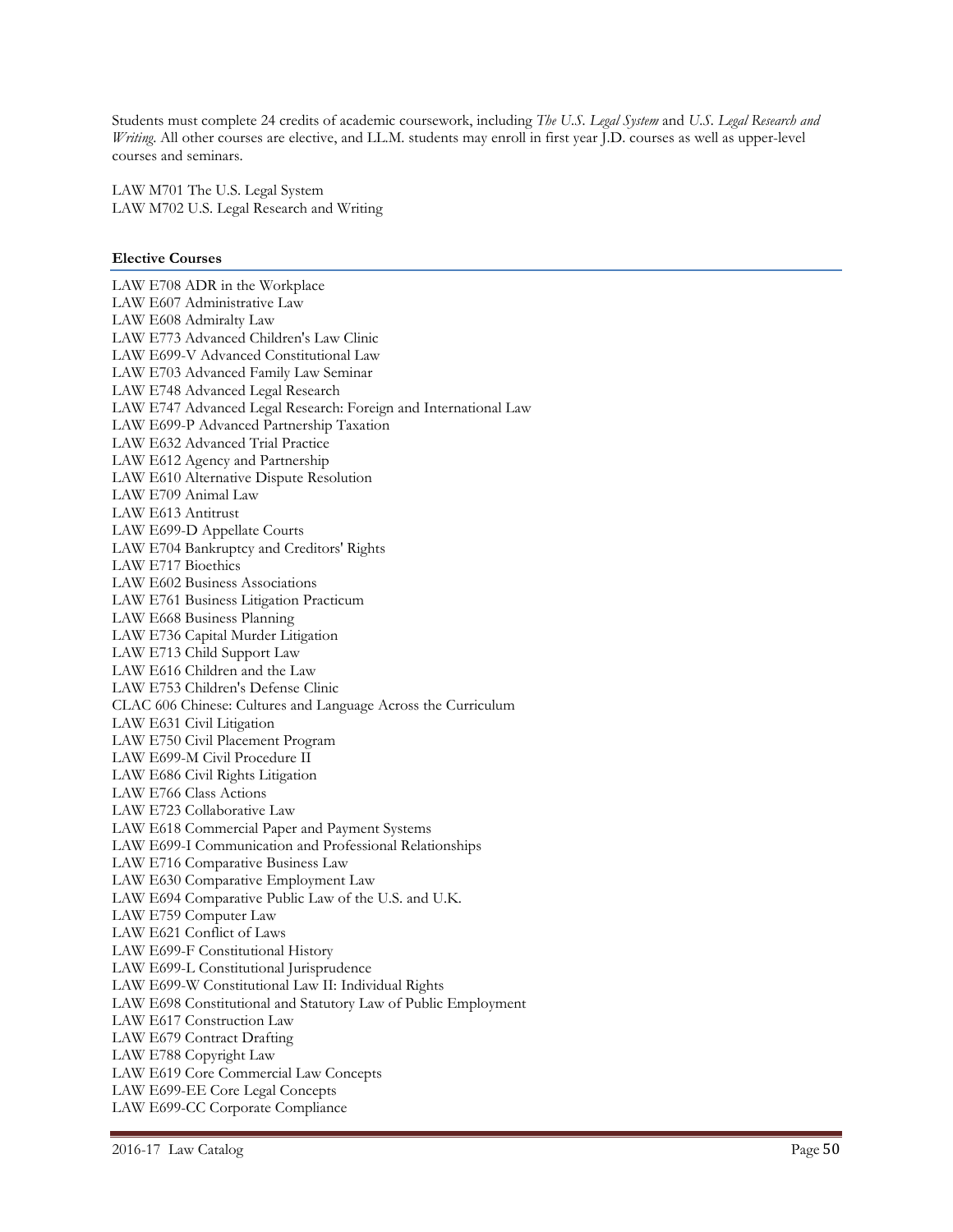LAW E689 Corporate Finance LAW E721 Corporate Governance LAW E623 Corporate Taxation LAW E699 -U Corruption in International Sports I LAW E737 Corruption in International Sports II LAW E604 Criminal Client Relationship LAW E699 -X Criminal Law & Psychiatry LAW E751 Criminal Placement Program LAW E625 Criminal Procedure: Adjudication LAW E603 Criminal Procedure: Investigation LAW E745 D.C. Externship LAW E699 -AA Discovery in the Digital Age LAW E785 Domestic Violence Seminar LAW E627 Education Law and Policy LAW E755 Education Rights Clinic LAW E699 -H Elder Law LAW E626 Election Law LAW E628 Employment Discrimination Law LAW E629 Employment Law LAW E666 Energy Law LAW E700 Entertainment Law LAW E620 Environmental Law LAW E660 Environmental Lawyering LAW E634 Estate Planning LAW E633 Estate and Gift Taxation LAW E734 Ethics and Criminal Litigation LAW E599 Evidence LAW E778 Family Law Clinic LAW E699 -BB Family Law Procedure LAW E707 Family Law LAW E636 Federal Courts LAW E600 Federal Income Taxation LAW E699 -Z Financial Institutions Law LAW E676 First Amendment Law CLAC 601 French: Cultures and Language Across the Curriculum CLAC 604 German: Cultures and Language Across the Curriculum LAW E680 Health Law LAW E760 Housing Law LAW E667 Human Rights Seminar LAW E758 Immigration Law LAW E796 Independent Study LAW E646 Innovative Technologies in Law Practice LAW E640 Insurance Law LAW E710 Intellectual Property Drafting LAW E641 Intellectual Property Fundamentals LAW E655 Intellectual Property Law and Policy Seminar LAW E673 Intellectual Property Licensing LAW E699 -G Intellectual Property Litigation Practicum LAW E790 Intellectual Property and Transactional Law Clinic LAW E757 International Arbitration LAW E756 International Business Practice LAW E642 International Business Transactions LAW E738 International Courts and Tribunals LAW E699 -B International Criminal Justice & Transnational Justice LAW E729 International Environmental Law LAW E722 International Intellectual Property LAW E699 -FF International Law Practicum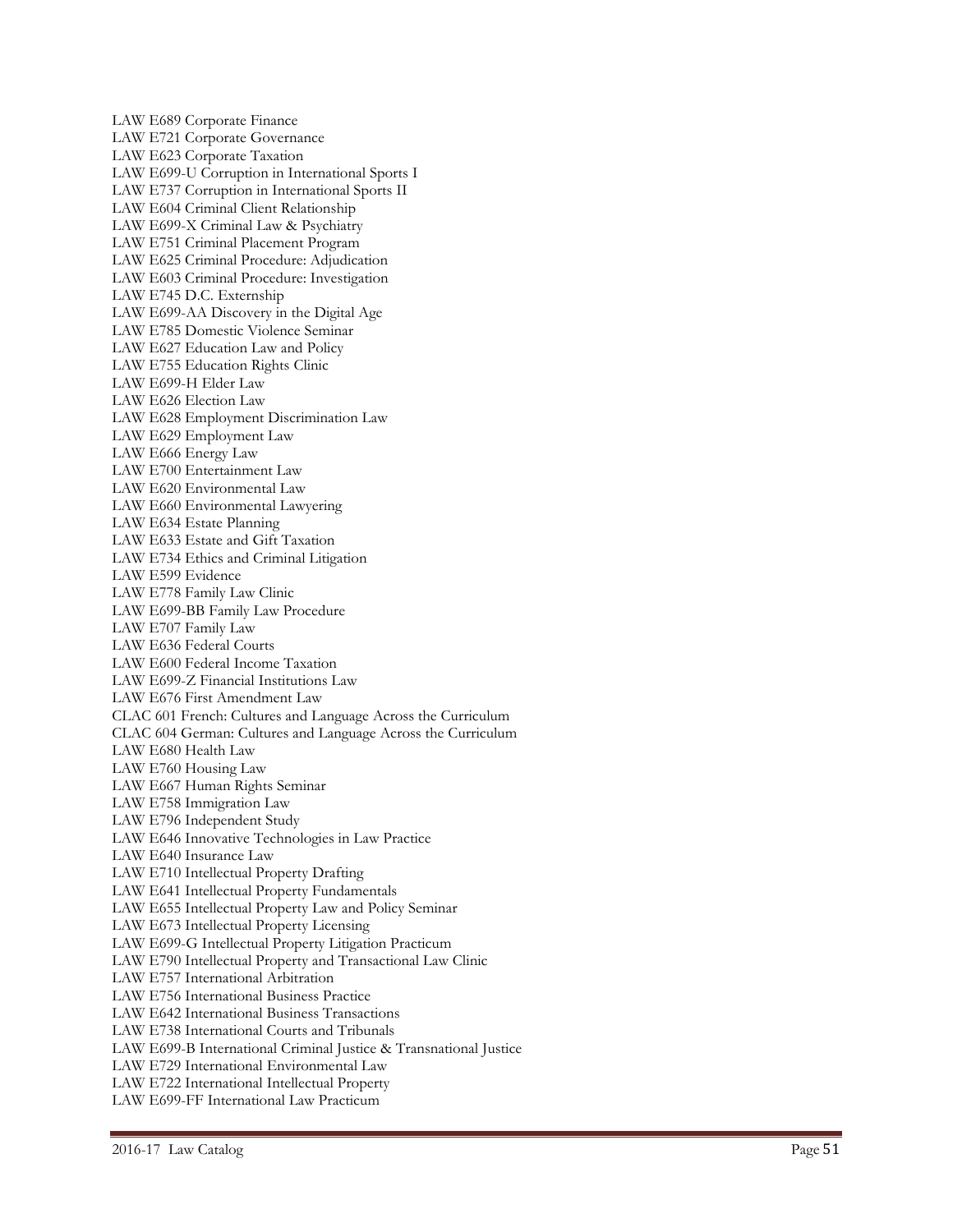LAW E643 International Law LAW E670 Interviewing and Counseling CLAC 603 Italian: Cultures and Language Across the Curriculum CLAC 607 Japanese: Cultures and Language Across the Curriculum LAW E764 John Marshall Scholars Seminar LAW E752 Judicial Placement Program LAW E590 Jurisprudence LAW E644 Labor Law LAW E645 Land Use Planning LAW E699 -S Law & Literature LAW E696 Law Firm as a Business LAW E699 -II Law and Economics LAW E699 -Q Law of Armed Conflict LAW E665 Law of Clean and Renewable Energy LAW E637 Law of Educational Equity LAW E682 Law of War LAW E693 Law of the European Union LAW E699 -HH Leadership and the Law LAW E712 Legal History Seminar LAW E592 Legal History LAW E662 Legislative Advocacy LAW E652 Local Government Law LAW E699 -O Media and Privacy Law LAW E762 Medical Malpractice LAW E705 Mergers and Acquisitions LAW E649 Mindfulness and the Legal Profession LAW E735 National Security Law LAW E672 Negotiation LAW E771 Nonprofit Organizations LAW E744 Patent Law LAW E787 Patent Preparation and Prosecution LAW E699 -JJ Poverty Law Practicum LAW E601 Pre -Trial Litigation Skills LAW E654 Products Liability Law LAW E724 Professional Responsibility: Family Law LAW E639 Public Policy Research and Drafting LAW E765 Race, Religion and the Law LAW E611 Real Estate Transfers and Finance LAW E725 Regulating Reproduction LAW E656 Remedies LAW E780 Research Assistant LAW E699 -R Restorative Justice LAW E706 Role of Lawyer in Mediation CLAC 605 Russian: Cultures and Language Across the Curriculum LAW E675 Sales and Leases LAW E657 Scientific Evidence LAW E677 Secured Transactions LAW E658 Securities Regulation LAW E769 Selected Issues in European Union Law LAW E719 Selected Issues in Public International Law LAW E699 Selected Topics (ST) LAW E615 Selected Topics in Virginia Law LAW E699 -Y Sentencing Law LAW E699 -C Sex, Mindfulness, and the Law LAW E740 Sexual Orientation and the Law LAW E730 Spanish Legal Skills CLAC 602 Spanish: Cultures and Language Across the Curriculum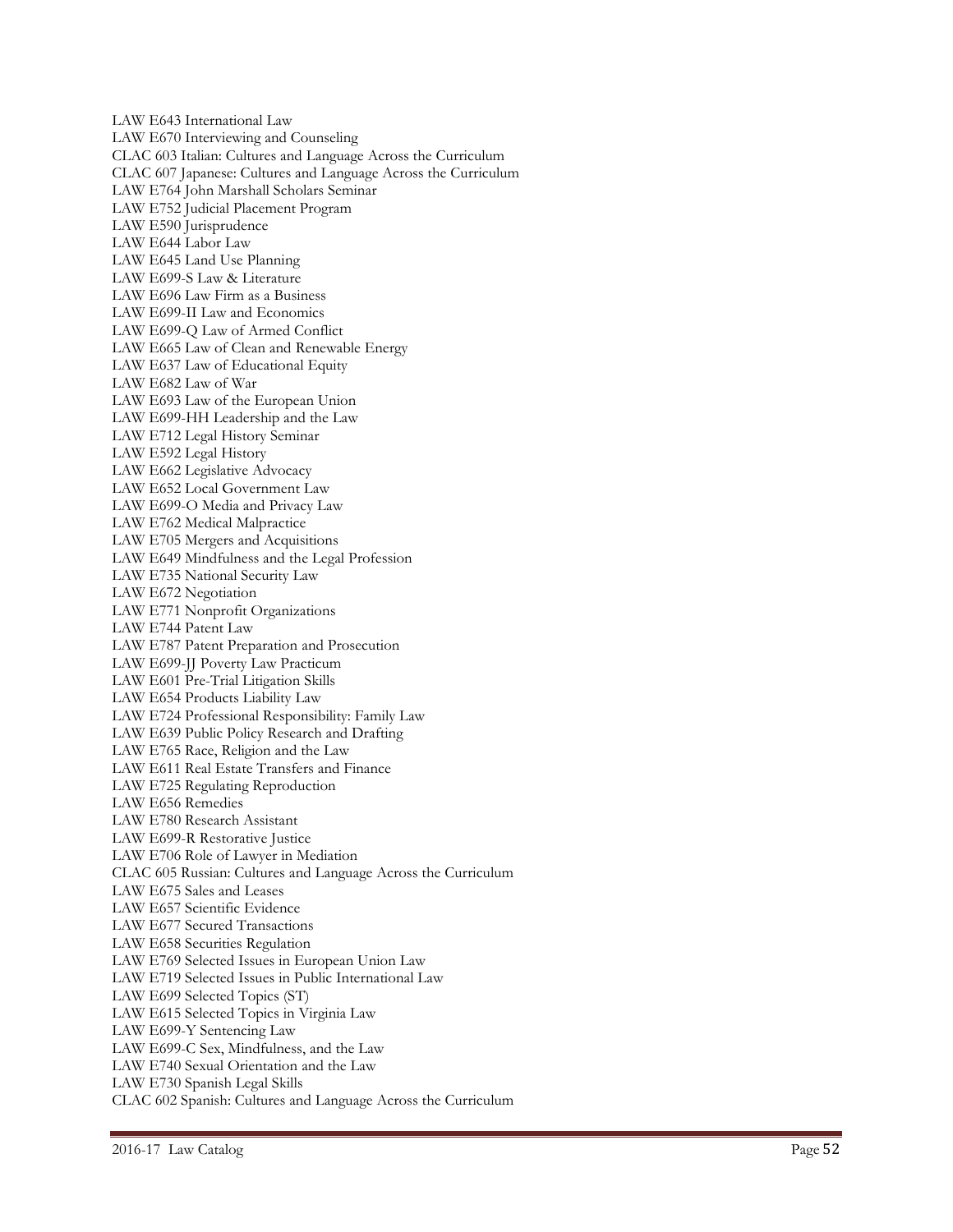LAW E690 Sports and the Law LAW E767 Statesmanship and the Law LAW E779 Summer Abroad Placement Program LAW E697 Supreme Court Decisionmaking LAW E674 Tax Policy Seminar LAW E635 Taxation of Partnerships and LLCs LAW E699-DD Technology Practicum: Collaborative Family Law LAW E699-T Technology Practicum: Veterans Law LAW E699-N The Happy Lawyer: Finding Your Path LAW E699-A The Profession of Law LAW E699-K The Prosecution Project LAW E768 Trademark and Unfair Competition Law LAW E798 Trial Advocacy Competition LAW E664 Virginia Procedure LAW E699-J Voting Rights LAW E699-GG WTO Dispute Resolution LAW E687 White Collar Crime LAW E609 Wills Drafting LAW E606 Wills and Trusts LAW E711 Workers Compensation LAW E774 Wrongful Conviction Clinic LAW E770 Wrongful Conviction Seminar

## **Courses**

#### **Required First-Year Courses**

LAW R515 Civil Procedure

Semester hours: 4

**Description** 

Introduction, with emphasis on federal law, to rules governing jurisdiction, venue, service of process, pleadings, joinder, discovery, summary adjudication, trial, judgments, direct and collateral attack on judgments, appellate procedure, and choice of law in civil litigation.

**Prerequisites** 

This course requires special approval for registration; contact the professor for details.

LAW R503 Constitutional Law

Semester hours: 4

Description

An introduction to the law of the United States Constitution and to the legal dynamics of constitutional drafting and interpreting. Separation of powers, federalism, economic and social regulation, privileges, and immunities of U.S. citizenship, and the federal civil rights to equal protection and due process are examined from doctrinal and historical perspectives.

Prerequisites

This course requires special approval for registration; contact the professor for details.

LAW R513 Contracts

Semester hours: 4

Description

Basic elements of contract law. Stress on the agreement process, i.e., offer and acceptance, consideration, and substitutes for consideration. Avoidance of contractual obligations, conditions, performance, and breach of contracts are examined, as are discharge of contractual duties and remedies. Third-party beneficiaries, assignments, and illegal contracts may be examined. The Uniform Commercial Code and the Restatement are emphasized throughout. Prerequisites

This course requires special approval for registration; contact the professor for details.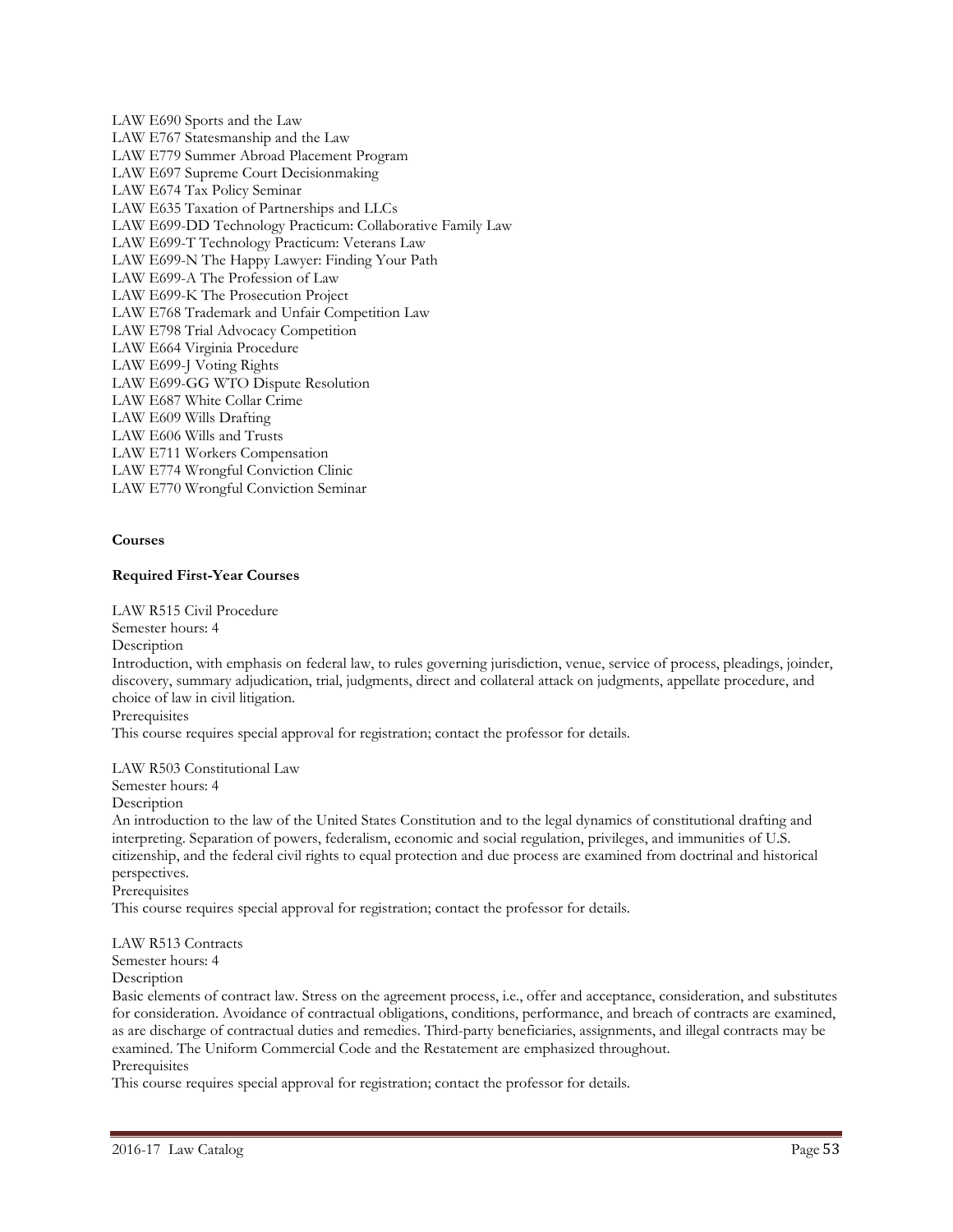LAW R506 Criminal Law

Semester hours: 3

Description

Sources of criminal law; constitutional limitations on power to create and define crimes; elements of crimes; conduct, mental state, causation; specific offenses, including homicides, sex offenses, larceny and other property offenses; defenses of mistakes, infancy, compulsion, intoxication, insanity; attempt; solicitation; conspiracy; accessoryship. Prerequisites

This course requires special approval for registration; contact the professor for details.

LAW R517 Lawyering Skills I

Semester hours: 3

**Description** 

Introduces first-year law students to essential lawyering skills including legal analysis, predictive and persuasive writing, research, counseling, negotiation, and oral advocacy.

**Prerequisites** 

This course requires special approval for registration; contact the professor for details.

LAW R518 Lawyering Skills II

Semester hours: 2

Description

Introduces first-year law students to essential lawyering skills including legal analysis, predictive and persuasive writing, research, counseling, negotiation, and oral advocacy.

Prerequisites

This course requires special approval for registration; contact the professor for details.

LAW R519 Legislation and Regulation

Semester hours: 3

Description

Legislation and Regulation provides an introduction to public lawmaking in the modern administrative state. It examines the way Congress and administrative agencies adopt binding rules of law (statutes and regulations, respectively) and the way implementing institutions--courts and administrative agencies--interpret and apply these laws. It considers, in particular, the justifications for modern regulation, the structure of the modern administrative state, the incentives that influence the behavior of the various actors, and the legal rules that help to structure the relationships among Congress, the agencies, and the courts.

Prerequisites

This course requires special approval for registration; contact the professor for details.

LAW R516 Property

Semester hours: 4

Description

Introduction to property laws, with emphasis on the concepts of title and possession of personal and real property; finders and bailments; rights and remedies of the possessor; donative transactions; rights of the bona fide purchaser; historical background of real property law; estates in land; concurrent ownership; conveyancing and future interests after the Statute of Uses; Statute of Frauds; contracts, deeds, and mortgages in the sale of land; recordation and title examination; covenants, easements, and licenses in the use of land.

Prerequisites

This course requires special approval for registration; contact the professor for details.

LAW R514 Torts

Semester hours: 4

Description

Liability for personal injuries and injuries to property. Includes analysis of various intentional tort theories, the concepts of negligence and strict liability, and the privileges and defenses which may apply to actions brought in tort. May include treatment of one or more special or emerging areas such as product liability, misrepresentation, privacy, defamation, misuse of legal procedures, or interference with advantageous relationships.

**Prerequisites** 

This course requires special approval for registration; contact the professor for details.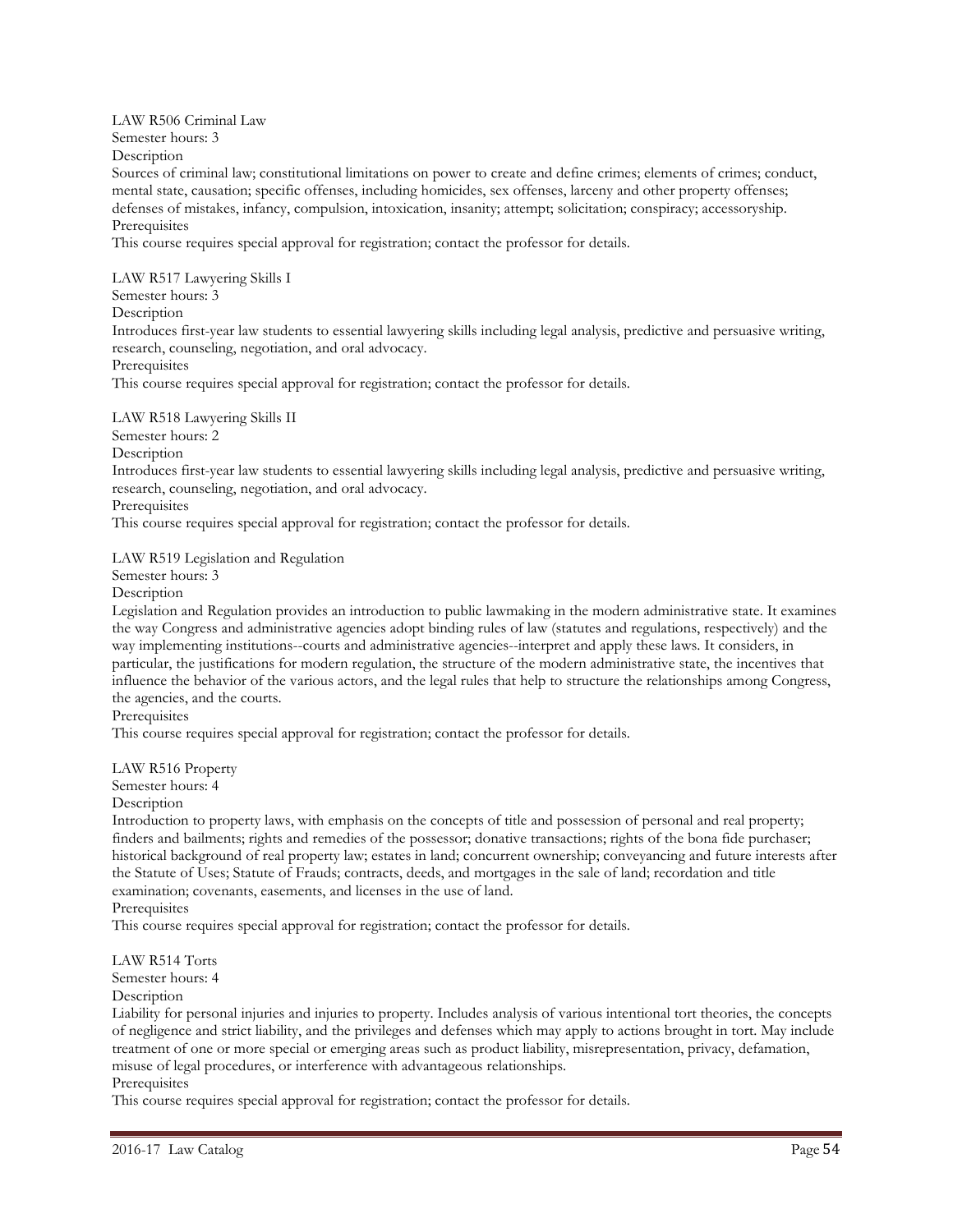## **Required Upper-Level Courses**

LAW R598 Lawyering Skills III Semester hours: 2 Description Introduces second-year students to essential lawyering skills of trial and appellate advocacy.

LAW R605 Professional Responsibility Semester hours: 2 Description Ethical standards of the legal profession, including judicial ethics and unauthorized practice.

LAW E724 Professional Responsibility: Family Law

Semester hours: 2

**Description** 

Delineates the ethical responsibilities of lawyers in family law cases. Issues related to the lawyer-client relationships: communication and confidentiality; conflicts of interests; controlling the case; ethical tactics; ethical negotiations; mediation; and other ethical duties of the family law practitioner are surveyed. Designed to encourage the study and elevate the standards of those who practice family law. There will be case studies and examples of issues that are presented to the practicing family lawyer on a day-to-day basis. The course will combine theory and practice as it relates to helping to guide the practicing lawyer through the maze of ethical issues that are constantly arising in the family law practice. This course is required for those students seeking the Certificate of Concentration in Family Law. **Prerequisites** 

Family Law (707).

## **Lawyering Skills IV Courses**

LAW E748 Advanced Legal Research Semester hours: 2 Fulfills General Education Requirement Meets Lawyering Skills IV requirement **Description** Explores legal research strategies and resources more comprehensively and in-depth than what is covered during first year as well as an increased emphasis on electronic resources. Review of primary American legal sources in all types of formats plus extensive coverage of legal research in selected subject areas, such as international law, federal taxation, and labor and employment law. LAW R599 Appellate Advocacy

Semester hours: 2 Fulfills General Education Requirement Meets Lawyering Skills IV requirement Description Introduces second-year students to essential lawyering skills of trial and appellate advocacy. Meets Lawyering Skills IV requirement and is strongly encouraged during the second year.

LAW E761 Business Litigation Practicum

Semester hours: 2-3

Fulfills General Education Requirement Meets Lawyering Skills IV requirement Description

Litigation-oriented course focusing on analytical and drafting skills within the context of a complex corporate fraud case. Analysis of an actual corporate fraud lawsuit through the lens of various substantive and procedural rules, including pleading requirements, causation, damages, class certification, discovery, and settlement. Focuses on application of legal rules and legal strategy, rather than simply legal doctrine, although doctrines from the federal securities laws, state corporate law, civil procedure, federal jurisdiction, and other areas of the law will be discussed. Requirements also include drafting a complaint and motion to dismiss. Grading will be based on weekly drafting assignments, as well as the drafting of the complaint and motion to dismiss.

LAW E759 Computer Law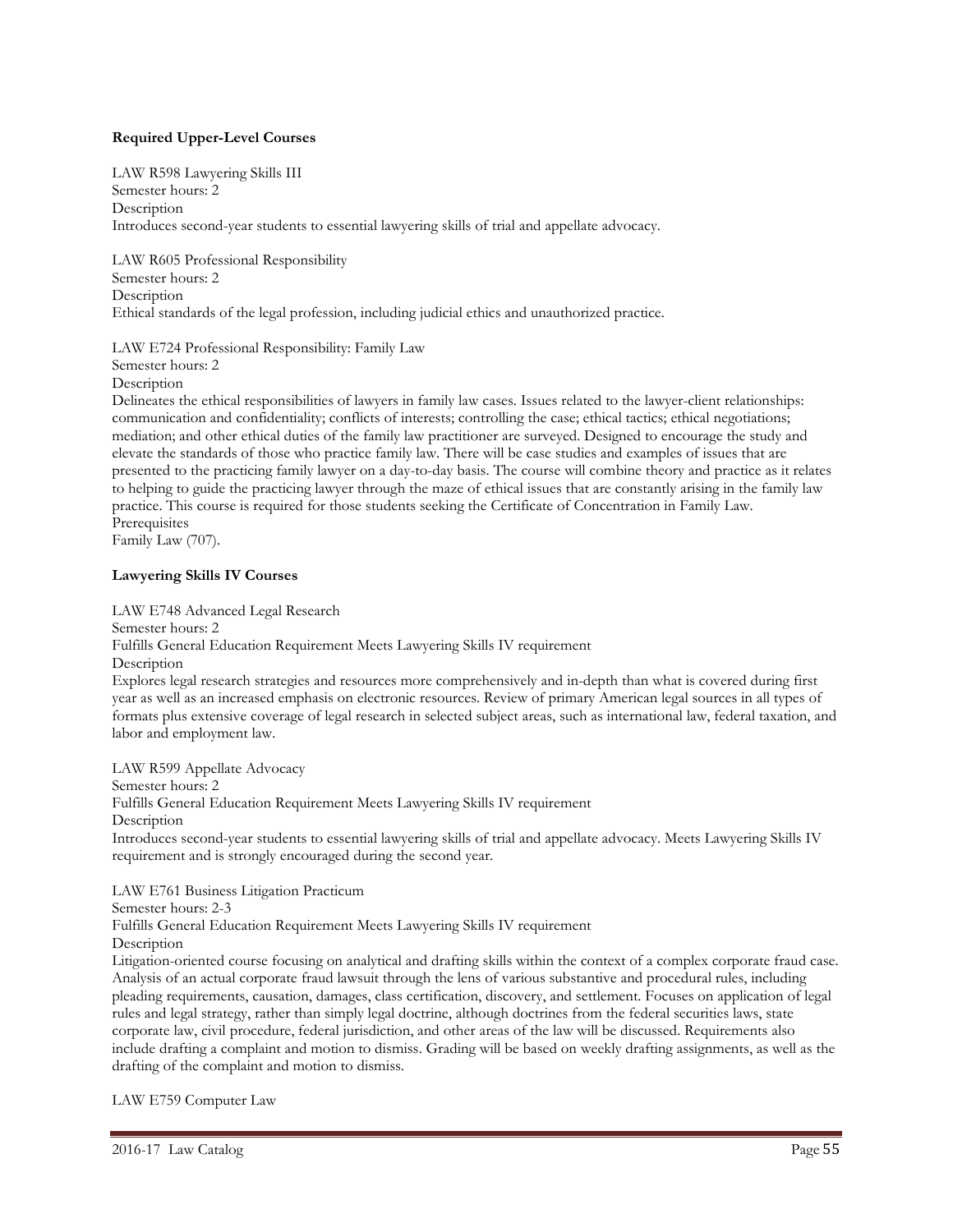Semester hours: 2-3 Fulfills General Education Requirement Meets Lawyering Skills IV requirement Description Explores specific problems encountered in "cyberspace" in such areas as personal jurisdiction and choice of law, regulatory jurisdiction and effectiveness, intellectual property, commercial transactions, digital defamation, and freedom of speech and privacy.

LAW E679 Contract Drafting Semester hours: 2 Fulfills General Education Requirement Meets Lawyering Skills IV requirement Description In this Law Skills IV pilot course, Application of contract law principles to the drafting of contracts through weekly written exercises, drafting assignments, and negotiations. Techniques to draft clear and accurate contracts and to effectively review contracts drafted by others. Several exercises will include ethical considerations in contract drafting. Meets Lawyering Skills IV requirement.

LAW E660 Environmental Lawyering

Semester hours: 3

Fulfills General Education Requirement Meets Lawyering Skills IV requirement Description

In-depth exposure to the practice of environmental law through case-studies, simulations, and practice problems. Practice in client counseling, regulatory interpretation, drafting, negotiation, enforcement actions, litigation settlement, and legal ethics in environmental law. Class sessions will be devoted to simulations and discussions of written assignments. Case studies and problems are drawn primarily from the areas of air pollution control, endangered species, and hazardous waste regulation, with more limited coverage of other fields of environmental law. Grading will be based on writing assignments and in-class presentations, due throughout the semester. There is no final exam. Meets Lawyering Skills IV requirement.

**Prerequisites** Environmental Law (LAWE 620)

LAW E710 Intellectual Property Drafting

Semester hours: 2

Fulfills General Education Requirement Meets Lawyering Skills IV requirement

Description

Will focus on developing and refining practical skills, including conducting intellectual property audits, filing domestic and Madrid Protocol applications with the U.S. Patent and Trademark Office, trademark examination rules and procedures, conducting opposition proceedings, copyright filings, franchising issues, developing and implementing trade secrets policies and programs for businesses, licensing, and ethics.

Prerequisites LAWE 641.

LAW E699-G Intellectual Property Litigation Practicum

Semester hours: 3

Fulfills General Education Requirement Meets Lawyering Skills IV requirement

Description

Special Topic. Exposure to intellectual property litigation practice through simulation. Skills will include interviewing and counseling client; recognizing causes of action, potential counter-claims, and defenses; figuring out jurisdiction and venue issues; preparing discovery; and drafting pre-trial motions. Grading will be based on writing assignments and class participation in simulation exercises. Meets Lawyering Skills IV requirement.

**Prerequisites** 

LAWE 641 Intellectual Property Fundamentals or LAWE 744 Patent Law or LAWE 768 Trademark & Unfair Competition Law

LAW E756 International Business Practice Semester hours: 4 Fulfills General Education Requirement Meets Lawyering Skills IV requirement Description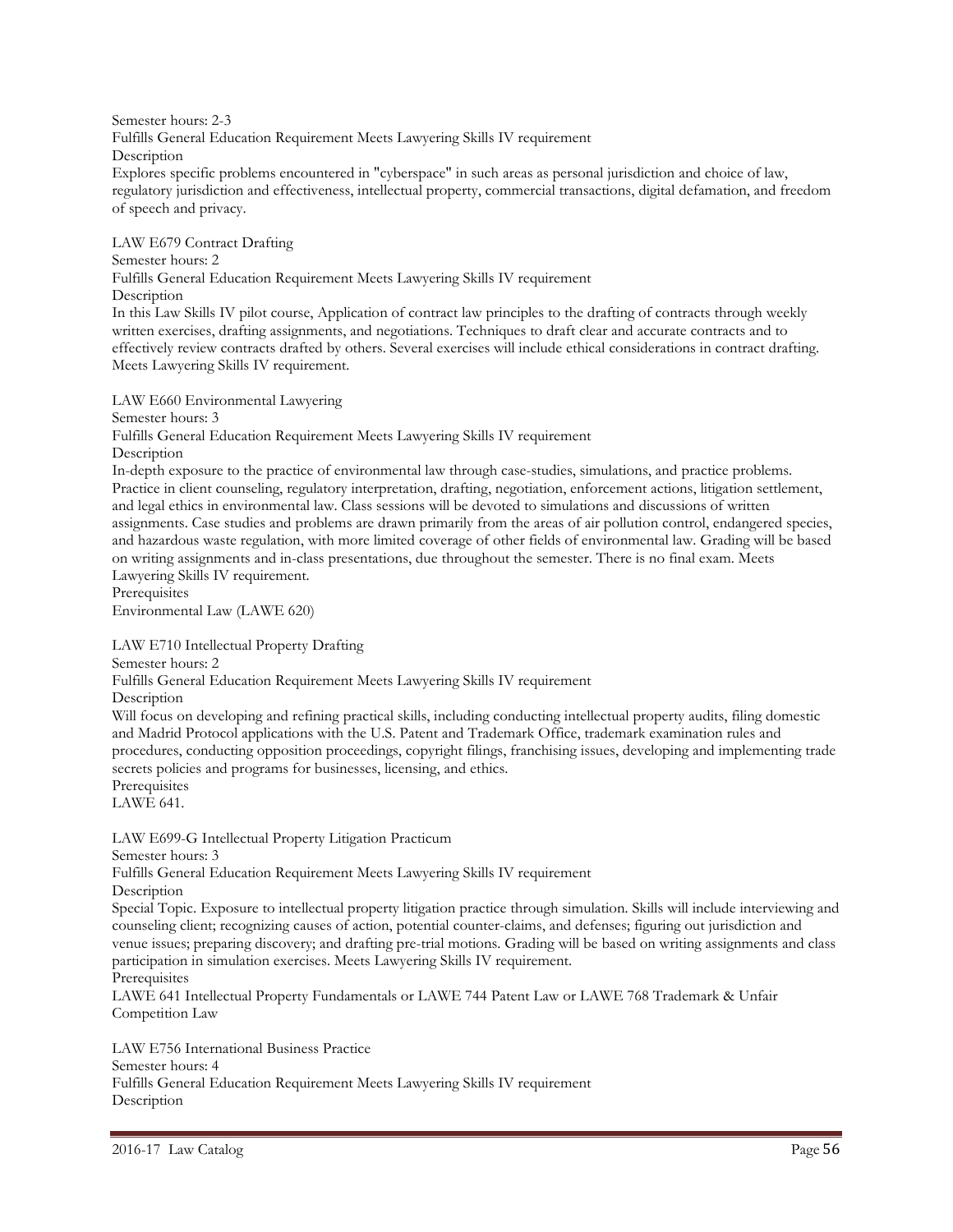A hands-on opportunity to develop strategies for Virginia companies seeking to expand their businesses in foreign markets. Students meet with a Virginia business client to define the scope of their project, identify legal issues, research foreign and domestic laws, develop legal strategies, and then present their findings to the client¿s executives and senior management. Law students team with MBA students from a participating business school to prepare international business plans and then co-present their work to the client. The teams prepare and deliver comprehensive presentations of their strategies and the legal issues they have identified as the capstone to their work. Prerequisites

This course requires special approval for registration; contact the professor for details.

LAW E665 Law of Clean and Renewable Energy

Semester hours: 3

Fulfills General Education Requirement Meets Lawyering Skills IV requirement

Description

Explores the challenges and opportunities that come with new policies seeking to promote renewable energy and transition to a low-carbon electricity system. Covers attributes of specific types of renewable energy (including wind, solar, and biofuels) and mandates and goals for renewable energy (including renewable portfolio standards and feed-in tariffs); federal, state, and local demand response laws, including their relationship to the Smart Grid; state and federal laws governing the siting and permitting of renewable energy facilities; tax and other incentives for demand response and renewables; ratemaking, wholesale markets and other aspects of the sale of electricity; and financing mechanisms for transactions involving efficiency and renewables.

LAW E601 Pre-Trial Litigation Skills

Semester hours: 3

Fulfills General Education Requirement Meets Lawyering Skills IV requirement

Description

Enhances understanding of critical pretrial tools and provides practical experience with using these tools. Course requires drafting a variety of pretrial documents that are frequently used in litigation, such as a complaint, and a pretrial motion. Also provides practice of such skills as interviewing clients and negotiating settlements. Focuses on the correct use of the Federal Rules of Civil Procedure but relevant in state court litigation as well.

LAW E609 Wills Drafting

Semester hours: 2

Fulfills General Education Requirement Meets Lawyering Skills IV requirement

**Description** 

Provides students with the substantive law background necessary for the drafting of wills and trusts. Students will have an opportunity to draft dispositive provisions of wills, including bequests, marital deduction provisions, exemption trusts, and trusts for the benefit of minors and beneficiaries with special needs. They will also draft administrative provisions of wills, including tax allocation clauses. Drafting exercises include the drafting of inter vivos trust provisions, such as revocable living trusts, life insurance trusts, and charitable trusts. Previous coursework in tax or wills and trusts suggested but not required.

Prerequisites

LAWE 606

## **Second- or Third-Year Elective Courses**

LAW E708 ADR in the Workplace Semester hours: 3 Description Explores mediation and arbitration in both union and nonunion workplaces. In addition to reading and discussion, students participate in simulations of both processes and also write a post-hearing arbitration brief.

LAW E607 Administrative Law Semester hours: 3 Description

The common process by which the law produced by government agencies is produced and challenged. Study of the constitutional limits on bureaucratic power and structure and examination the most important sections of federal and state statutes that impose uniform procedures for the promulgation of regulations and the decision of cases before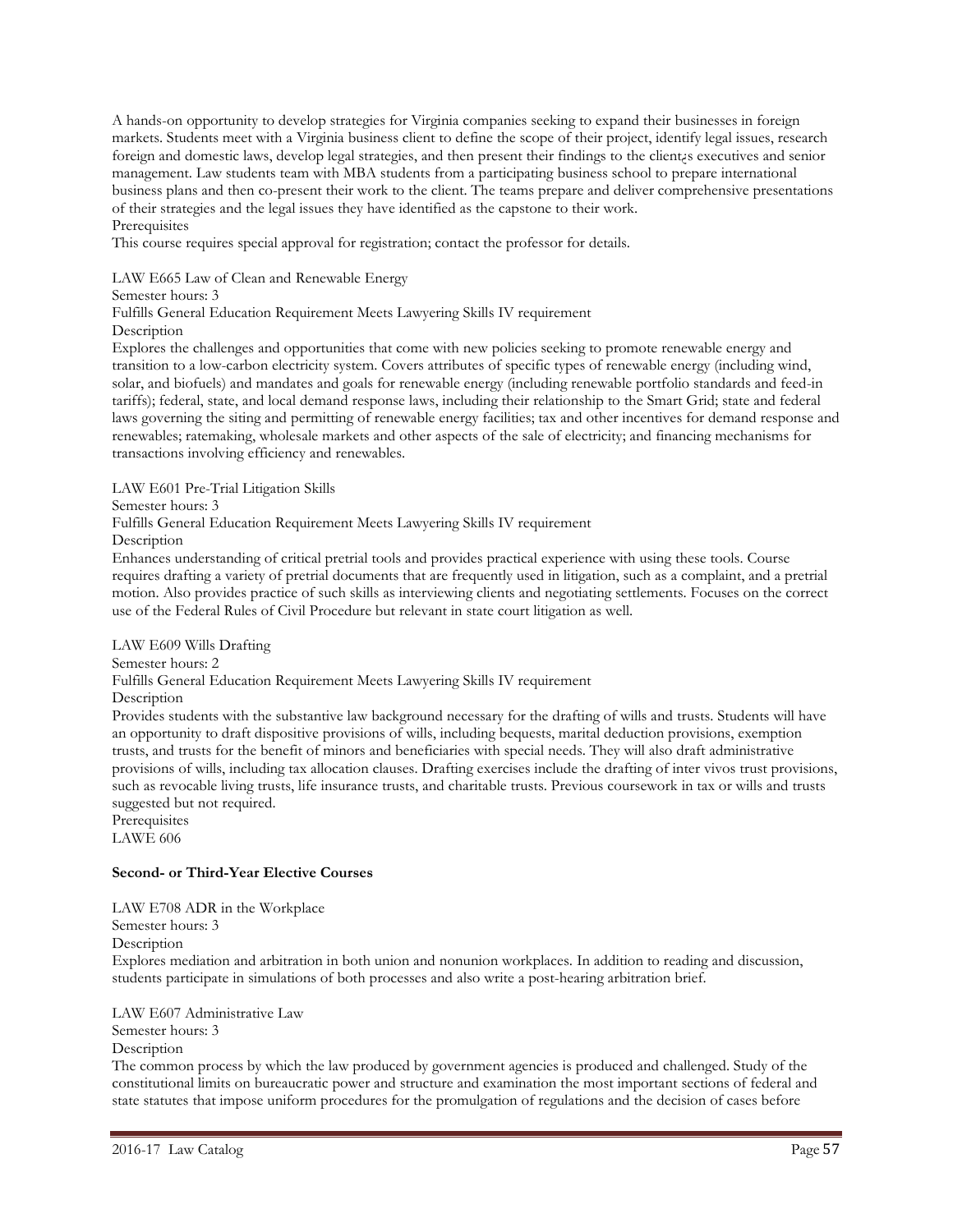administrative tribunals. Specific examples from the work of agencies such as environmental protection agencies, industrial and professional licensing boards, labor relations boards, workers' compensation tribunals, and schools. Includes federal and state law. For their grades, students are invited to take a final examination or to produce case notes suitable for law review publication.

LAW E608 Admiralty Law Semester hours: 3 **Description** 

Special procedural and substantive laws that regulate waterborne commerce. Designed to present an overview of admiralty law for those anticipating the practice of law where boating and shipping are found, including topics related to civil procedure and federal courts: e.g., jurisdiction, attachment, and immunities; contracts and commercial law: e.g., salvage, insurance, and liability allocation among shippers and carriers; and matters of personal injury and labor law: e.g., workers compensation, unemployment compensation, and wrongful death. Grades are awarded on the basis of an examination, oral or written, a research paper, or a Supreme Court brief for the Judge John R. Brown Admiralty Moot Court Competition.

LAW E773 Advanced Children's Law Clinic

Semester hours: 6

Description

With faculty permission, students who have completed either the Delinquency Clinic or the Disability Law Clinic, may enroll for between two and six credits. Advanced students will take leadership roles in clinic cases and complete a significant project over the course of the semester.

Prerequisites

This course requires special approval for registration; contact the professor for details.

LAW E699-V Advanced Constitutional Law

Semester hours: 3

Description

Special Topic. A one semester, survey course outlining salient aspects of the intersection of law and human freedom in the United States. The course focuses upon constitutional protection of: freedom of religion; freedom from racial discrimination; rights of criminal defendants; privacy rights; and, rights to political participation, especially voting. To provide historical context, students will learn about the role of the Declaration of Independence in framing the broad values and objectives of the United States, the limitations of both the Articles of Confederation and the Constitution of 1787, and the perceived need for a Bill of Rights. The course considers relevant Supreme Court jurisprudence interpreting the Constitution as well as attempts to amend the Constitution for instance via the Reconstruction and Nineteenth Amendments. The course will satisfy the upper level writing requirement.

LAW E703 Advanced Family Law Seminar

Semester hours: 2

Fulfills General Education Requirement Meets upper-level writing requirement

**Description** 

A medium to explore selected family law issues in greater depth. It is organized to address the needs of students who are seriously considering family law practice, and the pre-requisite course requirement for this Seminar is Family Law 626. Hypothetical clients will be analyzed from courtship through divorce. Various problem-solving exercises may be utilized and family law theory and practice will be explored from the viewpoint of a law firm attempting to give legal advice to its clients. Prominent family law practitioners as guest lecturers will speak on a variety of selected family law issues. This Seminar will focus upon, but not be limited to, Virginia family law. Each student will be required to write a research paper on a family law topic of his or her choice.

LAW E748 Advanced Legal Research

Semester hours: 2

Fulfills General Education Requirement Meets Lawyering Skills IV requirement

**Description** 

Explores legal research strategies and resources more comprehensively and in-depth than what is covered during first year as well as an increased emphasis on electronic resources. Review of primary American legal sources in all types of formats plus extensive coverage of legal research in selected subject areas, such as international law, federal taxation, and labor and employment law.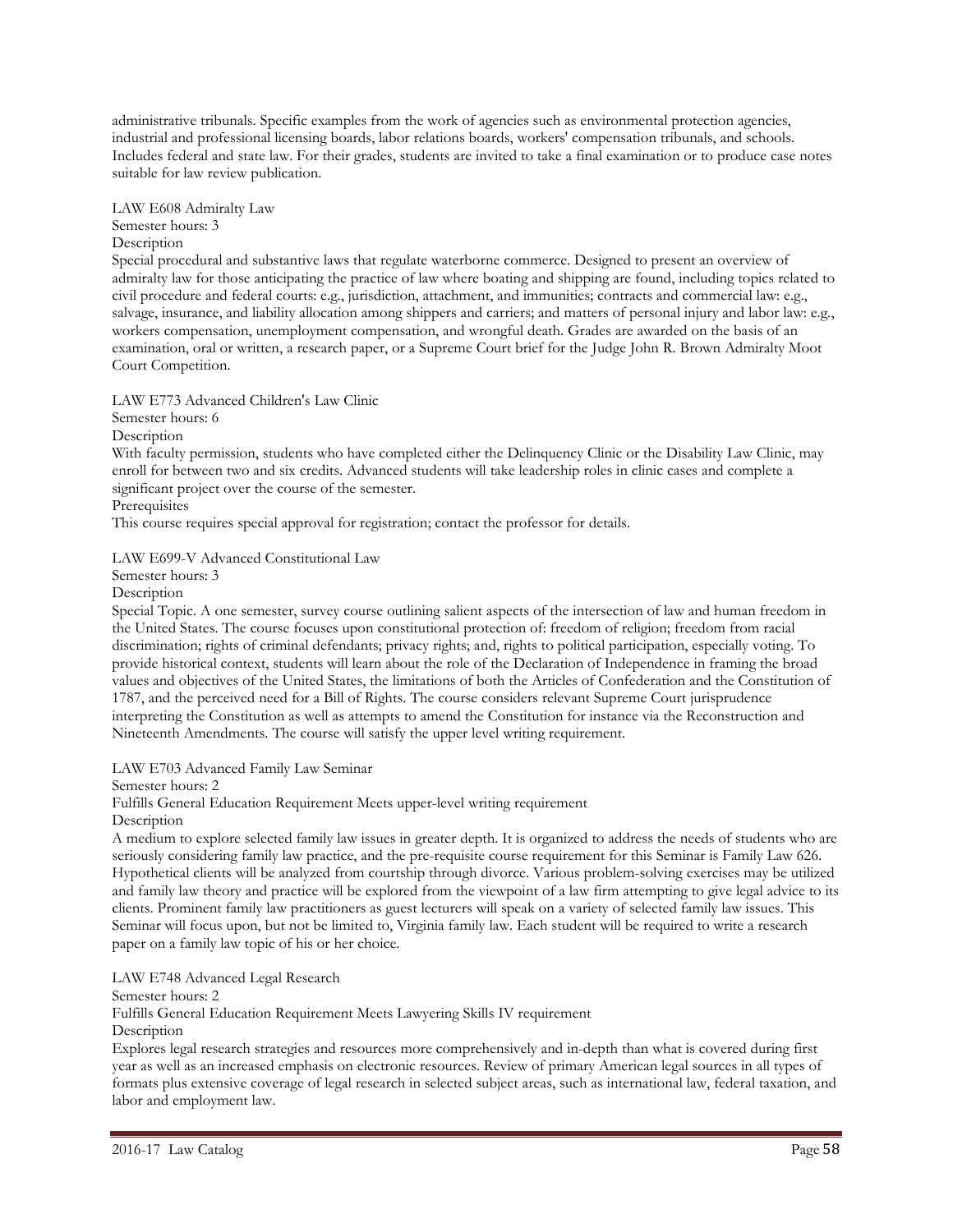LAW E747 Advanced Legal Research: Foreign and International Law Semester hours: 1 Description Basic foundation in researching international and foreign law. Basic concepts, sources, and specialized research tools used in international and foreign legal research. Includes researching international treaties and agreements, documents of international organizations, decisions of international courts and tribunals, and foreign legal materials.

LAW E699-P Advanced Partnership Taxation Semester hours: 3 Description Special Topic. Advanced topics on federal income taxation of partnership and LLCs and their owners, dealing with (i) allocations of profits and losses, (ii) purchases and sales of ownership interests, (iii) property and cash distributions, (iv) compensating owners with ownership interests, (v) terminations of partnerships and LLCs, and (vi) the death of an owner. **Prerequisites** 

LAWE 635 Taxation of Partnerships and LLCs

LAW E632 Advanced Trial Practice

Semester hours: 3

Description

Refines and builds on the skills covered in Trial Practice or Lawyering Skills by using more complex civil and criminal problems and files developed by the National Institute for Trial Advocacy for training the more experienced trial advocate. Special emphasis will be placed on the development of a case theory and the choosing of an appropriate case theme for the more complex case. Covers use of demonstrative evidence, including photographs, charts, white boards, overheads, videos, and computer simulations. Enrollment limited. While both civil and criminal problems will be used in the class, special emphasis is placed upon civil litigation and trying a complex civil case. **Prerequisites** 

Lawyering Skills III (598).

## LAW E612 Agency and Partnership

Semester hours: 2

Description

Creation of agency relationships; contractual liability of principals (disclosed and undisclosed), agents and third parties; tort liability of principals; fiduciary duties of agents; partnership: creation, rights, and duties of partners, dissolution of partnerships; limited partnerships; limited liability companies (LLCs).

Prerequisites

This course requires special approval for registration; contact the professor for details.

LAW E610 Alternative Dispute Resolution

Semester hours: 2

## Description

An exploration of the process of mediation as an alternative to litigation. Topics will include mediation history and theory, general conflict resolution techniques, specific mediation techniques, including identifying interests, reframing, building successes, dealing with emotions, caucusing, brainstorming, evaluating options and consequences, and reality testing. Skills in these techniques will be developed through role-play. Other topics will include the role of mediators in drafting agreements, forms of agreements and mediator ethics. In addition, the role of attorneys as advocates and advocacy techniques will be covered. Limited to sixteen students.

LAW E709 Animal Law

Semester hours: 2

Description

Exploration of this emerging field of law with an emphasis on the latest cases, legislation and legal theory behind it. Areas of study include anti-cruelty; dogfighting; cockfighting; standing; wills and trusts benefitting animals; factory farming; The Endangered Species Act; non-economic damages for harm done to companion animals; and litigation over the treatment and welfare of animals. Classes will incorporate real world contributions from many of those people directly affected by animal law, including veterinarians, prosecutors, activists and lawyers.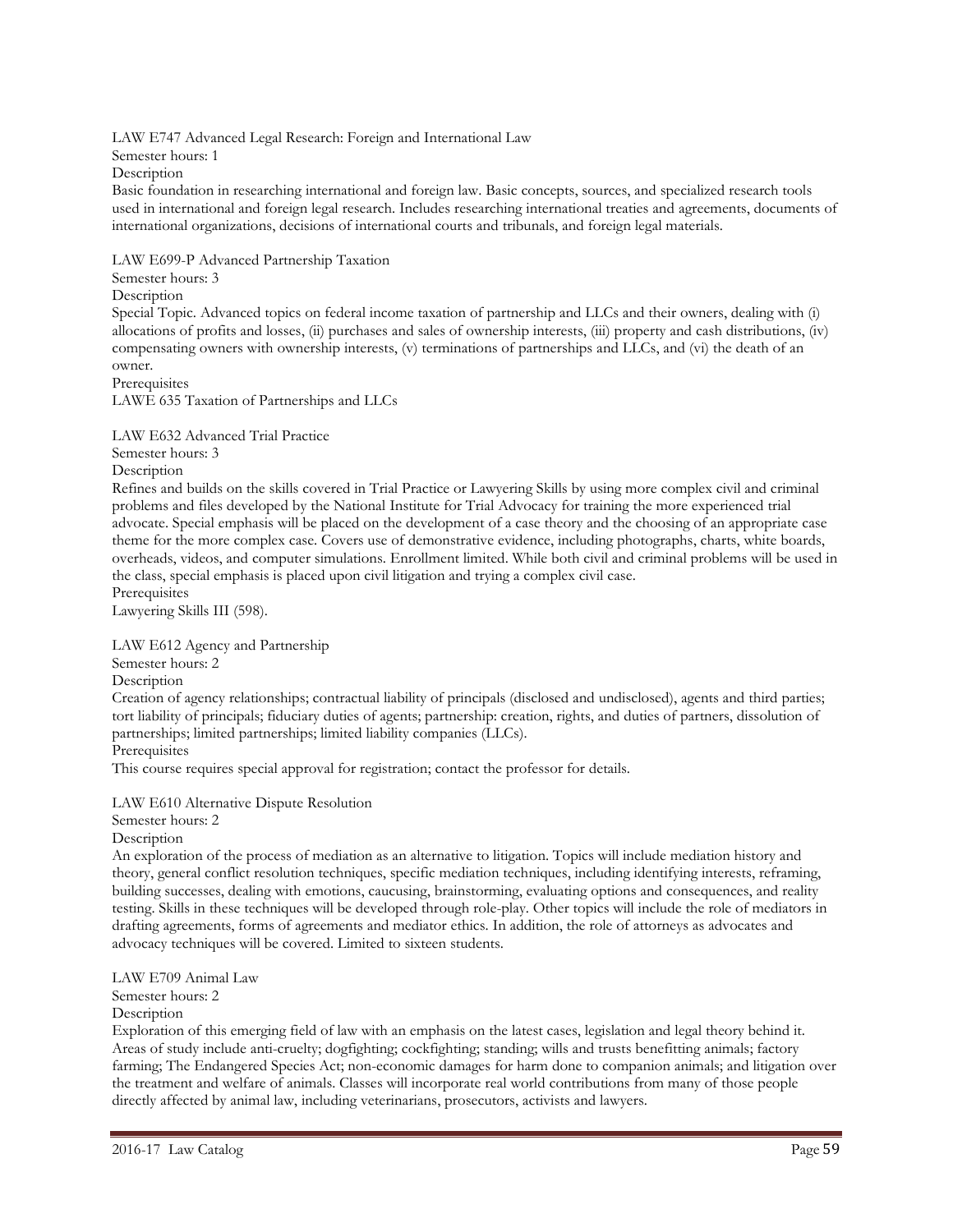## LAW E613 Antitrust Semester hours: 2-3 Description

Control of private economic power in the United States, focusing on the law regarding monopolies, mergers, and restrictive business practices as regulated by the Sherman and Clayton acts. Some attention to other federal antitrust legislation such as the Federal Trade Commission Act and state antitrust enforcement.

LAW E699-D Appellate Courts Semester hours: 2 Description

Special Topic. Examines the powers and responsibilities of American appellate courts, state and federal. Topics will include, but not be limited to, the history and functions of appellate courts, appellate jurisdiction, judicial selection, appellate procedures, the role of oral argument, the decision-making process, and opinion writing. Students will visit appellate courts, meet with appellate judges and court personnel, and observe appellate oral arguments. This course is not an advocacy or practicum course, but is instead intended to be of special interest to students who hope or expect to serve as law clerks or staff attorneys in appellate courts and/or who hope or expect to practice before appellate tribunals. Rather than a final examination, students will produce four written work products: two critiques/observations of appellate oral arguments, a draft of an appellate opinion, and a research paper on a topic relevant to appellate courts (with instructor approval).

Prerequisites

This course requires special approval for registration; contact the professor for details.

LAW E704 Bankruptcy and Creditors' Rights

Semester hours: 3 or 4

Description

Explores what happens when a business or consumer defaults on debts. While most of the classes will deal with the Bankruptcy Code, we will also cover Virginia creditors rights law.

LAW E717 Bioethics

Semester hours: 2

Fulfills General Education Requirement Meets upper-level writing requirement

Description

Seminar with primary focus on bioethical legal issues that confront society today. Among topics to be considered: distinctions, if any, between ethical and legal issues; philosophical models for analyzing bioethical issues, including deontological models (rules and rights), theological models (utilitarian, economic), and models of care; informed consent and autonomy versus utility debate; genetic engineering; shortages of organ supply; termination of life support; qualityof-life issues; beginning care and infants; cost issues, including how much to treat; and the cost of technology versus other societal values.

LAW E602 Business Associations

Semester hours: 4

Description

Focuses on the law governing corporations, as well as the law of agency, partnerships, and limited liability companies. Discussion will include the choice of business form, distribution of power between managers and owners, fiduciary duties of managers, shareholder voting, and the special problems of close corporations.

LAW E761 Business Litigation Practicum

Semester hours: 2-3

Fulfills General Education Requirement Meets Lawyering Skills IV requirement **Description** 

Litigation-oriented course focusing on analytical and drafting skills within the context of a complex corporate fraud case. Analysis of an actual corporate fraud lawsuit through the lens of various substantive and procedural rules, including pleading requirements, causation, damages, class certification, discovery, and settlement. Focuses on application of legal rules and legal strategy, rather than simply legal doctrine, although doctrines from the federal securities laws, state corporate law, civil procedure, federal jurisdiction, and other areas of the law will be discussed. Requirements also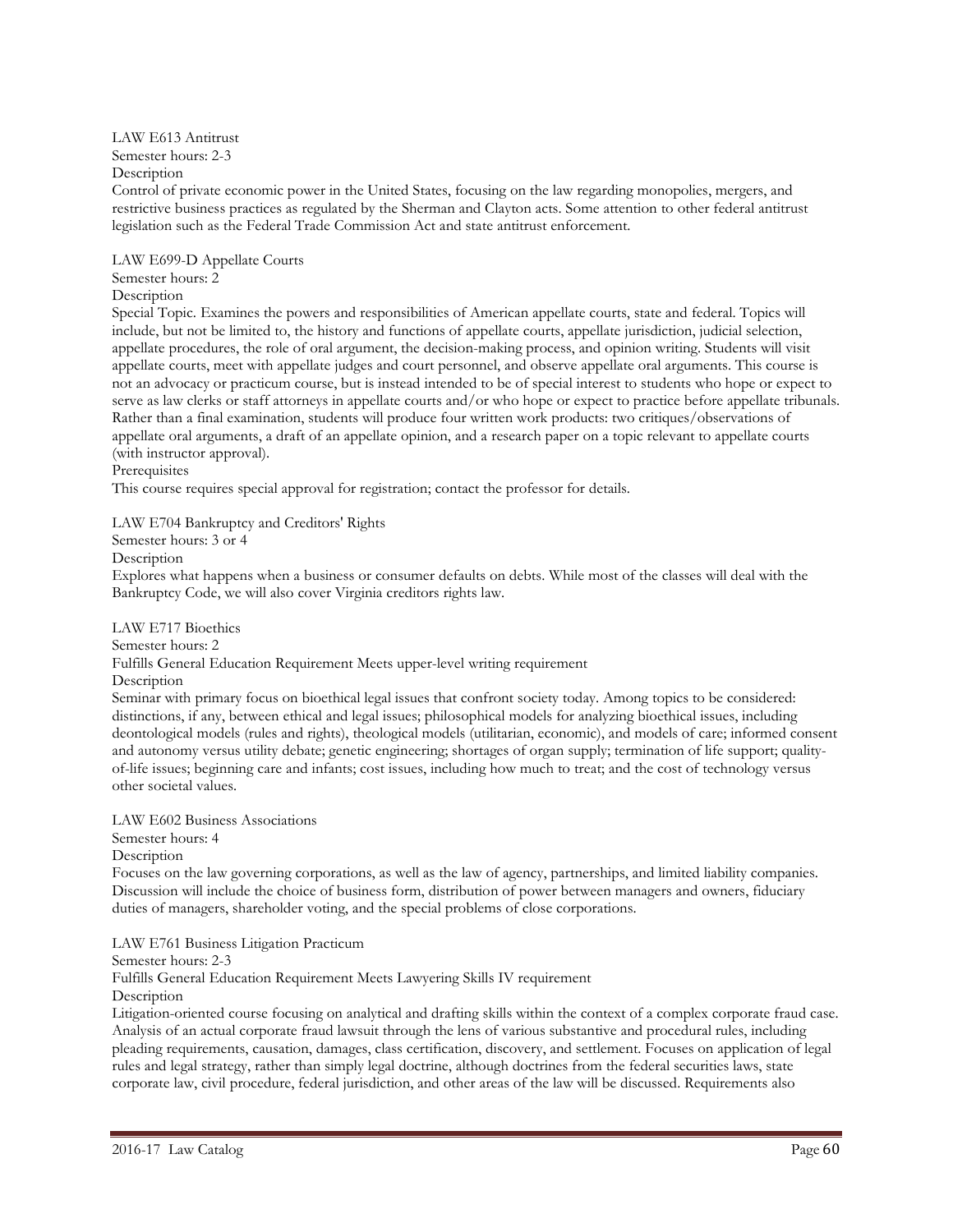include drafting a complaint and motion to dismiss. Grading will be based on weekly drafting assignments, as well as the drafting of the complaint and motion to dismiss.

LAW E668 Business Planning Semester hours: 3 Description

Study of the role of the lawyer in business formation and financing; choice of business entity; choice of jurisdiction in which to organize; LLC operating agreements; selected issues under federal securities law; equity-based compensation; intellectual property protection; the venture capital industry; and preferred stock investments (including dividend and liquidation preferences, conversion, redemption, anti-dilution protection, voting rights agreements, and investor rights agreements). Requires students to perform nine written homework assignments and prepare three major written assignments consisting of memoranda and deal documents. For the homework and major assignments, we will operate as a notional law firm (students acting as associates and Professor Fisher as a partner), representing a start-up high technology business. Focuses on a practical understanding of the law and extreme precision when working with complicated deal documents. **Prerequisites** 

Corporations (LAWE602)

LAW E736 Capital Murder Litigation Semester hours: 2 Description Important issues arising in the trial of death penalty cases, including constitutional and statutory challenges, punishable offenses, mitigation, and jury selection.

LAW E713 Child Support Law Semester hours: 2

Description

Provides substantive background in federal and state child support law; judicial establishment, modification, and enforcement of child support obligations; interstate matters, including the Uniform Interstate Family Support Act and the Uniform Parentage Act; current trends such as same-sex marriage, prisoner re-entry, military issues, and changes to the Bankruptcy Act; and the role of attorneys for the Virginia Division of Child Support Enforcement.

LAW E616 Children and the Law

Semester hours: 3 Description

Analysis of the legal relationships among children, families, and the state. Focus on how the law balances the rights and interests of children, their parents and caregivers, and the state under both the federal constitution and state law. Topics include the status, rights, and obligations of parents and children, and abuse and neglect of children, including the termination of parental rights. We will consider important and complex questions, for example, the appropriate balance between family autonomy and state regulation, and the effects of race, class, and gender on the legal rules in this area.

LAW E753 Children's Defense Clinic

Semester hours: 6

Description

Students advocate on behalf of children appearing before area juvenile courts. In the majority of cases, students serve as defense counsel for youth accused of delinquency (criminal) offenses. Students are also occasionally assigned to work on other cases which involve children's issues such as abuse and neglect or custody.

Prerequisites

This course requires special approval for registration; contact the professor for details.

CLAC 606 Chinese: Cultures and Language Across the Curriculum

Semester hours: 1

Description

Students will be guided in their study and discussion of authentic Chinese materials relevant to materials in the primary course. Pass/fail grade only.

LAW E631 Civil Litigation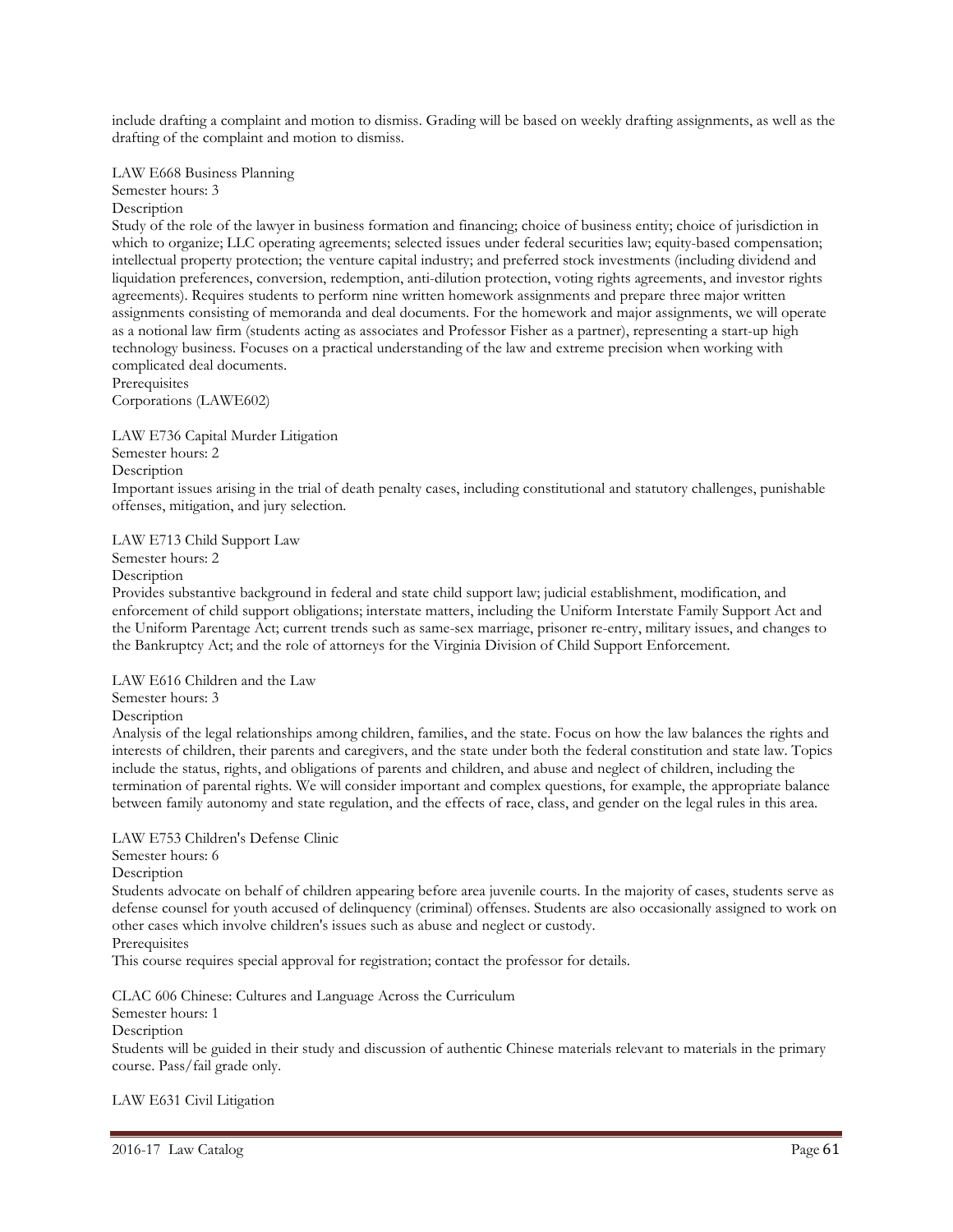# Semester hours: 3

Description

Prepares students to (1) interview the client, (2) conduct informal fact investigation, (3) choose the proper forum, (4) draft, file and serve a complaint, (5) respond to a complaint with an answer or motion to dismiss, (6) seek or resist discovery, whether informally or through motion practice, (7) evaluate opportunities for summary judgment, (8) obtain post-judgment judicial relief in the trial court, (9) evaluate the prospects of reversal through appeal, and (10) collect money owed on judgments Also includes the law of preclusion, the law of remedies, and basic choice of law rules. The course strongly emphasizes the practical over the theoretical, and breadth of knowledge over depth of knowledge.

LAW E750 Civil Placement Program

## Semester hours: 5-7

**Description** 

Placements are available with non profit lawyers as well as local, state, and federal government lawyers working on civil law matters. Opportunities are offered in the areas of litigation, public policy, legislative advocacy, and regulatory law. Two-hour classroom component required. Graded pass/fail. See director of Clinical Placement Program for more details.

**Prerequisites** 

This course requires special approval for registration; contact the professor for details.

LAW E699-M Civil Procedure II

Semester hours: 2

Description

Special Topic. Picks up where first-year Civil Procedure leaves off, covering additional essentials of civil procedure for those who intend to litigate. Topics include advanced joinder issues (including intervention), disposition of duplicative or related litigation, class certification, jurisdiction and choice of law in class actions, and preclusion issues. By the end of the course, you should have a more complete procedural toolkit for litigation as it exists today.

LAW E686 Civil Rights Litigation

Semester hours: 3

Description

If a cop frisks you when he shouldn't, can you collect damages from him? If a public school requires prayer before every class, what can you do stop the constitutional violation? If you call 911 and the dispatcher fails to dispatch an officer, have your rights been violated? These and many other questions are addressed in this class, the ultimate goal of which is to provide students with the knowledge necessary to enforce constitutional rights through litigation. Includes (1) several commonly-litigated constitutional rights (such as abuse by a police or corrections officer), (2) the types of defendants that can be sued, (3) the common defenses, and (4) the nature and scope of the available remedies. Also provides the opportunity to assess the underlying causes of official misconduct, the limits of litigation as a civil rights enforcement tool, and whether alternate means of enforcement might be preferable.

LAW E766 Class Actions

Semester hours: 3

Description

Examines the doctrinal issues that arise out of large-scale litigation as it is currently practiced, with particular emphasis on the class action device. Topics include class certification, jurisdiction and choice of law in class actions, and preclusion issues. Provides procedural toolkit for modern litigation.

LAW E723 Collaborative Law

Semester hours: 2

Description

Provides history and development of the collaborative practice model. Will discuss principles of collaborative practice and its different steps, the legal implications of required and recommended practice, and the difference between interestbased and positional negotiation strategies. In addition, students will practice skills necessary for effective collaborative practice. Will also explore ethical issues involved.

LAW E618 Commercial Paper and Payment Systems Semester hours: 3 Description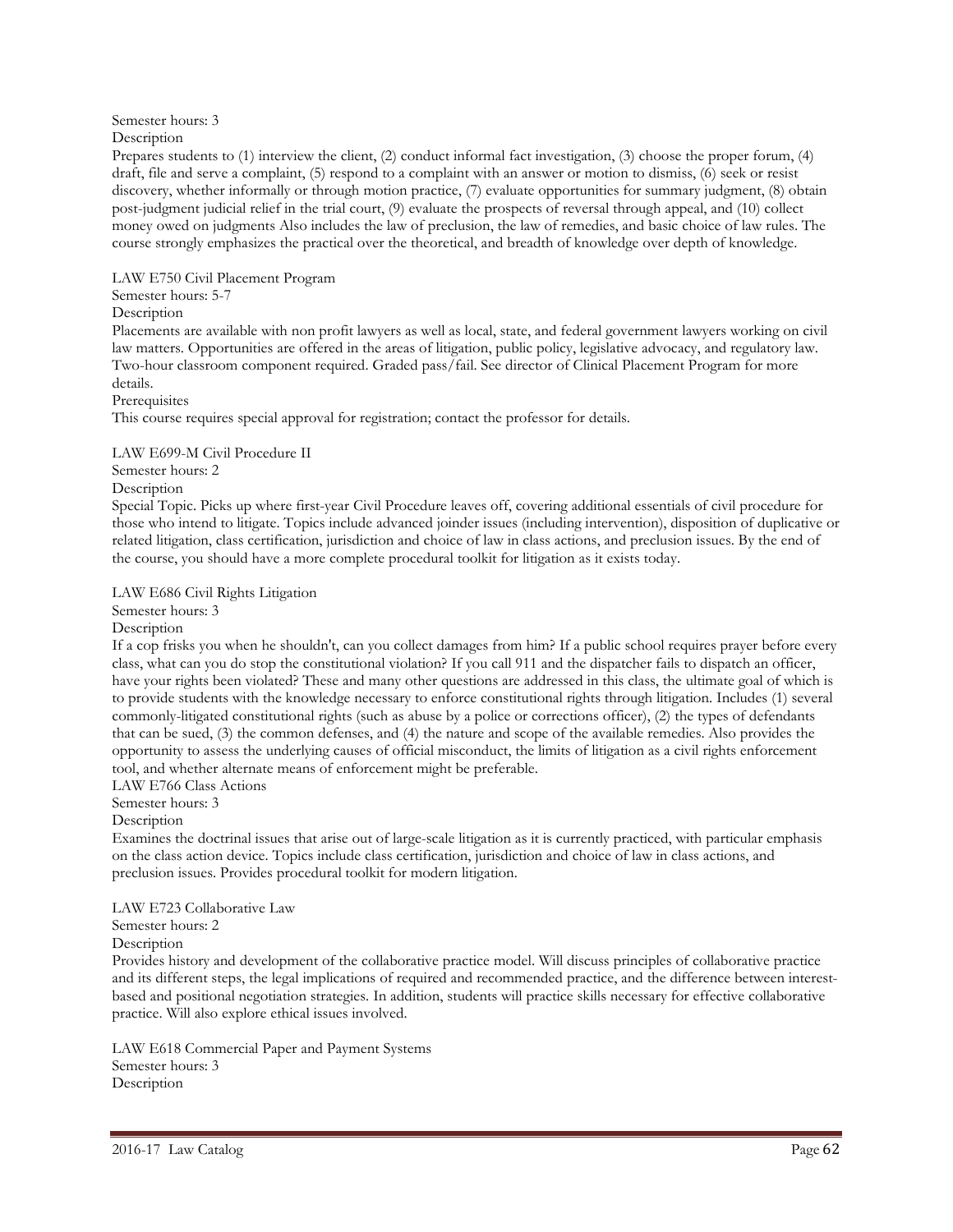Law relating to negotiable instruments, bank deposits and collections, and electronic money transfers, with emphasis on Articles 3, 4, and 4A of the Uniform Commercial Code, the Expedited Funds Availability Act, and Regulation CC.

LAW E699-I Communication and Professional Relationships Semester hours: 2

Description

Special Topic. Effective communication is a vital aspect of being a professional. It affects our relationships with clients, with colleagues, with employers, and with the community at large. This course introduces tools designed to empower students in developing a communication style that supports their personal and professional goals. Class sessions are conducted in the spirit of a "lab," in which the students' own law-related experiences are treated as core material to help them develop more effective communication practices. Topics will include: listening skills, oral presentation skills, storytelling as an interviewing skill, body awareness, authentic leadership, emotional intelligence, mindfulness, transformative mediation, and graphic design. Course is pass/fail

LAW E716 Comparative Business Law

Semester hours: 2

Description

Studies various dimensions of the legal environment that businesses face when entering the major emerging markets. It will study China in depth, and compare its business law environment to those of other major developing countries such as Brazil, Mexico, or India. Topics covered might include history and politics, human rights, labor and employment, trade, corporate reorganizations and mergers, intellectual property, real estate, taxation, and dispute resolution.

LAW E630 Comparative Employment Law

Semester hours: 3

Description

Focuses on labor and employment law and relations in the developed countries, with a primary concentration on Europe and the U.S. Involves online collaboration with Bocconi University, Milan, Italy. Topics include how different legislation deals with issues like flexibility, redundancies or layoffs, employment protection, outsourcing, transfer of operations, collective bargaining, strikes, workplace privacy, employment discrimination and employee v. independent contractor status. Provides students with the methodological tools to understand the complex issues that arise when representing employers and employees in the global economy. Assessment will be by both the case study and a final exam.

LAW E694 Comparative Public Law of the U.S. and U.K.

Semester hours: 2

Description

(Offered only in the Cambridge University Program.) Examines and compares underlying principles of constitutional and administrative law in the U.S. and the U.K.

LAW E759 Computer Law Semester hours: 2-3 Fulfills General Education Requirement Meets Lawyering Skills IV requirement

Description

Explores specific problems encountered in "cyberspace" in such areas as personal jurisdiction and choice of law, regulatory jurisdiction and effectiveness, intellectual property, commercial transactions, digital defamation, and freedom of speech and privacy.

LAW E621 Conflict of Laws Semester hours: 3

Description

Explores the law which applies to parties and transactions involving two or more states, or two or more nations. Emphasis on the variety of choice of law methodologies employed by American courts, including both traditional and modern approaches to choice of law. Also addresses such other issues raised by interstate and international transactions as recognition and enforcement of foreign judgments, long-arm jurisdiction, and constitutional limitations on choice of law decisions. Throughout the course, an attempt will be made to offer a comparative look at the way judicial systems of other nations deal with these issues. Assessment: The grade in this course will be based on one final examination, as well as class participation.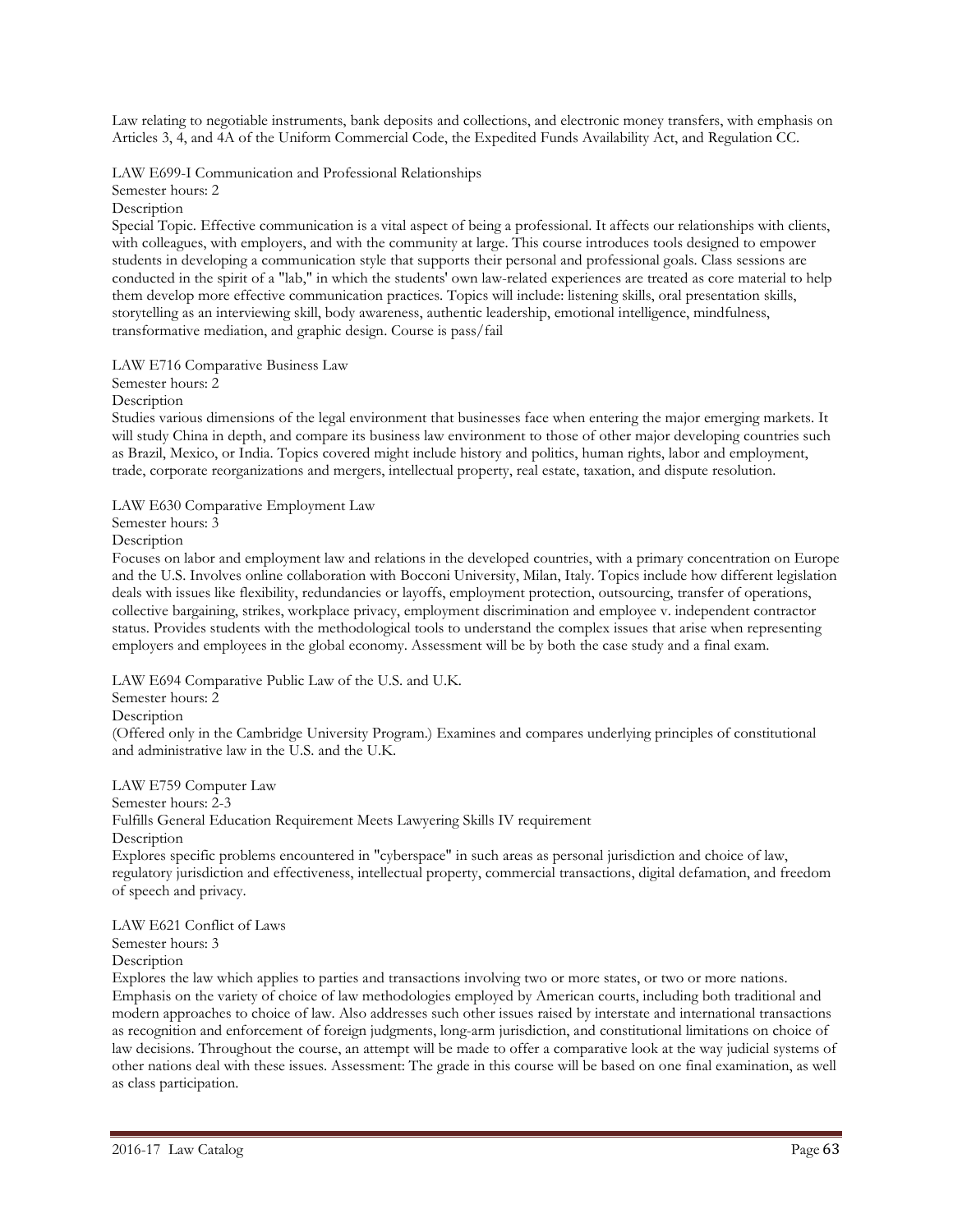LAW E699-F Constitutional History Semester hours: 2 Fulfills General Education Requirement Meets Upper Level Writing Requirement. Description Special Topic. Examines the Constitutional Convention of 1787, ratification of the Constitution by state conventions, and adoption of the Bill of Rights.

LAW E699-L Constitutional Jurisprudence Semester hours: 2 Fulfills General Education Requirement Satisfies Upper Level Writing Requirement. Description Special Topic. Examines the jurisprudential underpinnings of the Constitution and constitutional law. Topics include the nature of positive law, written constitutionalism in a classical natural-law framework, judicial supremacy, and the capacities and limits of legal reason.

LAW E699-W Constitutional Law II: Individual Rights Semester hours: 3 Description

Special Topic. An exploration of individual rights in the federal constitution, covering the speech, press, and free exercise rights in the First Amendment, the right to keep and bear arms in the Second Amendment, and the rights of equal protection and due process in the Fourteenth Amendment.

LAW E698 Constitutional and Statutory Law of Public Employment Semester hours: 2-3 Fulfills General Education Requirement Meets upper-level writing requirement. Description Examination of statutory and constitutional employment rights of public employees in federal, state, and local

government. Concentration on legal framework for union organization and collective bargaining rights of public employees. Comparative analysis of various approaches to government employee rights, including analysis of relevant public policy issues.

LAW E617 Construction Law Semester hours: 2 Description Issues peculiar to construction projects from the perspective of the various participants, including developer, contractor, architect and lender and on dispute avoidance and resolution techniques. Includes negotiation and drafting of construction-related contracts.

LAW E679 Contract Drafting Semester hours: 2 Fulfills General Education Requirement Meets Lawyering Skills IV requirement Description In this Law Skills IV pilot course, Application of contract law principles to the drafting of contracts through weekly written exercises, drafting assignments, and negotiations. Techniques to draft clear and accurate contracts and to effectively review contracts drafted by others. Several exercises will include ethical considerations in contract drafting. Meets Lawyering Skills IV requirement.

Semester hours: 3 Description A detailed examination of the law that protects literary, musical, artistic, and other works of authorship, with particular attention to the 1976 federal copyright statute, as amended. Topics include requirements for and scope of copyright protection, ownership and duration of copyright, copyright rights and remedies, fair use, interaction of copyright and digital technologies, the liability of third parties for the copyright infringement of others, and the tension between copyright and other areas of the law, such as free speech, patent, and contract law.

LAW E788 Copyright Law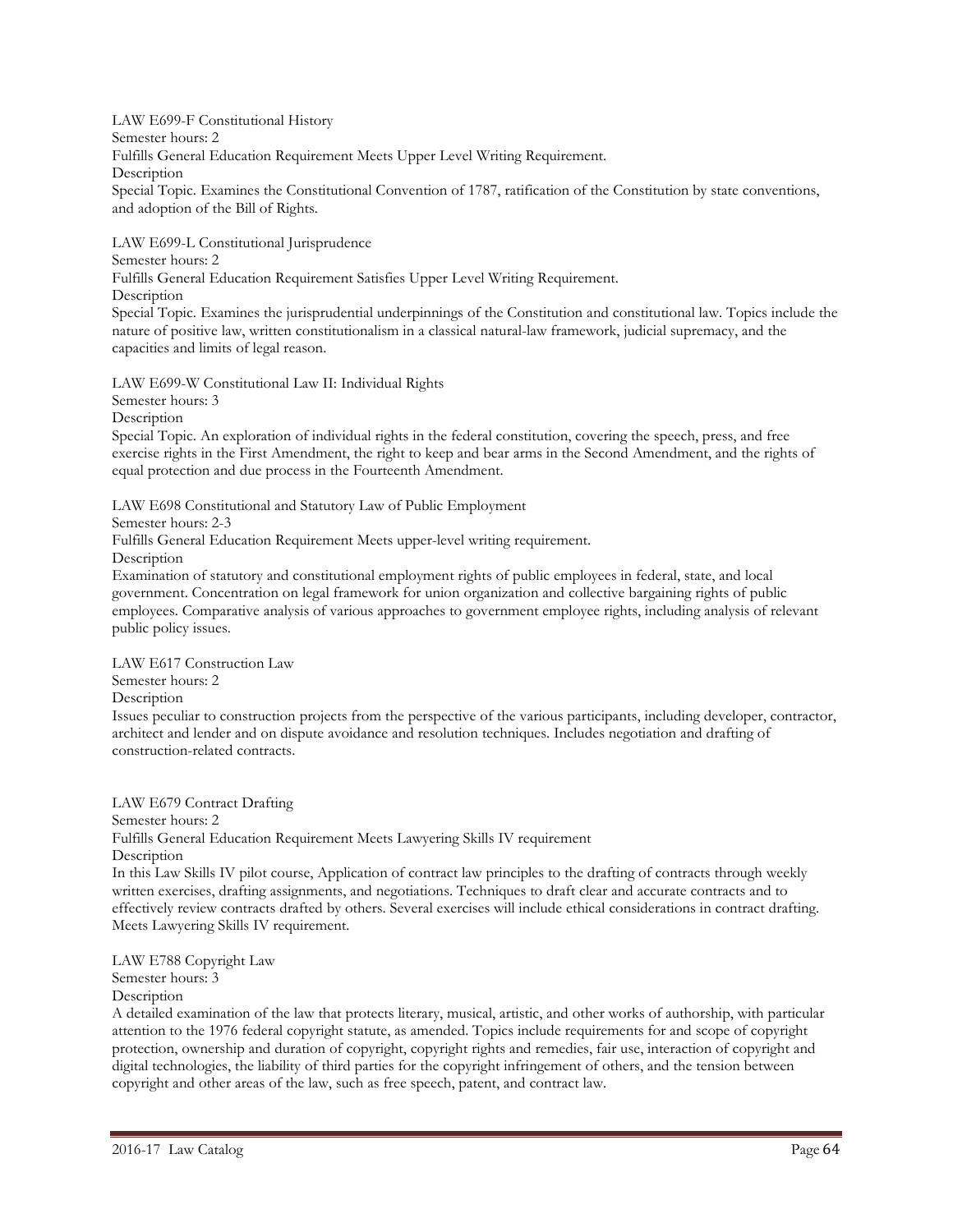#### LAW E619 Core Commercial Law Concepts

Semester hours: 2-3

Description

Explores the core concepts involved in (1) sales and leases of goods, (2) notes, checks, and electronic forms of payment, (3) credit transactions involving letters of credit and (4) credit transactions involving collateral other than real property. Emphasize principles rather than specific rules.

LAW E699-EE Core Legal Concepts

## Semester hours: 3

#### **Description**

Special Topic. Introduces students to the substantive knowledge, thought process, and writing skills needed for success on the Virginia Bar Exam. The learning methodology will be iterative, consisting of substantive lectures and materials followed by extensive practice-testing and analysis. Begins by reviewing the Multistate Bar Examination (MBE) subjects; the majority of the course will then cover heavily-tested Essay Examination subjects. Practice-testing will use actual MBE and Essay Examination questions, and all substantive materials will be written by the instructor. Students will be able to quantify their progress during the semester, both individually and relative to their peers. All students will also meet individually with the instructor to discuss their progress and specific steps they can take to maximize their odds on the Bar Exam. Please note that this course is not remedial; on the contrary, the course will cover a significant amount of substantive information and will be fast-paced, particularly in the second half of the semester. Grading will be Pass/Fail based on timely and complete submission of weekly assignments and regular attendance. Students will be required to complete weekly assignments in order to pass the course.

## LAW E699-CC Corporate Compliance

Semester hours: 2

## Description

Special Topic. A rapidly growing and promising practice area, corporate compliance involves the design, implementation, and monitoring of corporate policies and procedures for reducing the risk of violations within a company. Studies the role of compliance officers within the corporate structure and examines a sampling of federal laws that create especially acute compliance challenges, such as anti-corruption, environmental, health care, and employment law. Students will interact with practicing lawyers and compliance professionals to help understand a company's compliance challenges in practical terms.

## LAW E689 Corporate Finance

Semester hours: 2-3

Description

Topics covered include an analysis of corporate financial statements; security pricing; and other investment topics. No preliminary ability in finance is assumed and basic skills such as the time value of money are introduced. Microsoft Excel is utilized for most calculations.

Prerequisites Business Associations (602)

## LAW E721 Corporate Governance

Semester hours: 2-3

Fulfills General Education Requirement Meets upper-level writing requirement Description

An overview of corporate governance today and the frauds that prompted the Sarbanes-Oxley Act of 2002 ("SOX"), particularly WorldCom and Enron. Includes most of the major SOX reforms and related changes in stock exchange listing standards. Also treats selected topics such as CEO pay, activist investors (such as hedge funds), investments by sovereign foreign wealth funds, and the role of attorneys in corporate governance today. In addition, considers what the recent credit crisis tells us about corporate governance and addresses the increasing role of government as a direct investor in corporations and as a newly empowered regulator of decisions that boards of directors and CEOs used to make by themselves. Reviews reforms derived from the credit crisis, including those in the Dodd-Frank law. Each student must prepare a paper, putting it through two drafts and producing a final that meets all upper level writing requirement criteria. Students take no exam.

Prerequisites Business Associations (602)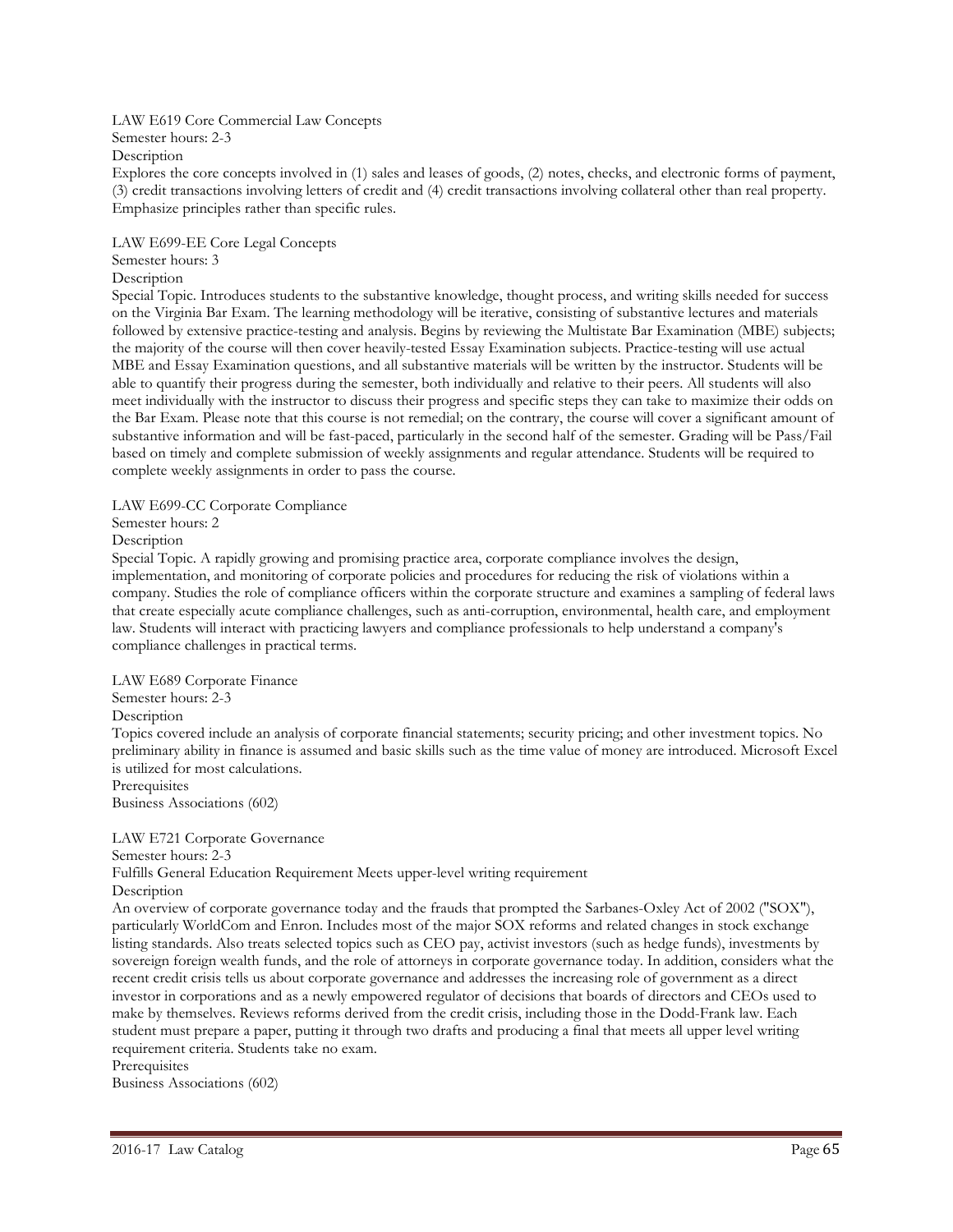LAW E623 Corporate Taxation

Semester hours: 2-3

Description

Introduction to the taxation of corporations and their shareholders, from formation of the corporation to liquidation. Builds on knowledge and skills acquired in the Federal Income Taxation course by examining the tax consequences of corporate events such as formation, capital contributions, distributions, redemptions, stock dividends, and liquidations. In addition, considers substance versus form questions in structuring corporate transactions, choice of business entity issues, the debt/equity distinction, tax shelters, and Congressional and administrative responses to taxpayer behavior. Class discussion focuses on problems designed to develop and test step-by-step understanding of corporate tax fundamentals. There is an examination at the end of the course. **Prerequisites** 

Federal Income Taxation (LAWE600)

LAW E699-U Corruption in International Sports I Semester hours: 1 **Description** Special Topic. Part of a two-semester sequence on corruption and international sports. Course is pass/fail. Prerequisites Instructor approval only.

LAW E737 Corruption in International Sports II Semester hours: 2-4

Description

Two-semester course, taught bi-annually, studies the anti-corruption reforms of the host city for the upcoming Olympic Games. Students travel to the host country during spring break to conduct research, and they then collectively write a report on their findings. The application process is competitive and occurs in the spring of even-numbered years. **Prerequisites** 

This course requires special approval for registration; contact the professor for details.

LAW E604 Criminal Client Relationship

Semester hours: 2

Description

Designed to educate the student as to the importance of developing positive client relationships in order to fulfill their responsibilities as attorneys and counselors at law. Importance and methods of developing positive relationships with clients will be taught through a combination of lecture, demonstration, small group discussions of hypothetical situations, and participation in mock client interviews. Lectures will include ethical considerations as well as the requirements of the Standards of Practice for Indigent Defense Representation with respect to client communications and relationships. Special attention will be given to the challenges presented by clients with mental health issues and juvenile criminal defendants. The importance of developing and utilizing good interpersonal communication skills, both verbal and non-verbal, will be highlighted.

LAW E699-X Criminal Law & Psychiatry

Semester hours: 2

Description

Special Topic. Explores the intersections between criminal law and psychiatry/psychology. Discusses psychiatric diagnoses and the roles of mental health professionals within the criminal justice system, including "evaluator" and "expert." Topics include competency to stand trial, the insanity defense, false confessions, mental health and drug courts, and sex offenses and offenders.

LAW E751 Criminal Placement Program

Semester hours: 5-7

**Description** 

Placements with state and federal prosecutors and public defenders. Students must have completed the requirements for third year practice certification for all placements. Two-hour classroom component required. Graded pass/fail. See director of Clinical Placement Program for more details.

Prerequisites

This course requires special approval for registration; contact the professor for details.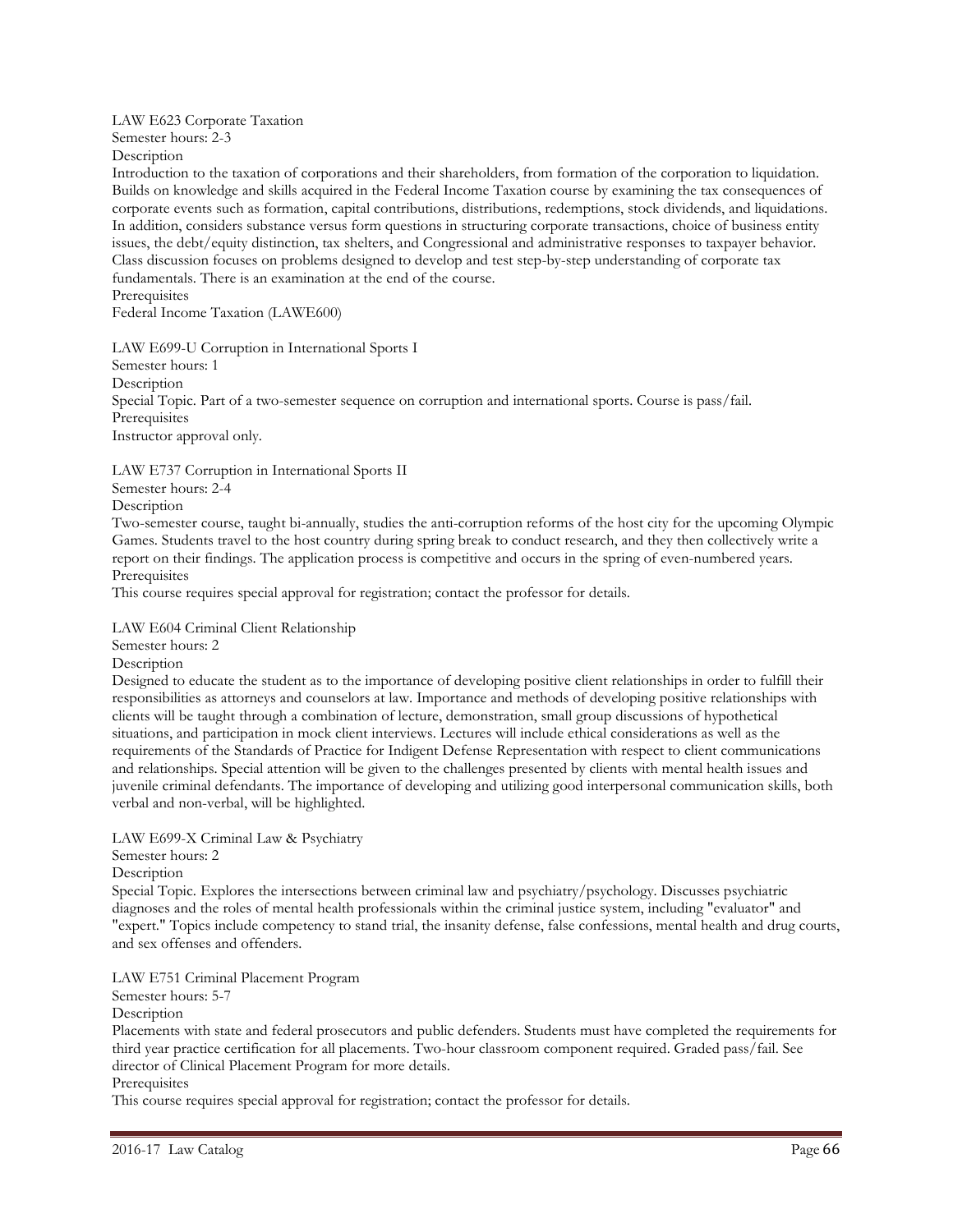LAW E625 Criminal Procedure: Adjudication

Semester hours: 3 Description

Federal and Virginia procedures at various stages of a criminal prosecution, including bail, preliminary hearings, indictments, discovery, speedy trial, double jeopardy, plea bargaining, jury selection, venue, and jurisdiction.

LAW E603 Criminal Procedure: Investigation

Semester hours: 3

## Description

Examines constitutional law in the criminal context, focusing on the Fourth, Fifth, Sixth, and Fourteenth Amendments. Topics explored include the selective incorporation doctrine, the exclusionary rule, the Fourth Amendment's protection against unreasonable searches and seizures, the Sixth Amendment right to counsel, and the Fifth and Sixth Amendment's application in the area of confessions and interrogation.

# LAW E745 D.C. Externship

Semester hours: 13

Description

Covers fundamental doctrines of patent law and is designed to serve as a basic course for those who wish to specialize in this field, as well as to provide a general background for a corporate or business practice. Topics will include eligible subject matter for patenting; conditions for patentability, including utility, novelty, non-obviousness, enablement, best mode, definiteness, and adequate written description; patent infringement; defenses; and remedies. Will study statutory aspects of patent law, as well as judicial interpretation by the Supreme Court and the Federal Circuit Court. Further, course will consider justifications for the patent monopoly. An engineering or science background is not required to take the course.

Prerequisites

This course requires special approval for registration; contact the professor for details.

LAW E699-AA Discovery in the Digital Age

Semester hours: 2

## **Description**

Special Topic. We live in the Digital Age, where the explosive growth in the volume and types of electronic information is fundamentally reshaping modern discovery practice. This course sits at the crossroads of this revolution in law and technology. In addition to learning the relevant cases, rules, and concepts of electronic discovery and digital evidence, students will learn from eDiscovery practitioners how to best navigate negotiations with opposing counsel, manage complex document reviews, and leverage the latest technology and workflows to effectively litigate for their clients.

LAW E785 Domestic Violence Seminar

Semester hours: 2

Fulfills General Education Requirement Meets upper-level writing requirement

Description

Explores the dynamics of domestic violence, its impact on families, and how our justice system responds to protect and punish those involved. Topics surveyed include mandatory arrest policies, victimless prosecutions, civil protective orders, and community-based services for domestic violence offenders.

LAW E627 Education Law and Policy Semester hours: 3

Description

Legal issues surrounding education in grades K through 12, including compulsory schooling, use of tax credits and other means of financing education, religion in the schools, textbook review, freedom of expression issues, due process and discipline, and competency role in education.

LAW E755 Education Rights Clinic

Semester hours: 6

**Description** 

The clinic represents children with mental disabilities and their families. Law students advocate for children and parents seeking appropriate special education and community-based services mandated by both federal and state law. Students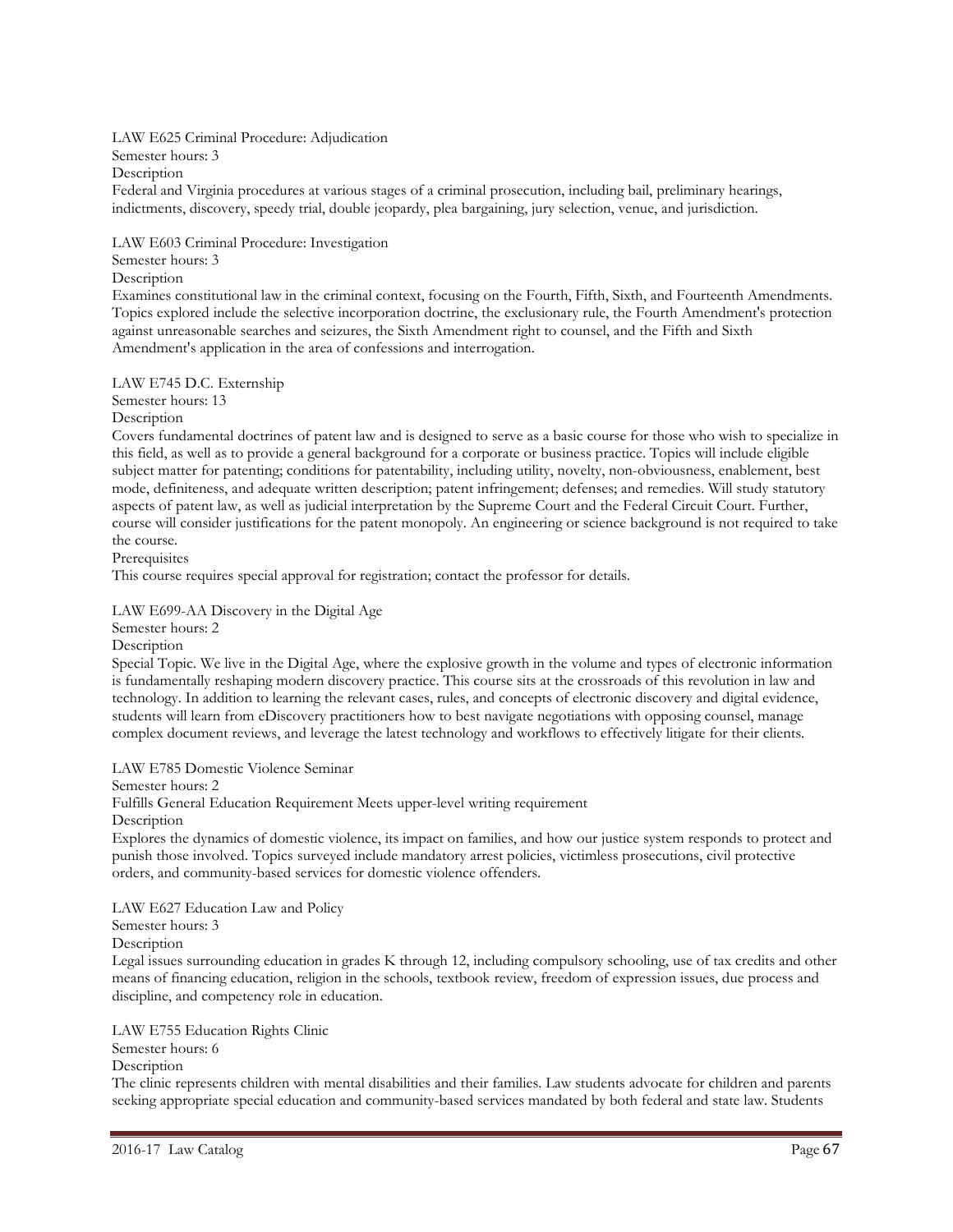also may represent youth with mental disabilities who are incarcerated or institutionalized. They sometimes serve as guardians ad litem for children with mental health needs in the justice system. Prerequisites

This course requires special approval for registration; contact the professor for details.

LAW E699-H Elder Law Semester hours: 2

**Description** 

Special Topic. Designed to provide a basic overview of the areas of law which typically impact the elderly. Learn about the basic public benefit programs for seniors, the aging network, health care decision making, housing options for seniors, community based services and options, guardianship, asset management, probate, Wills, planning for disability, and elder abuse. The course will also provide you with guidance as to how to obtain information from public agencies and the relationship between the agencies and the courts that review their actions. Learn the sources of law in each of these areas and have the opportunity to apply the law to real life problems that elderly clients encounter. **Prerequisites** 

This course requires special approval for registration; contact the professor for details.

LAW E626 Election Law Semester hours: 2 Fulfills General Education Requirement Meets upper-level writing requirement Description Seminar that will examine laws regulating the political process. Topics will include voting rights, reapportionment, the role of political parties and campaign finance.

LAW E628 Employment Discrimination Law

Semester hours: 3

**Description** 

Study of federal laws prohibiting workplace discrimination on the basis of race, color, sex, religion, national origin, age, and disability. The primary focus of the course will be on the theories of discrimination that have evolved under the various antidiscrimination laws. Also focuses on specific issues relating to particular types of discrimination such as sexual harassment, sexual orientation discrimination, retaliation and reasonable accommodation of religion and disability. Analyzes the policy underlying the laws and whether the laws are effectively achieving the statutory goal of eliminating workplace discrimination. Discusses the effective use of the federal rules of civil procedure in employment litigation. The grade will be based on a final examination and class participation.

LAW E629 Employment Law

Semester hours: 3

Description

Analysis of statutory and common law regulation of the employment relationship, including employer testing and information gathering, wage and hour regulation, OSHA, workers compensation, wrongful discharge and other common law actions challenging discharge, unemployment compensation, and ERISA. Consideration of what role the law should play in various aspects of the employment relationship.

LAW E666 Energy Law

Semester hours: 3

Description

Focus on the laws and policies that govern the exploitation of energy resources and the production and distribution of electricity. Includes an introduction to the structure of energy law, and in particular its unique hybrid of three types of laws: (1) natural resources laws (laws regulating individual energy resources such as coal and oil); (2) public utility laws; and (3) environmental laws. Also focuses on the laws and policies that affect resources most important to the Mid-Atlantic region, particularly the laws governing coal, natural gas, and electricity. Further study of electricity restructuring (deregulation) and the ongoing Virginia and federal experience with it (including innovative use of market mechanisms) and global climate change and its relationship to energy industries. Course Requirements: Class discussion, possible inclass simulations and exercises, and either a final paper or a final examination at the end of the semester.

LAW E700 Entertainment Law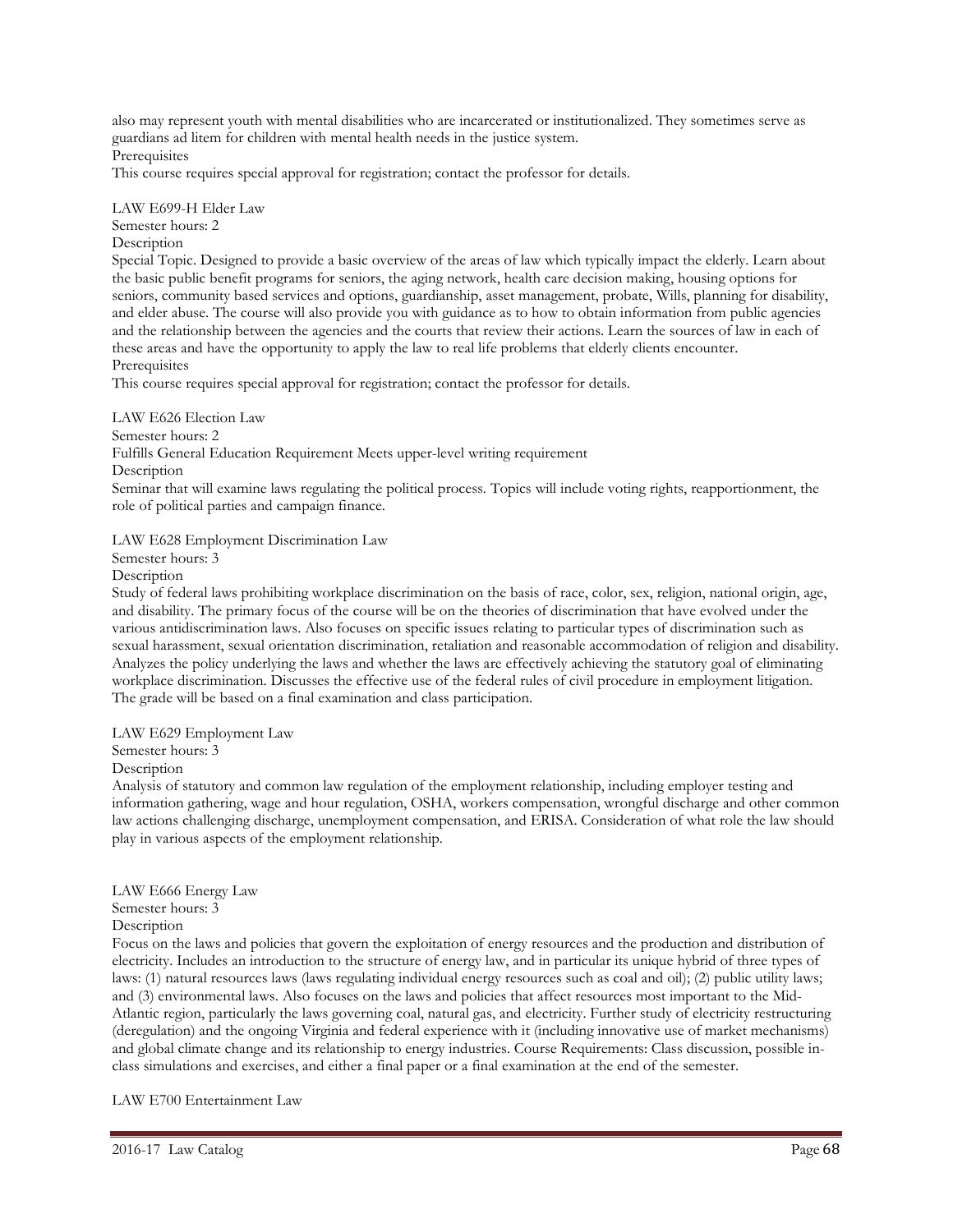Semester hours: 2 Description Issues of law and policy affecting the entertainment industry.

LAW E620 Environmental Law Semester hours: 3

**Description** 

Looks at current issues in environmental law through the lenses of ecology, politics, economics, and ethics. Will confront issues such as how law regulates private economic activity, how it allocates scarce resources, and how it weighs the interests of future generations. It will examine the interaction of Congress, federal agencies, the states, and the courts in developing and implementing environmental law, and it will explore the diverse and conflicting perspectives of your potential future clients (environmental groups, government agencies, and businesses). Focuses on the major federal environmental laws, including the National Environmental Policy Act, the Clean Water Act, the Clean Air Act, the Endangered Species Act, and CERCLA, the "Superfund" (toxic waste) statute.

LAW E660 Environmental Lawyering

Semester hours: 3

Fulfills General Education Requirement Meets Lawyering Skills IV requirement Description

In-depth exposure to the practice of environmental law through case-studies, simulations, and practice problems. Practice in client counseling, regulatory interpretation, drafting, negotiation, enforcement actions, litigation settlement, and legal ethics in environmental law. Class sessions will be devoted to simulations and discussions of written assignments. Case studies and problems are drawn primarily from the areas of air pollution control, endangered species, and hazardous waste regulation, with more limited coverage of other fields of environmental law. Grading will be based on writing assignments and in-class presentations, due throughout the semester. There is no final exam. Meets Lawyering Skills IV requirement.

**Prerequisites** Environmental Law (LAWE 620)

LAW E634 Estate Planning

Semester hours: 2

Description

Examines a variety of estate planning topics, with an emphasis on those estate planning techniques that are most frequently used in practice. Topics include drafting wills and trust agreements for the benefit of spouses and family members to take advantage of federal gift and estate tax credits and deductions; special valuation rules, specialized trust arrangements, and buy-sell agreements.

**Prerequisites** Estate and Gift Taxation (633).

LAW E633 Estate and Gift Taxation Semester hours: 2

**Description** 

The nature of the estate, gift, and generation-skipping transfer taxes and deal with issues that arise in connection with these taxes, such as valuing assets, calculating the tax, determining when a gift is made, qualifying for the gift tax annual exclusion, and determining which assets are included in the decedent's gross estate. Emphasis will be on general concepts and not on technical details. A previous course in federal income tax is suggested but not required.

LAW E734 Ethics and Criminal Litigation

Semester hours: 2

**Description** 

Reviews some of the major ethical considerations that confront prosecutors and criminal defense attorneys, including ethical considerations surrounding the discovery process, ethical pleading principles, joint defense agreements, inadvertent disclosures, resolving disputes with clients regarding trial tactics, communicating with clients effectively, and setting and collecting fees. Students will examine these and similar questions by studying case opinions, selected secondary materials, and applicable ABA Model Rules of Professional responsibility, and by participating in weekly discussion.

Prerequisites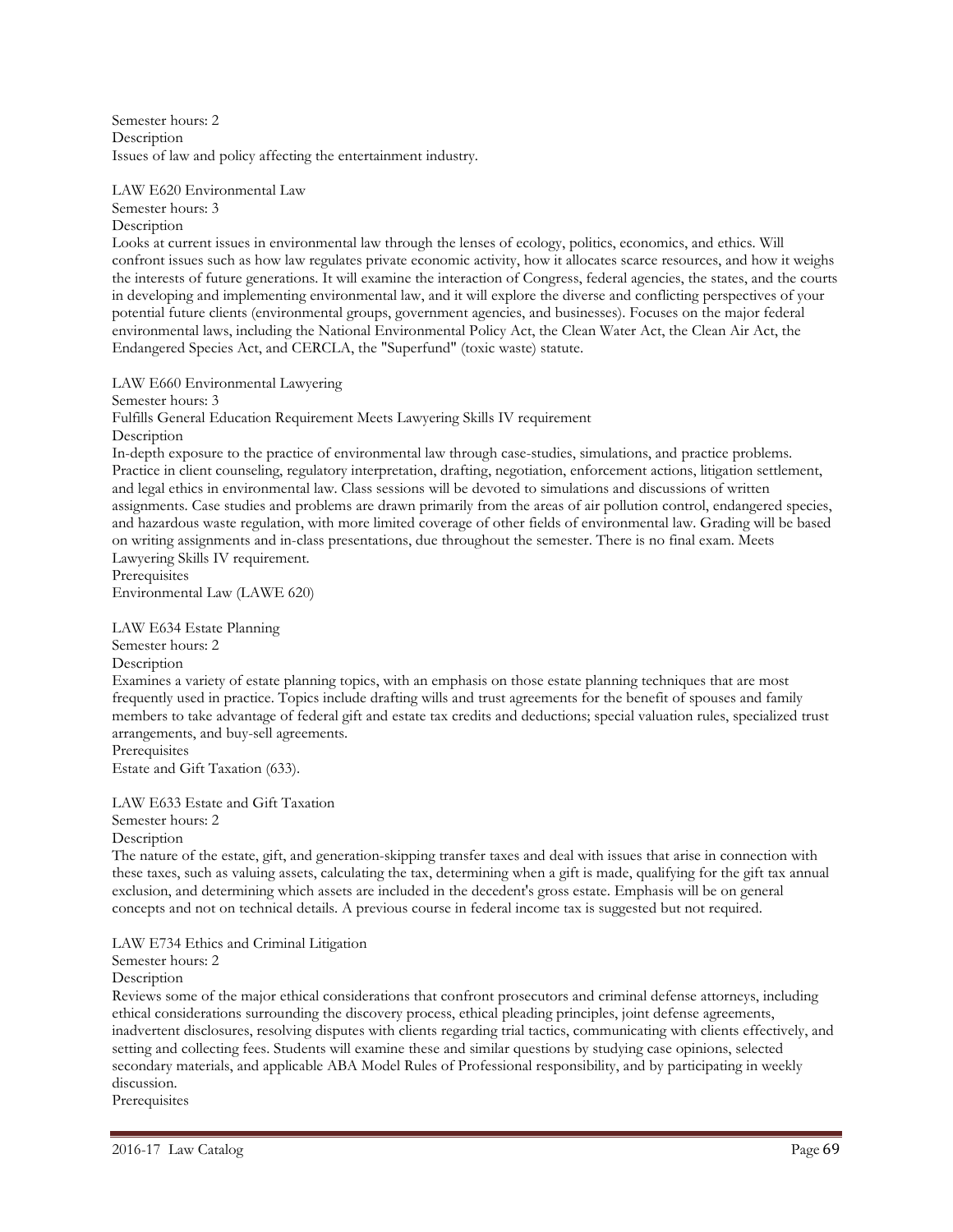## LAWR 605

LAW E599 Evidence

Semester hours: 4

Description

An introduction to the Federal Rules of Evidence. Concepts addressed include relevance, categorical rules of exclusion, character evidence, competency and credibility of witnesses, hearsay and its exceptions, privileges, authentication, and scientific evidence. May also address judicial notice and civil and criminal presumptions.

LAW E778 Family Law Clinic

Semester hours: 6

**Description** 

Working under the supervision of the clinic director, students will represent low-income clients in the City of Richmond on family law-related matters in a multi-disciplinary collaboration with faculty-supervised graduate students from Virginia Commonwealth University's School of Social Work and Department of Psychology. **Prerequisites** 

This course requires special approval for registration; contact the professor for details.

LAW E699-BB Family Law Procedure Semester hours: 2

Description

Special Topic. Specialized course in Virginia family law procedure, concentrating on actual practice in the Juvenile and Domestic Relations District Courts. The aim of the course will be to equip the JDR practitioner with the particular procedural aspects of jurisdiction, venue, parties, and appeals in criminal, child support, delinquency, abuse and neglect/foster care, and custody cases. Taught by lecture, discussion and practical exercises.

LAW E707 Family Law Semester hours: 3

## **Description**

Examines the legal rules governing family relationships and the policies and principles underlying them. Focuses on the following topics: who can marry; the rights, duties, and obligations of marriage; the state's interest in marriage; the dissolution of marriage; property distribution upon dissolution; the arrangements between divorced parents regarding the custody, support and visitation of children; and various jurisdictional issues relating to marriage, divorce, and custody. A central inquiry of the course will explore what a "family" is, and how the definition of "family" varies according to context, reflecting social values and policy goals. Also pays special attention to policy-based and theoretical questions about families, including how race, gender, and class affect the law's regulation of families, as well as the regulation of nontraditional families. Course materials will cut across multiple legal disciplines, such as constitutional law, criminal law, and contracts.

LAW E636 Federal Courts

Semester hours: 3

## Description

Brings together federal civil procedure and federal constitutional law concepts and builds upon them. Deals with the relationship between the federal courts and other institutions of government, particularly Congress, the President, administrative agencies and the states. Includes the study of judicial review, judicial independence, jurisdiction, sovereign immunity, and habeas corpus actions, among several other topics. This class is particularly appropriate for students interested in clerking for a judge, or for students who anticipate a career litigating in federal court.

## LAW E600 Federal Income Taxation

Semester hours: 4

## Description

Introduces students to the principles and policies of federal income taxation. Provides a framework for recognizing and dealing with tax issues and with tax-related strategies or transactions encountered in other legal practice specialties, including a basic understanding of the major theoretical and structural issues posed by an income tax, and the policy considerations involved in resolving those issues; a basic knowledge of the individual income tax treatment of various types of business and personal transactions and events (including taxation of compensation and fringe benefits, the taxation of various types of investment vehicles, debt-financed property transactions, installment sales, issues related to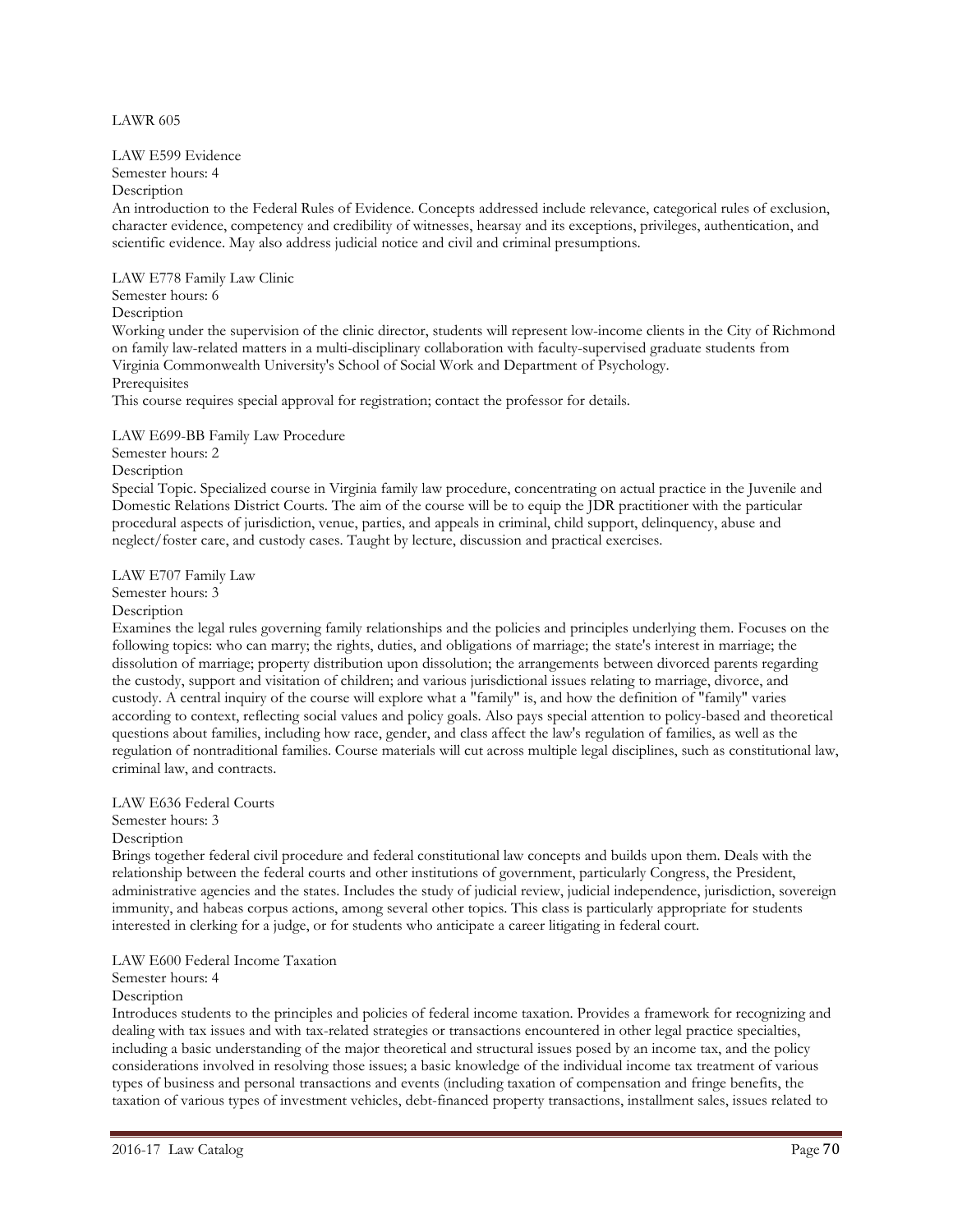capitalization and cost recovery, timing issues, and selected issues regarding taxation of the family); the skills necessary to apply a complex statute; an understanding of the planning function provided by tax lawyers; the technical grounding necessary for further tax study or research.

LAW E699-Z Financial Institutions Law Semester hours: 2 Description Examines the law, regulation, and supervision of financial institutions. Designed to present an overview of the financial services industry today from both a policy perspective and a practice-oriented perspective.

LAW E676 First Amendment Law Semester hours: 3 Description

Examines American constitutional law pertaining to religion, speech, and the media, including the law pertaining to aid for sectarian schools, prayer in public schools, conscientious objection, censorship, association, and access to trials and state secrets.

CLAC 601 French: Cultures and Language Across the Curriculum

Semester hours: 1

Description

Students will be guided in their study and discussion of authentic French materials relevant to materials in the primary course. Pass/fail grade only.

CLAC 604 German: Cultures and Language Across the Curriculum

Semester hours: 1

Description

Students will be guided in their study and discussion of authentic German materials relevant to materials in the primary course. Pass/fail grade only.

LAW E680 Health Law Semester hours: 2 Fulfills General Education Requirement Meets upper-level writing requirement. Description

Focuses on the federal and state laws and regulations applicable to the health care industry, with a particular focus on the regulation of health care providers. Topics covered include: laws regulating referral relationships between health care providers (e.g., the federal anti-kickback statute, the federal Ethics in Patient Referrals Act and the Virginia Practitioner Self-Referral Act); the federal False Claims Act and the false claims provisions of the Social Security Act; application of the antitrust laws to health care providers; licensure of health care providers; and, state certificate of need laws.

LAW E760 Housing Law Semester hours: 2 Fulfills General Education Requirement Meets upper-level writing requirement Description Explore the law and policy of housing. Considers the housing market in the United States, both for renters and for homeowners. Topics may include housing affordability, inclusionary/exclusionary zoning, the subprime mortgage crisis, government programs, and housing discrimination.

LAW E667 Human Rights Seminar

Semester hours: 3

Fulfills General Education Requirement Meets upper-level writing requirement **Description** 

A general introduction to international human rights. Issues covered include nature of concept of human rights; origin and development of the International Bill of Rights; thematic procedures available for protection of human rights in the United Nations; standards and methods for international fact finding on human rights; cultural relativity in human rights law; implementation of the International Covenants on Social, Economic and Cultural Rights in the United States; the Inter-American Human Rights Process; and the ability of the United States to impact human rights in Third-World countries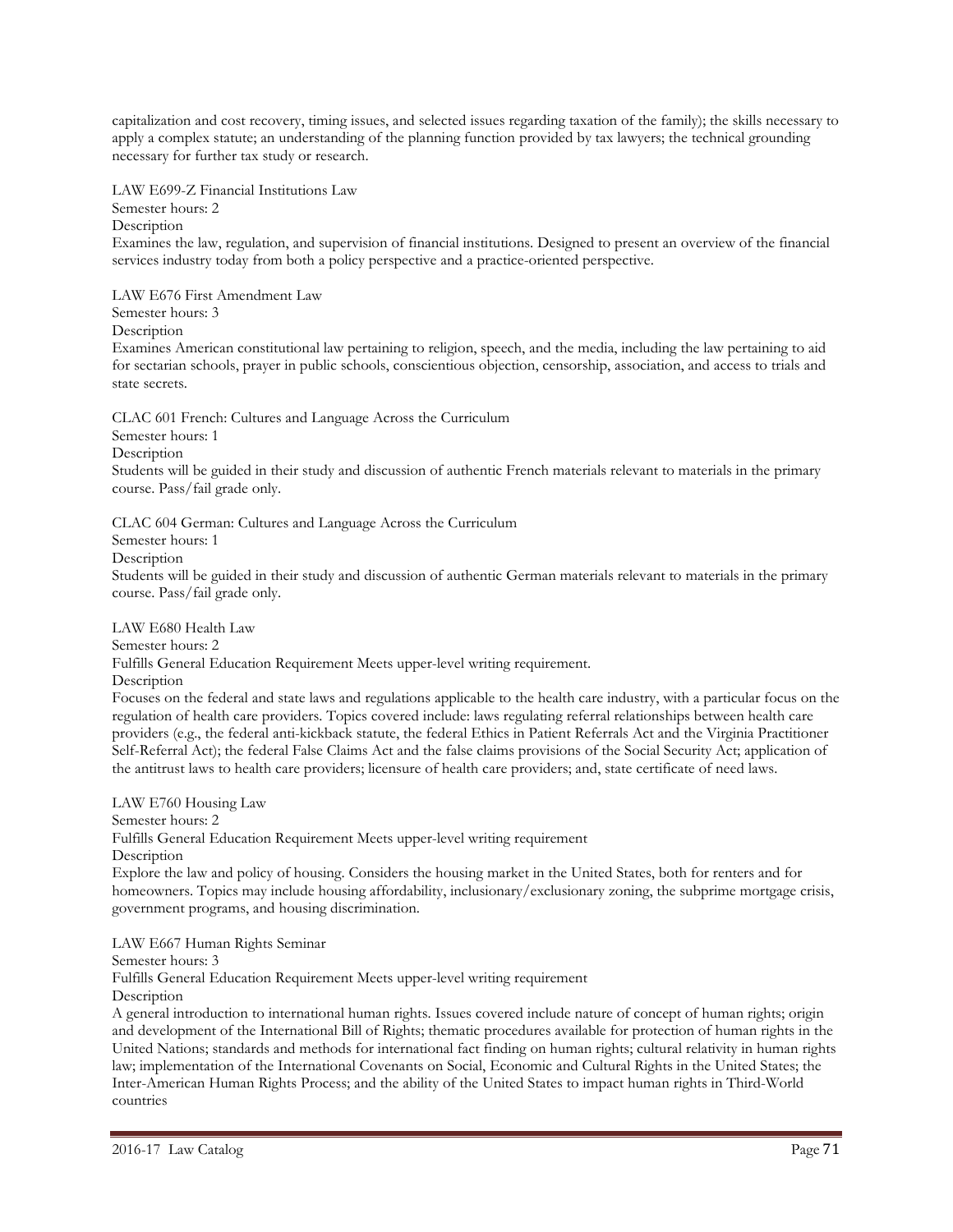#### LAW E758 Immigration Law Semester hours: 2 Description

Explores the statutory and policy aspects and underpinnings of immigration law, including immigrant and nonimmigrant classifications, admission and exclusion issues, immigration compliance and immigration reform.

#### LAW E796 Independent Study

Semester hours: 1-3

Fulfills General Education Requirement Meets upper-level writing requirement if taken for 2 or 3 sem. hrs.

**Description** 

Independent research on approved selected topics. Topic must be approved in writing prior to registration by the associate dean and by the instructor under whose supervision the research is conducted. Limit of three semester hours total for independent research projects.

LAW E646 Innovative Technologies in Law Practice Semester hours: 2

Description

Explores new and emerging technologies that are transforming the practice of law. Considers the role of technology as a driver of change in the legal industry, and surveys topics including automated document assembly, expert systems, ediscovery and predictive coding, virtual law firms, and online dispute resolution, among others. Students will work in teams to develop business plans for law practices that are designed to leverage innovative technologies, and present their business plans to the class. No programming or software development experience is required.

LAW E640 Insurance Law

Semester hours: 2-3

**Description** 

Analysis and resolution of insurance coverage disputes, involving insurance of the person life and health insurance), property insurance (i.e. homeowners and commercial property insurance) and liability insurance (i.e. automobile insurance, and commercial general liability insurance). Analysis of the formation, operation, and termination of the insurance contract; the insurable interest requirement; insurers' limitation of risk; waiver and estoppel defenses; coverage and exclusion to coverage; insurers and insureds obligations when loss occurs; and government regulation and control of the insurance industry. Taught in both a lecture-discussion and Socratic mode, with a three-hour essay examination at the course conclusion.

LAW E710 Intellectual Property Drafting

Semester hours: 2

Fulfills General Education Requirement Meets Lawyering Skills IV requirement Description

Will focus on developing and refining practical skills, including conducting intellectual property audits, filing domestic and Madrid Protocol applications with the U.S. Patent and Trademark Office, trademark examination rules and procedures, conducting opposition proceedings, copyright filings, franchising issues, developing and implementing trade secrets policies and programs for businesses, licensing, and ethics. Prerequisites

LAWE 641.

LAW E641 Intellectual Property Fundamentals

Semester hours: 3

**Description** 

Survey of intellectual property law, including copyright, trademark, patent and other subject matters. Serves as the foundation course for the specialist who wishes to pursue the Intellectual Property certificate, but also a good choice for the generalist who simply wants to learn the basics of intellectual property law.

LAW E655 Intellectual Property Law and Policy Seminar Semester hours: 2 Fulfills General Education Requirement Meets upper-level writing requirement Description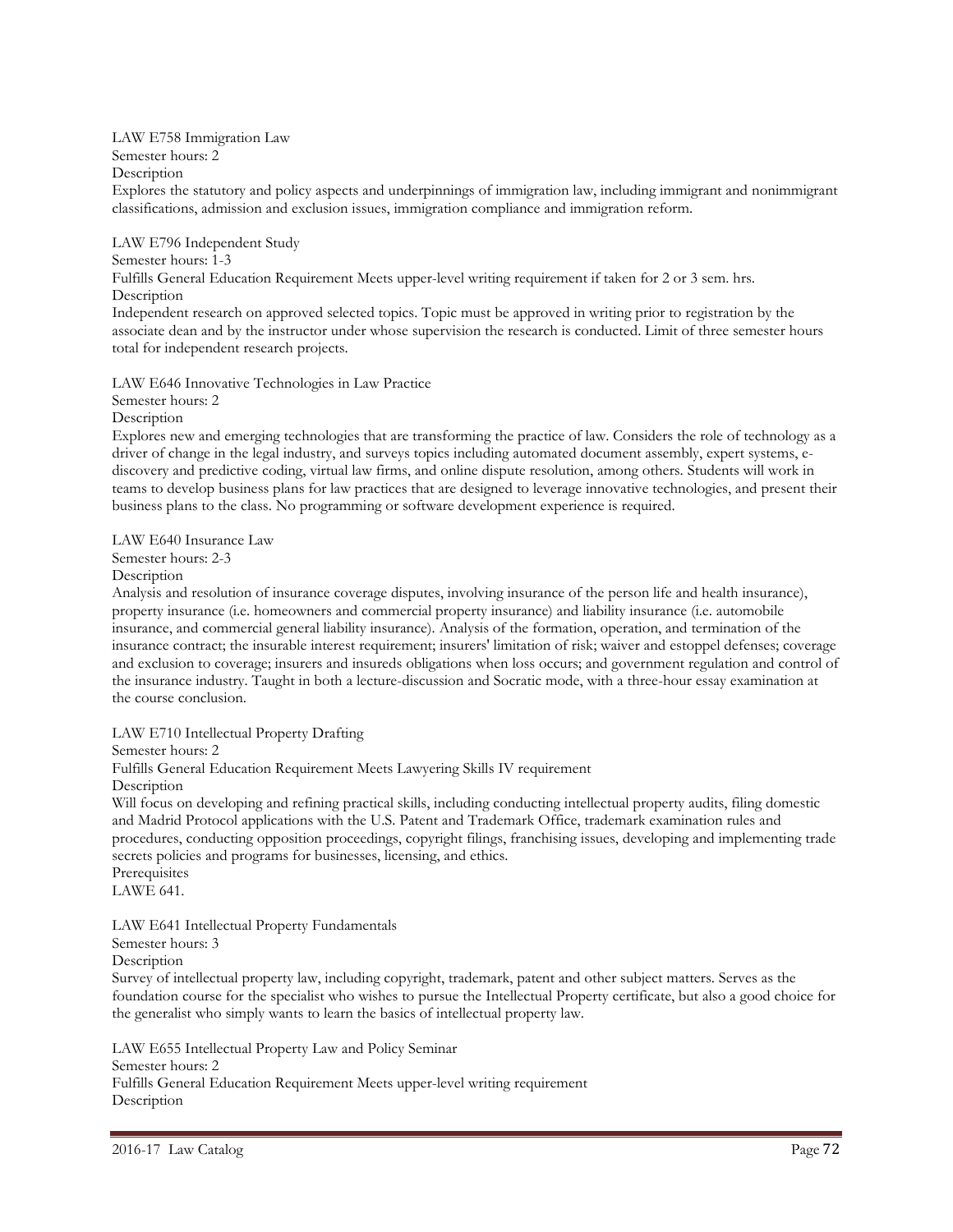Examines the legal and public policy considerations regarding intellectual property protection in various fields and industries. In particular, explores whether intellectual property protection and enforcement is beneficial and necessary for the creation, development, and commercialization of different ideas, expressions, and other intangibles.

LAW E673 Intellectual Property Licensing

Semester hours: 2

Description

Will help equip students to manage creatively the impact of intellectual property on personal, business, and public life through contracting. Cases and problems illustrate processes involved in negotiating and formalizing domestic and international licenses in patents, trademarks, copyrights, and trade secrets. Consideration given to issues associated with UCITA, software, music and multimedia licensing, as well as valuing, selling, and monetizing intellectual property assets.

LAW E699-G Intellectual Property Litigation Practicum

Semester hours: 3

Fulfills General Education Requirement Meets Lawyering Skills IV requirement

**Description** 

Special Topic. Exposure to intellectual property litigation practice through simulation. Skills will include interviewing and counseling client; recognizing causes of action, potential counter-claims, and defenses; figuring out jurisdiction and venue issues; preparing discovery; and drafting pre-trial motions. Grading will be based on writing assignments and class participation in simulation exercises. Meets Lawyering Skills IV requirement.

**Prerequisites** 

LAWE 641 Intellectual Property Fundamentals or LAWE 744 Patent Law or LAWE 768 Trademark & Unfair Competition Law

LAW E790 Intellectual Property and Transactional Law Clinic

Semester hours: 6

Description

Students represent for-profit and nonprofit organizations, as well as social entrepreneurs, artists, authors and inventors from a variety of backgrounds. Students will help business startup clients by engaging in business formation counseling. Students provide legal services to clients, including negotiating and drafting contracts, providing corporate legal services and analysis, and facilitating strategic decision-making. Students assist clients in the assessment and potential licensing of a variety of intellectual property rights. The classroom seminar will provide clinic students the opportunity to study and reflect on the theoretical framework and application of related substantive subjects.

**Prerequisites** 

This course requires special approval for registration; contact the professor for details.

LAW E757 International Arbitration

Semester hours: 2

Description

Gives an introduction to the main characteristics of international arbitration. In the first part of the semester, we will examine the advantages and disadvantages of arbitration, and why parties may prefer arbitration. We will then look at the arbitration agreement, the process of arbitration, and the enforcement of arbitral awards. This course will review both commercial and investment arbitration and survey the main various arbitral tribunals and their rules, including ICSID, ICC, and ILCA. Examination.

LAW E756 International Business Practice

Semester hours: 4

Fulfills General Education Requirement Meets Lawyering Skills IV requirement

Description

A hands-on opportunity to develop strategies for Virginia companies seeking to expand their businesses in foreign markets. Students meet with a Virginia business client to define the scope of their project, identify legal issues, research foreign and domestic laws, develop legal strategies, and then present their findings to the client's executives and senior management. Law students team with MBA students from a participating business school to prepare international business plans and then co-present their work to the client. The teams prepare and deliver comprehensive presentations of their strategies and the legal issues they have identified as the capstone to their work. **Prerequisites** 

This course requires special approval for registration; contact the professor for details.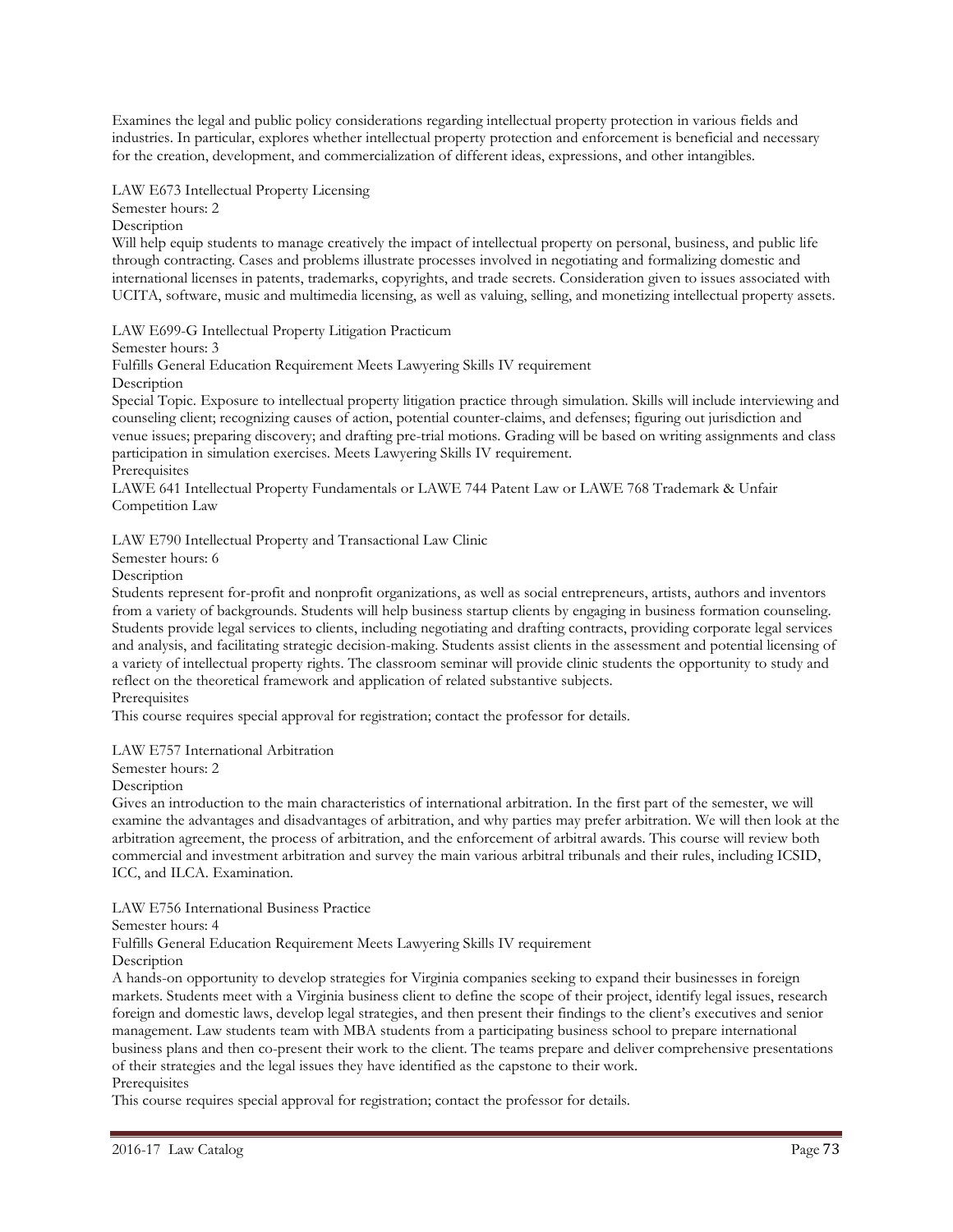LAW E642 International Business Transactions Semester hours: 2-3

Description

Problems in international trade and investment; regulation of international trade by national governments and international agencies. Emphasis on lawyer's role in counseling firms engaged in international activities.

LAW E738 International Courts and Tribunals

Semester hours: 2

Fulfills General Education Requirement Meets upper-level writing requirement

**Description** 

Introduction to existing international courts and tribunals and their jurisdiction, including courts that have general jurisdiction to hear inter-state disputes (the International Court of Justice, the Permanent Court of Arbitration, ad hoc bodies) and courts and tribunals that have specialized subject-matter jurisdiction. Examines courts and tribunals competent to hear international criminal law, including the International Criminal Court, ICTY and ICTR. Analyzes regional courts and tribunals that hear cases related to human rights abuses. Also studies investment disputes (state/investor) and the principle available for, including ICSID and NAFTA and ad hoc tribunals and claims commissions, such as the Iran-US tribunal, the UN Compensation Commission.

LAW E699-B International Criminal Justice & Transnational Justice

Semester hours: 3

Description

Special Topic. Examines international criminal law, first substantially (what are subjects, sources, crimes) and then procedurally (including at the ICC, ICTY, ICTR). In the second part of the course, we will focus on certain post-conflict situations (e.g. Rwanda, Iraq, Afghanistan) and analyze issues of transitional justice and application of international criminal law there.

LAW E729 International Environmental Law

Semester hours: 2-3

Fulfills General Education Requirement Meets Upper Level Writing Requirement

Description

Explores how the international community has managed and mismanaged global environmental problems since the watershed UN Conference on Environment and Development in 1992. Involves a mix of readings, discussions, and simulations in various fields of international environmental law, with a particular focus on climate change, biodiversity, and international regulation of toxic hazards. Cross-cutting themes include North/South disputes, the precautionary principle, liability as a compliance mechanism, and the involvement of non-state actors in creating and implementing international environmental law. The major assignment for the course will be a seminar research paper.

LAW E722 International Intellectual Property

Semester hours: 2-3

Fulfills General Education Requirement Meets upper-level writing requirement

Description

Aspects of both public and private international law, as well as efforts to harmonize intellectual property over multiple countries and comparative aspects, considering basic differences in approaches to intellectual property in both national and international systems. Will cover all major international IP regimes (WIPO, WTO, the EU), as well as the major areas of intellectual property law (patent, copyright, trademark, and trade secret). Will also touch on the interaction between trade policy and IP law. Other topics may include areas of current interest, such as compulsory licensing of patented medication, protection of traditional knowledge of indigenous peoples, or issues related to the World Wide Web.

**Prerequisites** 

Intellectual Property Fundamentals (641) or at least two of the following: Patent Law (744), Copyright Law (788), or Trademark Law (710).

LAW E699-FF International Law Practicum Semester hours: 3 Description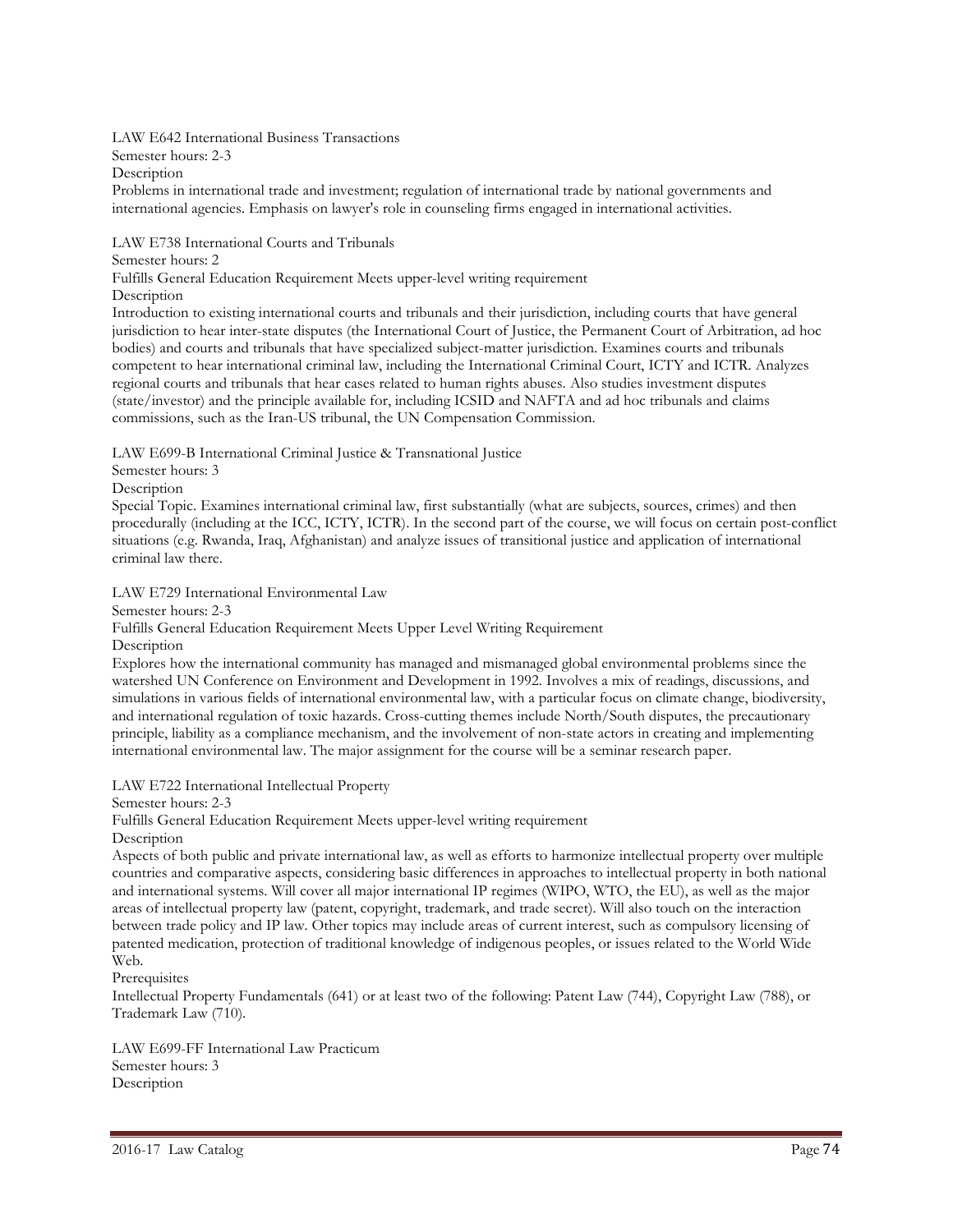Special Topic. Legal research and analysis on cutting-edge, contemporary international law issues. Provide advice as requested by international organizations such as the United Nations and the World Bank. At the end of the semester, we hope to present the outcome of the research projects to requesting parties in Washington, DC and/or New York. Prerequisites

LAWE 643 International Law

LAW E643 International Law Semester hours: 3 **Description** Basic principles, including sources of international law, settlement of international disputes, responsibilities and immunities of sovereign states, human rights, and the machinery of international law and justice.

LAW E670 Interviewing and Counseling Semester hours: 2

**Description** 

In-depth analysis of pretrial lawyering skills using interdisciplinary materials. Explores interpersonal relationships, focusing on role of attorney in relation to client, the legal system (including other attorneys), and society. Classroom discussion and development of own skills through weekly audio- and video-taped simulations. Enrollment limited.

CLAC 603 Italian: Cultures and Language Across the Curriculum Semester hours: 1 **Description** Students will be guided in their study and discussion of authentic Italian materials relevant to materials in the primary course. Pass/fail grade only.

CLAC 607 Japanese: Cultures and Language Across the Curriculum

Semester hours: 1

Description

Students will be guided in their study and discussion of authentic Japanese materials relevant to materials in the primary course. Pass/fail grade only.

LAW E764 John Marshall Scholars Seminar Semester hours: 0 **Description** A seminar on various legal topics for the John Marshall Scholars. Prerequisites This course requires special approval for registration; contact the professor for details.

LAW E752 Judicial Placement Program

Semester hours: 5-7

Description

Placements are offered in the chambers of both state and federal judges. Students assume the role of a law clerk. Opportunities are available at both the trial and appellate levels. Two-hour classroom component required. Graded pass/fail. See director of Clinical Placement Program for more details.

**Prerequisites** 

This course requires special approval for registration; contact the professor for details.

LAW E590 Jurisprudence

Semester hours: 2

**Description** 

Provides an introduction to the field of jurisprudence, the academic discipline devoted to answering the fundamental question: What is law? We will explore the many ways that scholars have attempted to define law and legal systems against a series of related concepts, including morality, authority, power, politics, planning, rationality, coercion, obedience, and violence. Through a series of short written assignments, we will critique the prevailing theories and attempt to construct the elements for an original definition of law.

LAW E644 Labor Law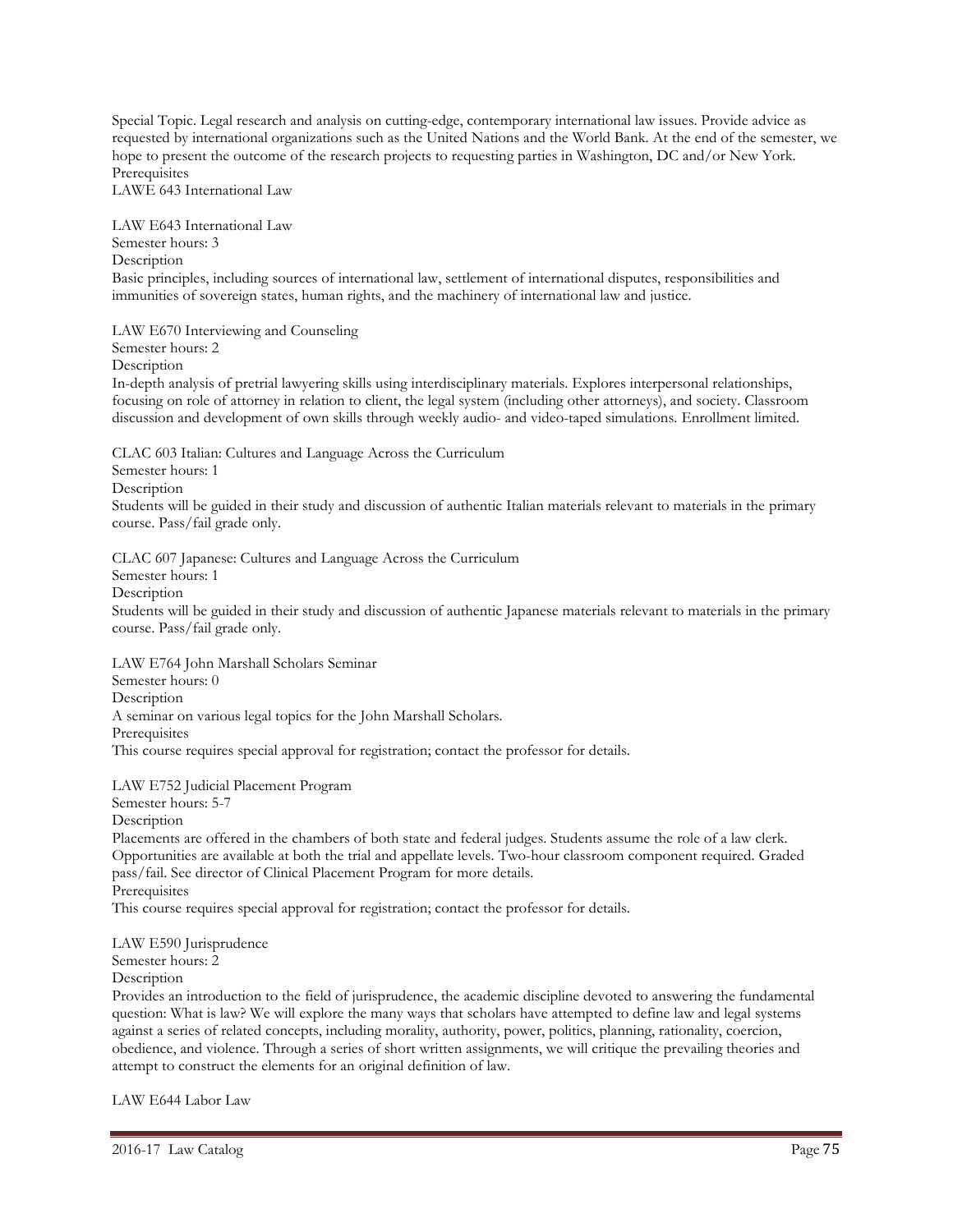Semester hours: 3

Description

Analysis of origin and scope of National Labor Relations Act and role of the National Labor Relations Board and the courts in interpreting the statute. Focus on right of employees to organize unions, choice of bargaining representative, strikes and picketing, and negotiation and enforcement of collective bargaining agreement.

LAW E645 Land Use Planning Semester hours: 2-3 **Description** Government control of use of land and eminent domain. Zoning, subdivision control, and urban redevelopment and planning.

LAW E699-S Law & Literature Semester hours: 2 Description

Explores the relationship between law and literature. Using literary texts and a series of writing exercises, examines how the study of literature can enhance professional problem solving and communication skills. Topics include ethics, jurisprudence, and the use of language in narrative, storytelling, and persuasion.

LAW E696 Law Firm as a Business

Semester hours: 2

Description

Focuses on many of the practical, nonlegal aspects of law practice to include information on financial management, administration, technology, insurance, marketing, and issues related to the firm owners including compensation and agreements. Guest presenters will be experts in their particular fields who will share practical experiences in their respective areas.

LAW E699-II Law and Economics

Semester hours: 2

Description

Special Topic. Application of economic analysis to legal concepts. Using goals of efficiency and wealth maximization, shows how economic theory can unify property law, contract law, tort law, criminal law, and family/sex law, as well as offer new insights to old problems.

LAW E699-Q Law of Armed Conflict Semester hours: 1

**Description** 

Examination of international law relating to the use of force. Areas of study include situations of self-defense and authorization to use force by the United Nations Security Council. Peacekeeping missions will be considered, as will situations of collective self-defense and the theory of "humanitarian intervention." The course will also consider international humanitarian law: customary and treaty-based restrictions on the use of force such as the requirement to avoid targeting civilians, the requirement of proportionality, and prohibitions on the use of certain weapons. The course will draw on current events and focus on real-world applications of international law.

LAW E665 Law of Clean and Renewable Energy

Semester hours: 3

Fulfills General Education Requirement Meets Lawyering Skills IV requirement Description

Explores the challenges and opportunities that come with new policies seeking to promote renewable energy and transition to a low-carbon electricity system. Covers attributes of specific types of renewable energy (including wind, solar, and biofuels) and mandates and goals for renewable energy (including renewable portfolio standards and feed-in tariffs); federal, state, and local demand response laws, including their relationship to the Smart Grid; state and federal laws governing the siting and permitting of renewable energy facilities; tax and other incentives for demand response and renewables; ratemaking, wholesale markets and other aspects of the sale of electricity; and financing mechanisms for transactions involving efficiency and renewables.

LAW E637 Law of Educational Equity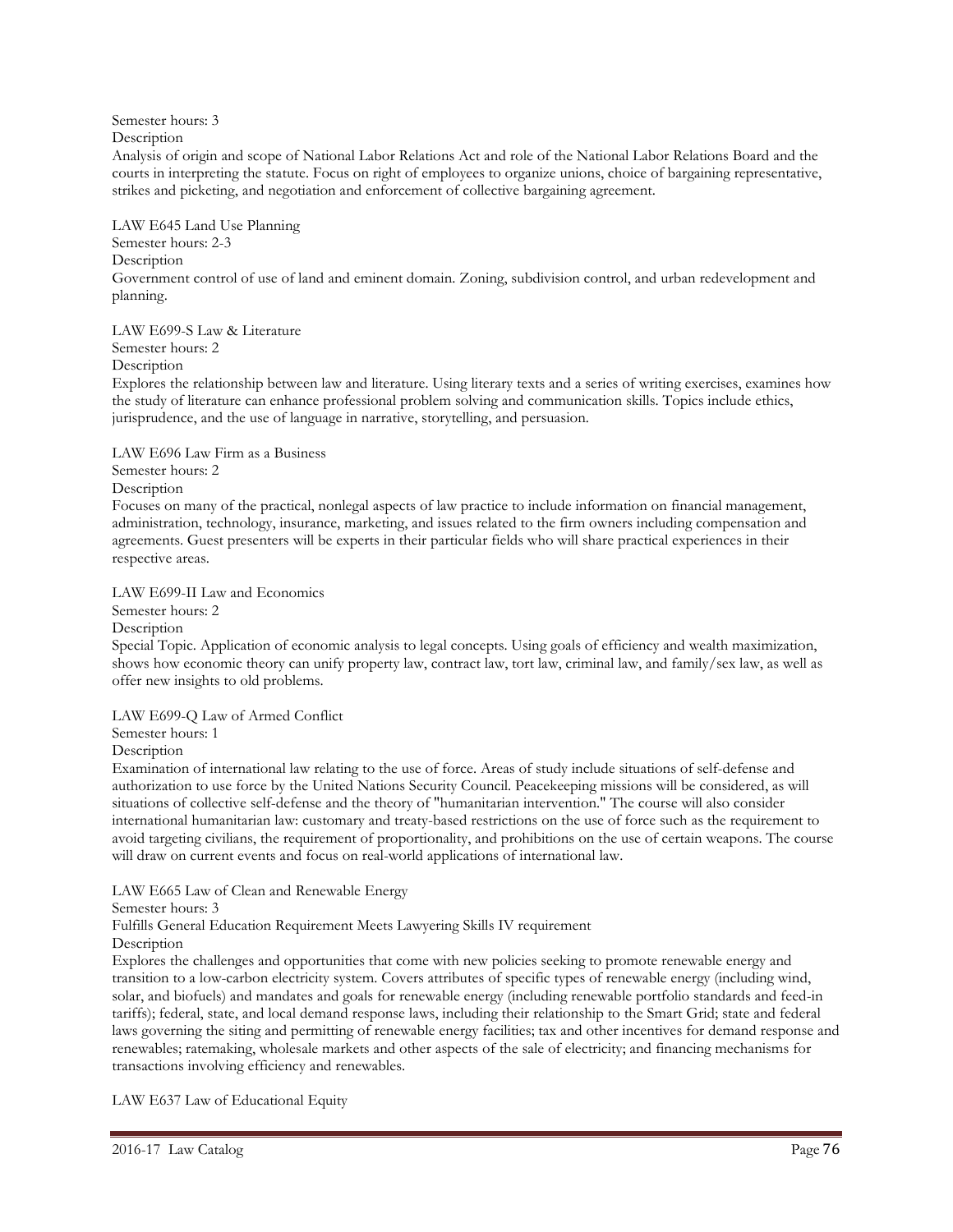Semester hours: 2 Fulfills General Education Requirement Meets Upper Level Writing Requirement. Description

Analyzes the current law and policy debates that are shaping elementary and secondary education in the United States. Focuses on systemic issues of educational opportunity, such as race and sex discrimination, school finance and school choice. Also explores the role of the government, particularly the courts, in American education. Although the course focuses on the legal and policy decisions that governments, school districts and students are confronting today, it also includes a historical perspective where necessary to inform our understanding of the current issues.

LAW E682 Law of War Semester hours: 2 **Description** 

Contemporary law of armed conflict, surveying briefly jus ad bello, i.e., theories of aggression, just war & reprisal. Emphasizes jus in bello, including certain rules of engagement (targeting and neutrality), the rights of captured persons and civilians, and institutions for national and international management. Grades will be awarded by reference to either a term paper or several shorter essays.

LAW E693 Law of the European Union

Semester hours: 2

Description

(Offered only in Cambridge Summer Program). Surveys institutions of the EU and examines substantive principles of EU law and their integration into the legal systems of member countries.

LAW E699-HH Leadership and the Law

Semester hours: 3

Fulfills General Education Requirement Meets Upper Level Writing Requirement.

Description

Special Topic. A study of intellectual leadership in the law through a study of such influential and transformative thinkers as Lord Coke, Thomas Hobbes, John Locke, Sir William Blackstone, James Madison, Thomas Jefferson, Chief Justice John Marshall, and Justice Joseph Story. Assessment will be by a major research paper on a topic to be agreed.

LAW E712 Legal History Seminar Semester hours: 2 Fulfills General Education Requirement Meets upper-level writing requirement Description

Focuses on microhistory as a technique for exploring the role of law in society. A microhistory is a case study of a particular incident that sheds light on broader issues of race, class, gender, economics, and power. Explores the various ways that legal historians use case studies to enlarge our understanding of the past.

LAW E592 Legal History Semester hours: 2 or 3 Fulfills General Education Requirement Meets upper-level writing requirement (written paper option) **Description** Explores the history of the common law and the development of Anglo-American legal institutions. Focuses on the evolution of the jury system and the distinction between law and equity. Students will have the option of writing a paper (which will satisfy the ULWR) or talking an exam.

LAW E662 Legislative Advocacy

Semester hours: 3

Description

Provides students the opportunity to develop the practical knowledge base and skills to be able to represent clients and themselves in legislative and regulatory processes. The context for classes will be Virginia state government. Classes will consist of a combination of lectures by the professor and guests as well as participatory exercises such as role plays. Skills to be taught within the public policy context will include listening, negotiation, legislative drafting, lobbying and testifying before committees. Grades will be based on class participation and written work, including weekly entries in a journal, to be kept throughout the semester.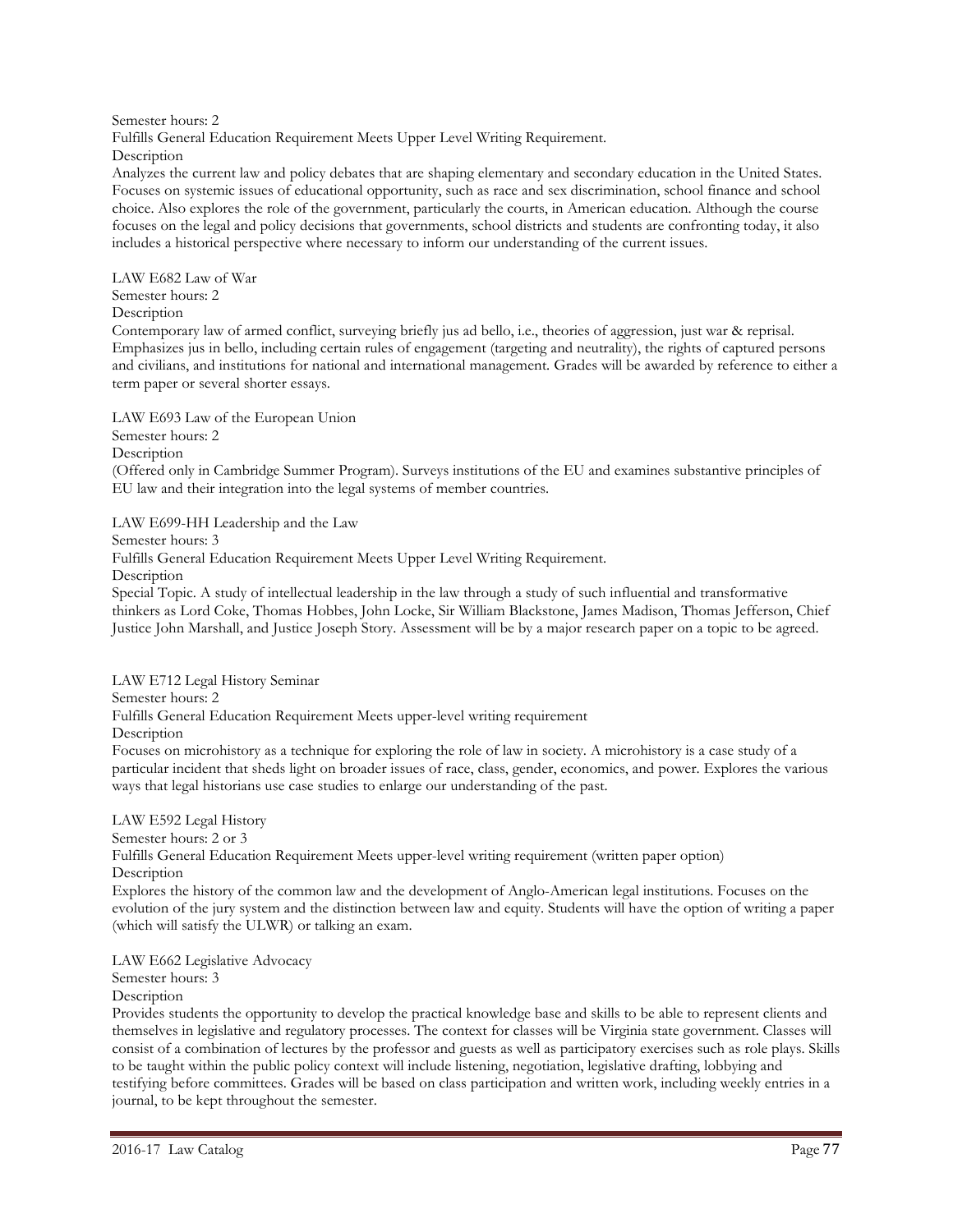#### LAW E652 Local Government Law Semester hours: 2

Description

Focuses on legal issues in local government law with a practical approach. Covers a variety of topics that are relevant to local government law, except for education law and environmental law. Thorough research skills and the ability to identify and analyze legal issues are critical requirements in this course.

LAW E699-O Media and Privacy Law Semester hours: 2

Description

Special Topic. An introduction to the rights and responsibilities of the mass media with respect to newsgathering, publication, and the privacy rights of individuals. This course involves substantial coverage of the First Amendment as well as common law torts such as defamation, infliction of emotional distress, and appropriation of an individual's likeness or image. Cases will be drawn from print, broadcast, internet, and social media, and we will also cover privacy in data and records. Assignments include short exercises and a final exam.

LAW E762 Medical Malpractice

Semester hours: 2 Description

Liability of physician for injuries arising out of the physician patient relationship. Includes coverage of standard of care, causation, informed consent, intentional torts, and recoverable damages.

LAW E705 Mergers and Acquisitions

Semester hours: 2-3

Description

Focuses on the law governing corporate mergers, acquisitions, recapitalizations, and proxy contests. Discussion will include transaction structure, purchase agreements, stockholder litigation, and relevant state and federal laws, with a primary focus on fiduciary duties in the context of buying and selling a business.

**Prerequisites** 

Business Associations (602)

LAW E649 Mindfulness and the Legal Profession

Semester hours: 3

Description

Provides a framework for envisioning a professional identity that is in harmony with our personal, spiritual, and communal values. Using creative writing and mindfulness meditation tools, we revisit our original reasons for pursuing a legal education, reflect on our law school experience and on the law as an intellectual discipline and as a service profession, and articulate aspirations for our future careers. Topical discussions will be geared to seminar participants' specific interests (e.g., past topics included personal injury law, family law, international law, and gender and race relations). Students are required to submit response papers before each class meeting and a final essay.

## LAW E735 National Security Law Semester hours: 2 **Description**

Offers an analysis of the interplay of law and national security. It will include coverage of such issues as: terrorism offenses, espionage, collection of evidence in international cases, interrogation techniques, the Foreign Intelligence Surveillance Act, protection and use of classified evidence in federal court, the right to counsel and national security defendants, military detention, and trials of cases involving national security.

## LAW E672 Negotiation

Semester hours: 2

## **Description**

Introduction to the theory and practice of negotiations. Game theory, economic model bargaining, social-psychological theories and the problem-solving negotiation theory are each studied. Explores the different negotiation styles, techniques of preparation and information gathering, persuasion and the process of exchange in bargaining. Both dispute resolution and transactional negotiations are reviewed.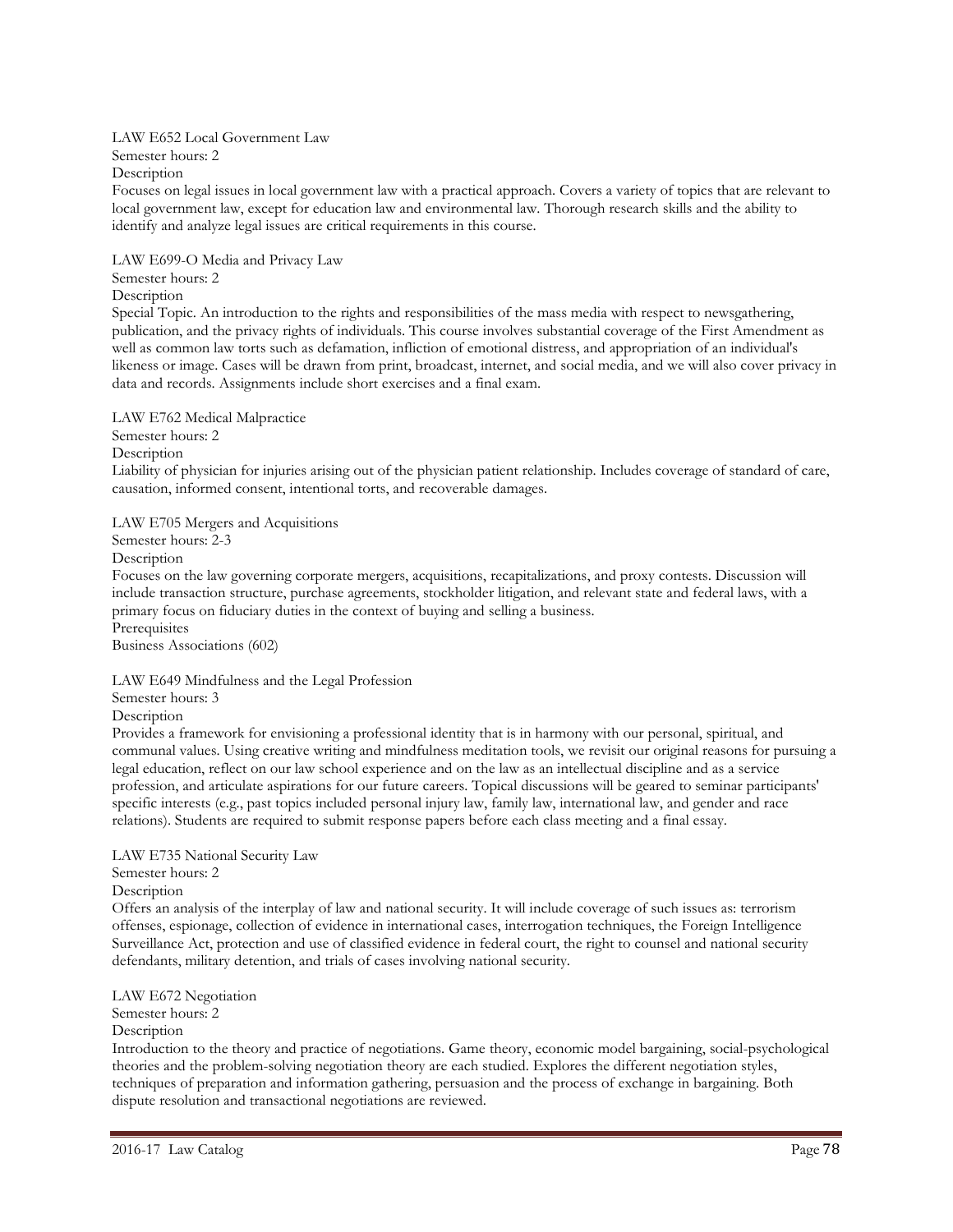## LAW E771 Nonprofit Organizations Semester hours: 3

Description

Examines the nature, formation, governance and operation of nonprofit organizations. Topics include the law governing nonprofits; the skills necessary to create, operate, and advocate for nonprofit organizations; determining the legal form of the organization; tax exempt status; fundraising (charitable giving, solicitations, legal regulation of such activities); duties and responsibilities of the board of directors; liability of nonprofit organizations; and ethical issues for nonprofits. The class is designed for both law students and business students. Guest speakers from area nonprofits will supplement the readings and discussion. Readings will include case studies, as well as cases and articles from legal and business sources. A field trip to a nonprofit organization may be taken. Class project involves a case study of a nonprofit, advising the nonprofit organization on legal and business issues and where appropriate, assisting the nonprofit in organizing, establishing organizational and operational documents, filing for tax exempt status, and/or creating operational policies. The final grade will be based on class participation, written responses to case studies, and the students' work on the class projects.

#### LAW E744 Patent Law

Semester hours: 3

#### Description

Covers fundamental doctrines of patent law and is designed to serve as a basic course for those who wish to specialize in this field, as well as to provide a general background for a corporate or business practice. Topics will include eligible subject matter for patenting; conditions for patentability, including utility, novelty, non-obviousness, enablement, best mode, definiteness, and adequate written description; patent infringement; defenses; and remedies. Will study statutory aspects of patent law, as well as judicial interpretation by the Supreme Court and the Federal Circuit Court. Further, course will consider justifications for the patent monopoly. An engineering or science background is not required to take the course.

## LAW E787 Patent Preparation and Prosecution

Semester hours: 2

**Description** 

Explores the art of drafting a patent application and the subsequent prosecution of the application through the Patent and Trademark Office (PTO). Will include some necessary detail with respect to PTO Rules, but will also cover the strategy and reasoning behind various drafting techniques. Directed to students who plan to become patent practitioners as well as those who are simply interested in the process.

Prerequisites LAWE 641 or LAWE 744

# LAW E601 Pre-Trial Litigation Skills

Semester hours: 3

Fulfills General Education Requirement Meets Lawyering Skills IV requirement

**Description** 

Enhances understanding of critical pretrial tools and provides practical experience with using these tools. Course requires drafting a variety of pretrial documents that are frequently used in litigation, such as a complaint, and a pretrial motion. Also provides practice of such skills as interviewing clients and negotiating settlements. Focuses on the correct use of the Federal Rules of Civil Procedure but relevant in state court litigation as well.

#### LAW E654 Products Liability Law Semester hours: 2-3

# **Description**

Analyzes the affirmative cause of action for personal injuries caused by defective products, applicable defenses, and other relevant theoretical, policy and practical issues. Emphasis is on strict liability in tort under Section 402A of the Restatement of Torts and national developments; however, relevant Virginia developments will be assessed.

LAW E724 Professional Responsibility: Family Law Semester hours: 2 Description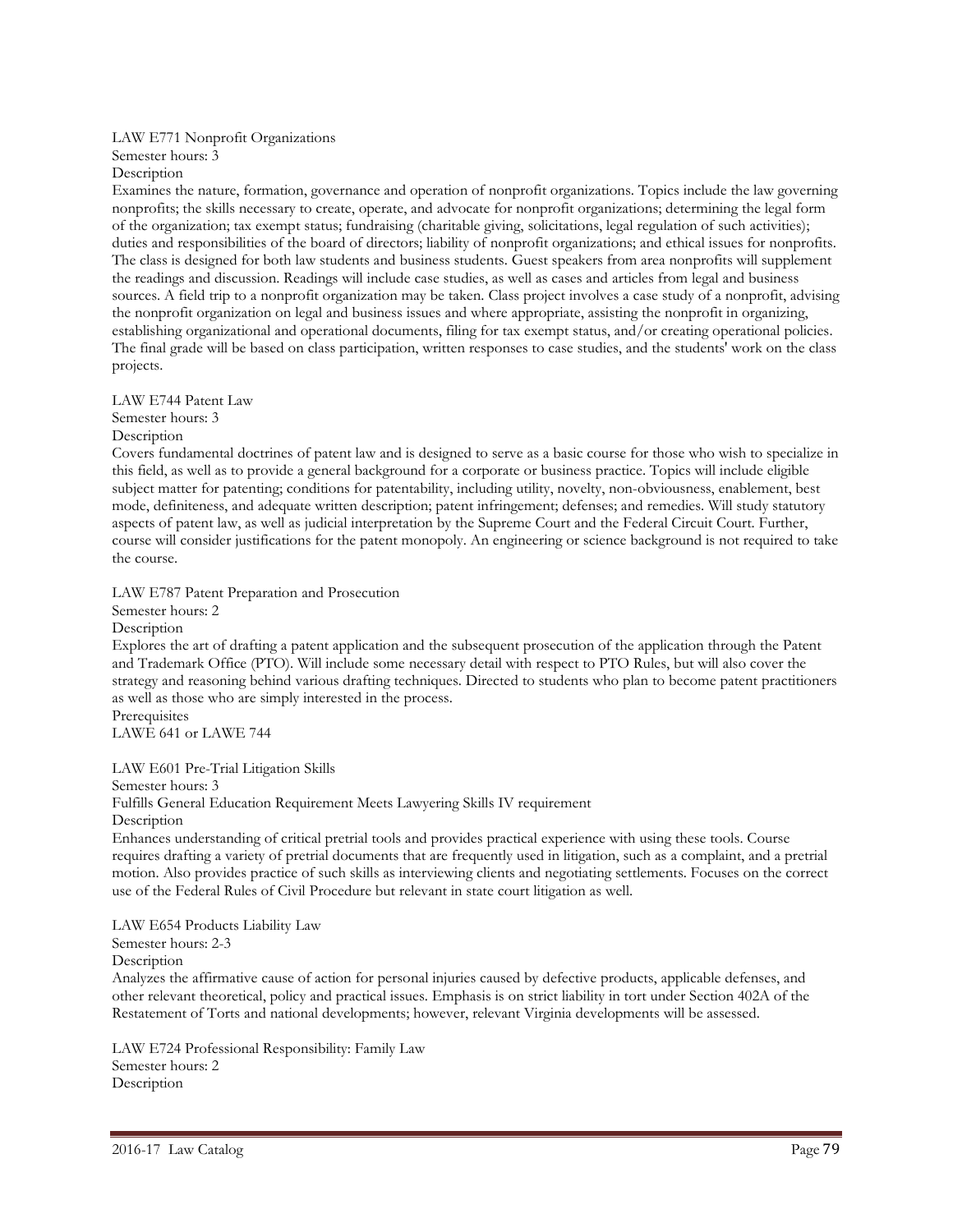Delineates the ethical responsibilities of lawyers in family law cases. Issues related to the lawyer-client relationships: communication and confidentiality; conflicts of interests; controlling the case; ethical tactics; ethical negotiations; mediation; and other ethical duties of the family law practitioner are surveyed. Designed to encourage the study and elevate the standards of those who practice family law. There will be case studies and examples of issues that are presented to the practicing family lawyer on a day-to-day basis. The course will combine theory and practice as it relates to helping to guide the practicing lawyer through the maze of ethical issues that are constantly arising in the family law practice. This course is required for those students seeking the Certificate of Concentration in Family Law. **Prerequisites** 

Family Law (707).

LAW E639 Public Policy Research and Drafting

Semester hours: 3

Description

Combines both advanced legal research and writing instruction with a client-based experience. Provides students with an opportunity to explore advanced legal research in the public policy field, develop their writing skills in the context of creating an issue paper, and engage in client relations with nonprofit organizations from the greater Richmond community.

LAW E765 Race, Religion and the Law Semester hours: 3 Fulfills General Education Requirement Meets upper-level writing requirement **Description** 

Focuses on the intersection of race and religion, and their impact on the law as expressed in American judicial decisions. To facilitate this inquiry, the course furnishes historical background regarding the evolution of the concept of race in western societies, especially Europe and the United States. Also addresses how religious traditions, notably Christianity, have impacted the understanding of race.

LAW E611 Real Estate Transfers and Finance Semester hours: 2-3

**Description** 

Surveys modern real estate transactions, such as condominiums, cooperatives, sales and leasebacks, leasehold mortgages, FHA and VA financing, tax consequences, title insurance, construction loan agreements, and shopping center leases.

LAW E725 Regulating Reproduction

Semester hours: 2

Fulfills General Education Requirement Meets Upper Level Writing Requirement.

**Description** 

Study of the interrelationship of legal rules, politics, ideology, and socio-economic realities that shape reproductive rights and justice. Explores the meaning of "reproductive rights" and "reproductive justice," and considers a wide spectrum of related topics, including types of abortion restrictions upheld since Roe v. Wade and Planned Parenthood v. Casey, access to contraception and reproductive health services, new reproductive technologies, and the U.S. government's role in reproductive rights, among others.

LAW E656 Remedies Semester hours: 3 Description

Putting legal theory into the practical context of its ultimate remedy for the client, covers primarily equitable remedies Covers the equitable remedies of bills of peace, receiverships, injunctions to enforce contracts, injunctions to prevent torts, constructive trusts to prevent unjust enrichment, restitution, equitable defenses, contempt of court, etc and a broad range of general legal topics, including the remedies available for breach of contract, commission of torts, waste and nuisance to property, civil procedure (injunctions and contempt of court), etc. Looks at the broad areas of the law from the point of view of the remedy available to the litigant. Method of Assessment: The students argue each of the cases, and then there is class discussion. At the end of the course, each student will be required to write a 1,000 word essay on some topic of equity, and there will also be an examination.

LAW E780 Research Assistant Semester hours: 1-4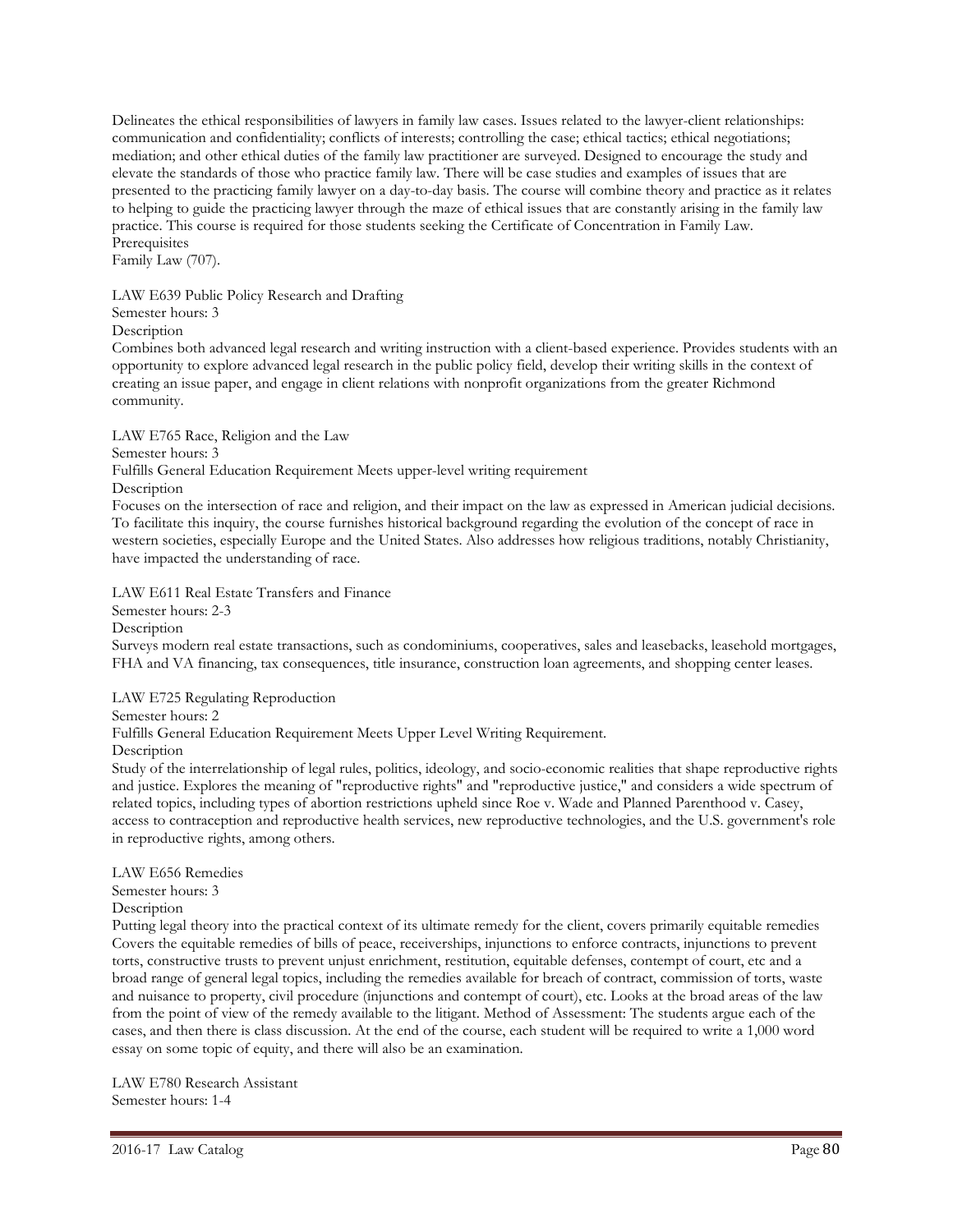## Description

Students may assist professors on the full-time faculty in their scholarly research efforts, either for pay (under the University Work Study Program), or for academic credit, though not for both at the same time. Students may earn up to four hours of academic credit toward their degree requirements by serving as unpaid research assistants. The credit hours may be pass/fail or graded, at the option of the student, and with the permission of the professor. Graded credit hours require a written work product by the student that will enable the professor to determine an appropriate grade. To receive academic credit, the student must work an average of four hours per week throughout the semester, for each hour of academic credit earned. Registration is with permission of the professor and the dean's office. Limit of four semester hours total.

LAW E699-R Restorative Justice

Semester hours: 2

Fulfills General Education Requirement Meets upper-level writing requirement (written paper option) **Description** 

Special Topic. Restorative justice refers to a set of methods for responding to conflict or crime in a collaborative manner that prioritizes healing, prevention, and community-based reconciliation. It aims to deprioritize retribution, punishment, and incarceration. In turn, restorative practices aspire to honor victims' voices and needs, minimize the demonization of offenders, decrease the reinforcement of existing social hierarchies, and eliminate barriers to reconciliation. Considers the theory of restorative justice and explore restorative practices in various U.S. contexts including criminal justice (adult and juvenile), educational institutions and workplaces, and community-based reconciliation in the wake of systematic injustice. Students will have the option of writing a paper (which will satisfy the ULWR) or developing an alternative project (which will not satisfy the ULWR).

LAW E706 Role of Lawyer in Mediation

Semester hours: 2

Description

Covers the role of the lawyer in mediation. Designed to provide students with skills necessary to effectively represent their client in the mediation process. Will explore differences between interest-based and positional negotiation. Stages of the mediation process and the role of the mediator will be reviewed. Additional areas that will be addressed include the attorney's ethical obligation to inform clients about dispute resolution options, factors that should be considered in assessing whether a case is appropriate for mediation, preparing for mediation, collaborative problem-solving, and effective strategies in representing clients in the mediation process. Students will engage in a series of mock mediations to develop their advocacy skills and will be introduced to various applications of mediation by the courts, state agencies and private entities.

CLAC 605 Russian: Cultures and Language Across the Curriculum

Semester hours: 1

Description

Students will be guided in their study and discussion of authentic Russian materials relevant to materials in the primary course. Pass/fail grade only.

LAW E675 Sales and Leases Semester hours: 2-3 Description

Articles 2 (Sales) and 2A (Leases) of the Uniform Commercial Code, including the structure and methodology of the Uniform Commercial Code, as it is reflected in Articles 2 and 2A, and the Code's relationship to, similarities with, and differences from the general law of contract, property and tort.

LAW E657 Scientific Evidence Semester hours: 2 **Description** Technical and legal aspects of scientific aids in the trial of civil and criminal cases. Scientific experts participate as guest lecturers. Prerequisites LAWE 599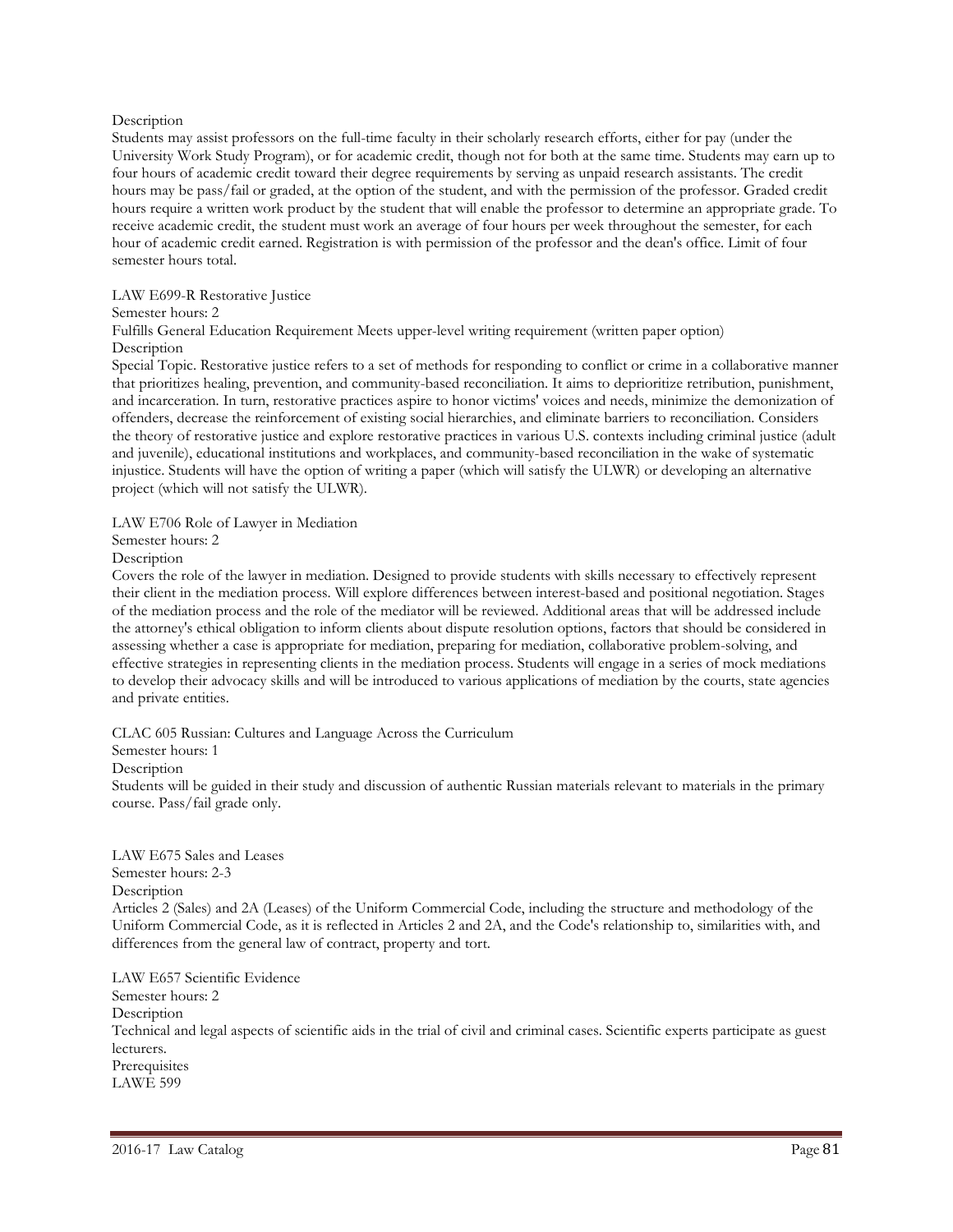#### LAW E677 Secured Transactions Semester hours: 3 Description

An introduction to the law governing contractually created interests in personal property used to secure payment or performance of obligations. Study of the creation, perfection, priority and enforcement of security interests in personal property under Article 9 of the Uniform Commercial Code. Also includes an examination of relevant provisions of the Bankruptcy Code and some other state and federal statutes that affect security interests.

LAW E658 Securities Regulation Semester hours: 3

## **Description**

Discussion of the theory of disclosure, examination of information that is important to investors ("material" in securities lingo), and investments that fall within the definition of a "security" under federal law. Considers, mandatory disclosure by public companies; antifraud statutes (some of which apply only to public companies and some to both public and private companies); Rule 10b-5 (complete with some insider trading law); the law governing public offerings of securities; the exemptions that permit a company to sell securities outside the elaborate registration process that governs public offerings; and the rules governing re-sales. Focuses exclusively on federal law and its variety (statutes, rules and regulations, court rulings, SEC staff bulletins, no action letters, comment letters, etc.). Also considers selected aspects of enforcement of the securities laws by the SEC, the federal criminal authorities, and private lawsuits. Prerequisites

Business Associations (LAWE 602)

LAW E769 Selected Issues in European Union Law

Semester hours: 2-3

Fulfills General Education Requirement Meets upper-level writing requirement Description

Seminar presenting overview of the law of the European Union. Covers both aspects of EU Law: the institutional or "constitutional" aspects and substantive law. In the first portion the roles of the EU's four principal institutions are

considered, as are their relations to the governments of the member states and the lawmaking process. This portion provides insights into issues of federalism as understood in this country. The second aspect covered, the substantive law of the EU covers topics including competition, intellectual property, workers' rights, and the monetary union. Topics covered are those thought to be of most relevance to U.S. interests doing business within the EU.

LAW E719 Selected Issues in Public International Law

Semester hours: 2

Description

(Offered only in Cambridge.) Consideration of various discrete issues of public international law, including statehood, boundaries, the law of war, jurisdiction and state responsibility, and their relation to municipal law.

LAW E699 Selected Topics (ST) Semester hours: 2-3 **Description** 

The law school generally offers one course which may be offered only one time. These courses are in an area of special interest to a faculty member. Details are provided in the registration materials. Depending on this particular offering, this course may meet the upper-level writing requirement.

LAW E615 Selected Topics in Virginia Law Semester hours: 2 **Description** A substantive overview of topics heavily tested on the Virginia Bar Exam. **Prerequisites** This course requires special approval for registration; contact the professor for details.

LAW E699-Y Sentencing Law Semester hours: 2 Fulfills General Education Requirement Meets Upper Level Writing Requirement. Description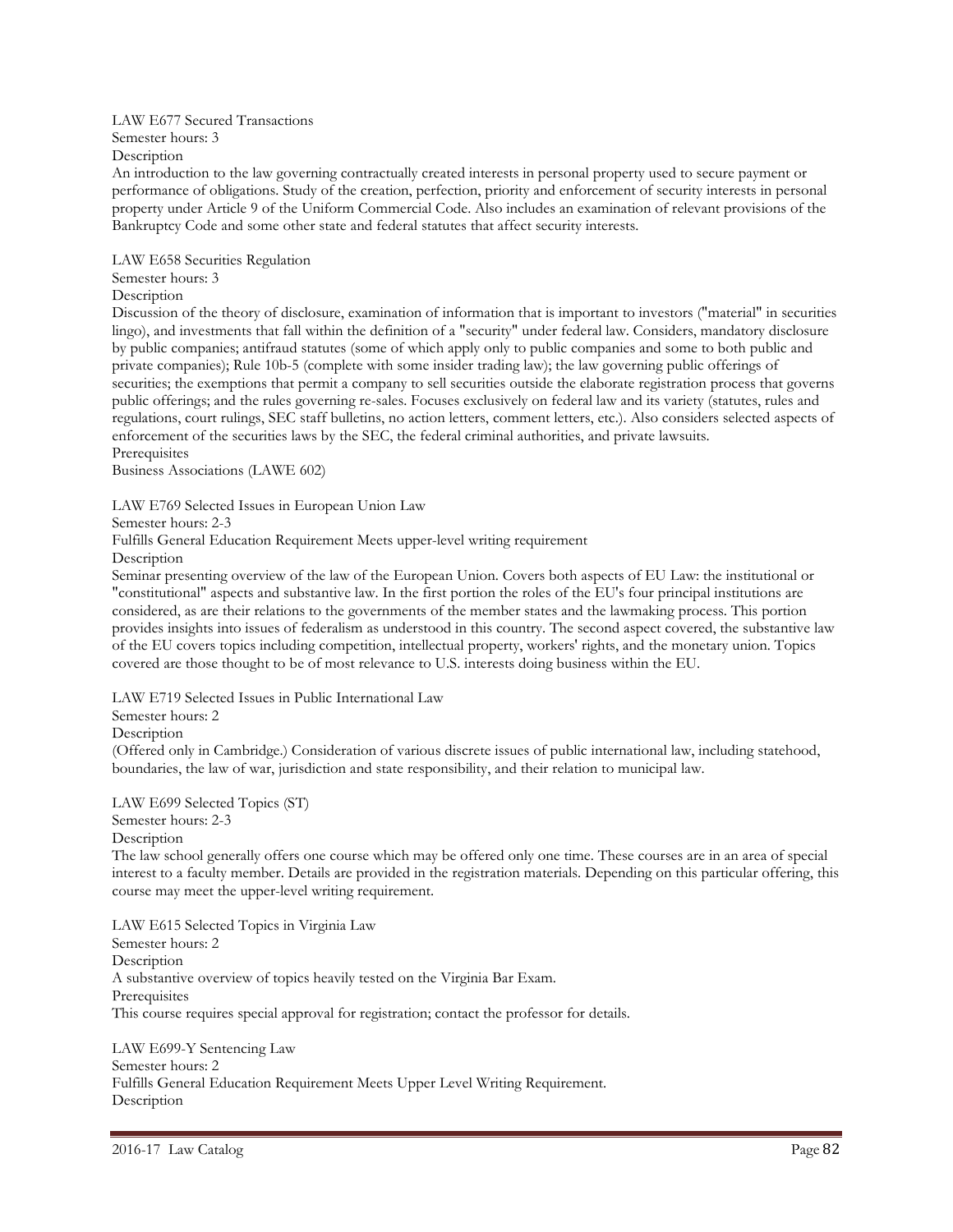Special Topic. Explores the theories of criminal punishment, the criminal sentencing process, and contemporary issues in sentencing. Topics include: the traditional justifications for criminal punishment--retribution, deterrence, incapacitation, and rehabilitation--and the shifting historical prominence of these justifications; the factors that influence punishment, such as the characteristics of the offense and the offender; the role of judicial, executive, and legislative branch actors in setting sentencing law and policy; and the implementation of the federal sentencing guidelines. Also explores systemic sentencing issues, such as racial disparities in the criminal justice system, and modern sentencing reform efforts.

LAW E699-C Sex, Mindfulness, and the Law

# Semester hours: 3

Description

Historically, Western societies' main mechanism for regulating sex and reproduction was marriage. In recent decades, the criterion for socially legitimate sex has shifted from marriage to consent. What is consent? If non¬-consensual sex is bad, does that mean that all consensual sex is good, or at least neutral? How does, and how should the law shape sexual culture? This course uses legal theory, mindfulness meditation and communication practices, and creative writing to examine these issues, with a special focus on the implementation of Title IX on college campuses generally, and at the University of Richmond in particular.

LAW E740 Sexual Orientation and the Law Semester hours: 2 Fulfills General Education Requirement Meets upper-level writing requirement Description

Seminar examines legal rights of lesbians and gay men. Explores concept of sexual orientation and legal system's regulation of life experiences of lesbians and gay men, including sexuality, expressions of identity, public and private employment, same-sex relationships, and parenting.

LAW E730 Spanish Legal Skills

Semester hours: 2-3

Description

One semester course learning targeted legal subjects in Spanish. Topics include immigration law, family law, labor law, contract law and criminal law and use materials written by Latin American Professors of Law and notable US attorneys. Lectures delivered in Spanish. Each class will be a combination of an academic presentation and a practical exercise exposing students to the practicalities of dealing with Hispanic clients including cultural differences of the Hispanic population. Students are assessed on a weekly basis by completing exercises which will cover: drafting memos, short essays and client letters in Spanish; preparing presentations for Hispanic audiences attending the pro bono legal clinics at the Virginia Hispanic Chamber of Commerce; and a final project. Students will have the opportunity to participate in the pro bono legal clinics offered by the Virginia Hispanic Chamber of Commerce with the support of leading law firms from Richmond twice a month and may work alongside attorneys interviewing Hispanic clients seeking legal advice on immigration, labor and family matters.

**Prerequisites** 

This course requires special approval for registration; contact the professor for details.

CLAC 602 Spanish: Cultures and Language Across the Curriculum

Semester hours: 1

Description

Students will be guided in their study and discussion of authentic Spanish materials relevant to materials in the primary course. Pass/fail grade only.

LAW E690 Sports and the Law Semester hours: 2

Description

A survey course addressing legal issues presented by both professional and amateur sports in a variety of settings. Examines such issues as the legal concept of amateurism, the organization of amateur sports associations, and eligibility for participation as an amateur, especially in the context of intercollegiate athletics Also focuses on gender and disability discrimination issues, the organization of professional sports with the power of the commissioner and the organization of leagues. The application of antitrust law to amateur and professional sports will also be examined, along with issues presented by the representation of professional athletes and the enforcement of sports contracts. Criminal and tort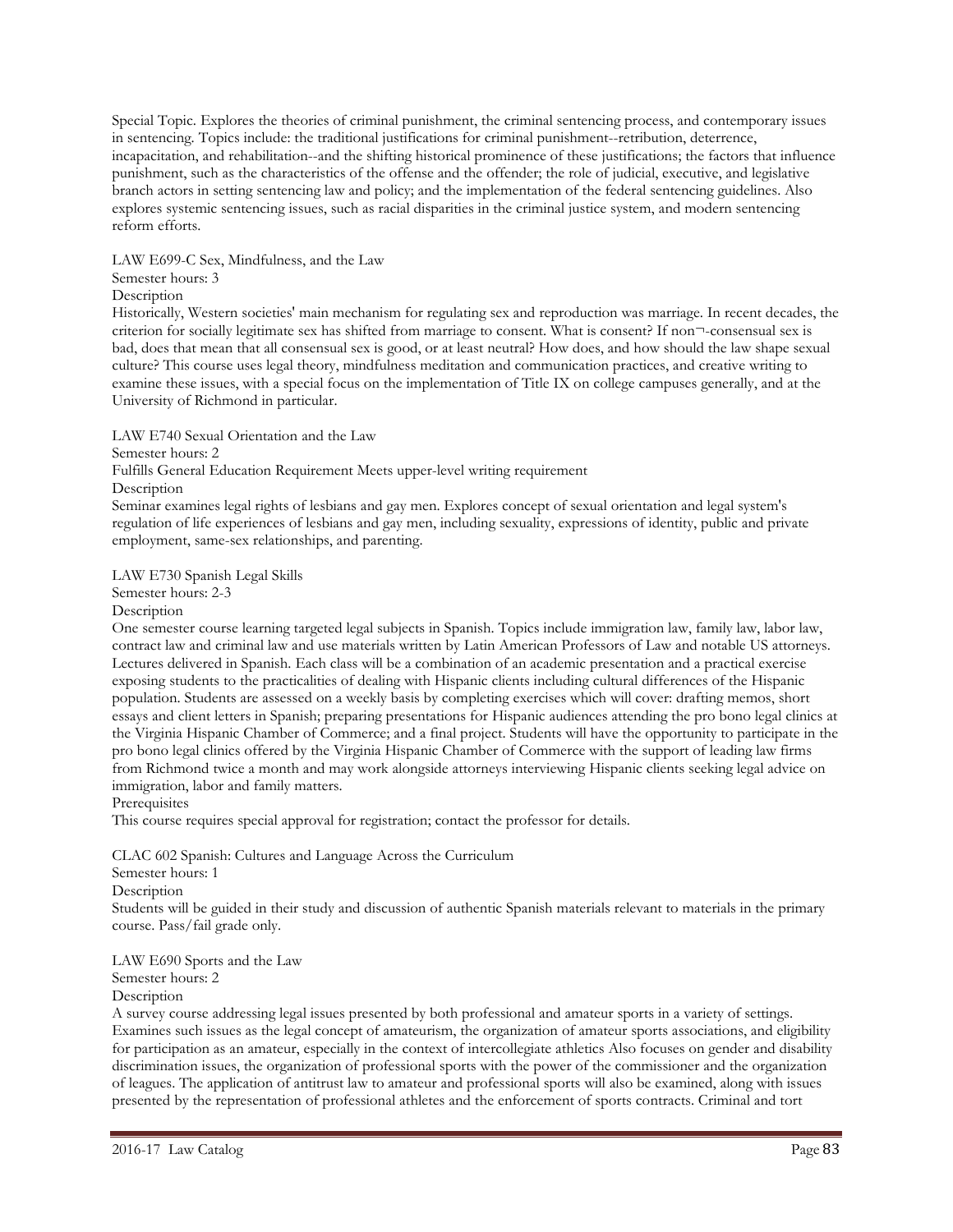liability issues presented by sports participation will also be discussed, along with workers compensation and drug testing issues.

LAW E767 Statesmanship and the Law Semester hours: 3 Fulfills General Education Requirement Meets upper-level writing requirement **Description** Focus on statesmanship through historical and biographical case studies of such figures as the American founders, Abraham Lincoln, and Winston Churchill. Also will seek to understand ways in which constitutional, legal, and political

institutions can encourage, thwart, or direct leadership on a grand political scale. Primary focus historical.

LAW E779 Summer Abroad Placement Program

Semester hours: 4

Description

Placements are available with law firms/chambers; government related agencies and organizations, such as the House of Commons and Crown Prosecution Services; law societies; citizens' advice bureaus; royal courts; property management and development firms, financial institutions; and the legal departments of media and entertainment firms. Two-hour weekly classroom component required. Graded pass/fail. See director of Clinical Placement Program for more details.

LAW E697 Supreme Court Decisionmaking

Semester hours: 2

Fulfills General Education Requirement Meets Upper Level Writing Requirement.

**Description** 

Examines the Supreme Court as an institution and the nature of judicial review as an institutional practice. In addition to traditional doctrinal materials, draws on a mix of historical, biographical, and journalistic materials. Topics to be studied include the Court's agenda-setting process, the deliberative and opinion-writing process, the roles of law clerks and the Supreme Court bar, and institutional challenges for the future.

LAW E674 Tax Policy Seminar

Semester hours: 2

Fulfills General Education Requirement Meets upper-level writing requirement

**Description** 

Designed for students generally interested in public policy issues as well as for those specializing in tax. Focuses on the policies and structures of a well designed tax system; examines the goals, politics, and history of tax reform; and provides an overview of the central policy issues raised by income-based and consumption-based tax systems.

LAW E635 Taxation of Partnerships and LLCs

Semester hours: 2-3

Description

Nature and formation of a partnership; taxation of partnership income; transactions between related parties; termination of partnership; sale of partnership interest; distribution by partnership; special basis adjustment; and distribution to retiring or deceased partners. Also includes treatment of pass-through entities.

Prerequisites

Federal Income Taxation (600).

LAW E699-DD Technology Practicum: Collaborative Family Law

Semester hours: 2

Description

Special Topic. Introduces students to the design and use of technological solutions to issues that arise in the emerging practice area of collaborative law--an alternative dispute resolution method that uses a team approach in resolving family law disputes. The class will cover principles of collaborative law and its use as a dispute resolution framework for family law matters. The course also includes a significant technology-based experiential component, in which students work in teams to create applications that provide guidance on particular legal issues to people, including veterans, who may wish to use collaborative law in resolving family law disputes. The course will involve classroom sessions along with group work outside of class and field research to identify issues to be addressed by team-created applications. No programming or coding experience is required.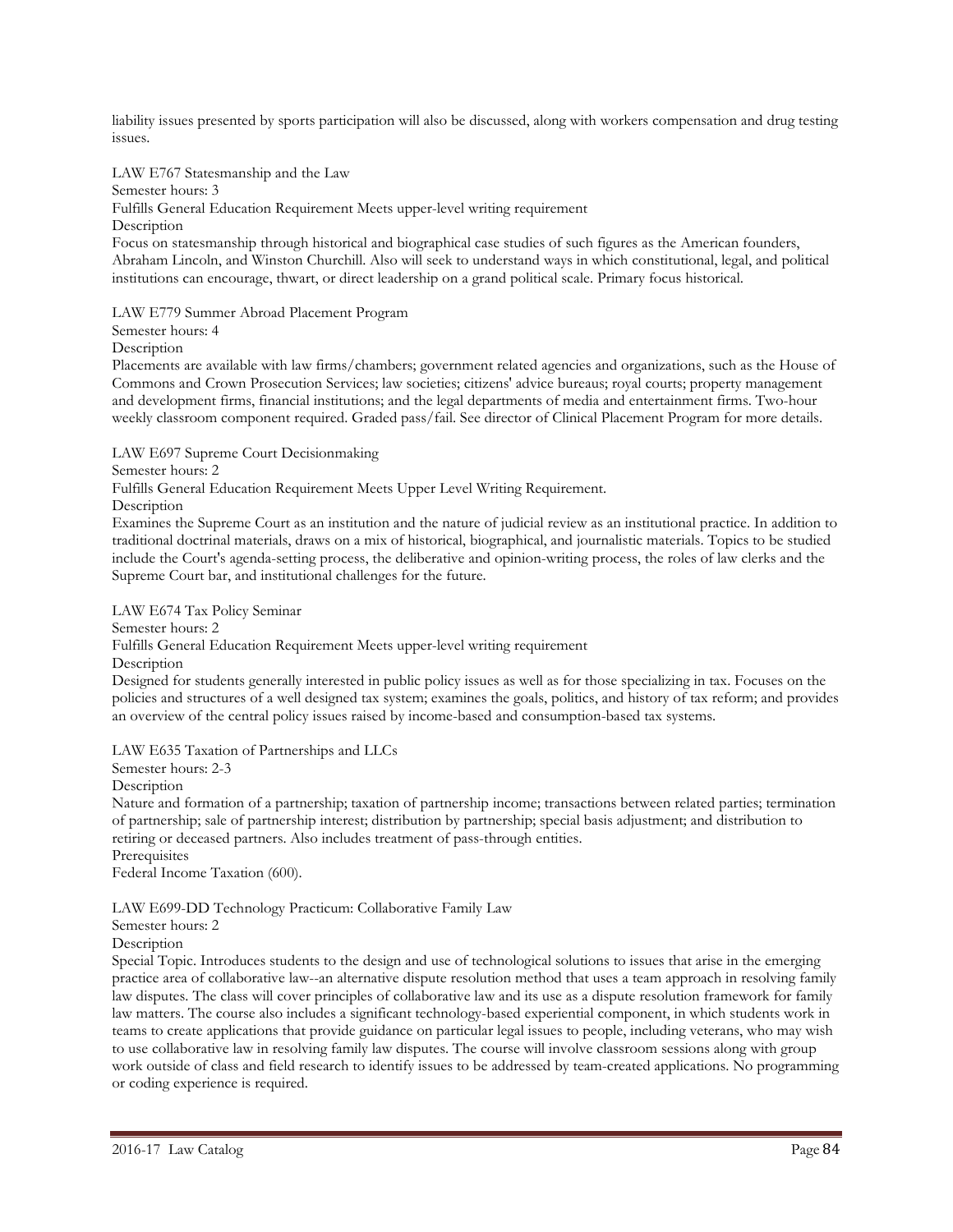#### LAW E699-T Technology Practicum: Veterans Law

Semester hours: 3

Description

Special Topic. Introduces students to the law relating to veterans' benefits and selected other legal issues affecting veterans. The course also includes a significant technology-based experiential component in which students will use a software platform to explore the potential of automated legal guidance systems. Students will work in teams to create applications that provide guidance on particular legal issues to veterans or to attorneys who help veterans. The course will involve classroom sessions along with collaborative work time outside of class and field research to identify veterans law issues to be addressed by team-created applications. No programming or coding experience is required.

LAW E699-N The Happy Lawyer: Finding Your Path

Semester hours: 1

**Description** 

Special Topic. There is a growing social science literature on the workplace attributes and personal characteristics that contribute to professional and personal satisfaction in a career. Explores the role that these attributes and characteristics play in the lives of lawyers. During each class session, students will discuss prepared readings relevant to the course topic, and interact with guest speakers representing diverse professional backgrounds. Each guest speaker will share a unique real-world perspective on lawyering, and how they have developed a clear personal, professional, and social purpose. Class will meet for a total of six three-hour sessions over the course of the academic year--three in the fall semester and three in the spring semester. Credit for the course will be reflected on each student's spring semester transcript. Class meetings will be held on Sunday evenings over dinner at the home of one of the professors. Course is pass/fail based on the quality of participation and written critical reflections on course readings and speakers. Attendance is required at all the meetings.

## LAW E699-A The Profession of Law

Semester hours: 2

**Description** 

Special Topic. Extended study of the idea of excellence in the legal profession. Professional formation as a lawyer, taking account of the history, structure, values, and responsibilities of the legal profession. Seeks to answer the question: "As a lawyer, how will I serve my clients and justice well in meaningful and rewarding employment?" Course materials include contemporary formulations of core principles of the legal profession, as well as historical and biographical materials.

LAW E699-K The Prosecution Project

Semester hours: 2

**Description** 

Special Topic. "Policy clinic" inviting students to explore and develop "best practices" for prosecution. Working in supervised teams, students will study issues such as: How does a local prosecutor best conduct a grand jury investigation of a police shooting? What can prosecutors do to avoid wrongful conviction? What should prosecutors say to the media? When might a prosecutor offer a plea to a life sentence in a capital case? Class meetings will include visiting prosecutors, police and judges. Student teams will produce papers for presentation to the Virginia Association of Commonwealth's Attorneys or the Bureau of Justice Assistance of the Department of Justice, or for publication in media of interest to prosecutors. Prerequisite: Criminal Procedure or permission of instructor.

Prerequisites

This course requires special approval for registration; contact the professor for details.

LAW E768 Trademark and Unfair Competition Law

Semester hours: 3

Description

Will cover federal and common-law trademark law, trade secrets, and unfair competition. Within the unfair competition section, topics will include interference with contractual relations, trade libel, unfair competition under the Lanham Act, publicity rights, and consumer protection. Will also examine public policies and economic considerations underlying these rules that govern competition within the marketplace. In addition to these basic topics, will cover areas of current interest, such as the application of traditional principles to non traditional media, i.e. the Internet.

LAW E798 Trial Advocacy Competition Semester hours: 0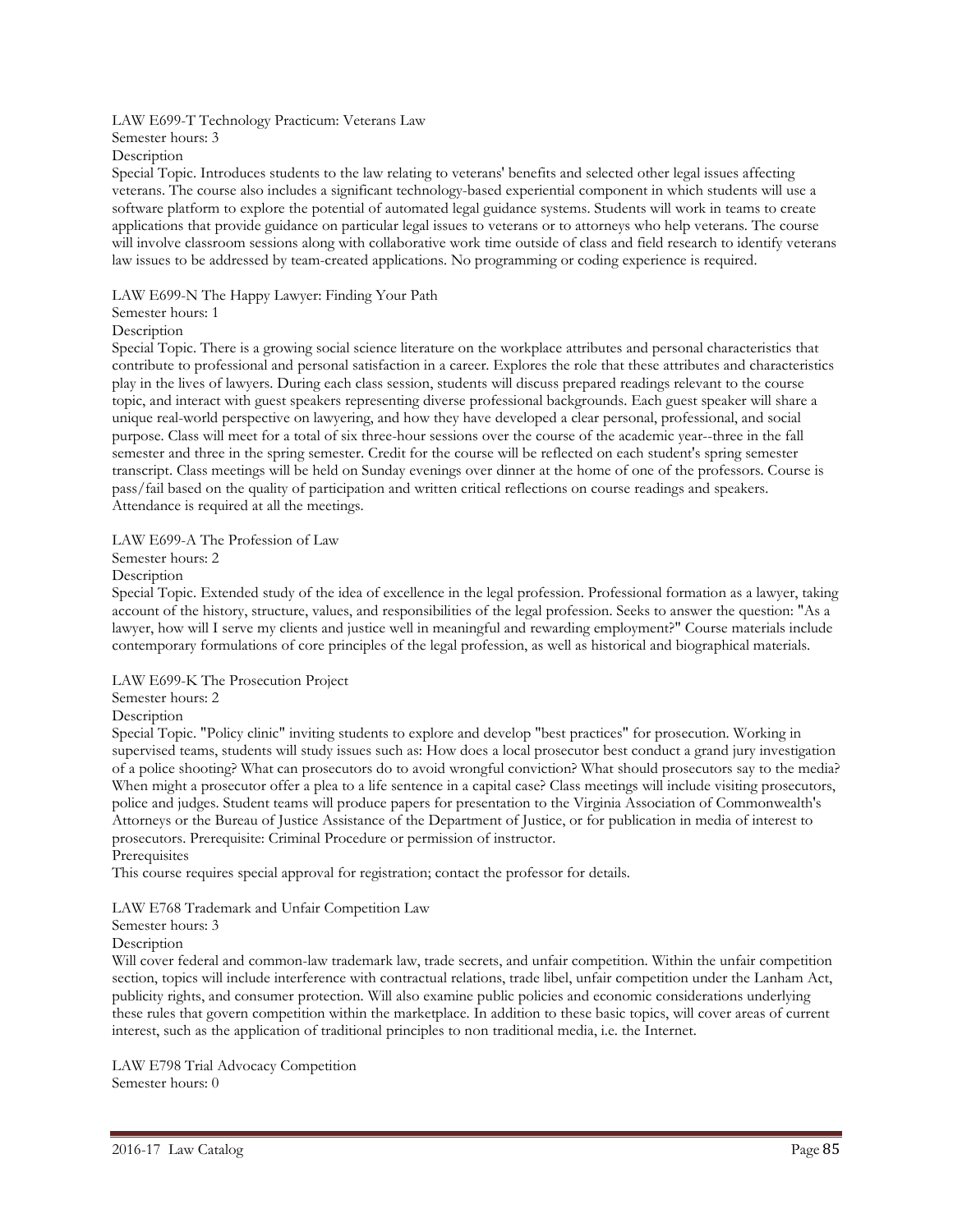#### LAW E664 Virginia Procedure Semester hours: 3

Description

Specialized course in Virginia civil procedure which covers the subject of procedure from the point of view of practice in the Virginia state courts. Covers every aspect of procedure from self-help, subject matter jurisdiction, active jurisdiction, service of process, venue, parties, pleading, discovery, pre-trial motions, motions at trial, post-verdict motions, judgments, costs, and appeals Taught by lecture and discussion.

LAW E699-J Voting Rights Semester hours: 3 Description

Special Topic. Study of contemporary American voting rights law. Traces the history of voting rights law in the United States; considers how the passage of various Amendments to the United States Constitution and the passage and reauthorizations of the Voting Rights Act of 1965 have affected how voting rights are defined and provided by states; considers how those laws have affected how states distribute political power through redistricting. The remainder of the course will focus on how the development of voting rights law will likely affect the future of voting rights in America.

LAW E699-GG WTO Dispute Resolution

Semester hours: 1 Description

Special Topic. Provides the framework for students to learn about the WTO dispute settlement system and form their own opinion of its usefulness. Examines the formation of the WTO, the types of obligations undertaken through the relevant agreements, the role played by the dispute settlement system, and the Dispute Settlement Understanding ("DSU"), the agreement which governs the conduct of dispute settlement proceedings in the WTO.

LAW E687 White Collar Crime

Semester hours: 3

**Description** 

Study of what are generally considered to be business or organizational crimes. Topics to be explored may include: mail and wire fraud, conspiracy, public corruption, perjury (including false statements and false claims liability), money laundering, federal sentencing guidelines, the Racketeer Influenced and Corrupt Organizations Act, grand jury practice and internal investigations.

LAW E609 Wills Drafting Semester hours: 2 Fulfills General Education Requirement Meets Lawyering Skills IV requirement **Description** Provides students with the substantive law background necessary for the drafting of wills and trusts. Students will have an opportunity to draft dispositive provisions of wills, including bequests, marital deduction provisions, exemption trusts, and trusts for the benefit of minors and beneficiaries with special needs. They will also draft administrative

provisions of wills, including tax allocation clauses. Drafting exercises include the drafting of inter vivos trust provisions, such as revocable living trusts, life insurance trusts, and charitable trusts. Previous coursework in tax or wills and trusts suggested but not required.

Prerequisites LAWE 606

LAW E606 Wills and Trusts Semester hours: 3-4

## Description

Considers the transmission of property when an owner dies: laws of intestate distribution that are applied where there is no will; the use of wills, including rules of execution, change and interpretation; and the intention and use of trusts, with emphasis on the role of trusts in estate planning.

LAW E711 Workers Compensation Semester hours: 2 Description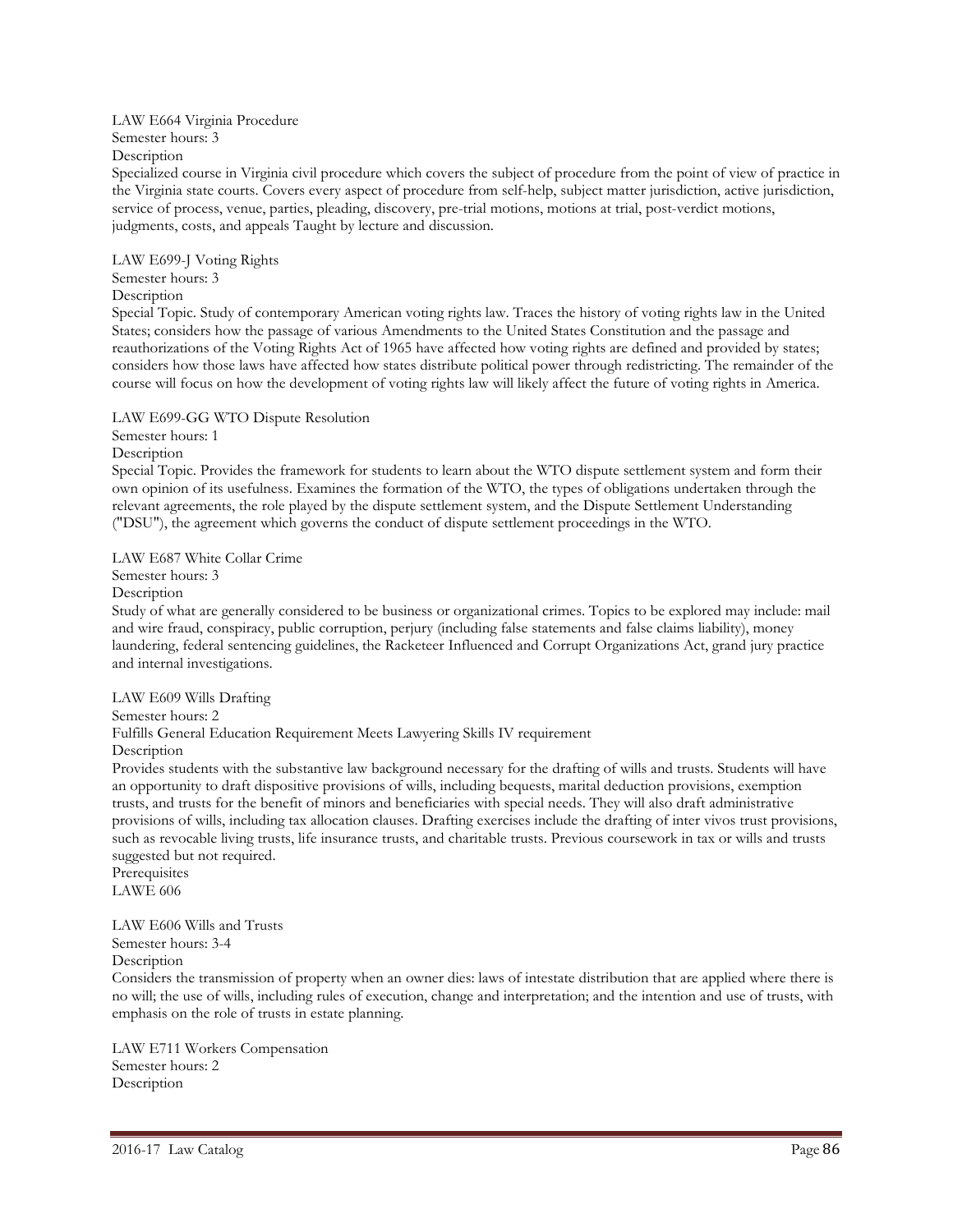A practical survey of workers' compensation in Virginia. Focuses on providing a substantive overview of the law, combined with projects geared toward teaching students to handle actual workers' compensation cases, from the investigation and filing of a claim through hearing and appeal.

LAW E774 Wrongful Conviction Clinic Semester hours: 2

Description

With supervision from the director of the Institute of Actual Innocence, students will screen, investigate and, when possible, help prepare cases for post-conviction litigation under Virginia's Writs of Actual Innocence. Litigation work is only possible when a case has matured to that level. Students will work in teams. The cases selected for investigation and litigation are those where there is substantial evidence of innocence. Prerequisite: First priority for enrollment goes to students who have completed the Wrongful Conviction Seminar (770). Students who have not completed the seminar must obtain approval to enroll in the clinic.

**Prerequisites** 

First priority for enrollment goes to students who have completed the Wrongful Conviction Seminar (770). Students who have not completed the seminar must obtain approval to enroll in the clinic. This course requires special approval for registration; contact the professor for details.

LAW E770 Wrongful Conviction Seminar

Semester hours: 2

Fulfills General Education Requirement Meets upper-level writing requirement

Description

A topical introductory course addressing the causes of wrongful convictions. The readings are multi-disciplinary and heavily drawn from law review articles. Class participation is an important piece. The class has several guest speakers who address public policy issues in the area of wrongful convictions. Those who take this course have priority for the spring clinic, but students not planning on the clinic are also encouraged to enroll. There is no final exam.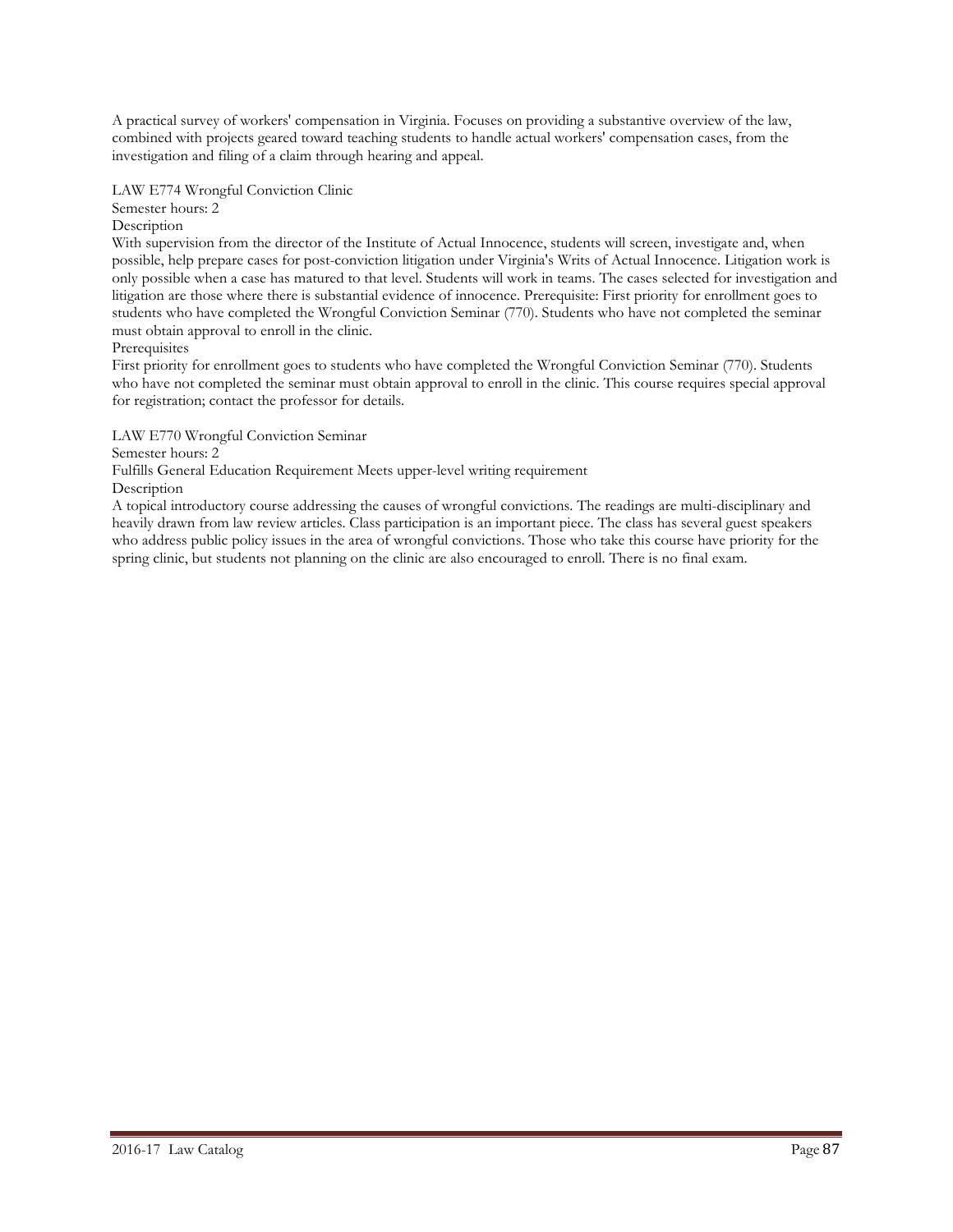# **Directory**

## **2016 -17 Board of Trustees**

Stephen J. Aronson North Salem, New York

R. Lewis Boggs Richmond, Virginia

Alan W. Breed Greenwich, Connecticut

Ronald A. Crutcher Richmond, Virginia

James C. Davis Cockeysville, Maryland

Timothy W. Finchem Ponte Vedra Beach, Florida

Roger L. Gregory Richmond, Virginia

H. Hiter Harris III Richmond, Virginia

Joseph P. Jangro Ponte Vedra Beach, Florida

Jeffrey M. Lacker Richmond, Virginia

Herbert H. McDade III Rye, New York

William H. McLean Wilmette, Illinois

Leland D. Melvin Lynchburg, Virginia

Louis W. Moelchert, Jr. Richmond, Virginia

S. D. Roberts Moore Roanoke, Virginia

S. Georgia Nugent New York, New York

Karen G. O'Maley Cincinnati, Ohio

Paul B. Queally New Canaan, Connecticut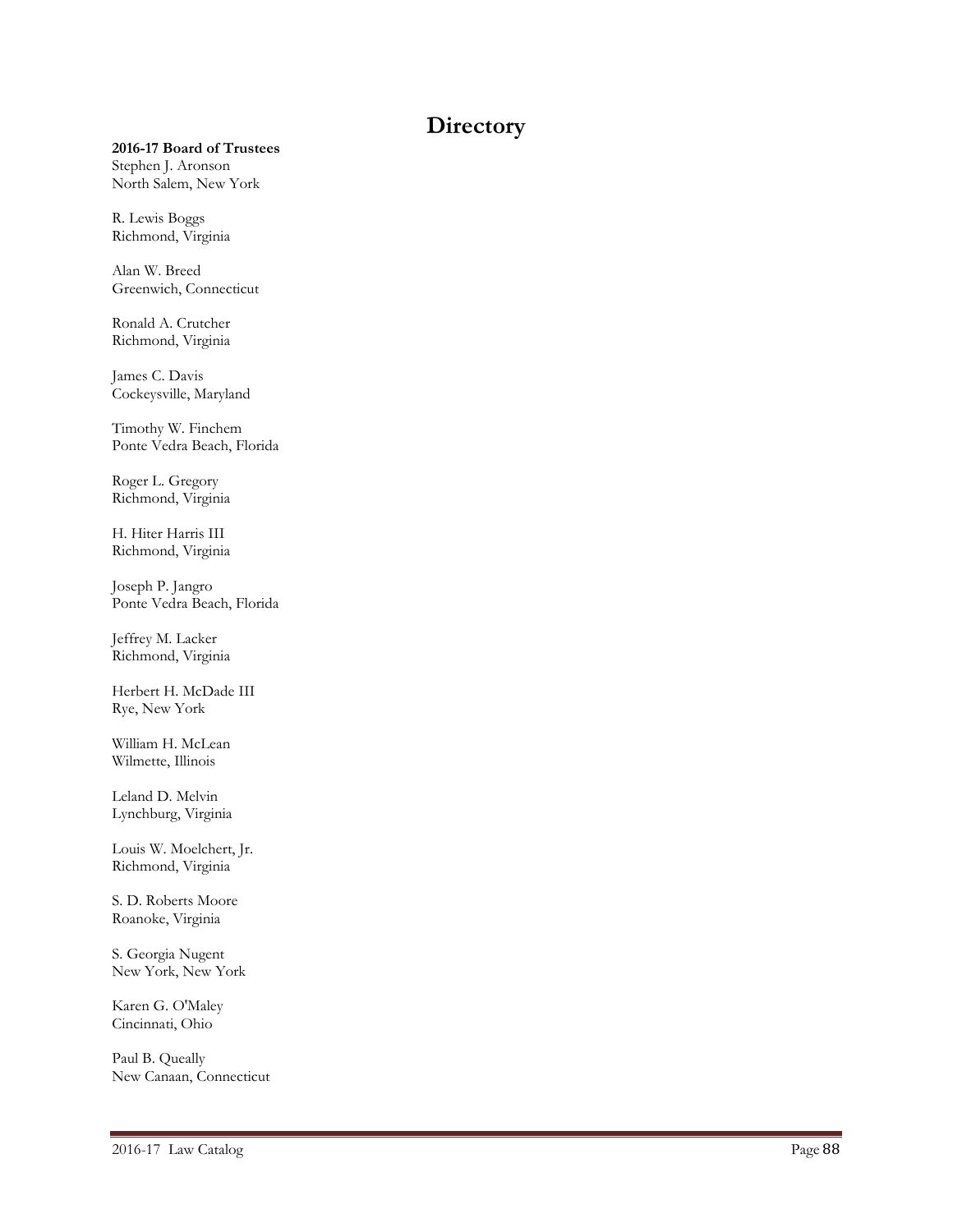Susan Gunn Quisenberry Richmond, Virginia

Robert E. Rigsby Richmond, Virginia

Gregory S. Rogowski Ponte Vedra Beach, Florida

Patricia L. Rowland Glen Ellyn, Illinois

Leonard W. Sandridge, Jr. Charlottesville, Virginia

Suzanne F. Thomas Aylett, Virginia

Michael P. Walrath Oyster Bay, New York

Allison P. Weinstein Richmond, Virginia

**Trustees Emeriti** Waldo M. Abbot Greenwich, Connecticut

Austin Brockenbrough III Richmond, Virginia

Dale P. Brown Naples, Florida

Robert L. Burrus, Jr. Richmond, Virginia

Martha A. Carpenter Charlottesville, Virginia

Otis D. Coston, Jr. McLean, Virginia

Kevin M. Cox Johns Island, South Carolina

John R. Davis, Jr. Glen Allen, Virginia

F. Amanda DeBusk Potomac, Maryland

Ed Eskandarian Boston, Massachusetts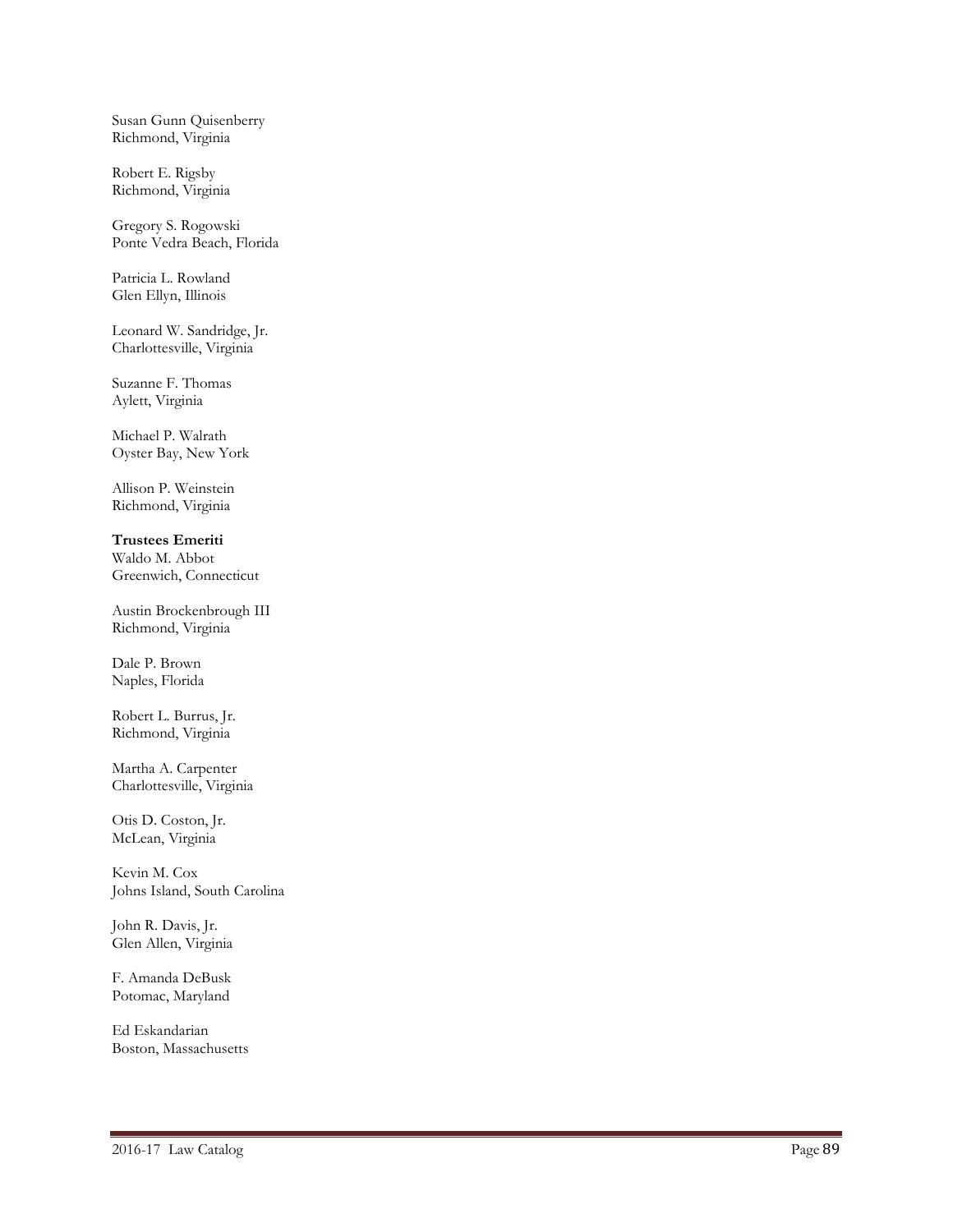Floyd D. Gottwald, Jr. Richmond, Virginia

Susan M. Humphreville Los Angeles, Californi a

Robert S. Jepson, Jr. Savannah, Georgia

Richard S. Johnson Richmond, Virginia

Allen B. King Richmond, Virginia

Robert C. King, Sr. Richmond, Virginia

Stephen J. Kneeley Malvern, Pennsylvania

Charles A. Ledsinger, Jr. Bethesda, Maryland

Thomas C. Leggett Halifax, Virginia

Stephen M. Lessing Cold Spring Harbor, New York

Daniel J. Ludeman St. Louis, Missouri

Lawrence C. Marsh New York, New York

Janice R. Moore Deltaville, Virginia

Dennis A. Pryor Manakin -Sabot, Virginia

Claire M. Rosenbaum Richmond, Virginia

Guy A. Ross Key West, Florida

Michael S. Segal Pacific Palisades, California

Jeremiah J. Sheehan Vero Beach, Florida

Frederick P. Stamp, Jr. Wheeling, West Virginia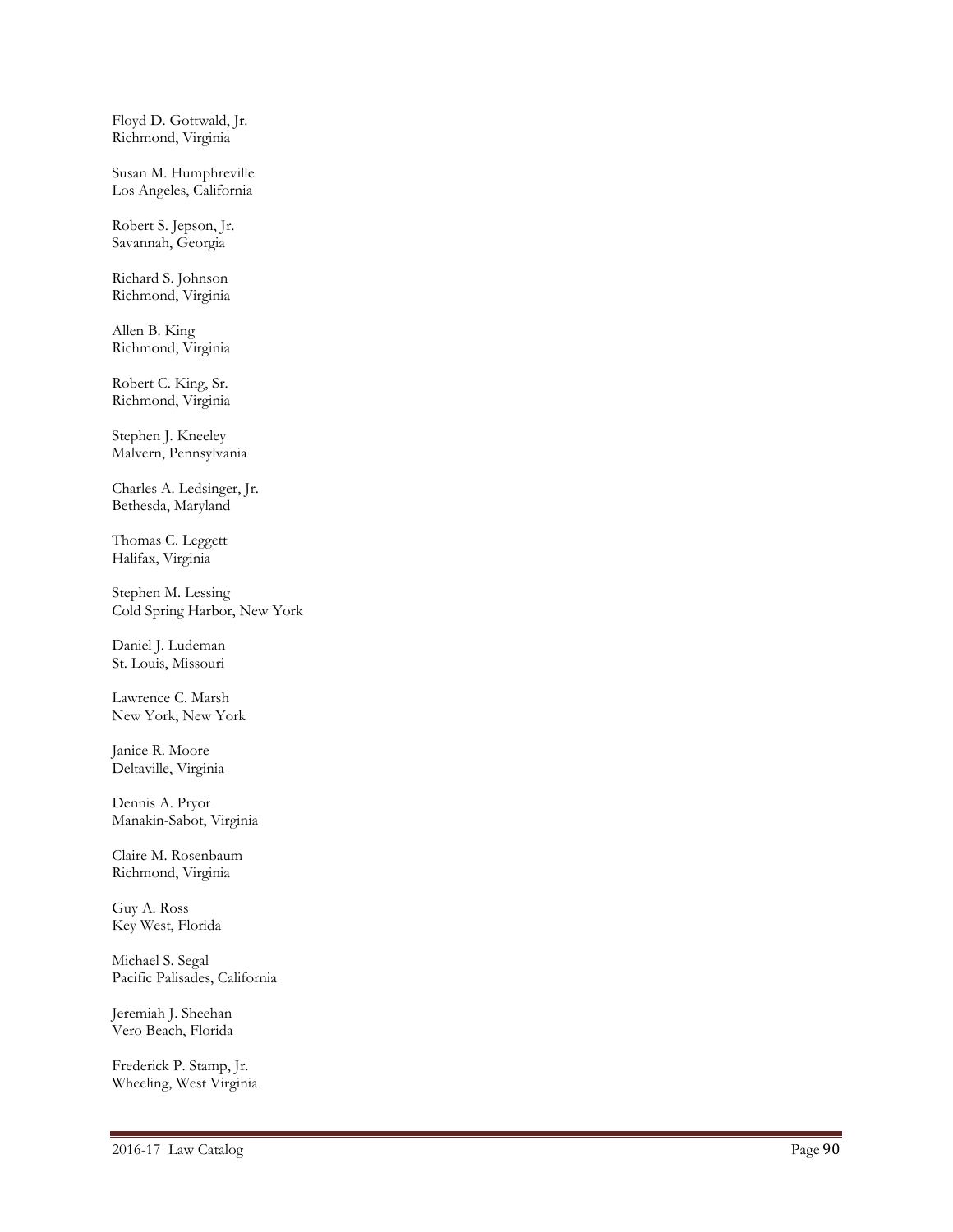Charles W. Sweet, Jr. Barrington, Illinois

Fred T. Tattersall Vero Beach, Florida

George W. Wellde, Jr. New York, New York

Elaine J. Yeatts Richmond, Virginia

### **Administration**

#### **The University**

Ronald A. Crutcher, President Jaquelyn S. Fetrow, Vice President and Provost Stephen D. Bisese, Vice President, Student Development Ann Lloyd Breeden, Secretary to the Board of Trustees Keith A. Gill, Director of Athletics Thomas C. Gutenberger, Vice President, Advancement David B. Hale, Vice President, Business and Finance Bryn Bagby Taylor, Interim Chaplain to the University Carolyn R. Martin, Executive Assistant to the President Keith W. McIntosh, Vice President and Chief Information Officer, Information Services Lorraine G. Schuyler, Chief of Staff Shannon E. Sinclair, General Counsel Stephanie Dupaul, Vice President, Enrollment Management

#### **University Deans**

Nancy Bagranoff, Dean, Robins School of Business Joseph R. Boehman, Dean, Richmond College Martha Merritt, Dean and Weinstein Chair, International Education Maria Reinoso Genoni, Dean, Westhampton College Jamelle S. Wilson, Dean, School of Professional and Continuing Studies Sandra J. Peart, Dean, Jepson School of Leadership Studies Wendy Collins Perdue, Dean, Richmond School of Law Patrice Rankine, Dean, School of Arts and Sciences Gil Villanueva, Assistant Vice President and Dean of Admission

Susan D. Breeden, University Registrar Kevin Butterfield, University Librarian

#### **Academic Associates**

Benjamin Broening, Associate Dean, School of Arts and Sciences Patricia J. Brown, Associate Dean, School of Professional and Continuing Studies Thomas J. Cosse, Associate Dean for International Programming, The E. Claiborne Robins School of Business Richard S. Coughlan, Associate Dean and Director, The Richard S. Reynolds Graduate School, The E. Claiborne Robins School of Business Della Dumbaugh, Associate Dean, School of Arts and Sciences Elisabeth Gruner Associate Dean, School of Arts and Sciences David E. Kitchen, Associate Dean, School of Professional and Continuing Studies Jim Monks, Associate Dean for Undergraduate Business Programs, The E. Claiborne Robins School of Business Terry L. Price Associate Dean for Academic Affairs, Jepson School of Leadership Studies Ellen M. Walk, Associate Dean, School of Professional and Continuing Studies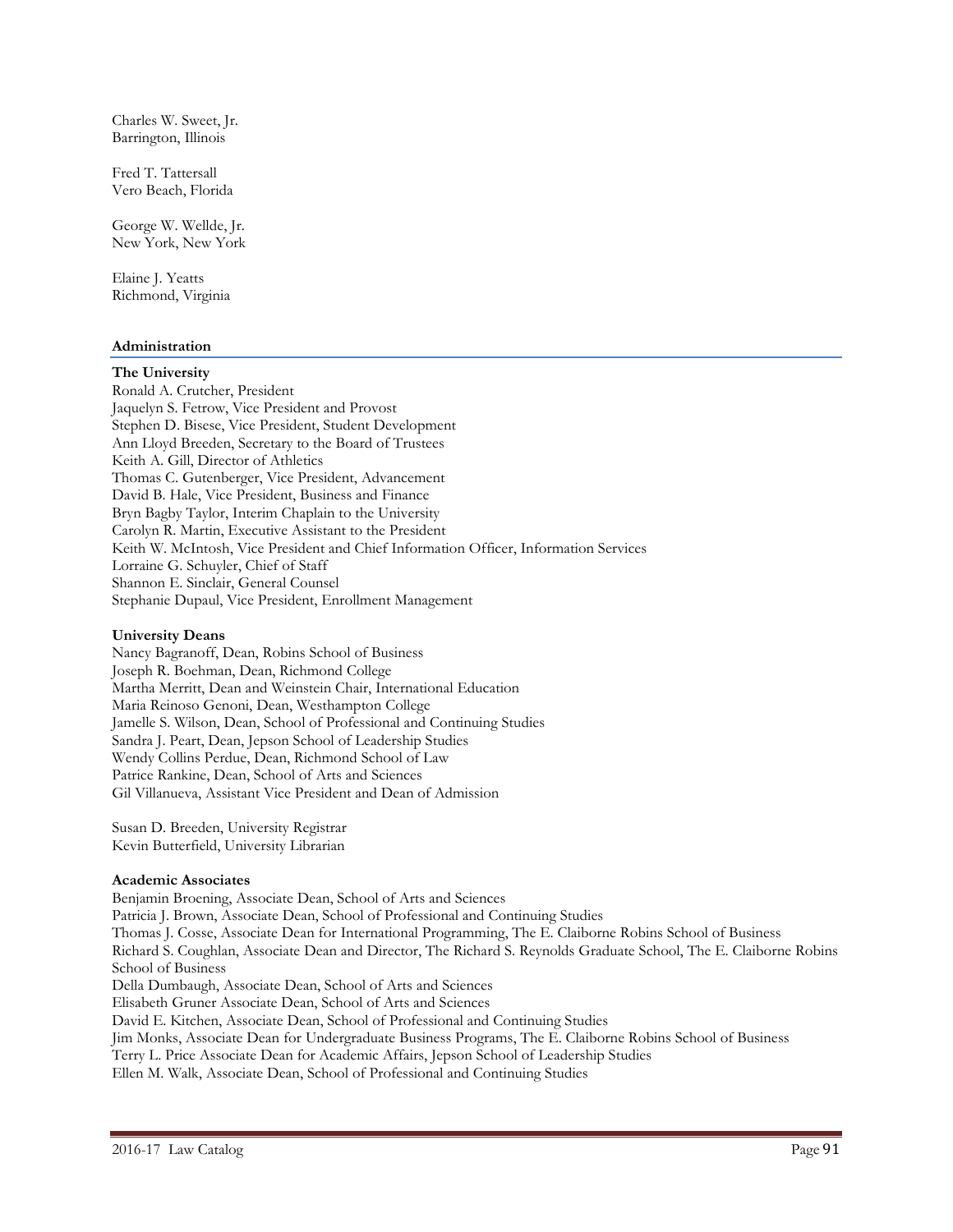## **Law School**

Wendy Collins Perdue, Dean Professor of Law Jessica Erickson, Associate Dean for Faculty Development James Gibson, Associate Dean for Academic Affairs Kristine Henderson, Associate Dean for Student Services and Administration Janet D. Hutchinson, Associate Dean for Career Development Michelle L. Rahman, Associate Dean for Admissions Roger V. Skalbeck, Associate Dean for Library and Information Services Karen Thornton, Associate Dean for Assistant Dean for Strategic Initiatives

#### **Faculty**

*The year given designates the year of appointment.*

Allred, Stephen, *Vice President and Provost;* 2008, B.A., M.P.A. (University of North Carolina, Chapel Hill), J.D. (Catholic University of America), Ed.D. (University of Pennsylvania)

Bacigal, Margaret I., *Clinical Professor of Law and Administrative Director of the Clinical Placement Program;* 1990. B.A. (Mary Baldwin College), J.D. (University of Richmond)

Bacigal, Ronald J., *Professor of Law;* 1971. B.S. (Concord College), LL.B. (Washington and Lee University)

Brown, Carol N. *Professor of Law;* 2012 A.B. (Duke University), J.D., LL.M. (Duke University School of Law)

Bryson, W. Hamilton, *Blackstone Professor of Law;* 1973. B.A. (Hampden-Sydney College), LL.B. (Harvard University), LL.M. (University of Virginia), Ph.D. (Cambridge University)

Campbell, Wesley J., *Assistant Professor of Law* 2016 B.A. (University of North Carolina), M.Sc. (London School of Economics), J.D. (Stanford Law School)

Casey, Tara, *Director of Pro Bono Services;* 2007. B.A. (University of Virginia), J.D. (Washington University)

Cecka, Dale Margolin, *Clinical Professor of Law and Director of the Family Law Clinic;* 2008. B.A. (Stanford University), J.D. (Columbia University)

Chambers, Henry L. Jr., *Professor of Law;* 2004. B.A. (University of Virginia), J.D. (University of Virginia)

Collins, Erin R., *Assistant Professor of Law;* 2016 B.A. (Wesleyan University), J.D. ( New York University School of Law)

Corts, Christopher, *Associate Professor of Legal Writing;* 2013 B.A. (Otterbein College), M.A. (Fuller Theological Seminary), J.D. (University of Virginia)

Cotropia, Christopher A., *Associate Professor of Law;* 2006. B.S. (Northwestern University), J.D. (University of Texas)

Crane, Paul T., *Assistant Professor of Law;* 2016 B.A., M.A. (University of Virginia), J.D. (University of Virginia School of Law)

Dobbs, Ashley R., *Director of Intellectual Property and Transactional Law Clinic;* 2015 B.A. (University of Pennsylvania), J.D. (University of Richmond)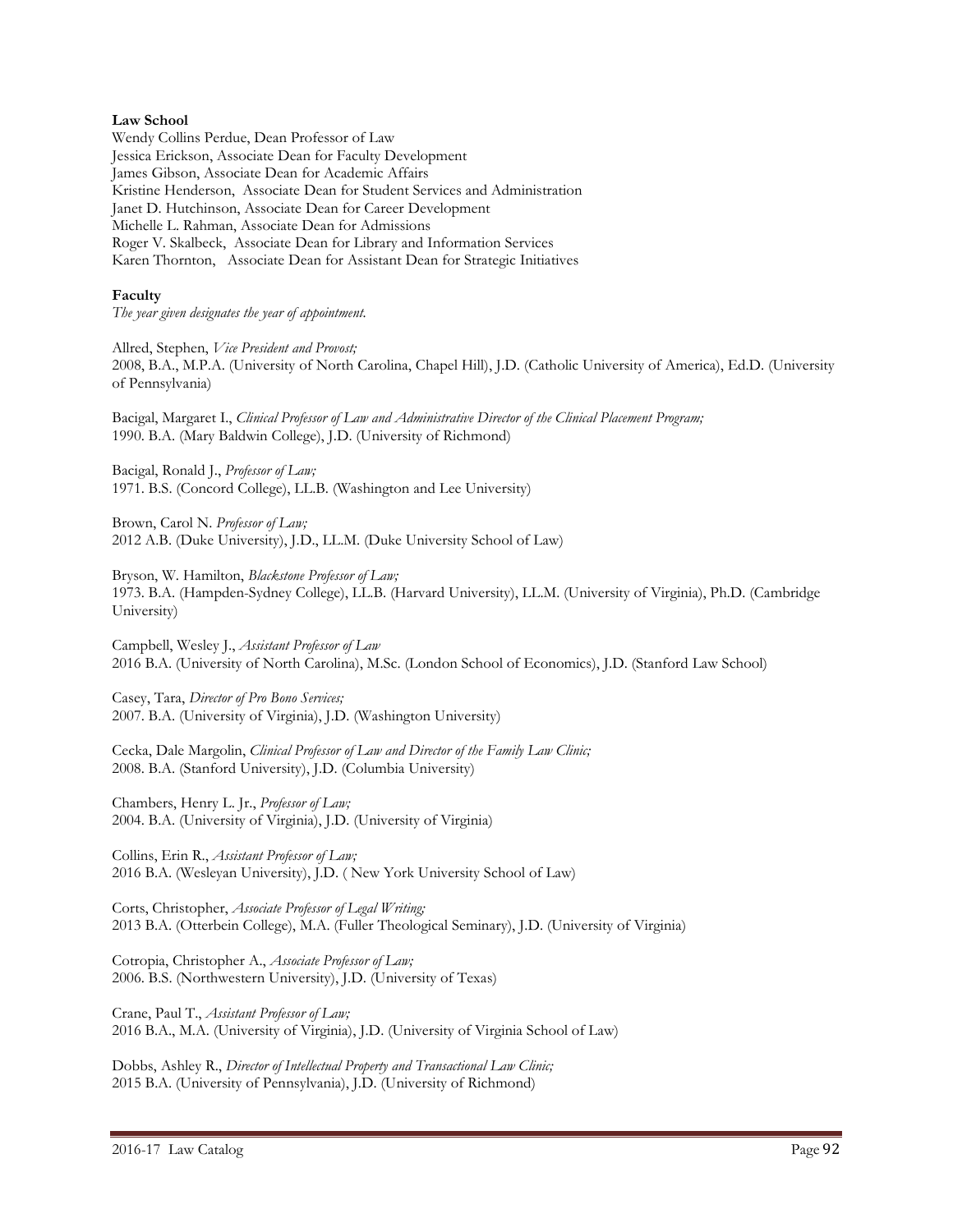Douglass, John G., *Dean and Professor of Law;* 1996. B.A. (Dartmouth College), J.D. (Harvard University)

Eisen, Joel B., *Professor of Law;* 1993. B.S. (Massachusetts Institute of Technology), J.D. (Stanford University)

Epstein, David G., *George E. Allen Chair in Law* 2010, B.A. (University of Texas), LL.B. (University of Texas School of Law, LL.M. (Harvard University)

Erickson, Jessica M., *Assistant Professor of Law;* 2007. B.A. (Amherst College), J.D. (Harvard University)

Fisher, William O., *Assistant Professor of Law;* 2008. A.B. (Harvard University), J.D., (Yale University), M.P.P. (Harvard University)

Frisch, David J., *Professor of Law;* 2000. B.S. (University of Pennsylvania), J.D. (University of Miami), LL.M. (Yale University)

Gibson, James, *Associate Professor of Law and Director of the Intellectual Property Institute;* 2004. B.A. (Yale University), J.D. (University of Virginia)

Giorgetti, Chiara, *Associate Professor of Law, Faculty Director, LL.M. Program;* 2012 M.Sc. (Development Studies, London School of Economics and Political Sciences), J.D. (University of Bologna School of Law), LL.M., J.D. (Yale University Law School)

Harbach, Meredith Johnson, *Professor of Law;* 2013 B.A. (The University of Texas), J.D. (Columbia University School of Law)

Heen, Mary L., *Professor of Law;* 1992. B.A. (Yale University), M.A.T. (Harvard University), J.D. (University of California at Berkeley), LL.M. (New York University)

al-Hibri, Azizah Y., *Professor of Law;* 1992. B.A. (American University of Beirut), M.A. (Wayne State University), Ph.D., J.D. (University of Pennsylvania)

Hodges, Ann C., *Professor of Law;* 1988. B.S. (University of North Carolina at Chapel Hill), M.A. (University of Illinois), J.D. (Northwestern University)

Jones, John P., *Professor of Law;* 1982. B.A. (Marquette University), J.D. (University of San Diego), LL.M. (Yale University)

Lain, Corinna B., *Professor of Law;* 2002. B.A. (The College of William and Mary), J.D. (University of Virginia)

McConnell, Julie E., *Assistant Clinical Professor and Director of Delinquency Clinic;*  2011. B.A. (Agnes Scott Women's College), J.D. (University of Richmond)

Murphy, Daniel T., *Professor of Law and Director, International Studies;* 1976. B.A., J.D. (Villanova University), LL.M. (Columbia University)

Osenga, Kristen Jakobsen, *Assistant Professor of Law;* 2006. B.S.E. (University of Iowa), M.S. (Southern Illinois University), J.D. (University of Illinois at Urbana-Champaign)

Pagan, John R., *University Professor of Law;*

1997. A.B. (The College of William and Mary), M.Litt. (Oxford University), J.D. (Harvard University), D.Phil. (Oxford University)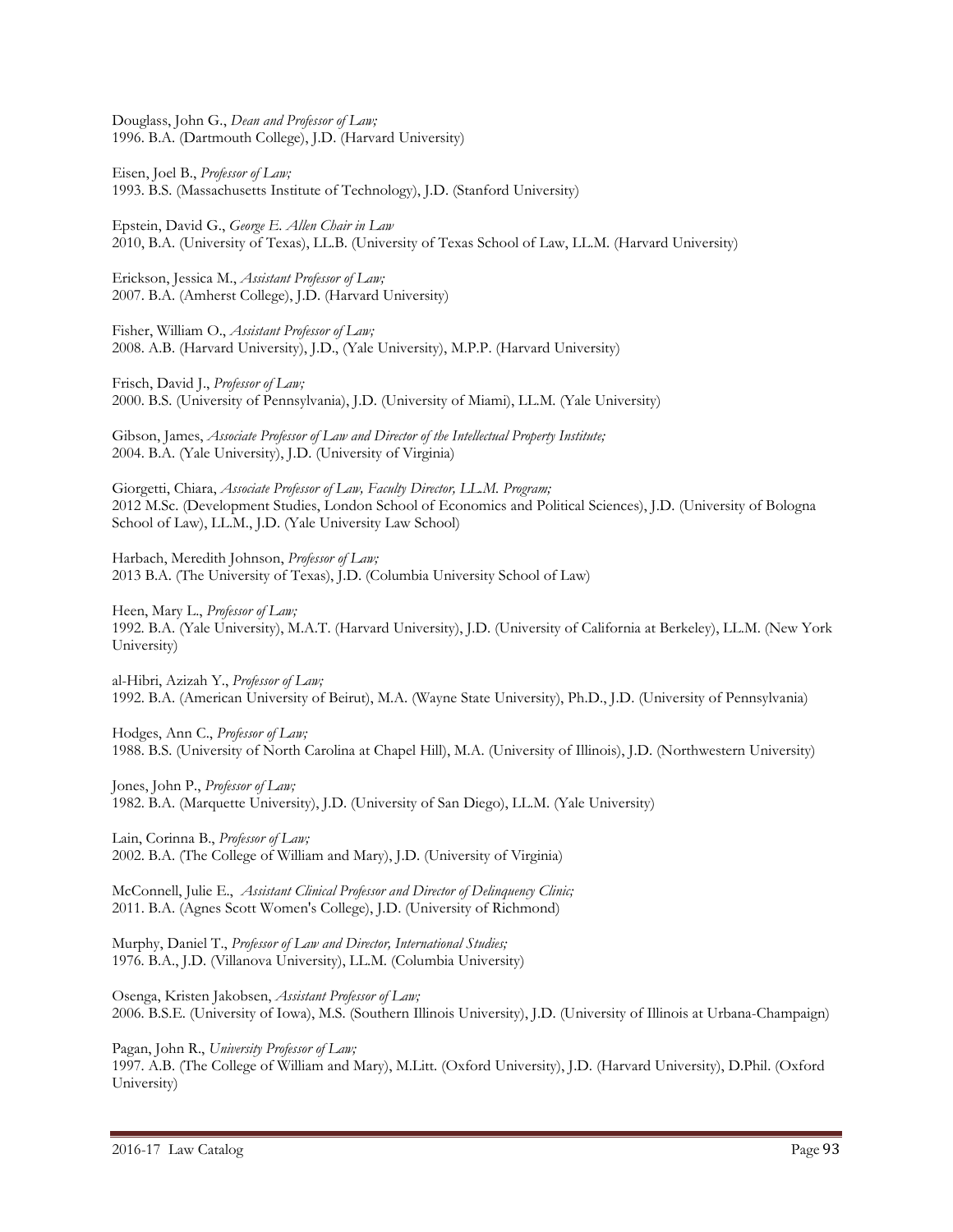Perdue, Wendy Collins, *Dean and Professor of Law;* 2011. B.A. (Wellesley College), J.D. (Duke University)

Preis, John F., *Assistant Professor of Law;* 2008. B.S. (Cornell University), J.D. (Vanderbilt University)

Reeves, Emmeline Paulette, *Associate Professor for Academic Support;* 2000. B.A., J.D. (University of Virginia)

Robinson, Kimberly J., *Associate Professor;* 2010, B.A. (University of Virginia), J.D. (Harvard University Law School)

Sachs, Noah M., *Assistant Professor of Law and Director of Robert R. Merhige, Jr. Center for Environmental Studies;* 2006. B.A. (Brown University), M.P.A. (Princeton University), J.D. (Stanford University)

Samuel-Siegel, Doron, *Associate Professor of Legal Writing;* 2013 B.A. (University of Virginia), J.D. (University of Richmond)

Schwartz, Tamar R, *Assistant Professor of Lawyering Skills and Director of Lawyering Skills I and II;* 2005. B.A. (Brandeis University), J.D. (Stanford University)

Skalbeck, Roger V., *Associate Professor of Law, Associate Dean for Library and Information Services;* 2015 B.A. (Macalester College), M.L.I.S. (Dominican University), J.D. (George Mason University School of Law)

Spalding, Andrew B., Assistant Professor of Law; 2012 B.A. (Whitman College), J.D. (University of Nevada, Las Vegas), Ph.D. (University of Wisconsin-Madison)

Stubbs, Jonathan K., *Professor of Law;* 1989. B.A. (Haverford College), B.A. (Oxford University), J.D. (Yale University), LL.M. (Harvard University) Suddarth, Rachel Juhas

Tait, Allison Anna, *Assistant Professor of Law;* 2015 B.A. (Bryn Mawr), Ph.D. (Yale University), J.D. (Yale Law School)

Tate, Mary K., *Director of the Richmond Institute for Actual Innocence;* 2005. B.A. (University of Kansas), J.D. (University of Virginia)

Tobias, Carl W., *Williams Professor of Law;* 2003. B.A. (Duke University), LL.B. (University of Virginia)

Volenik, Adrienne, *Clinical Professor of Law and Director, Disabilities Law Clinic;* 1996. B.A. (Marietta College), J.D. (University of Maryland)

Walker, Margaret A., *Visiting Assistant Professor for Academic Success Program;* 1997. B.A. (University of Virginia), J.D. (University of Richmond)

Walsh, Kevin C., *Professor of Law;* 2009 A.B. (Dartmouth College), M.A. (University of Notre Dame), J.D. (Harvard University Law School)

Webb, Laura A., *Associate Professor of Legal Writing;* 2016 B.A. (George Washington University), J.D. (University of Virginia)

Williams, W. Clark Jr., *Associate Dean for Academic Affairs and Professor of Law;* 1979. B.A. (Brown University), J.D. (Vanderbilt University)

## **Faculty Emeriti**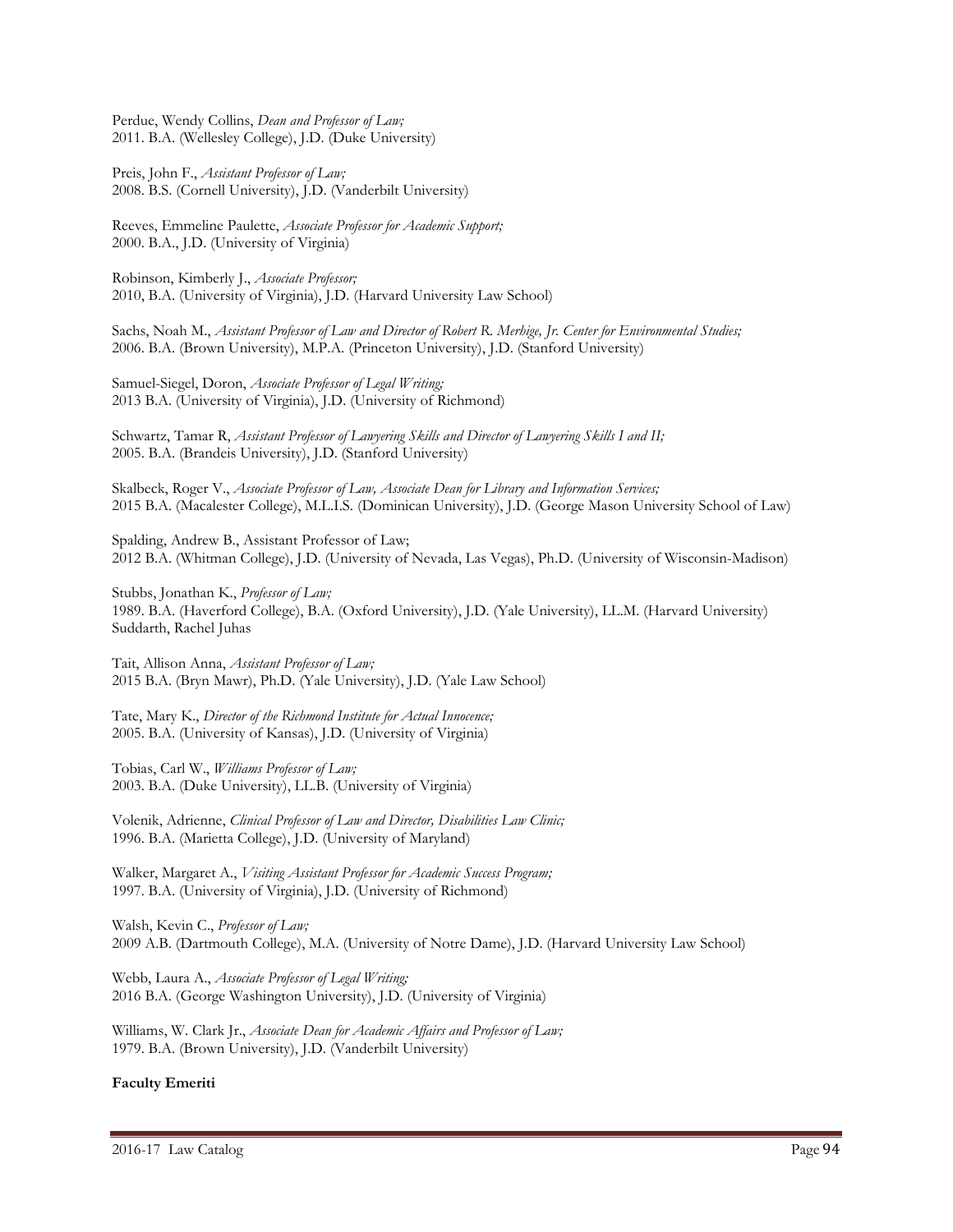Berryhill, W. Wade, *Professor of Law;* 1976. B.S. (Arkansas State University), J.D. (University of Arkansas), LL.M. (Columbia University)

Davis, Carle E., C.P.A., *Professor of Law, Emeritus;* 1958-1988. B.A. (Concord College), LL.B. (University of Richmond)

Johnson, J. Rodney, C.L.U., *Professor of Law;* 1970. B.A., J.D. (The College of William and Mary), LL.M. (New York University)

Moenssens, André A., *Professor of Law, Emeritus;* 1973-1995. J.D. (Chicago-Kent College of Law), LL.M. (Northwestern University)

### **Law Librarians**

Birch, Paul M., *Computer Services Librarian;* 1989. B.A., M.A., J.D. (University of Wisconsin)

Fetzer, Alexis, *Reference and Research Services Librarian;* 2013 B.A., J.D., M.L.I.S. (Louisiana State University )

Frank, Andrew, *Access Services Librarian;* 2015 B.A. (State University of New York), M.L.S. (Clarion University)

Janto, Joyce Manna, *Deputy Director of Law Library;* 1982. B.S. (Clarion State College), M.L.S. (University of Pittsburgh), J.D. (University of Richmond)

Klepfer, Kathleen J., *Reference and Research Services Librarian;* 2015 B.A. (University of Florida), M.L.S., J.D. (Florida State University)

Lo, Mei Kiu, Catalog/Systems Librarian; 2013 B.S. (Hong Kong University), M.L.S. (State University of New York at Buffalo), C.A.S. (University of North Carolina at Chapel Hill)

O'Connor, Amy, *Technical Services/Digital Resources Librarian* 2010. B.A. (Virginia Commonwealth University), M.L.I.S. (University of South Florida)

Zarin, Jason, *Head of Reference, Research, and Instruction;* 2015 B.A. (Tufts University, M.A. (University of California, Los Angeles), J.D. (University of Southern California), LL.M. (Georgetown University Law Center), M.S.I.S. (University of Texas at Austin)

## **Adjunct Faculty**

Charles M. Allen, B.S., J.D. Farhad Aghdami, B.A., J.D., LL.M. Edward D. Barnes, B.A., J.D. William Benos, LL.B., J.D. Candace A. Blydenburgh, B.A., J.D. David Ernest Boelzner, B.A., M.A., J.D. Genoveva I. Border J.D., LL.M. Corey Booker, B.A., M.S., J.D. The Hon. Lynn S. Brice, B.A., M.S.W., J.D. Jack W. Burtch, Jr., B.A., J.D. Harris D. Butler, III, B.A., J.D. Sean Byrne, B.A., J.D. The Hon. Richard Campbell, B.A., J.D. Brian Cannon, B.S., J.D. Heather Caputo, B.A., J.D. Claire G. Cardwell, B.A., J.D.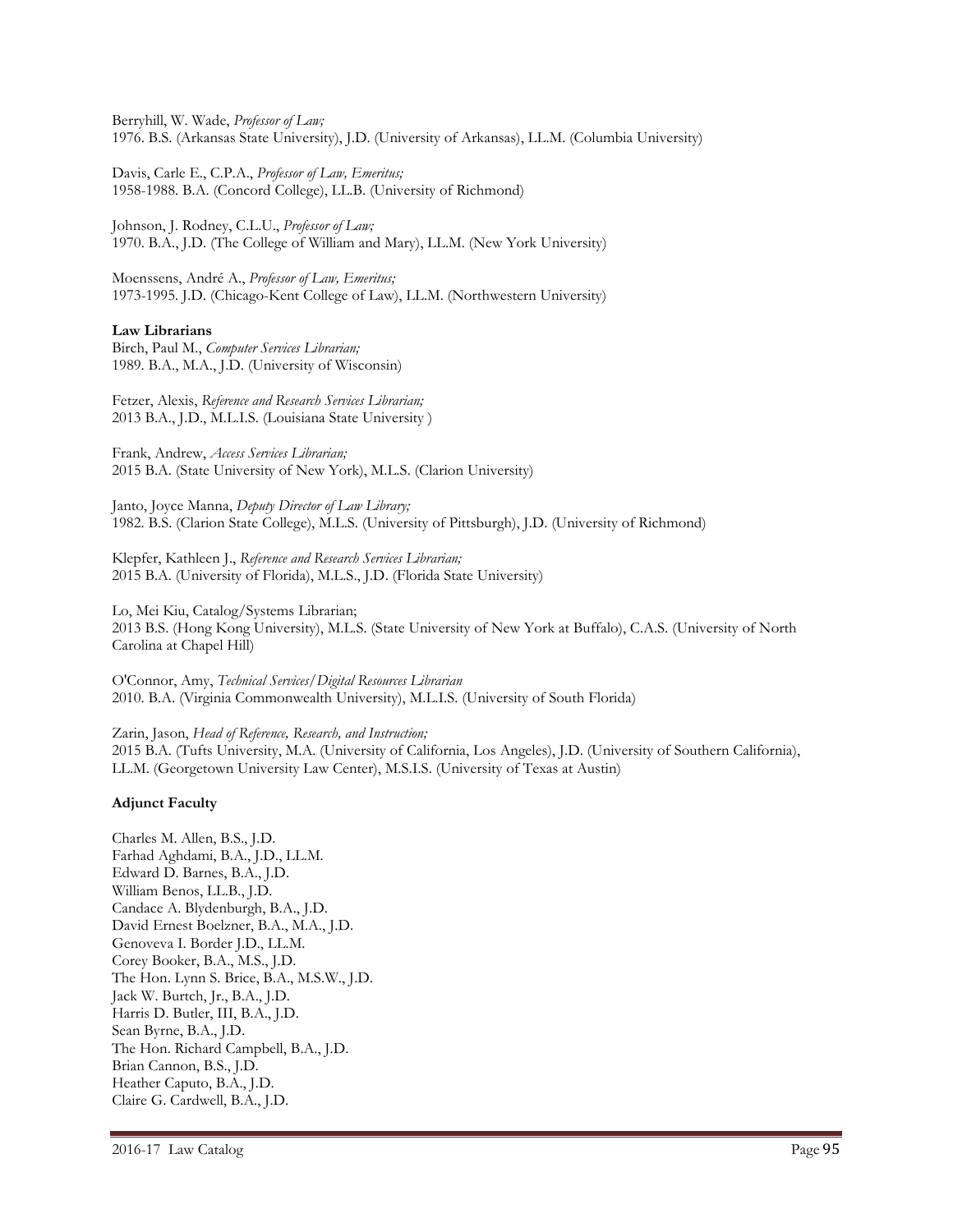Michelle Christian, B.A., J.D. Nancy D. Cook, B.S., J.D. James C. Cosby, B.A., J.D. Ashley T. Davis, B.A., J.D. The Hon. Marla G. Decker, B.A., J.D. William Dinkin, B.A., J.D. Peter Duffey, B.A., J.D. Jason Eakes, B.A., J.D. The Hon. Joseph J. Ellis, B.A., J.D. Morna P. Ellis, B.A., M.Ed., J.D. Andrea S. Erard, B.A., J.D. Stephen Faraci, B.A., J.D. Catherine French, B.A., J.D. Lisa Frisina, B.B.A., J.D. Michael Gill, B.A., J.D. Paul G. Gill, B.A., J.D. Elizabeth Griffin, B.A., J.D. Carolyn V. Grady, B.A., J.D. Timothy H. Guare, B.A., J.D. Elizabeth Wilson Hanes, B.A., J.D. David V. Harbach, B.A., J.D. Michael N. Herring, B.A., J.D. Vernon E. Inge, B.A., J.D. John C. Ivins, Jr., B.A., J.D. David J. Johnson, B.A., J.D. The Hon. Randall G. Johnson, Jr., B.A., J.D. R. Christopher Jones B.A., J.D. Phyllis C. Katz, B.A., M.U.R.P., J.D. Elizabeth Laliberte, B.A., J.D. Mary E. Langer, B.A., J.D. Justin Laughter, B.A., J.D. Mary E. Maguire, B.A., J.D. Isaac McBeth, B.A., J.D. James M. McCauley, B.A., J.D. Kathleen M. McCauley, B.A., J.D. Michael R. McCollum, B.A., M.A., J.D., LL.M. James V. Meath, B.A., M.U.A., J.D. Leigh Melton, B.A., J.D. The Hon. Stephanie E. Merritt, B.A., J.D. Stephen Miller, B.A., J.D. Traci B. Miller, B.A., J.D. Duncan Minton, Jr., B.A., J.D. Gaye C. Montgomery, B.A., J.D. Dale G. Mullen, B.A., B.S., J.D. Jennifer S. Nesbitt, B.A., J.D. Jennifer M. Newman, B.A., J.D. The Hon. David J. Novak, B.S., J.D . Nancy V. Oglesby, B.A., J.D. Fred W. Palmore III, A.B., J.D. Laurence V. Parker, Jr., B.A., M.B.A., J.D. Robert Partin, B.A., J.D. The Hon. Jayne A. Pemberton, B.A., M.A., J.D. James Phillips, B.A., J.D., Ph.D. Michael Pillow, B.A., J.D. Douglas A. Ramseur, B.S., J.D. Toni Michelle Randall, B.A., J.D. Brody Reid, B.A., J.D.